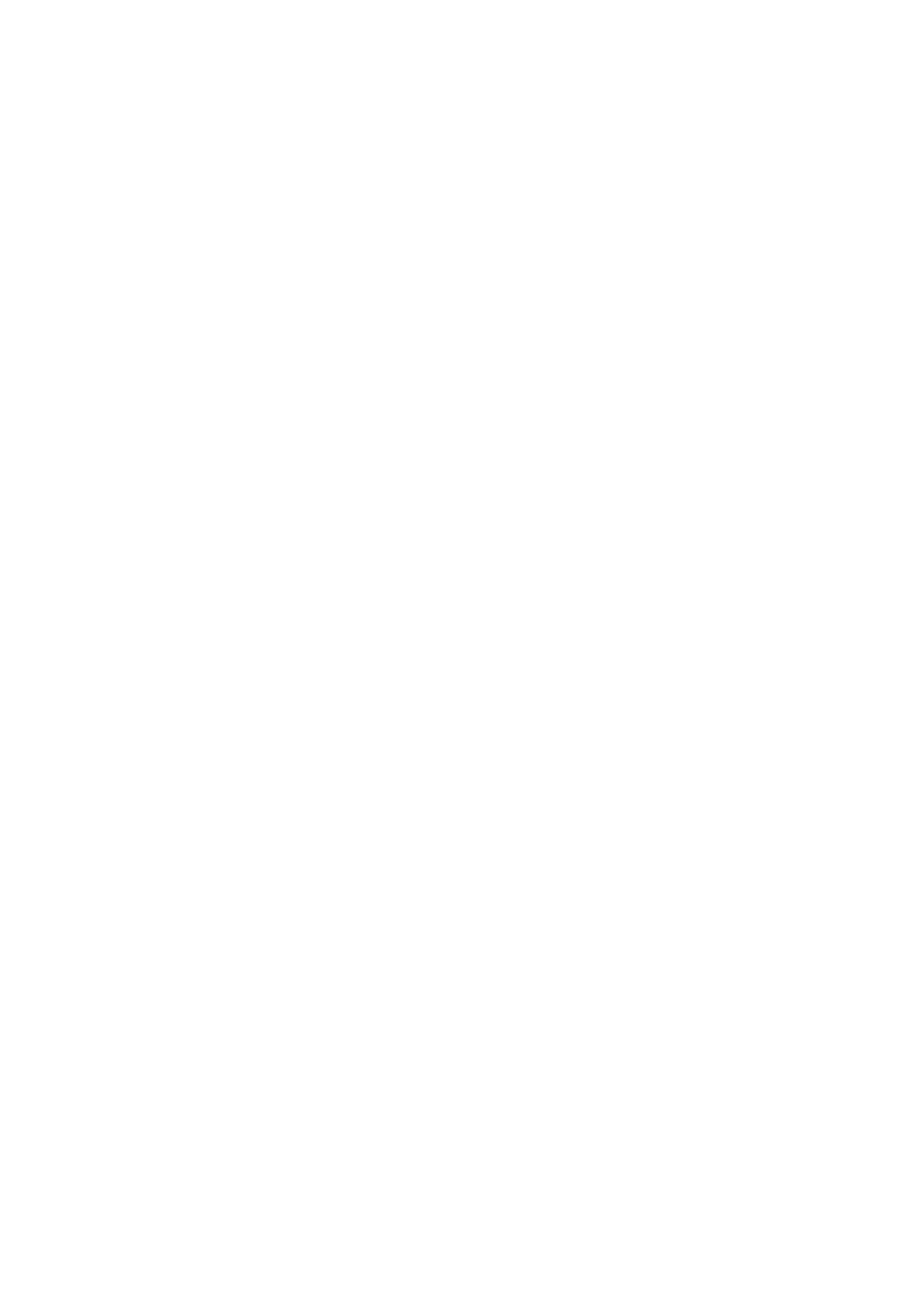## **CONTENTS**

| $\mathbf 1$ . |        |                                                                     |  |
|---------------|--------|---------------------------------------------------------------------|--|
| 2.            |        |                                                                     |  |
|               | 2.1.   |                                                                     |  |
| 3.            |        |                                                                     |  |
|               | 3.1.   |                                                                     |  |
|               | 3.1.1. |                                                                     |  |
|               | 3.2.   |                                                                     |  |
|               | 3.3.   |                                                                     |  |
| 4.            |        |                                                                     |  |
|               | 4.1.   |                                                                     |  |
|               | 4.1.1. | Response of different grass species or grass-legume mixes 15        |  |
|               | 4.1.2. |                                                                     |  |
|               | 4.1.3. |                                                                     |  |
|               | 4.2.   |                                                                     |  |
|               | 4.2.1. |                                                                     |  |
|               | 4.3.   |                                                                     |  |
|               | 4.3.1. | Conclusions for grassland phosphate and potash recommendations29    |  |
|               | 4.4.   |                                                                     |  |
|               | 4.4.1. |                                                                     |  |
|               | 4.5.   |                                                                     |  |
|               | 4.5.1. |                                                                     |  |
|               | 4.5.2. |                                                                     |  |
|               | 4.5.3. |                                                                     |  |
|               | 4.5.4. | Conclusions for grazing and grassland management recommendations 36 |  |
|               | 4.6.   |                                                                     |  |
|               | 4.6.1. |                                                                     |  |
|               | 4.6.2. |                                                                     |  |
|               | 4.6.3. |                                                                     |  |
|               | 4.6.4. | Conclusions for grass and silage quality recommendations  42        |  |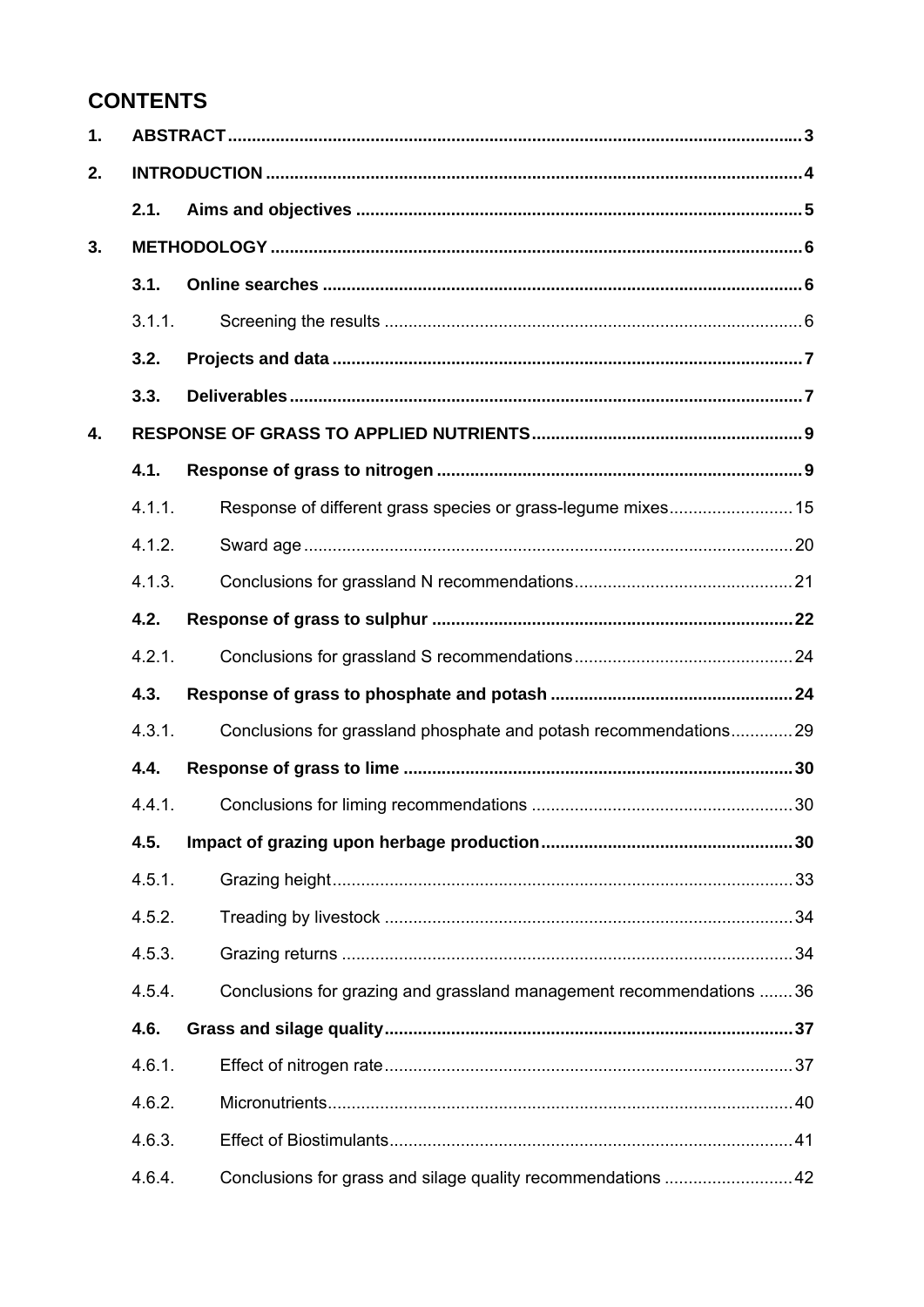| 5. |      |                                                                            |  |
|----|------|----------------------------------------------------------------------------|--|
|    | 5.1. | Fertiliser N recommendations in Scotland - SRUC Technical Note 652  43     |  |
|    | 5.2. | Fertiliser N recommendations in the Republic of Ireland (ROI) 44           |  |
|    | 5.3. | Fertiliser N recommendations in England and Wales - the "Fertiliser Manual |  |
|    | 5.4. |                                                                            |  |
|    | 5.5. | Options for presenting nitrogen recommendations for grassland 54           |  |
| 6. |      |                                                                            |  |
|    | 6.1. |                                                                            |  |
|    | 6.2. |                                                                            |  |
|    | 6.3. |                                                                            |  |
|    | 6.4. | Conclusions for forage crop fertiliser recommendations 61                  |  |
| 7. |      | GAPS IN KNOWLEDGE AND FUTURE RESEARCH REQUIRED 62                          |  |
| 8. |      |                                                                            |  |
| 9. |      |                                                                            |  |
|    |      |                                                                            |  |
|    |      | APPENDIX II - OPTIONS FOR GRASSLAND N RECOMMENDATIONS  82                  |  |
|    |      | APPENDIX III - COMPANIES INVITED TO SUBMIT DATA AND/OR OPINIONS  92        |  |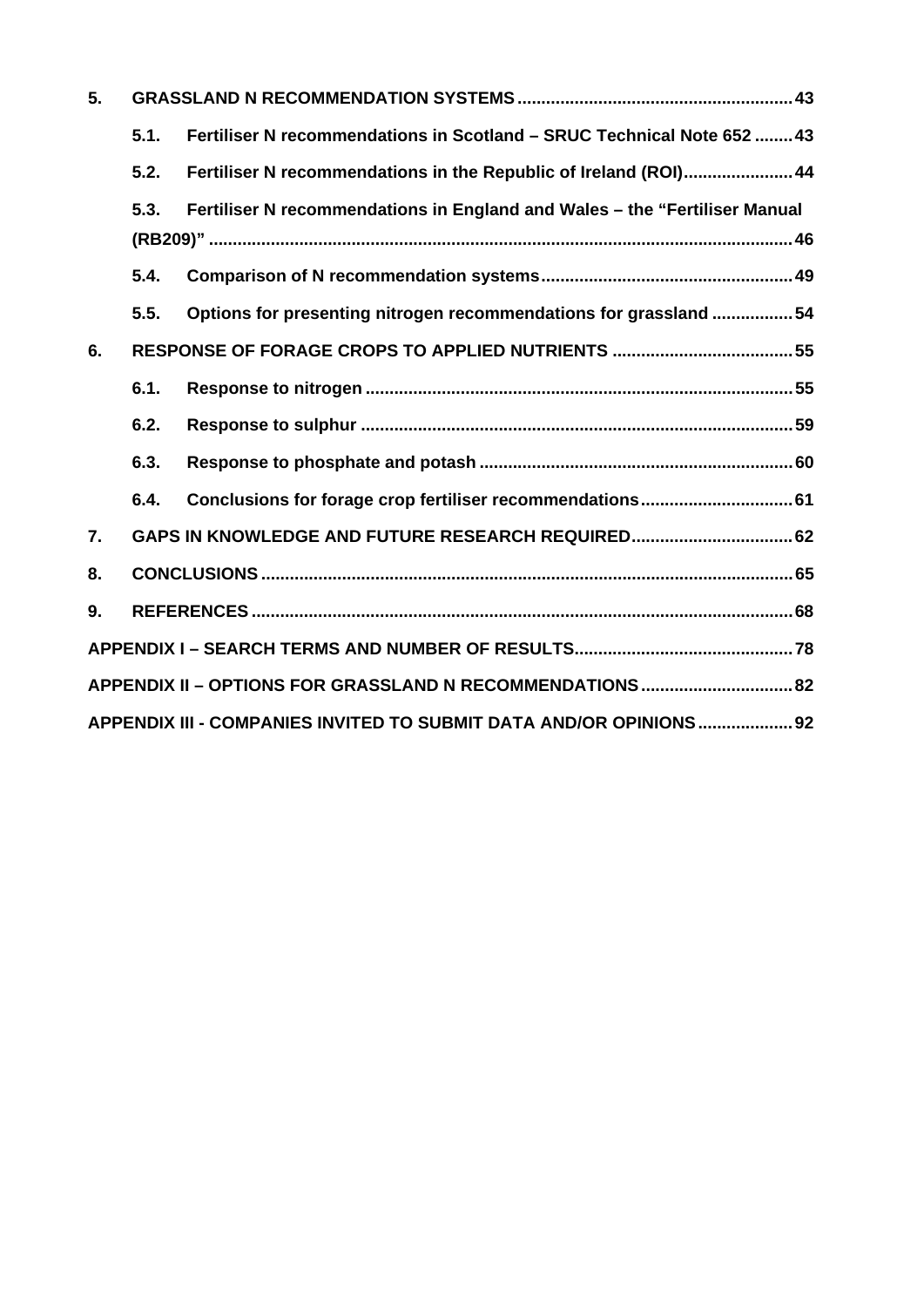## **1. Abstract**

The Crop Nutrient Management Partnership was set up by AHDB to review and revise the "Fertiliser Manual (RB209)" and produce a new "Nutrient Management Guide (RB209)" for release in May 2017. The main aim of this work package was to review research carried out on nutrient management in grass and forage crops to inform revisions of RB209. Literature searches were carried out to identify research from the UK and northern continental Europe since 2009 to inform revisions of the grassland and forage crop sections. Data was also gathered from a number of relevant stakeholder groups and research projects.

Compared with trials carried out primarily in the 1980s and 90s, there is a relative paucity of data on grass/clover and forage crop response to applied nutrients in England and Wales. Nevertheless, recent evidence indicates that modern grass swards can produce more grass dry matter (DM) yield than older swards at any given rate of applied nitrogen (N). This has important implications for grass N recommendations, although further research is needed to confirm the findings and to provide evidence for the response of grass to N when grazed. Declines in sulphur deposition have increased the reliance of grass swards on sulphur mineralised from the soil and applied as manufactured fertiliser or organic manure. There is increasing evidence to indicate that sulphur should be applied to grass and forage crops in high risk situations (i.e. infrequent applications of organic manure, on lighter soils and in higher rainfall areas).

Phosphate and potash recommendations are sound, but further work is needed on the response of grass herbage to P fertiliser applications where soil P reserves are low or moderate; on identifying and mapping high P-fixing soils in England and Wales; and on grass potash offtake values. The importance of micronutrients for plant and animal health and options for supplying micronutrients to crops and livestock also need to be covered in the new recommendations.

There was very little research or data made available on the response of forage crops to applied nutrients, although there is some useful new data on forage maize. The evidence indicates that only minor amendments are needed to forage crop recommendations.

Options have been provided for N recommendations that draw from the best aspects of the 7th and 8th editions. The existing sulphur, phosphate and potash recommendations from grazed and cut grass have been reviewed. Recommendations for forage maize, Brassicas, whole-crop silage and swede and kale grazed *in situ* have also been reviewed. Sections and appendices will be revised and combined for a single entry on grass and forage crops for livestock farmers.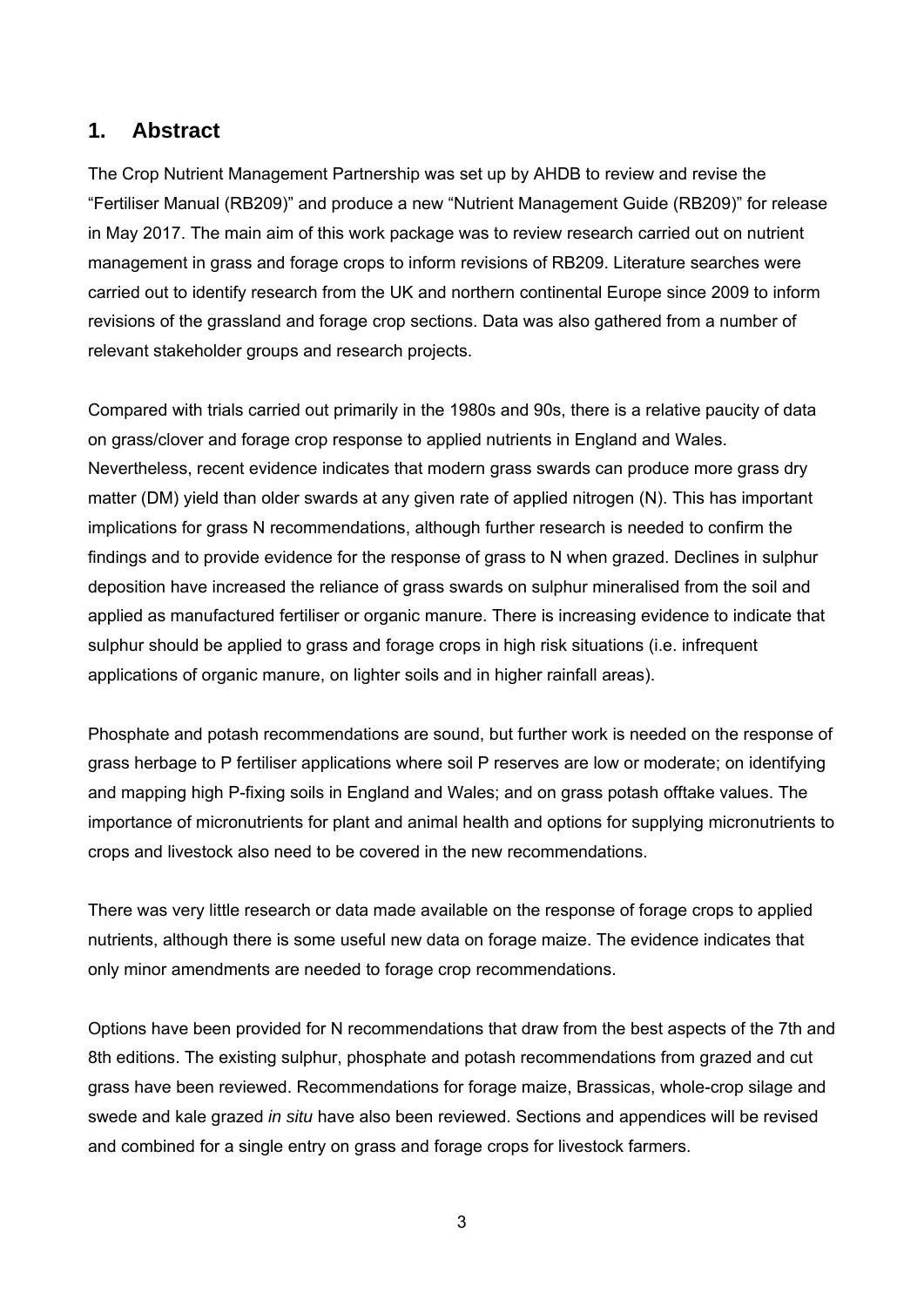## **2. Introduction**

Defra's Fertiliser Manual (RB209), 8<sup>th</sup> edition provided industry standard recommendations for nutrient use for most agricultural crops including grassland. In the 8th edition, the structure of the nitrogen (N) recommendations for grassland was completely changed from that in the  $7<sup>th</sup>$  edition, at the request of Defra to make the recommendations more applicable/relevant to the range of livestock production systems. The new recommendations used a 'systems' approach with N recommendations adjusted for the amount of grass production needed on a farm based on the intensity of production and use of concentrates in the livestock system. Although this new conceptual approach was widely regarded as a major improvement, the technical detail of the new recommendations and the way they were presented in the  $8<sup>th</sup>$  edition, was subject to much discussion and there was no opportunity to test the new system on farmers and advisers before publication.

The different livestock types, wide range of livestock and grassland management systems and agro-climatic regions in England and Wales make the provision of grassland recommendations challenging. The number and timing of cuttings and grazings varies within and between farms; factors to consider which will vary from field to field and from region to region include:

- Rainfall, altitude, temperature
- Past management / soil type / Soil Nitrogen Supply (SNS)
- Age of sward / clover content

It is important to account for nutrients recycled at grazing and limits to utilisation due to wastage and spoilage of grass (Richards and Wolton, 1976; Richards *et al*. 1976 and Richards, 1978). Improvements in the dry matter (DM) production potential of newer grass varieties (Chaves *et al*., 2009; Sampoux *et al*., 2011; Wilkins and Lovatt, 2010) and the phosphate and potash offtake rates of modern grass and clover varieties are another important consideration. New information on the nutrient requirements of forage crops such as forage maize, Brassicas, whole-crop cereals and root crops was needed for integration into livestock production systems. Nutrient management guidance should also consider integration of feed advice in order to improve business profitability and farm nutrient balances, which may be a vital component for sustainable production in the future (AFRC, 1993; Scott, 2010).

Surveys carried out in 2012 and 2013 as part of Defra project IF01121 indicated that the 8th edition grassland section was used by around 70% of grassland advisers, largely via hard copy, but only 13% of grassland farmers, with many finding it difficult to use. Field experiments carried out between 2012 and 2014 indicated a greater DM yield response to N fertiliser from modern grass

4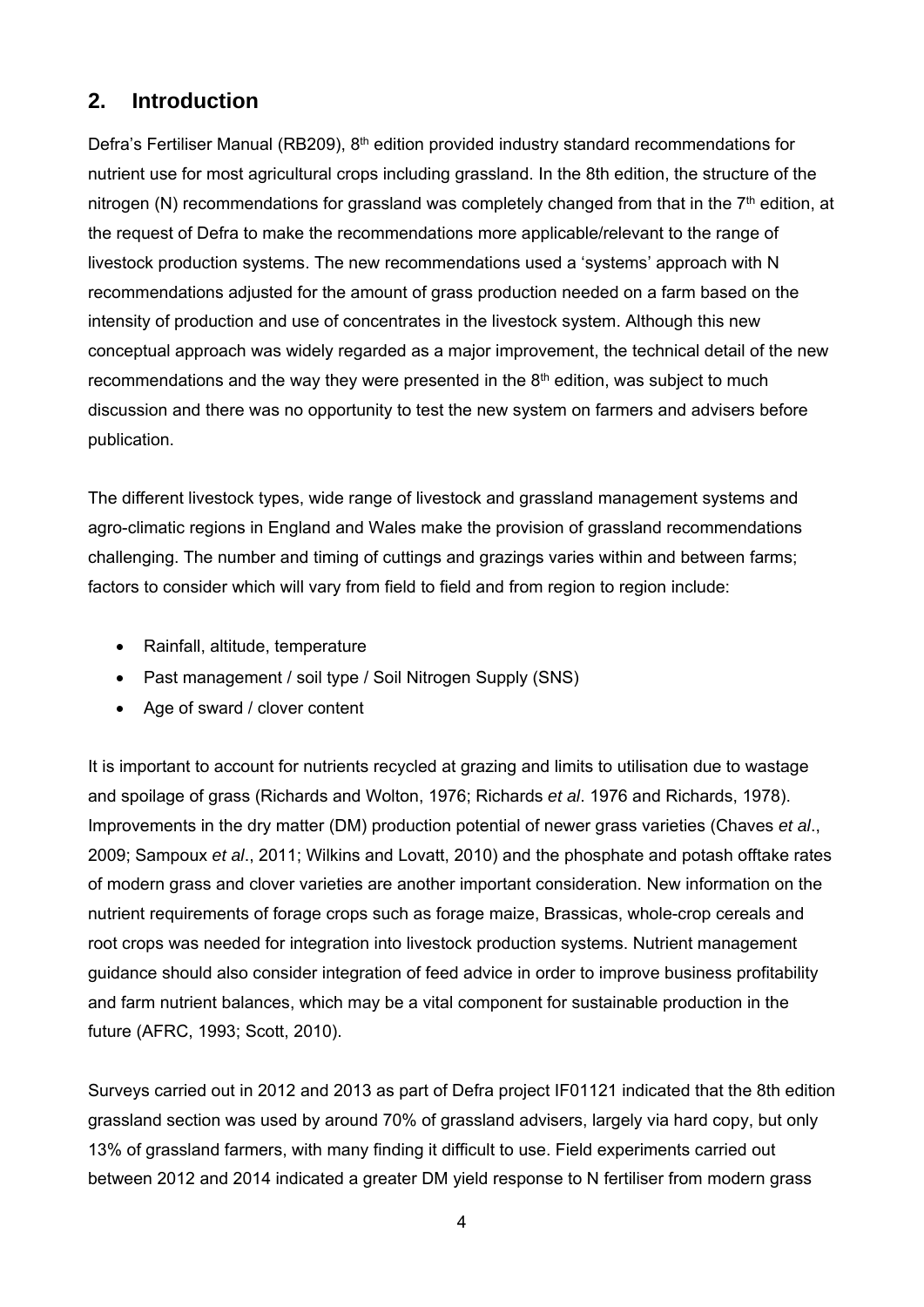varieties compared with trials carried out in the 1970s/80s that were used to underpin the 8th edition recommendations. These findings identified a clear need for a technical update of the current fertiliser recommendations for grassland and a thorough simplification of how the recommendations are presented. Changes in forage crop practices with greater use of whole-crop cereals and crops grazed *in situ* has also stimulated the need for an update of the fertiliser recommendations.

This work package reviewed the current recommendations and additional relevant research with a view to revising RB209 and producing the AHDB Nutrient Management Guide to be released in 2017. The new guide will provide practical, robust and clear information on nutrient management to optimise economic production and minimise environmental impact by reduced nutrient loss.

#### **2.1. Aims and objectives**

The main aim of the work package was to review research since 2009 on crop nutrition for the main grassland and forage crops of England, Wales and Northern Ireland (N.I.) and based on the findings, and where appropriate, to revise and amalgamate the grassland and forage crop sections in the "Fertiliser Manual (RB209)" to produce new, clear, coherent, up to date, standalone and scientifically robust recommendations. The main objectives were to:

- Evaluate and review Defra and AHDB (and where applicable other UK) research undertaken. since 2009 on the principles of crop nutrient management and nutrition for grassland and forage crops.
- Identify where changes to recommendations could be made.
- Present changes in a format suitable for a future RB209 revision.

The specific detailed objectives were to:

- i. Use the review of evidence to develop new N recommendations for grassland.
- ii. Provide options for presenting nitrogen recommendations.
- iii. Review phosphate ( $P_2O_5$ ) and potash ( $K_2O$ ) recommendations for grazed and cut grass and update recommendations where necessary.
- iv. Update forage crop recommendations, including forage maize, cereals grown for whole-crop silage (with and without legumes), Brassicas, crops grazed *in situ* (swede and kale).
- v. Amalgamate grassland and forage crop sections and related appendices into a single complete section.
- vi. Identify gaps in knowledge & future research required.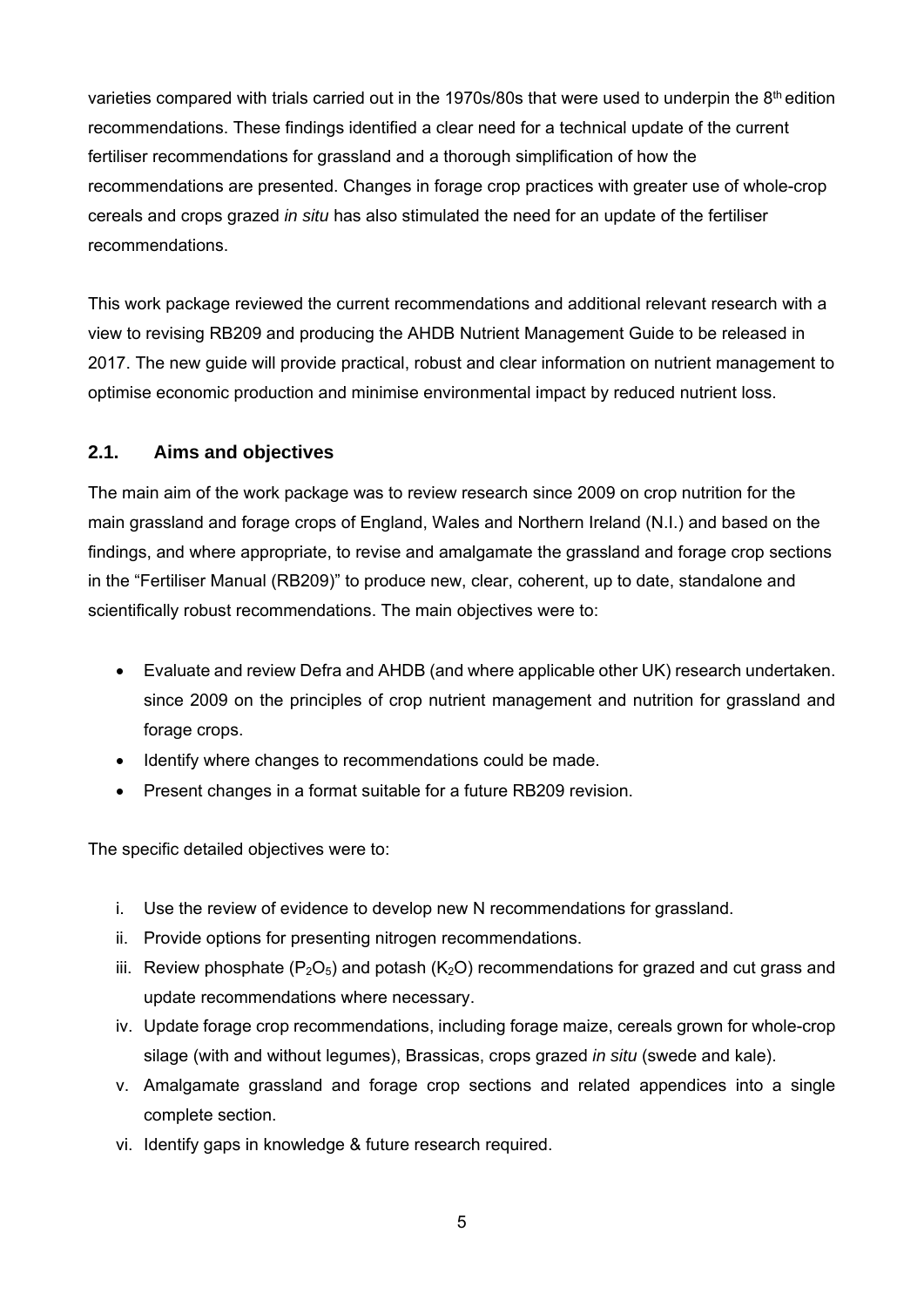## **3. Methodology**

Relevant data and information from industry contacts (Appendix III) and from Defra and AHDB projects was collated and reviewed for evidence produced since 2009. In addition, 'Web of Science' searches were carried out using keyword combinations to find relevant UK-affiliated research on crop nutrient management carried out since 2009.

## **3.1. Online searches**

'Web of Science' is a web-based scholarly research database and search facility that provides access to bibliographic information such as the Science Citation Index (http://apps.webofknowledge.com). Combinations of keywords, search strings and boolian operators were used to reduce bias and provide more focused and productive results. The geographical range was limited to United Kingdom and Western European affiliated research papers, however this occasionally included research carried out elsewhere (e.g. New Zealand), and if relevant this evidence was included in the review. Where searches returned a large volume of papers, the geographical range was limited to the United Kingdom.

The database and search terms used, along with the number of hits (Appendix I) and a full list of the evidence produced was recorded. Two screenings were then carried out to refine the search results and identify relevant research papers.

## **3.1.1. Screening the results**

The first screening used the title of the evidence to check its relevance to addressing the aims and objectives. The second filter used the full abstract to check for relevance and to select research papers that would be used in the review. This resulted in a final list of 35 research papers.

The quality of the collated data was assessed for scientific rigour and relevance; field trials lacking robust scientific protocols that did not include the use of replicated treatments in a randomised block design or some other adequate replication methodology to take account of spatial variation in soil properties (and other crop growth determining factors), standard error and variance were not included in the review. All data sourced as part of the review were evaluated to assess the quality of the data.

Where the evidence indicated a need to change fertiliser recommendations this is specified in the following sections. Revisions will be made in an associated Appendix, which will be produced once the selected option for grassland N recommendations (from those provided in this report) is clear. The review clearly states where updates cannot be made due to a lack of robust or up to date evidence.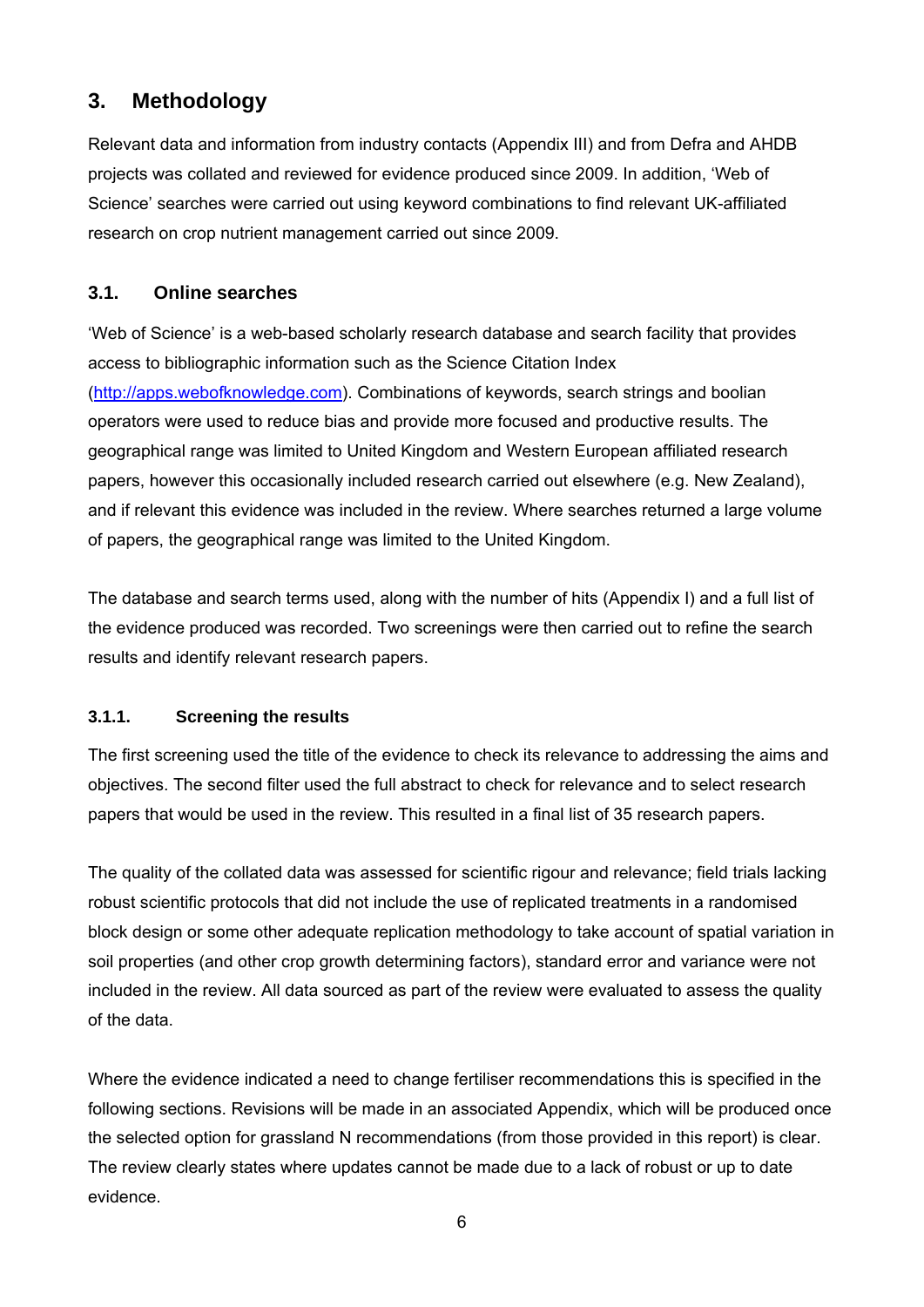## **3.2. Projects and data**

Evidence and data was collated from AHDB Dairy and AHDB Beef & Lamb research partnership outputs and other grass and forage crop nutrient management projects, including:

- AHDB Cereals & Oilseeds project 3699 'Modern triticale crops for increased yields, reduced inputs, increased profitability and reduced greenhouse gas emissions from UK cereal production'.
- AHDB Dairy project 74316 'Assessment of varietal characteristics important to low and zero inorganic nitrogen input herbage production'.
- Dale, A., Aubry, A., Ferris, C., Laidlaw, S., Bailey, J., Higgins, S. and Watson, C. (2013). Critique of RB209 8th Edition Grassland nitrogen recommendations for dairy systems. AFBI Report. 171pp.
- Defra project IF01121 'Validation of Fertiliser Manual (RB209) recommendations for grassland'
- Defra project KT018 'Nutrient management decision support systems process improvement'.
- Defra project LS3650 'Utilise genetic variation within and between improved grass populations to improve the sustainability of UK grassland'.
- Wilkins, P.W. and Lovatt, J.A. (2010). Gains in dry matter yield and herbage quality from breeding perennial ryegrass. In: Grasses for the Future. M. O'Donovan and D. Hennessy (eds.) Proceedings of an International Conference, Cork, 14-15 October. Teagasc. 43-50.

## **3.3. Deliverables**

These included:

- A comprehensive simplification of the recommendations (in terms of approach and presentation), incorporating an appropriate level of precision while retaining scientific rigour to take account of important factors such as livestock production intensity and system potential.
- Options for presenting N recommendations, including grass silage crop recommendations and consideration of the influence of Grass Growth Class (GGC) and Soil Nitrogen Supply (SNS).
- Production of typical ranges of grass DM yield produced from different levels of N fertiliser use.

## *Grass DM response to applied N*

Assessment of grass N response incorporated findings from Northern Ireland (N.I.), Defra project IF01121 'Validation of fertiliser manual (RB209) recommendations for grassland' and from other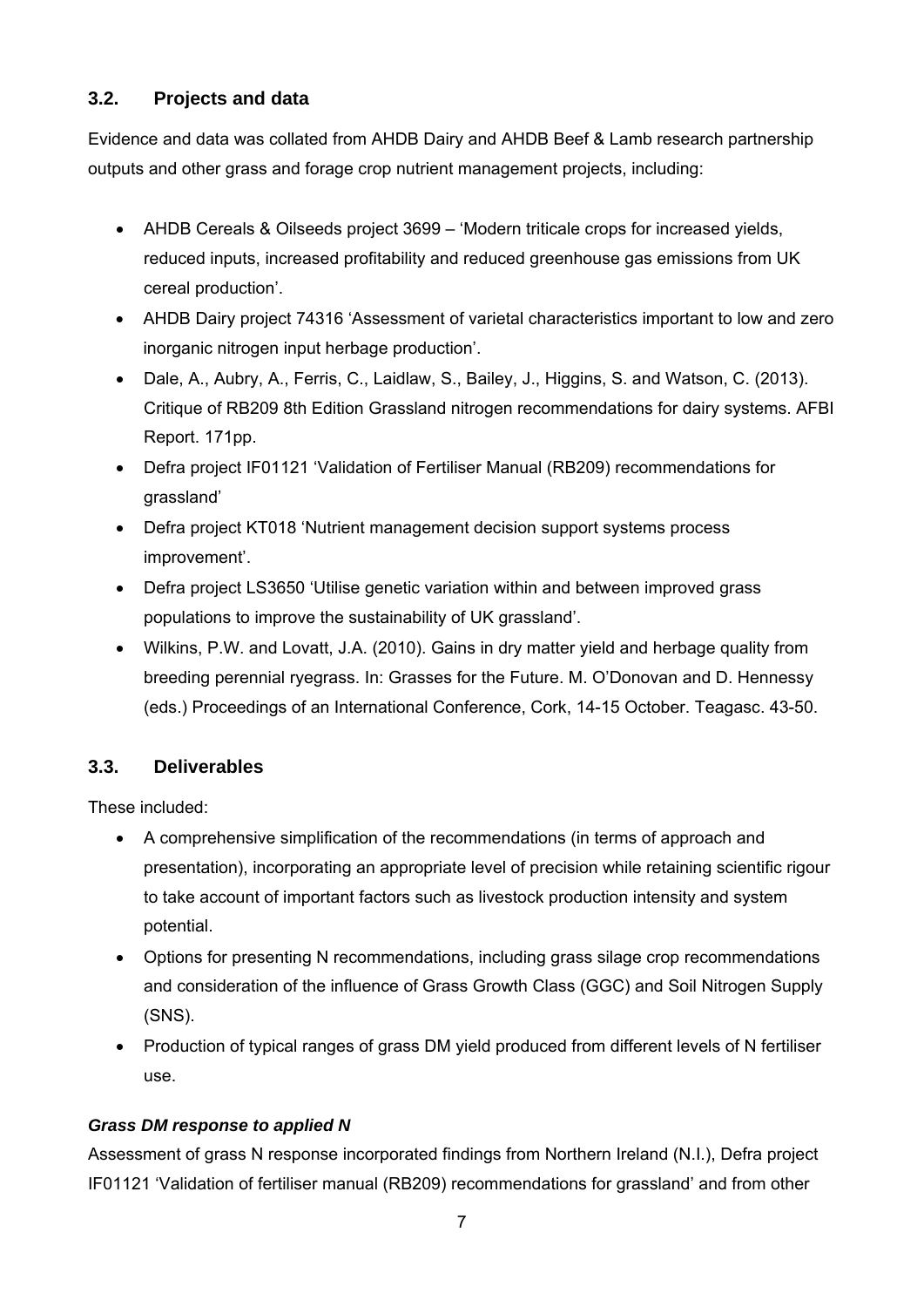fertiliser N response plots used in projects such as DC-*Agri* (Defra/ WRAP, WRAP Cymru and Zero Waste Scotland funded project OMK001-001) and Defra project AC0116 and the Innovate UK 'Grass sense' project.

New grassland N response data was compared statistically with IF01121 outputs (and the N response curves generated for the  $8<sup>th</sup>$  edition) and the overall response to differential rates of N fertiliser assessed using 'linear + exponential' curve fitting and analysis of variance.

In addition to updating the N recommendations, we have reviewed the evidence to support maintaining the current sulphur recommendations, including evidence from N.I. supporting the possible need for additional sulphur applications ahead of first cut silage crops.

#### *Options for presenting N recommendations*

Outputs and experience from Defra project IF01121 surveys, case studies and focus groups have been used to produce options for presenting N recommendations in a clear and simplified format while retaining scientific rigour and an appropriate degree of precision. Options for presenting N recommendations include:

- Methods to account for different levels of livestock production intensity and system potential.
- Options for assessing the amount of fertiliser N to apply at grazing.
- Options for treating silage as a crop, taking account of growth stage at cutting, quality targets and sward clover content.

The following section reviews recent research on the response of grass to nitrogen, sulphur, phosphate, potash and lime; the effect of grazing on DM yield; and the effect of nutrient applications on grass and silage quality. Section 5 reviews grassland recommendation systems in the UK and Republic of Ireland (ROI). Recent research on the response of forage crops to applied nutrients is reviewed in section 6. Sections 7 and 8 outline gaps in knowledge, future research requirements and the main conclusions of the review. Options for presenting new grassland N recommendations are provided in Appendix II.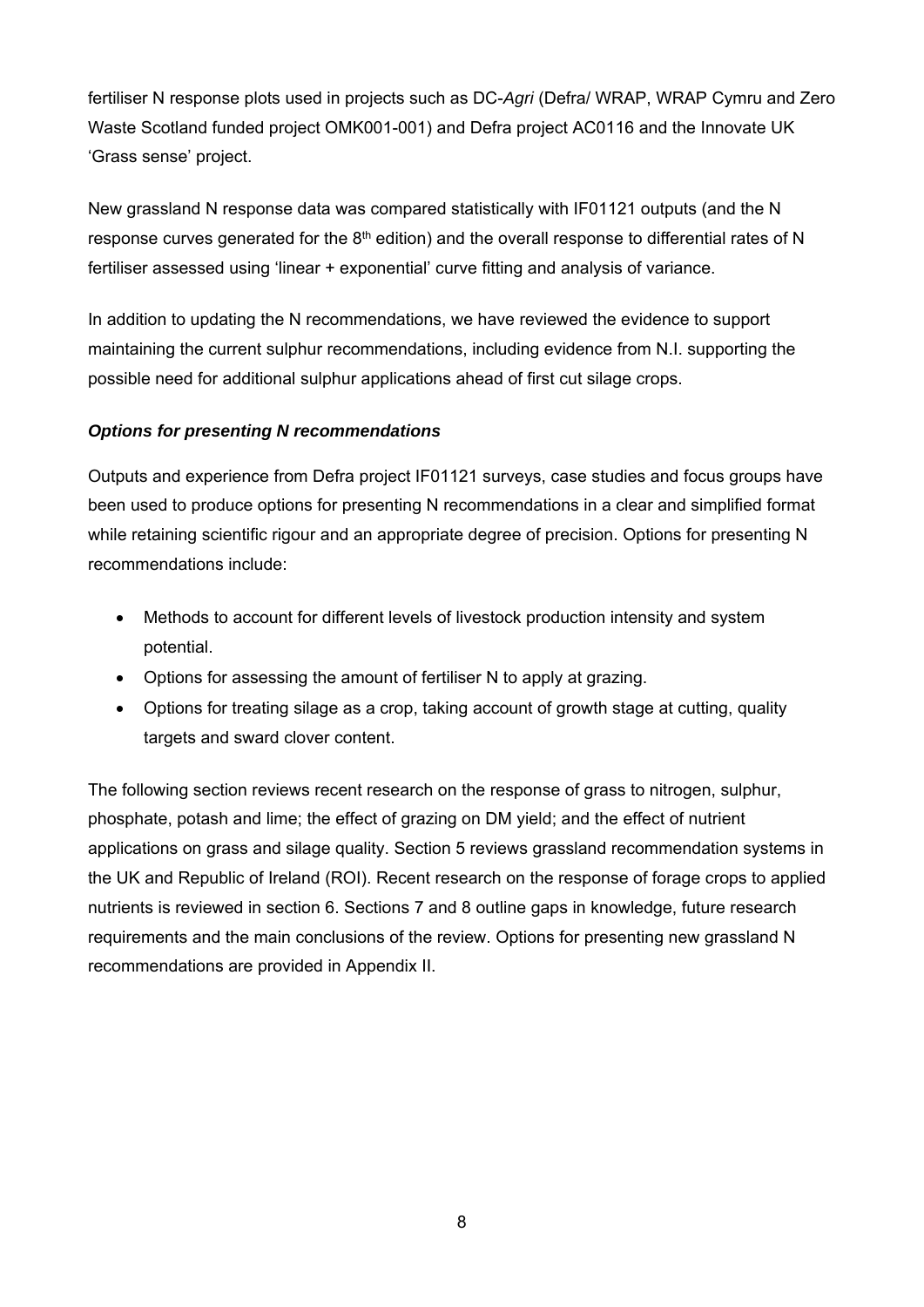## **4. Response of grass to applied nutrients**

## **4.1. Response of grass to nitrogen**

The energy model that underpins the nitrogen recommendations in the "Fertiliser Manual (RB209)" used a nitrogen response curve that was based on the GM20, GM23 and GM24 trials carried out in the 1970s through to the early 1990s. There is some evidence to indicate that modern grass varieties have a greater DM yield response to N fertiliser applications compared with the GM20-24 trials (e.g. Chaves *et al*., 2009; Sampoux *et al.*, 2011 and Wilkins and Lovatt, 2010). Camlin (1997) compared yields of cultivars bred in 1980 and 1995 and estimated that grass DM yield improved by about 0.5% per annum as a result of greater growth potential of the newer varieties. More recent estimates have ranged from 0.3% (Chaves *et al*., 2009; Sampoux *et al*., 2011) to over 1% per annum (Wilkins and Lovatt, 2010). Field experiments carried out between 2012 and 2014 (Defra project IF01121) also indicated a greater DM yield response to N fertiliser applications of newer grass varieties compared to trials carried out in the 1970s/80s. The IF01121 experiments included 10 sites assessed over three years (2012-14) with sward ages mostly ranging between one and ten years; one higher altitude (> 300 m above sea level) sward was around twenty years old. This compares with the 48 trials in the GM20-24 datasets that were repeated in successive years. Furthermore, all the IF01121 experiments were carried out at sites that had been in grass for a number of years, while the GM20-24 trial sites had previously been in an arable rotation. This is likely to have resulted in contrasting levels of Soil Nitrogen Supply (SNS) with the IF01121 sites supplying greater levels of mineralised N. Nevertheless, it was worth comparing the older and newer datasets to determine whether differences in the DM yield response were statistically significant.

The N response curves from the two datasets were compared using regression analysis and parallel curve analysis. Linear + exponential curves  $(Y = A + B^*(R^{**}X) + C^*X$ ; where Y is the DM yield and X is the N fertiliser rate) were fitted to both sets of data for N fertiliser rates ranging from 0 to 450 kg N/ha. The parallel curve analysis involved 4 stages:

- i. A single curve was fitted to all the data.
- ii. Parallel curves were fitted to the two sets of data with different intercepts for the 2 curves; A was allowed to vary with parameters B, C and R kept constant for the two curves.
- iii. A, B and C were allowed to vary with R kept constant for both curves.
- iv. All parameters were allowed to vary, i.e. the curves fitted were the best for each individual dataset.

At each stage the sums of squares (s.s.) explained by the fit was calculated and the improvement in fit determined (*Table* 1). The percentage variance accounted for was 64% at stage 1 and 84% at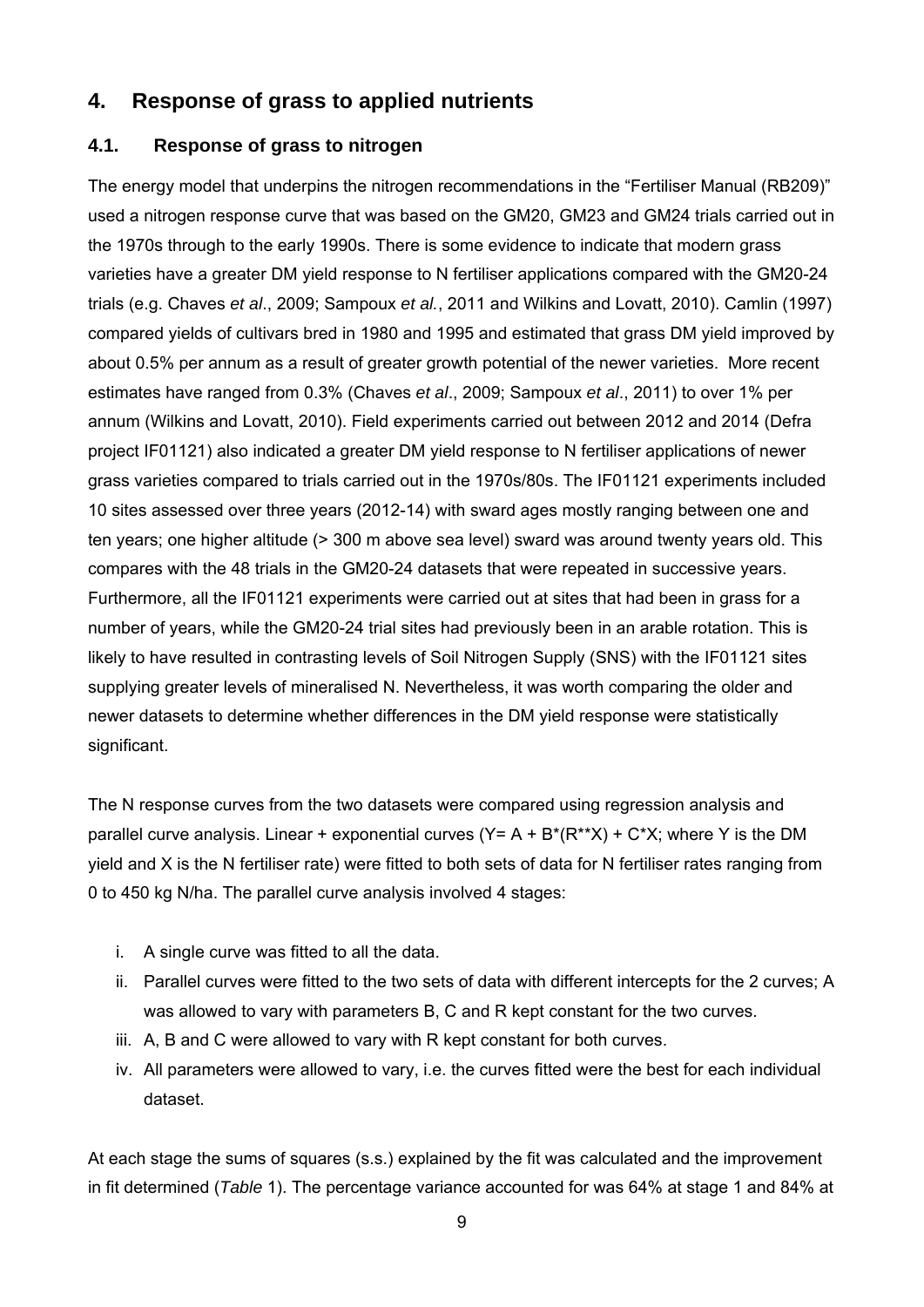Stage 2, providing a significant improvement in fit using the parallel curves compared with the single curve. Stages 3 and 4 did not provide a significant improvement on stage 2, indicating that the data can be fitted best by two parallel lines (Table 1 and Figure 1) with the DM yield response from the IF01121 data around 3.9 t DM/ha above that for the GM20-24 data.

| Table 1. Accumulated analysis of variance from parallel curve fitting to compare IF01121 and GM20- |  |
|----------------------------------------------------------------------------------------------------|--|
| 24 N response data.                                                                                |  |

| Change                          | Degrees of<br>freedom | Sum of<br>squares | Mean<br>square | Variance<br>ratio | P value |
|---------------------------------|-----------------------|-------------------|----------------|-------------------|---------|
| $+ N$ (Stage 1)                 | 3                     | 1378.940          | 459.647        | 168.39            | < 0.001 |
| + Group (Stage 2)               |                       | 433.208           | 433.208        | 158.71            | < 0.001 |
| + N.Group (Stage 3)             | 2                     | 0.173             | 0.086          | 0.03              | 0.969   |
| + Separate non-linear (Stage 4) |                       | 0.025             | 0.025          | 0.01              | 0.924   |
| Residual                        | 120                   | 327.557           | 2.73           |                   |         |
| Total                           | 127                   | 2139.903          | 16.85          |                   |         |



**Figure 1. Parallel curves fitted to the IF01121 and GM20-24 DM yield response data.** 

Wilkins and Lovatt (2011) found that modern perennial ryegrass varieties yielded 12-38% more than older varieties (cv. Talbot and cv. S23) at the N fertiliser application rate tested of 385 kg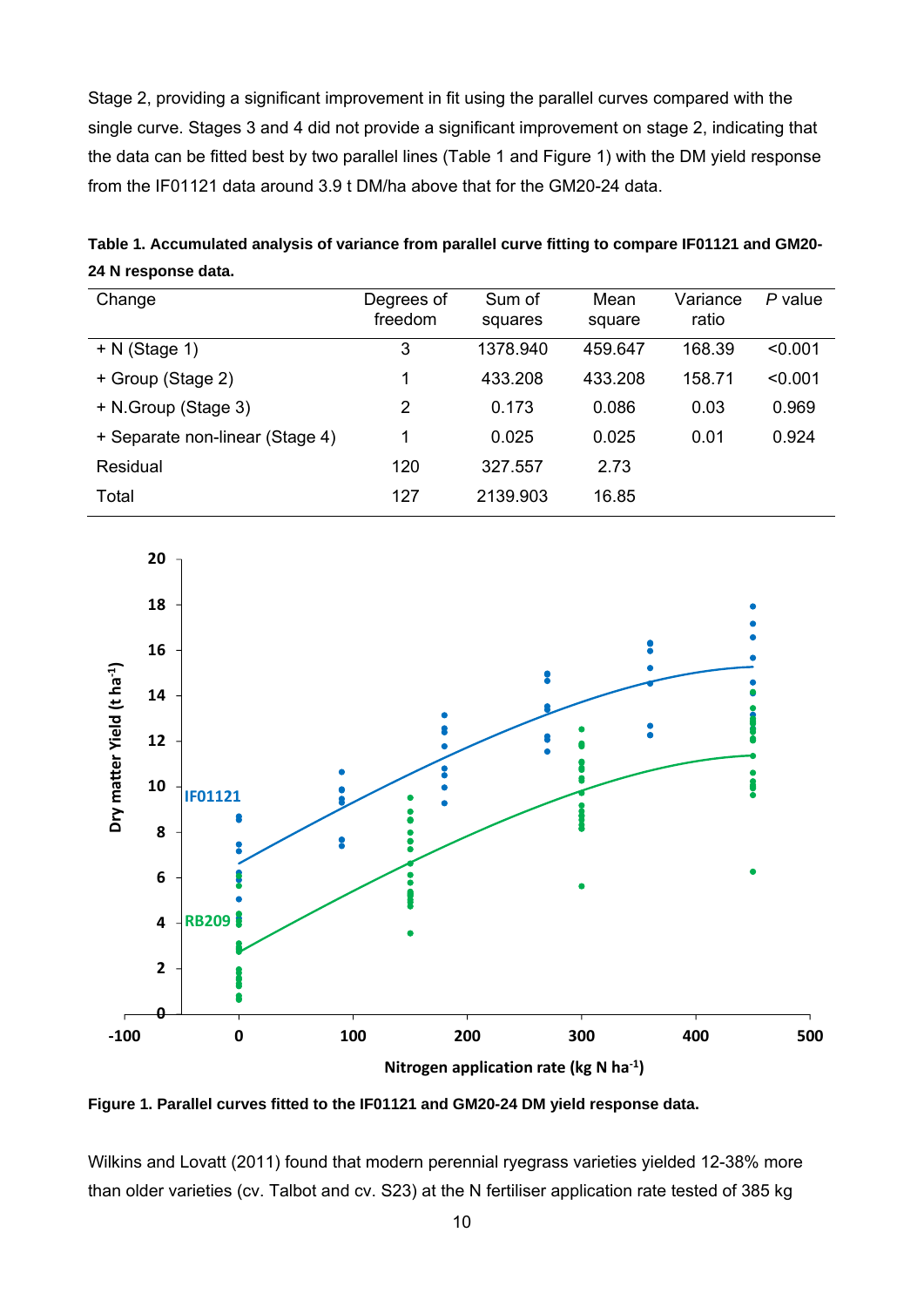N/ha. By comparison, the IF01121 swards on average yielded 36% more than the older GM20-24 varieties at the same level of N use (Figure 1). This is at the upper end of the range measured by Wilkins and Lovatt (2011). However, if modern grass varieties are more efficient in their ability to convert N into dry matter one would expect the DM yield differential to be greater at higher N fertiliser rates than at lower rates, i.e. the two N response curves should be divergent, with the modern variety response curve having a steeper slope compared with the older variety response curve. The fact that the difference in yield between old (GM20-24) and modern (IF01121) varieties was similar at 0 kg N/ha and 400 kg N/ha indicates that the difference between the two datasets was more to do with SNS (or the comparative ability of the swards to exploit the nitrogen supplied from the soil) than the relative fertiliser N use efficiency of modern and older perennial ryegrass varieties. More work is needed comparing the N response curves of older and modern ryegrass varieties in replicated field experiments at a number of sites using differential N rates. Therefore, there is insufficient evidence from replicated UK grassland field experiments to justify a change to the N response curves used to underpin the grassland N recommendations in the "Fertiliser Manual (RB209)".

#### **N response by defoliation**

When providing N recommendations for grassland it is important to consider the amount of N to apply for each cut (of silage or hay) and grazing. The effects of grazing on herbage production is covered in section 4.5. To investigate DM yield response by cut, data was collated from a number of replicated, randomised block, field experiments using differential fertiliser N rates carried out in England, Wales and N.I.:

- Defra IF01121 4 cuts taken at 10 separate sites; first cut in late May/early June with subsequent cuts at approximately six week intervals
- AFBI Hillsborough Estate, County Down 3 cuts taken at 4 separate sites; first cut in mid-May/early June with subsequent cuts at six to eight week intervals
- Defra AC0116 3 cuts taken at two separate sites; first cut in mid-May/early June with subsequent cuts at six to eight week intervals
- Innovate UK, Grass Sense project 2 cuts taken at three separate sites; first cut in May/June and second cut in July/August

Linear + exponential curves were fitted to the data and the optimum N rate calculated using a break-even ratio of 10:1 (Chadwick and Scholefield, 2010). Meta-data on GGC, SNS and sward age was also collated to investigate the effect of these factors on DM yield response. The experimental protocols for first cut silage were the most consistent in terms of the defoliation timing and yet there was a remarkable degree of variation in DM yield response (Figures 2 to 4). Nopt<sub>10</sub> (The fertiliser N rate at economic optimum yield, based on a break-even ratio of 10:1) ranged from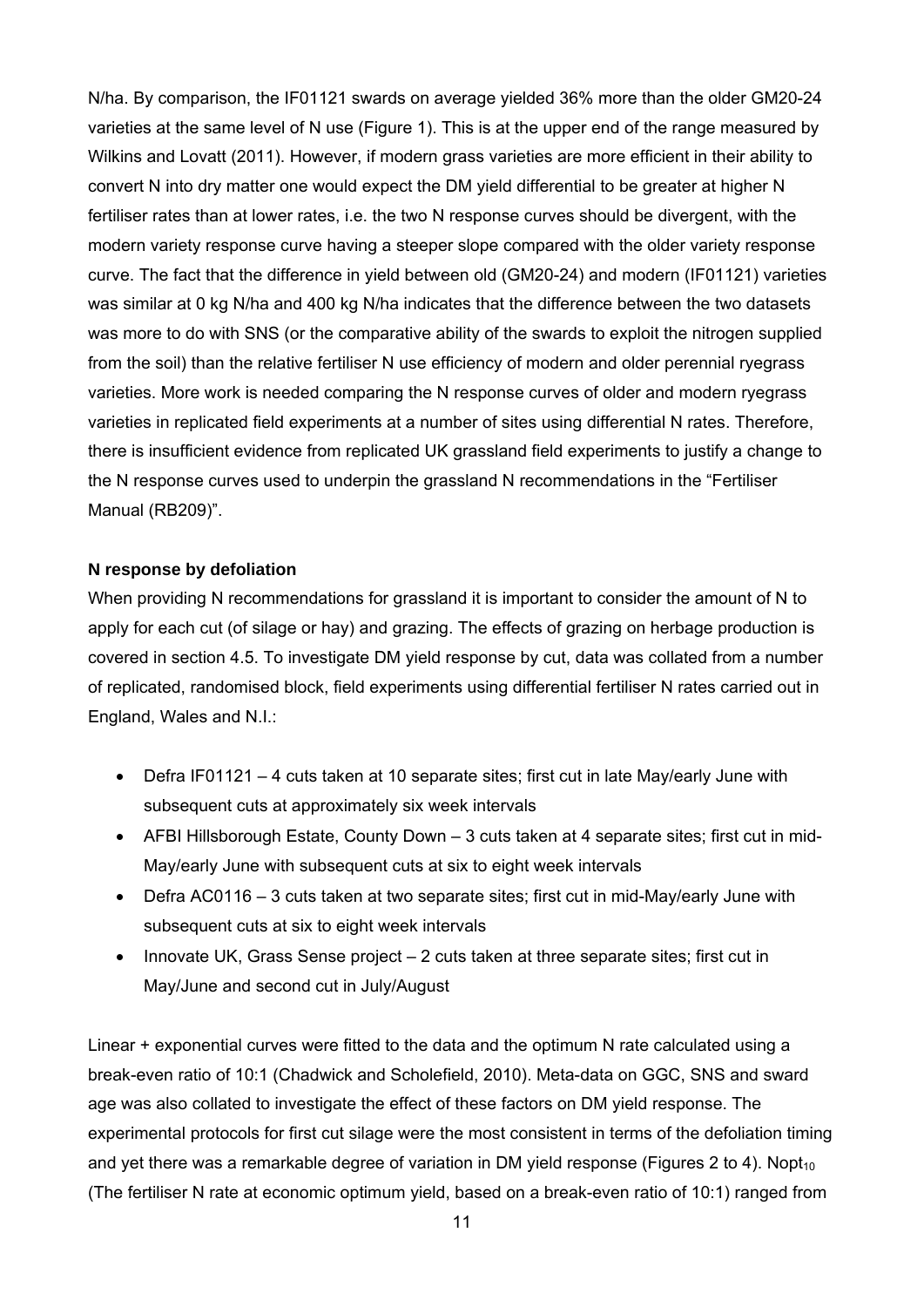62 to >170 kg N/ha, while the DM yield ranged from 2.3 to 7.7 t DM/ha (Table 2). The variation in DM yield at each N fertiliser rate was mainly a function of SNS (Figures 2 to 4).

**Table 2. Ranges of nitrogen (N) optimum fertiliser rate at a break even ratio of 10:1 by cut and for the whole season and number of observations for which N-optimum was reached. Note: for the remaining observations N-opt was either not reached or exceeded the highest N-rate.** 

|                                  | $1st$ Cut  | $2nd$ Cut    | 3rd Cut      | 4 <sup>th</sup> Cut | <b>Whole</b> |
|----------------------------------|------------|--------------|--------------|---------------------|--------------|
|                                  |            |              |              |                     | season       |
| N-opt (kg N/ha)                  | 62 to 170  | 47 to 147    | 30 to 91     | 15 to 38            | 110 to 406   |
| Dry matter yield at N-opt (t/ha) | 2.3 to 7.7 | 2.4 to $5.9$ | 1.2 to $5.7$ | $0.3$ to $2.9$      | 7.0 to 16.9  |
| Number of observations N-opt     | 16         | 19           | 8            | 3                   | 19           |
| reached                          |            |              |              |                     |              |
| Total number of observations     | 22         | 22           | 16           | 10                  | 22           |



**Figure 2. Fitted (linear + exponential) yield response curves by cut; colour coded by Soil Nitrogen Supply (SNS) Index: Low, Moderate and High. Diamonds represent grass yields at nitrogen optimum at a break even ratio of 10:1.**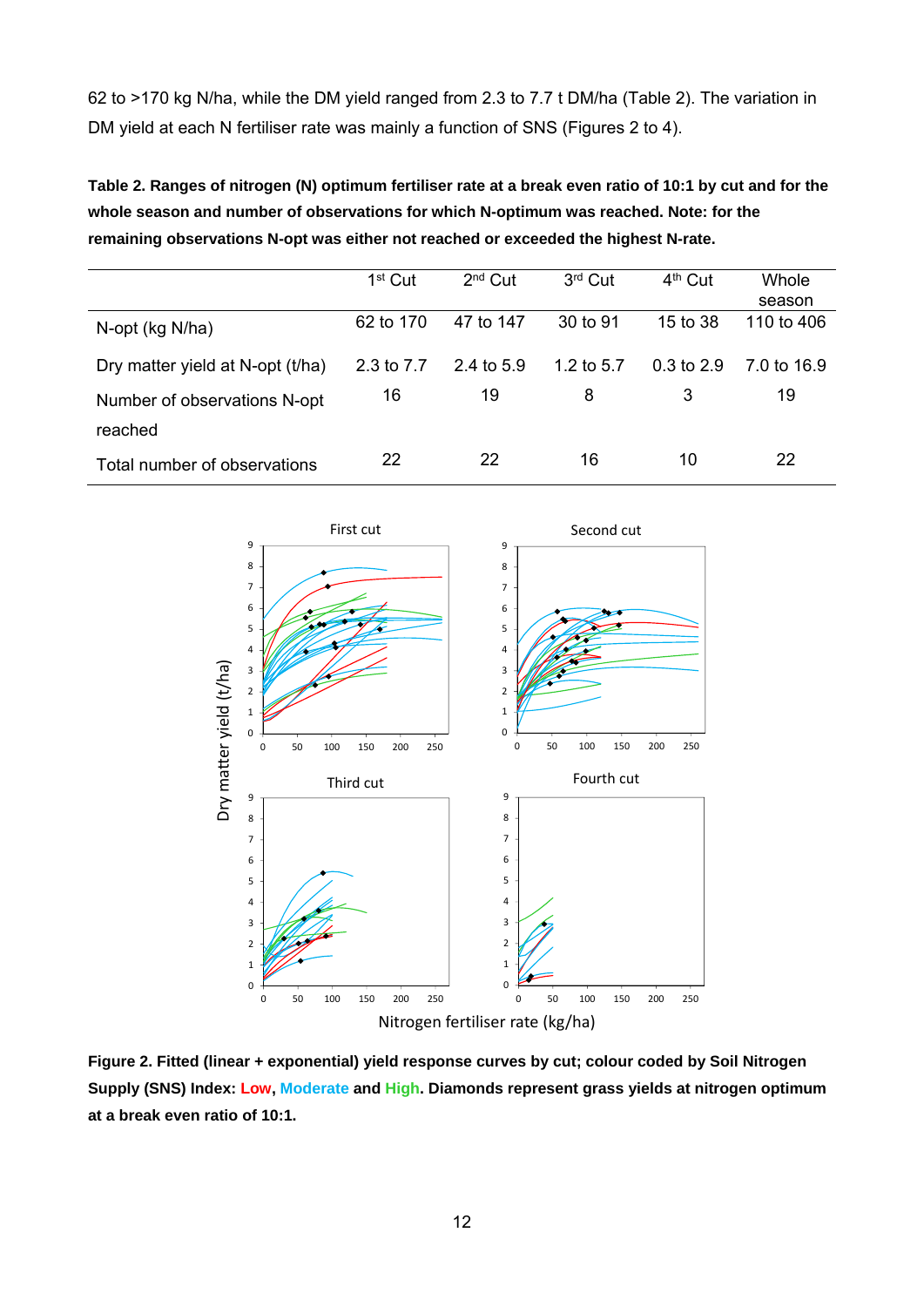



The Nopt<sub>10</sub> for second cut grass varied from 47 to 147 kg N/ha, while the DM yield ranged from 2.4 to 5.9 t DM/ha. For third cut grass, Nopt<sub>10</sub> ranged from 30 to 91 kg N/ha and the DM yield at 75 kg N/ha ranged from 1.2 to 5.7 t DM/ha. For fourth cut,  $Nopt_{10}$  ranged from 15 to 38 kg N/ha and the DM yield ranged from 0.3 to 2.9 t DM/ha. Given the large degree of variability in DM yield response to applied N and in Nopt<sub>10</sub>, and to optimise yield and N fertiliser use efficiency, the N recommendations at each cut should take into account both the potential productivity of grass swards at higher rates of applied N and the N level at which some swards approach a plateau in terms of their DM yield response. In any particular field and year, it is impossible to predict the shape of the N response curve without applying differential N rates to plots set up for this purpose, so N recommendations should reflect the risk of applying N beyond maximum yield (based on recent data) and therefore the risk of low N fertiliser use efficiency at higher N rates.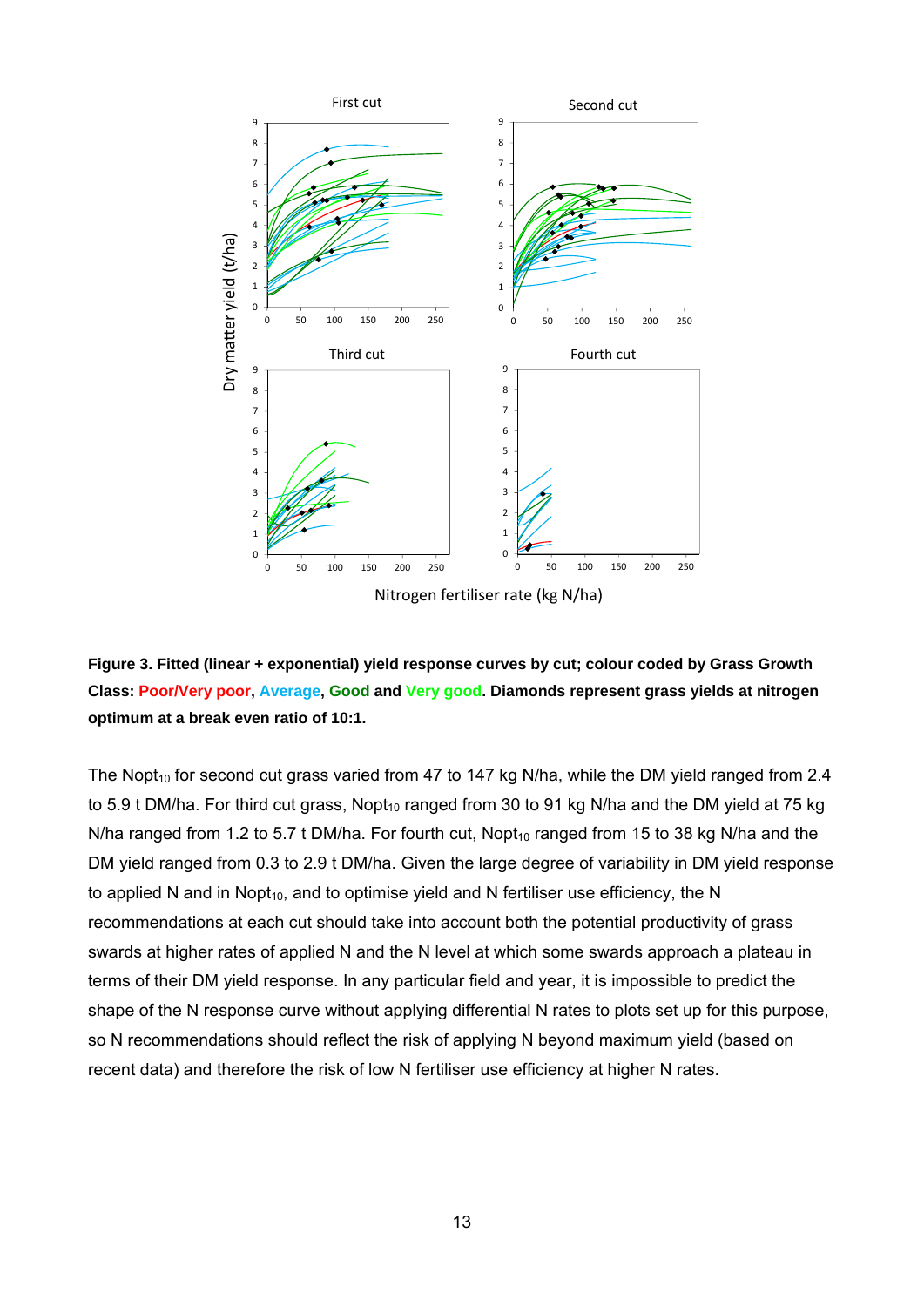



Higgins *et al.* (2012) in a field study in N.I., assessed the effect of annual applications of N fertiliser applications (at 0, 75, 150, 225 and 300 kg N/ha) as calcium ammonium nitrate on grass (the sward was predominantly meadow grass and ryegrass) productivity and soil chemical properties. Overall, the study found that there was a highly significant (*P* <0.001) effect of N rate on grass dry matter yields (Table 3), with mean annual (all 3-years) yields reaching 11.5 t/ha at a N application rate of 300 kg N/ha/yr.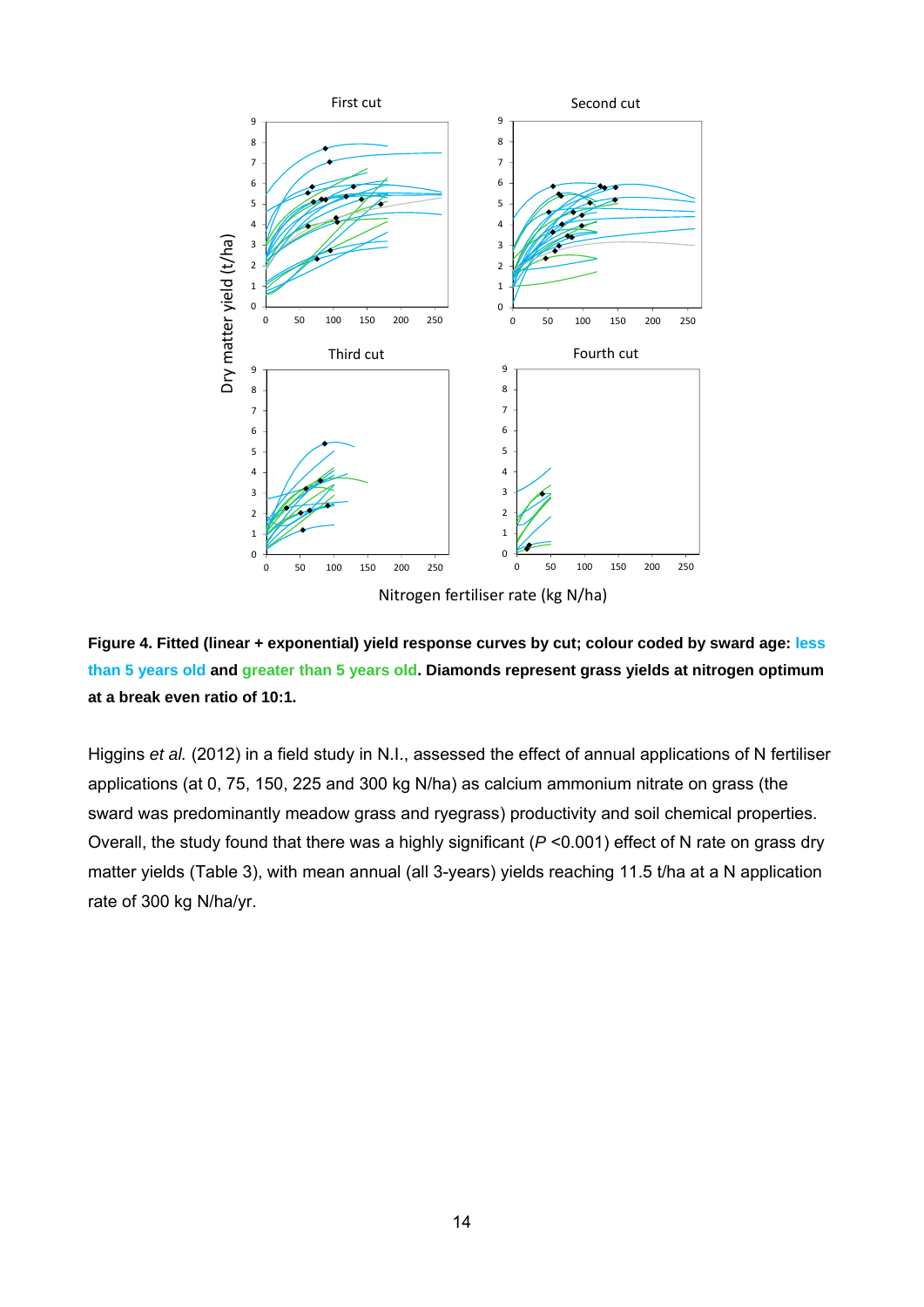|                     |       | Mean annual DM yield (t/ha) |       |
|---------------------|-------|-----------------------------|-------|
| N-rate (kg N/ha/yr) | 2007  | 2008                        | 2009  |
| 0                   | 9.01  | 4.94                        | 4.71  |
| 75                  | 10.04 | 6.87                        | 7.35  |
| 150                 | 11.29 | 8.91                        | 9.91  |
| 225                 | 12.09 | 10.61                       | 11.26 |
| 300                 | 11.72 | 11.15                       | 11.76 |
| <b>LSD</b>          | 0.62  | 0.54                        | 0.48  |

**Table 3. Mean annual total (three cuts) grass dry matter (DM) yield (t/ha) in response to nitrogen (N) fertiliser rate (highly significant (P <0.001) effect), for pelleted and ground lime combined (no significant difference between different liming materials). Taken from Higgins et al. (2012).** 

#### **4.1.1. Response of different grass species or grass-legume mixes**

A number of studies have investigated the response of different grass species or mixes to N fertiliser inputs. For example, Dale *et al.* (2015), in a field experiment located in N.I., assessed the response of seven forage types, to cattle slurry applied at 4 different rates (supplying 0, *c.*100, *c.*200 and *c.*300 kg total N/ha/yr) in 3 split applications by trailing shoe. Average DM yield response to slurry was 15.6 kg DM kg<sup>-1</sup> N. The results suggest that slurry applied to swards containing legumes on soils with a high P-content will have a lower DM response to slurry N, resulting in a lower slurry-N recovery than on swards of perennial ryegrass or cocksfoot-dominated low-input mixtures. To maximise slurry N-recovery, it was recommended that applications after first-cut where growth rate is likely to be slow or where there is a high legume content should be avoided.

AFBI carried out a series of grass mixture trials from 2003 to 2005 in Loughgall, Co Armagh, N.I. Ten mixtures were included in the trial comprising various proportions of tall fescue, timothy, perennial ryegrass, cocksfoot and meadow fescue. The trials were maintained for three years using a replicated (three times) design of the following treatments:

- i. Organic management: no manufactured N fertiliser applied, with white clover included in the mixture and an application of phosphate and potash to simulate a slurry application
- ii. Low Input: 170 kg N/ha, 99 kg  $P_2O_5/ha$  and 145 kg  $K_2O/ha$  per annum
- iii. High Input: 360 kg N/ha, 294 kg P<sub>2</sub>O<sub>5</sub>/ha and 240 kg K<sub>2</sub>O/ha per annum

In 2004, the mean DM yield under organic management was 36% of the High Input management. White clover progressively dominated the swards and only 3 cuts were achieved. The highest DM yield under organic management of 6.6 t/ha was from a grass mixture comprising 50% Bareno Brome, 30% cocksfoot and 20% late tetraploid perennial ryegrass.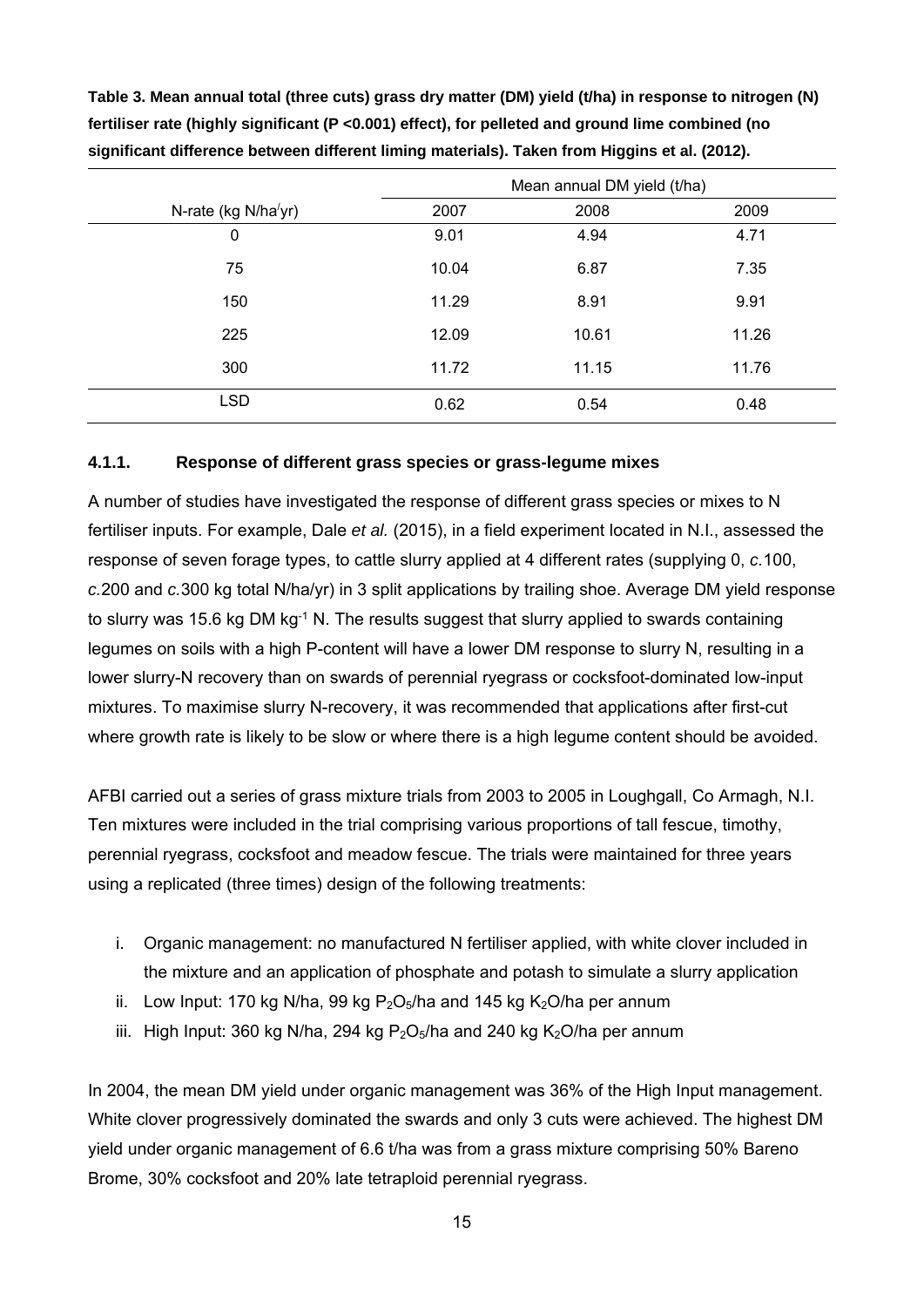The highest yield under the Low Input treatment was 14.1 t DM/ha from a mixture comprising 20% late tetraploid perennial ryegrass, 20% timothy, 20% meadow fescue, 20% tall fescue and 20% cocksfoot. The highest yield under the High Input treatment was 17.2 t DM/ha from a mixture comprising 50% brome, 20% late perennial ryegrass and 30% tall fescue. The most persistent and productive mixtures over a 3 year period were 'Barmix' type mixtures, with a component of deeprooted species, tall fescue and cocksfoot. It was also found that cocksfoot tended to dominate when its component in the sward was increased. The highest yields compare favourably with yields achieved using perennial ryegrass dominated swards (Figure 1).

The main advantages of grass-legume swards is that they reduce reliance on N fertiliser inputs, tend to produce higher yields compared to growing component species alone at low N fertiliser rates, produce more balanced feeding values and increase nutrient-use efficiency. Disadvantages of forage legumes include lower persistence than grass under grazing, unpredictable nature of Nfixation, lower productivity than systems reliant on manufactured N fertiliser (Humphreys *et al*., 2009), risk of livestock bloat, difficulties with preservation when ensiling and with maintaining optimum legume proportions (Phelan *et al.* 2014).

Høgh-Jensen and Schjoerring (2010) in a field experiment located in Denmark, assessed the impact of NPK fertiliser applications (see Table 6for rates) made during the first week of April on yield and N-offtake of ryegrass and white clover grown separately or as a mixture, when the swards were 1 and 2 years-old. It was found that without the addition of manufactured N fertiliser, ryegrass-clover mixtures (sown to achieve a target composition of 1/3 clover to 2/3 ryegrass) consistently out yielded pure stands of either clover or ryegrass in terms of DM production. Furthermore, ryegrass grown with clover, accumulated substantially higher amounts of N, P, and K than ryegrass in a pure stand. The growth of white clover was significantly depressed by N application, particularly when P and K were also applied. In contrast, ryegrass yield responded to increasing availability of N, P and/or K. The study demonstrated there is a complex interaction of growth and nutrient acquisition when ryegrass and clover are grown as a mixture.

Suter *et al*. (2015), in a 3-year field study carried out across the EU, compared total N-uptake of grass monoculture and grass mixtures containing varying amounts of legumes. At each site, manufactured N fertiliser was applied at a standard rate across all plots, but differed (0 to 150 kg N/ha) between sites reflecting differences in background productivity. Overall, it was found that in all years N-uptake was significantly (*P* <0.05) greater in grass-legume mixtures (195 to 286 kg N/ha/yr) than in grass monocultures (119 to 178 kg N/ha/yr). Nitrogen-uptake increased with increasing proportion of legumes up to one third of sward composition. Grass mixtures containing one third legumes attained similar to 95% of the maximum N-total acquired by any stand and had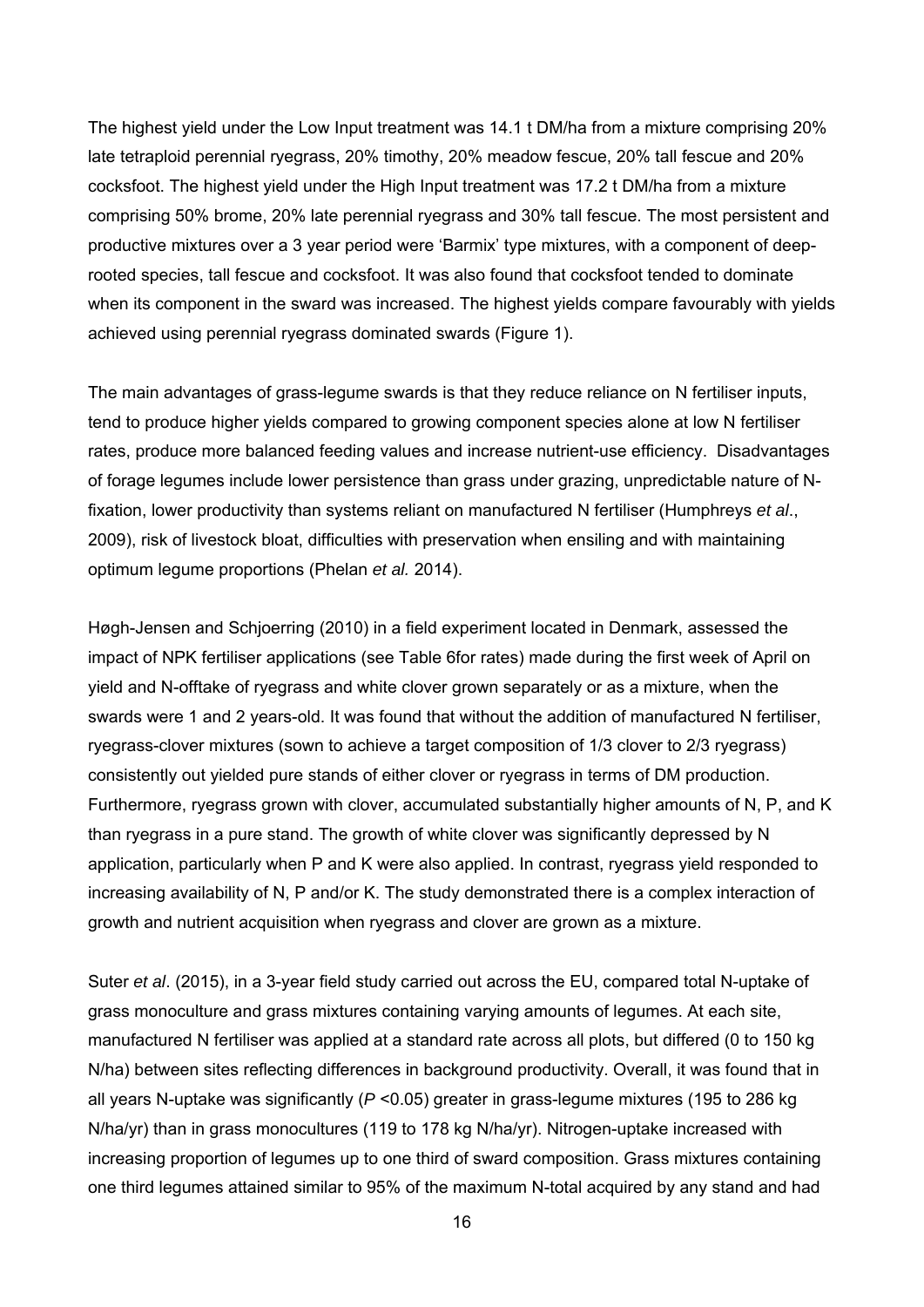57% higher N-total than grass monocultures. Furthermore, relative N gain by mixtures was not related to site productivity, indicating that grass-legume mixes can provide increases in N-uptake over grass monocultures in both low and high productivity sites, although legume covers and the increased uptake associated with grass-legume swards was limited by temperature. This adaption to site productivity can be explained by  $N_2$  fixation being largely regulated by the N-sink strength of the whole system. The study also reported that N-losses from grass-legume swards can be lower compared to fertiliser grassland systems due to three mechanisms: i) nitrogen fixed symbiotically is stored within legume nodules and is therefore not freely available, ii) symbiotic  $N_2$  fixation is downregulated if demand is low and iii) in grass-legume systems, grass species take up N-fixed by legumes and from mineralised organic matter. The authors concluded that the use of grass-legume mixtures can contribute to improving resource use efficiency in grassland systems over a wide range of productivity levels, implying important savings in manufactured N fertiliser and significant potential for climate change mitigation.

Nyfeler *et al.* (2011) reported that the acquisition of fixed-N was maximised in grass-legume mixed swards compared to pure legume stands. The highest yields were achieved in mixed grass-legume swards receiving low to moderate N-fertiliser inputs (50 to 150 kg N/ha) containing *c.*40-60 % legumes. It was concluded that, increasing the proportion of grasses, increased both the proportion of N-fixed contained in the legume species and the transfer of fixed-N to grasses; legumes are able to regulate N<sub>2</sub>-fixation according to N-demand (or sink). Therefore, in order to maximise N-fixation and N-acquisition by grass-legume swards, it is important to achieve the correct balance between N-fertiliser inputs and the proportion of grass and legumes species in a sward.

Other authors have investigated the productivity and profitability potential of grass and grass-clover swards. Within dairy systems, stocking rate and milk output tend to be higher on grass-based systems receiving manufactured N fertiliser compared to grass-clover based systems. However, grass-clover can support an annual stocking density of 2.15/ha and a milk output of 14 t/ha (Humphreys *et al*., 2009). In a later study, Humphreys *et al.* (2012) assessed the profitability of dairy production systems based on N fertilised grass and grass-white clover grassland, by comparing data collected from system-scale studies carried out in Ireland between 2001 and 2009. Ten fertilised grass systems stocked between 2.0 and 2.5 livestock units (LU) ha-1 with N rates between *c.*170 and *c.*350 kg N/ha were compared with 8 grass-white clover systems stocked between 1.75 and 2.2 LU/ha with N fertiliser inputs between *c.*80 and *c.*100 kg N/ha. The study compared the profitability of systems with changes in manufactured N fertiliser and milk prices. It was found that, in scenarios of high manufactured N fertiliser prices combined with intermediate or low milk prices grass-white clover systems were more profitable than fertilised grass systems. Given manufactured N fertiliser and milk prices at the time of the study (1990 – 2005), fertilised grass systems were more profitable than grass-clover systems. However, with increasing

17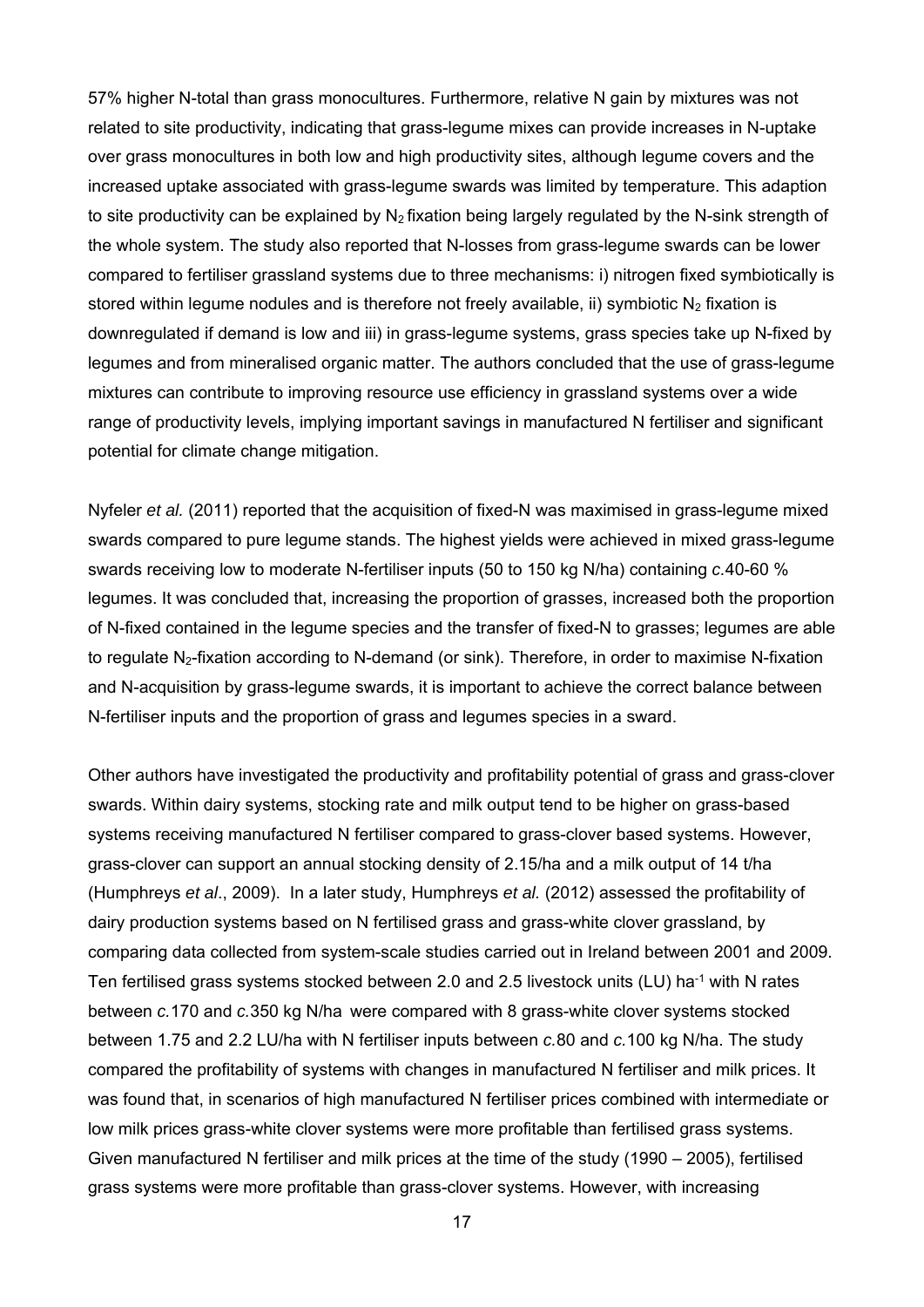manufactured fertiliser costs relative to milk prices differences between the two systems became less pronounced. The study concluded that, in the future, it is likely that grass-clover systems will become a profitable alternative to grass systems relying on manufactured N fertiliser.

Gierus *et al.* (2012) in a field experiment located in Germany, assessed the DM yield production of 6 different forage legume species grown with perennial ryegrass compared to monoculture of ryegrass (with or without slurry applied at 200 kg N/ha; supplying approximately 70 kg crop available N/ha) in a 1 year-old sward. Overall, it was found that all legume-ryegrass mixes yielded more than ryegrass (both with and without slurry application) grown as a monoculture. Among the legume-grass mixes the lowest yields were achieved with ryegrass grown either with Birdsfoot trefoil (mean *c.*6.3 DM/ha) or Caucasian clover (mean *c.*5.8 kg DM/ha), due to deficient establishment of the legumes. The highest ryegrass yields were achieved when grown as part of a white clover-ryegrass mix (*c.*4.4 kg DM/ha). However, maintaining the optimum legume content (of 40-60% of herbage dry matter) to achieve these benefits remains a major challenge. Consistent with Humphreys *et al.* (2012), the findings support that grass-legume mixes yield well and can be used to reduce costs and improve profitability when fertiliser prices are high and milk commodity prices low.

King *et al.* (2012) compared the effect of N-fertiliser (0 and 125 kg N/ha) and harvest date on the yield and chemical composition of five common grasses and red clover at Grange, Co. Meath, Ireland. Data were analysed using regression analysis, allowing comparisons between species at common growth stages whilst removing the confounding effect of differences in maturity between species harvested on the same date. The main findings from the study were that Timothy grass was the most productive in terms of dry matter yield, but the poorest in terms of digestibility, with potential impacts on both animal and bioenergy production potential. Nevertheless, timothy has the potential to provide cheaper feed per unit of DM than other grass species. However, Italian ryegrass was the most suitable for ensiling due to its higher water soluble carbohydrate concentration. While red clover had a higher mean DM digestibility and crude protein concentration, but lower water soluble carbohydrate (WSC) concentration and higher buffering capacity, which could compromise preservation during ensiling.

Høgh-Jensen and Schjoerring (1994), reported that N accumulation more than doubled in ryegrass clover mixtures compared to ryegrass grown alone (Table 4). The study also reported increases in dry matter and N accumulation when P fertiliser was applied, however K had no effect. The symbiotic N<sub>2</sub>-fixation was determined in this experiment using <sup>15</sup>N isotope dilution as described in detail by Høgh-Jensen and Schjoerring (1994), using grass in pure stand as the reference (Fried and Middelboe, 1977). The quantity of fixed  $N_2$  (BNF) in the harvested clover when grown alone,

18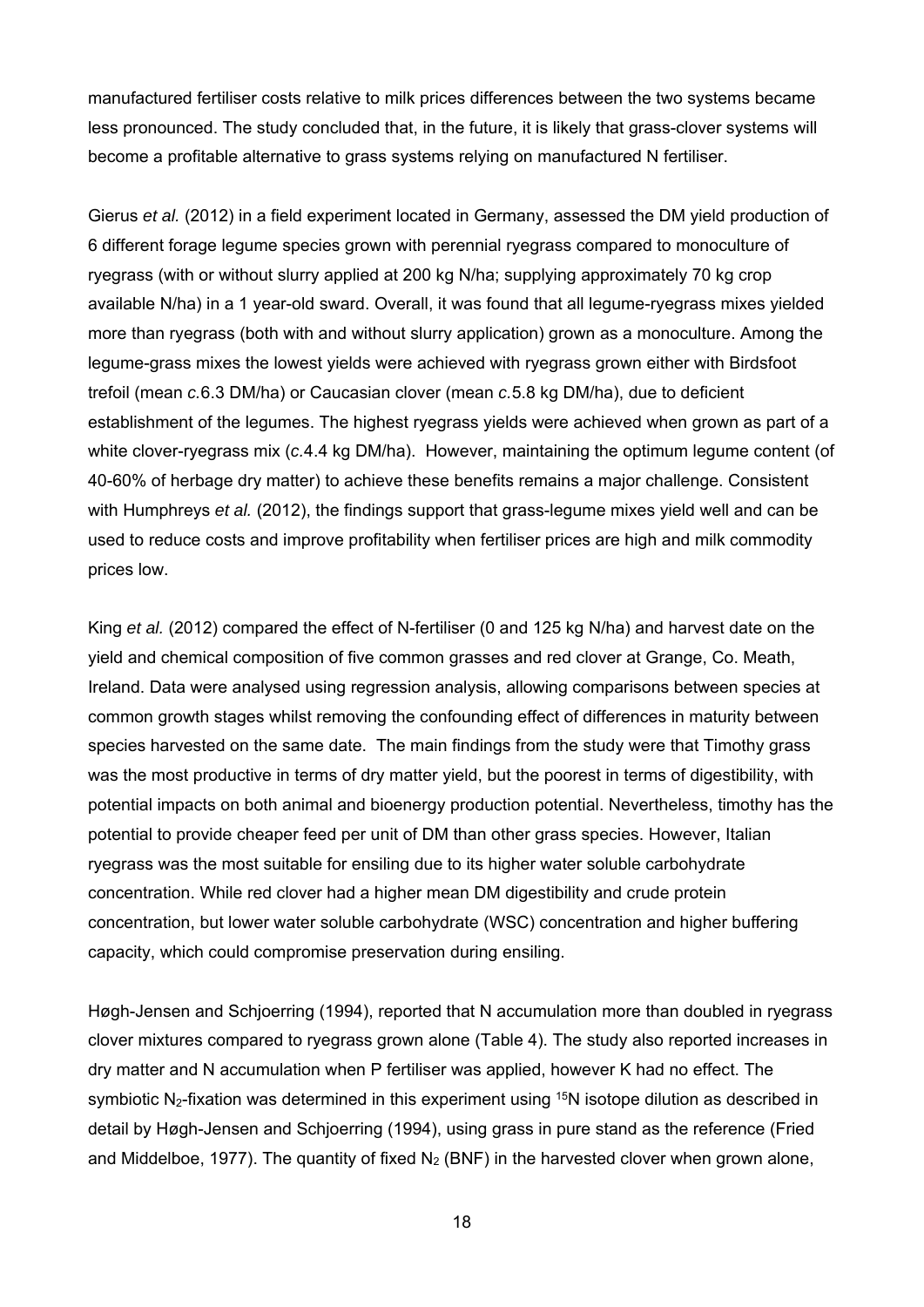was increased when P or K was applied. When clover was grown with ryegrass, harvested BNF increased following P or K application, but only when no N fertiliser was applied (Table 4).

| Year           | Treatment N, P, K<br>(kg/ha) |                   | <b>Pure Clover</b><br>(kg/ha) | Clover mix (kg/ha) |                       | Grass mix<br>(kg/ha) | Pure<br>Grass<br>(kg/ha) |
|----------------|------------------------------|-------------------|-------------------------------|--------------------|-----------------------|----------------------|--------------------------|
| 1              | 0, 0, 0                      | 232 <sup>b</sup>  | $(201)^{ab}$                  | 178 <sup>ab</sup>  | $(161)^{ab}$          | 49 <sup>c</sup>      | 18 <sup>c</sup>          |
|                | 0, 0, 120                    | 251 <sub>ab</sub> | $(201)^{ab}$                  | 148bc              | $(141)$ <sup>bc</sup> | 36 <sup>c</sup>      | 24 <sup>c</sup>          |
|                | 0, 20, 0                     | 280 <sup>a</sup>  | $(225)^{a}$                   | 189a               | $(179)^a$             | 46 <sup>c</sup>      | 20 <sup>c</sup>          |
|                | 0, 20, 120                   | 271 <sub>ab</sub> | (223) <sup>a</sup>            | 191a               | $(181)^a$             | 58 <sup>c</sup>      | 23 <sup>c</sup>          |
|                | 120, 0, 0                    | 238 <sup>ab</sup> | $(174)^c$                     | 139 <sup>c</sup>   | $(120)^{cd}$          | 110 <sup>b</sup>     | 81 <sup>b</sup>          |
|                | 120, 0, 120                  | 259 <sub>ab</sub> | $(177)^{bc}$                  | 94 <sup>d</sup>    | $(86)^e$              | $126^{ab}$           | 96ab                     |
|                | 120, 20, 0                   | 277 <sup>ab</sup> | $(178)^c$                     | 112 <sup>cd</sup>  | $(103)$ <sup>de</sup> | 136 <sup>ab</sup>    | 90 <sub>ab</sub>         |
|                | 120, 20, 120                 | 271 <sub>ab</sub> | $(191)^{bc}$                  | 83 <sup>d</sup>    | $(77)^e$              | 142a                 | 102 <sup>a</sup>         |
| $\overline{2}$ | 0, 0, 0                      | 163 <sup>c</sup>  | $(142)$ <sup>cd</sup>         | 65 <sup>d</sup>    | $(60)^d$              | 52 <sup>e</sup>      | 11 <sup>b</sup>          |
|                | 0, 0, 120                    | 200 <sup>b</sup>  | $(170)^{bc}$                  | 131 <sup>b</sup>   | $(124)^{b}$           | 62 <sup>de</sup>     | 14 <sup>b</sup>          |
|                | 0, 20, 0                     | 213 <sup>b</sup>  | $(179)^{ab}$                  | 139 <sup>b</sup>   | $(131)^{b}$           | 79 <sup>c</sup>      | 16 <sup>b</sup>          |
|                | 0, 20, 120                   | 233 <sup>a</sup>  | $(203)^{a}$                   | 167 <sup>a</sup>   | $(158)^a$             | 73 <sup>cd</sup>     | 13 <sup>b</sup>          |
|                | 120, 0, 0                    | 169c              | $(115)^d$                     | 69 <sup>d</sup>    | $(56)^d$              | 119 <sub>ab</sub>    | 74 <sup>a</sup>          |
|                | 120, 0, 120                  | 211 <sup>b</sup>  | $(167)^{bc}$                  | 108 <sup>c</sup>   | $(95)^{c}$            | 114 <sup>b</sup>     | 80 <sup>a</sup>          |
|                | 120, 20, 0                   | 217 <sub>ab</sub> | $(172)^{b}$                   | 102 <sup>c</sup>   | $(88)^c$              | $124^{ab}$           | 82 <sup>a</sup>          |
|                | 120, 20, 120                 | 232 <sup>a</sup>  | $(190)^{ab}$                  | 98c                | $(89)^c$              | 135 <sup>a</sup>     | 82 <sup>a</sup>          |

**Table 4. Nitrogen (N) accumulation and amount of N fixed by clover in brackets in two production years. Taken from Høgh-Jensen and Schjoerring (2010).** 

In a review of the potential of legumes to increase sustainability of ruminant production systems, Peyraud *et al*. (2009) concluded that the yield value of grass-clover mixes (consisting of 30-80% clover) can be equivalent to fertiliser N-inputs of 150 to 350 kg N/ha and productive grass-clover mixes can fix 150 to 350 kg N/ha (Peyraud et al., 2009). This agrees with the potential nitrogen supply values given in the "Fertiliser Manual (RB209)".

The N response experiments set up as part of Defra project IF01121 included two sites in Ceredigion (west Wales) and Devon (south west England) with 7% clover in the seed mix (w/w). SNS at these sites would have been low without clover addition; making it possible to compare the productivity of these sites with other low SNS sites without clover in Ceredigion and Shropshire (Figure 5). Standard rates of manufactured N fertiliser were applied; 0 to 450 kg N/ha over four cuts. Clover contents at both grass/clover sites were high by mid-season (>40%) and were effective in increasing yield at lower manufactured N fertiliser rates, typically increasing grass DM yield by 2-3 t/ha compared to swards without clover. The data indicates that these modern clover varieties can fix around 100-150 kg N/ha over the growing season (which is at the lower end of the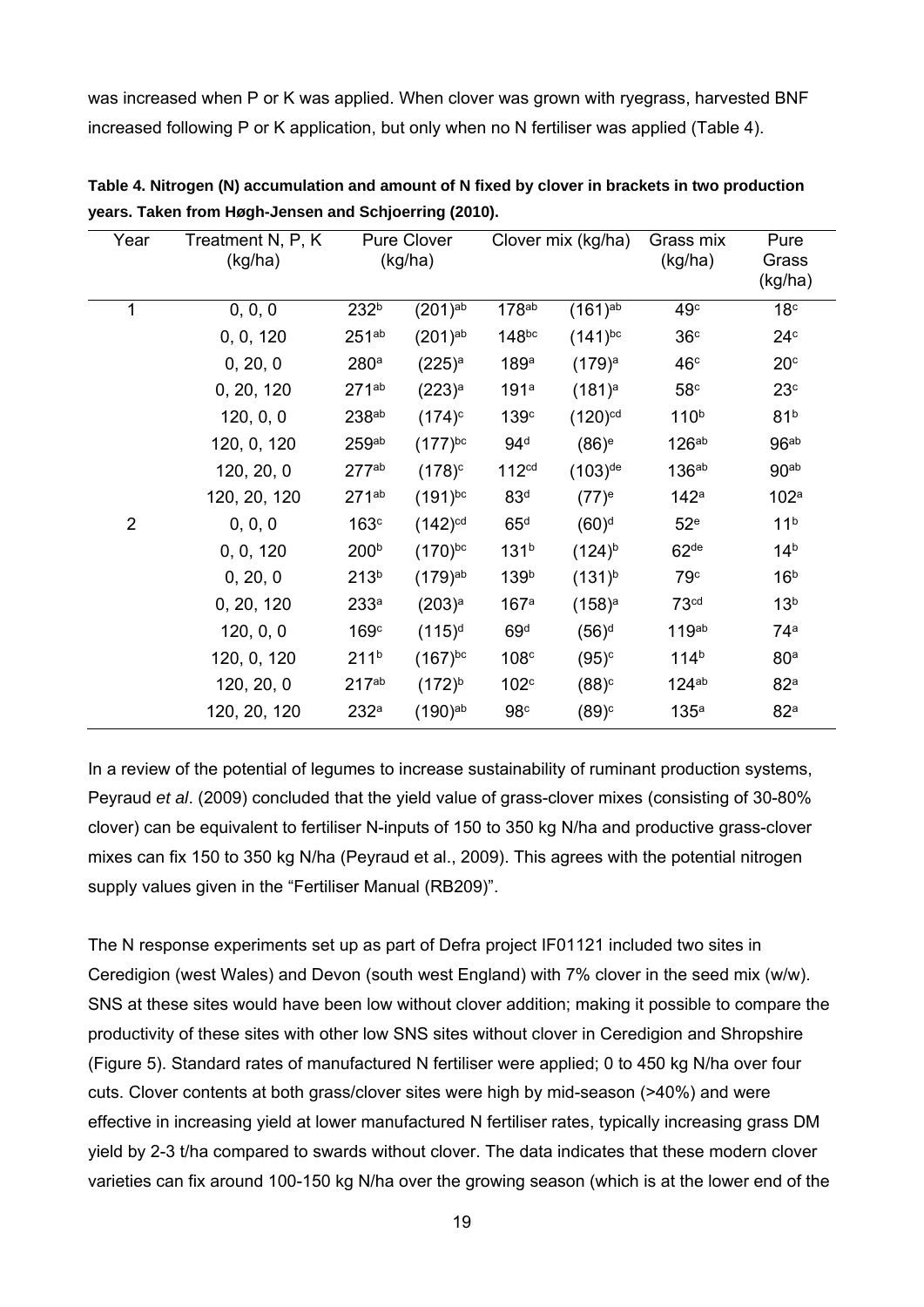range suggested by Peyraud *et al*., 2009) and that modern clover varieties can tolerate up to 240 kg N/ha in the form of manufactured N fertiliser over three cuts. Overall, the results demonstrate the importance of clover in low to moderate output systems.



**Figure 5. Grass dry matter (DM) yield response to manufactured nitrogen (N) fertiliser in two grass/clover swards and two grass only swards in 2013. The curves were fitted to the data using a linear + exponential equation. Data taken from Defra project IF01121.** 

The results, while interesting, are from a limited number of sites and do not negate the need for further N response experiments on a selection of grass and grass-clover swards at the same site or sites. Old and modern perennial ryegrass varieties could be included to assess contrasting DM yield responses at differential N rates.

#### **4.1.2. Sward age**

Sward age is often cited as an important factor determining grassland productivity (e.g. Frame and Laidlaw, 2014; Cashman *et al*., 2016). However, there is limited evidence assessing the productivity and quality of permanent grassland swards (i.e. swards greater than five years old), and in particular how botanical composition of older swards affects grass yield and nutrient value, and how this varies with environmental conditions (Michaud *et al*., 2015). In a two year study (2009-2010) Michaud *et al.* (2015) assessed how production and forage quality varied with species composition in 190 permanent grasslands located in France, spanning a range of soil, climatic and management conditions. Michaud *et al.* (2015) found that over a wide range of environmental and different management practices, vegetation characteristics (i.e. functional types e.g. legumes) explained approximately half of the variance of forage quality and 20-40% of the variance of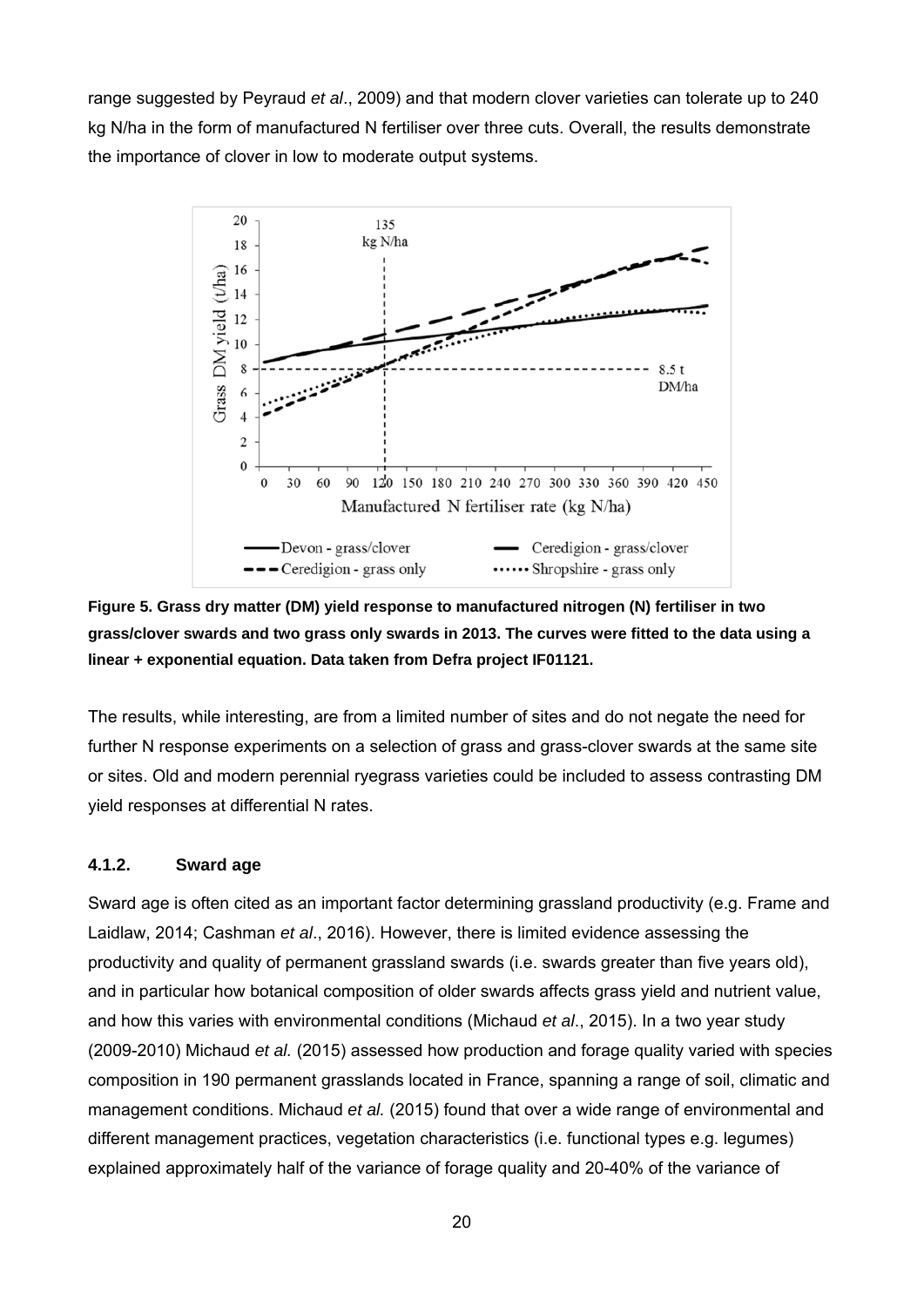biomass production. This view is supported by Baumont *et al.* (2012) who explained that the forage value of permanent grasslands can in some cases be equal to that of sown grasslands.

In a study of ten perennial cultivars conducted over three years at Teagasc Moorepark, Fermoy, Co Cork, Ireland, Cashman *et al*. (2016) found that DM yields under conservation management (six mechanical defoliations from late March to mid-October) were *c*.18% higher on average in the first year after sowing compared with the second year; and *c*.43% higher on average compared with the third year. They concluded that the results from the first harvest year may not represent the long-term performance of a grass sward; and also found that DM yield and sward density decline faster when swards are under conservation management as opposed to grazing management (Cashman *et al*., 2016).

Comparison of N response data from Defra project IF01121 and from the GM20, GM20, GM24 (cutting data only) and GF01 (permanent pasture treatments only) trials carried out from 1970 to 1993 indicate that modern grass varieties produce higher DM yields than older varieties at any given level of N supply (section 4.1). Indeed, the data indicates that one to ten year old grass swards with minimal invasion by less productive species can yield 15% to 36% more DM than older varieties used in the trials that underpin the 8th edition grassland recommendations. This is supported by the experiments carried out by Wilkins and Lovatt (2011). However, there was no relationship between sward age and DM yield response within the IF01121 dataset (12 sites all with one to ten year old swards), other than for a first year ley that out-yielded all other swards (cf. Cashman *et al*., 2016), indicating that lower productivity relates to swards older than ~10 years, swards with a significant production of less productive species, such as broadleaved weeds (e.g. *Rumex* spp.) and meadow grass, and swards at higher altitudes (the altitude 'cut off' for downgrading the Grass Growth Class by one in RB209 is 300 m). It is the combination of sward age (older/newer varieties) and sward composition (less/more productive species and the influence of clover) that determine the DM yield response. Grassland N recommendations should therefore provide an indication of the typical range of DM yields that can be achieved at any given level of N supply for well-managed younger and older swards.

#### **4.1.3. Conclusions for grassland N recommendations**

Grassland N recommendations should aim to take account of the contrasting DM yield response of older and newer perennial ryegrass varieties to applied nitrogen and the wide range of sward composition in terms of the proportion of modern perennial ryegrass varieties that they contain. However, there is limited evidence of how modern perennial ryegrass varieties respond to differential rates of applied N and limited data on the age of swards or the proportion of modern grass varieties in swards. For example, the IF01121 N response data was derived from a limited number of sites and agro-climatic conditions, and it is difficult to assess how typical the swards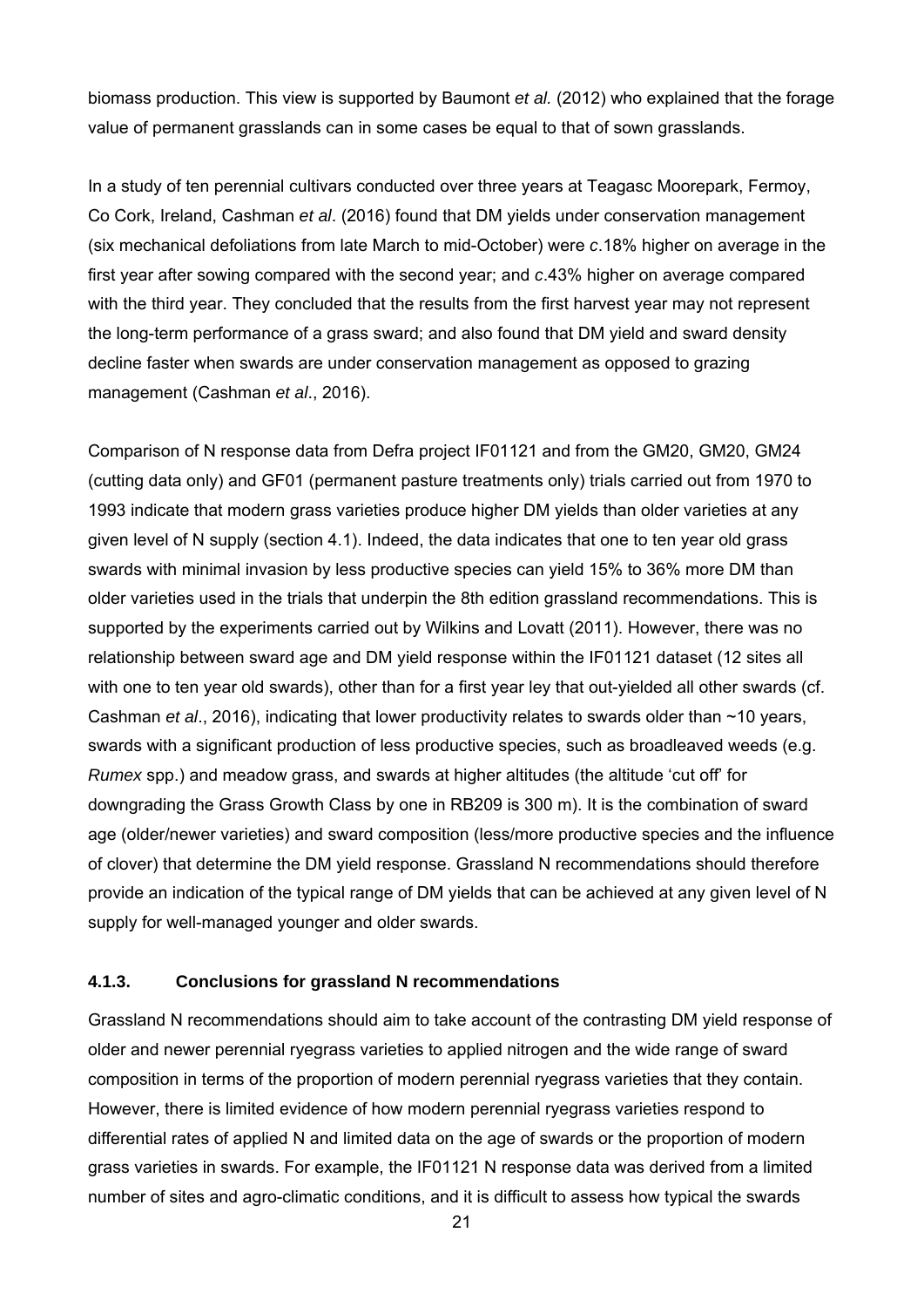were of current grassland in England and Wales. Nevertheless, the IF01121 data provide some indication of the growth potential of modern grassland swards, and could be used to guide recommendations based on indicative DM yield ranges; to reflect the N response of older and younger grass varieties and the varying composition of grass swards.

The review by Peyraud *et al*. (2009) of the contribution of legumes to N supply are in agreement with the potential nitrogen supply figures for clover in the "Fertiliser Manual" (RB209). The values in RB209 should therefore be retained. Nevertheless, there is a need for field experiments to determine the N supply of modern clover varieties, comparing grass-clover swards with older and more modern perennial ryegrass varieties at the same site or sites.

## **4.2. Response of grass to sulphur**

Sulphur (S) is an essential nutrient for grass growth and nutritional quality (Bailey, 2016). Grass and particularly legumes have one of the highest requirements for S. Indeed, as sulphur deposition reduced in the UK in the 1970s and 80s grass and oilseed rape were the first crops to show S deficiency symptoms with associated impacts on yield.

Declining S deposition during the last 30-years and the decreasing use of S containing fertilisers has led to an increase in S-deficient crops including grass and legumes. Indeed, S deposition no longer supplies a significant proportion of crop S requirements (Webb *et al*., 2015). Tallec *et al*. (2008) reported that the greater S requirement of legumes compared with grasses leads to interspecific competition between *Trifolium repens* (white clover) and *Lolium perenne* (perennial ryegrass) under cutting, resulting in the replacement of clover by grass. Reduced N fixation by clover therefore leads to decreased sward productivity in low input systems and the need for greater inputs of manufactured N fertiliser. Reductions in S deposition could therefore result in a reduction in the abundance of leguminous species in grassland swards.

Defra project SCF0308 (Webb *et al*., 2015) concluded that within grassland systems, the need for S fertiliser appears to be greatest for grass swards cut more than once; and that the amount of S currently being applied is insufficient to provide optimum yield. Brown *et al*. (2000) reported yield increases of 35% on sandy soils and 11% on clay soils for swards cut 3 times per year and fertilised with 400 kg N/ha. Largest yield responses have previously been detected from 2nd and later cuts (Scott *et al*., 1983; Stevens and Watson, 1986; Brown *et al*., 2000).

The "Fertiliser Manual (RB209)" advises the application of 40 kg  $SO<sub>3</sub>/ha$  as a sulphate containing fertiliser applied at the start of growth before each cut. However, only 10% of grassland soils receive S fertilisers (Anon., 2014); and the average  $SO_3$  application to grassland (33 kg  $SO_3/ha$ ) is less than the average application applied to arable crops (58 kg  $SO<sub>3</sub>/ha$ ). Livestock manures are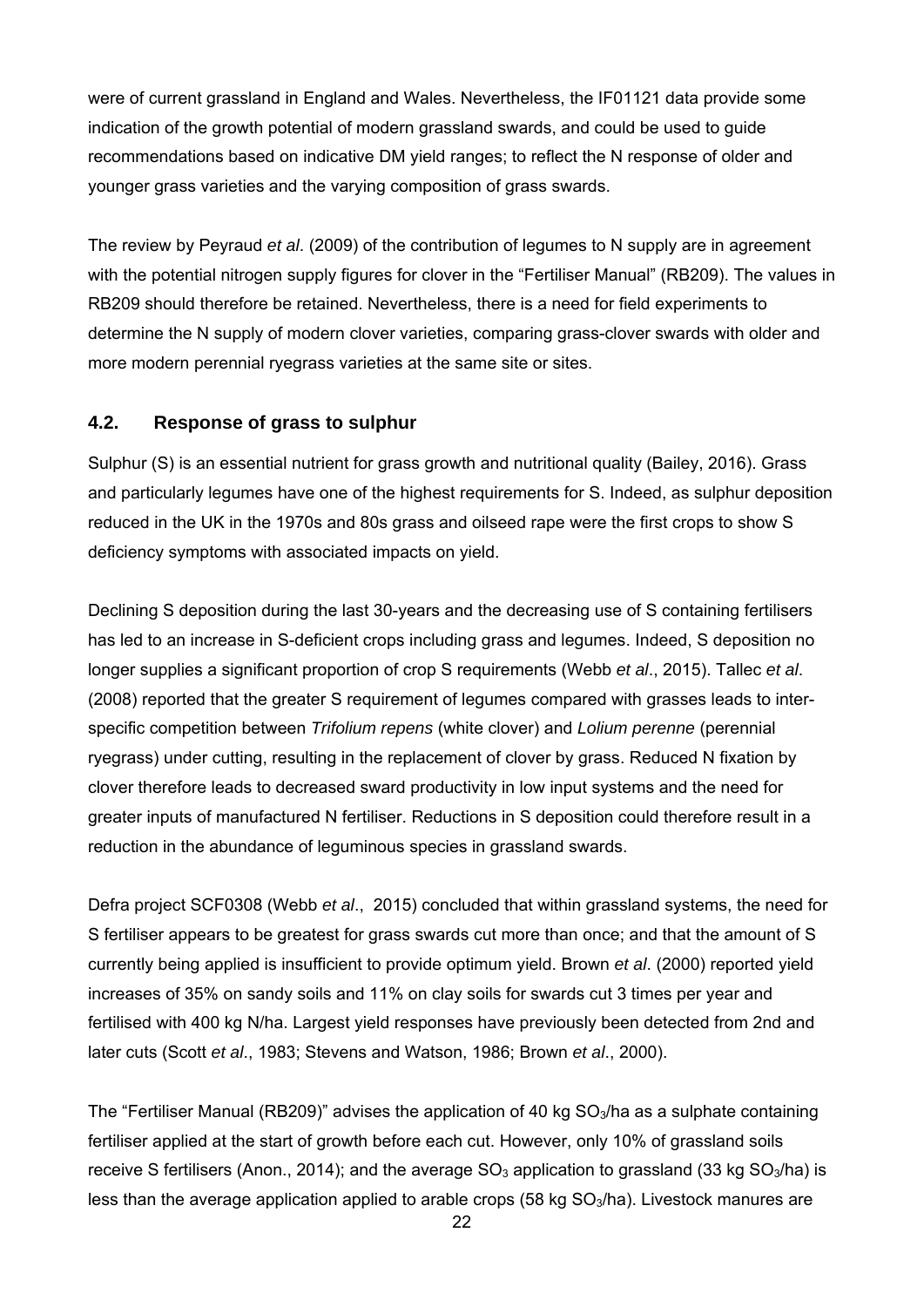applied to around 50% of grassland soils (Anon., 2014), providing useful quantities of S, but this leaves half of the grassland area relying on S deposition and mineralisation of organic matter to supply S to the growing crop. On lighter soils and in higher rainfall areas (prone to S leaching) this could lead to S deficiency in grass and grass-clover swards.

Given the difficulty in predicting where crops may respond to S fertiliser and the declining role of S deposition in meeting crop demand, Webb *et al*. (2015) conclude that the guidance proposed by Cussans *et al*. (2007) should be incorporated into RB209, i.e. that S is applied, either as mineral fertiliser or livestock manures, to all crops and grass grown on:

- Sandy soils
- Loamy and coarse silty soils in areas with > 175 mm overwinter rainfall
- Clay, fine silty or peat soils in areas with >375 mm overwinter rainfall

Data from N.I. indicates that S deficiency can be prevalent at first cut even on heavy textured soils, but is often corrected by cuts 2 and 3 (Bailey, 2016). Herbage analysis and interpretation using the Diagnosis and Recommendation Integrated System (DRIS) provides an accurate indication of the S sufficiency status of grass and hence the degree to which S supply is influencing grass DM yield. The addition of organic manure had a small effect on grass S sufficiency status, but cannot be relied on to supply the S needs of silage crops. Further work is therefore needed using S fertiliser to produce a response curve. This has been identified as a research gap for the application of S fertiliser before first cut (Bailey, 2016; Eriksen, 2009). Bailey (2016) recommended that S should be applied routinely to all grass silage swards in early spring, at a rate of 35-40 kg SO<sub>3</sub>/ha, "since this rate of application should eliminate all risk of S deficiency, with little risk of S over-supply even on moderate texture soils, and in many cases obviate the need for further S applications later in the season".

Some nutrient management systems recommend using the N:S ratio of grass herbage samples to determine S deficiency. For example, SRUC Technical Note 652 indicates that a response to S fertiliser is highly likely when the total N:total S ratio in herbage is greater than 16:1 (Sinclair *et al*., 2013). This is supported by Mathot *et al*. (2009) who discuss the development of indicators for S deficiency in grass using data collected from field and pot experiments carried out from 1986 to 2008, and propose a diagnostic tool based upon linear relationships linking the S and N content of grasses. The dataset excludes swards containing more than 20% of legumes. Using the tool, grass S nutrient status can be placed into one of four categories: *certainly sufficient*, *probably sufficient*, *probably deficient* and *certainly deficient*. The authors recommend validating the tool with a large independent dataset.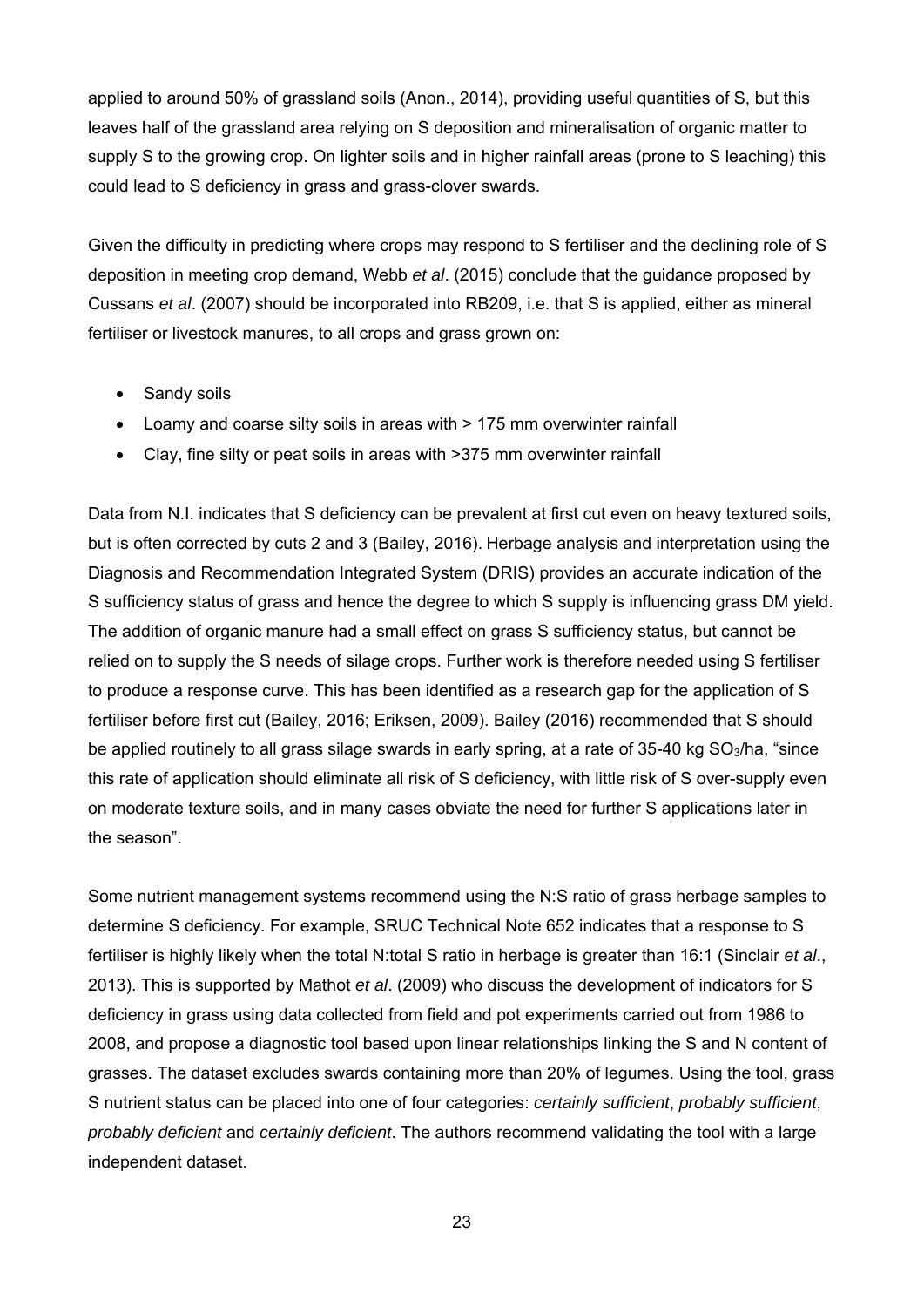Sirius minerals provided data from an experiment carried out on a permanent grass sward on sandy loam soil in Central England, assessing the yield response of second cut grass silage to sulphur fertiliser application. Sulphur fertiliser applications increased grass dry matter yields by *c.*0.8 t/ha compared to the untreated control (*P*< 0.01), with grass responding to application rates of up to 20 kg/ha  $SO<sub>3</sub>$ .

#### **4.2.1. Conclusions for grassland S recommendations**

The current recommendations appear sound, but the advice to apply S fertiliser in the situations suggested by Cussans *et al*. (2007) could be included. Given the findings of Bailey (2016), it may also be sensible to remove the sentence "Deficiency at first cut is less common but can occur on light sand and shallow soils", while being wary that over supply of S can be detrimental to animal health.

#### **4.3. Response of grass to phosphate and potash**

Potash supply should be proportional to the amount of nitrogen applied to grassland although applications in spring prior to first cut silage (or hay) should be limited to 80-90 kg  $K<sub>2</sub>O/ha$  to reduce the risk of 'staggers' (hypomagnesaemia). The aim should be to apply 'maintenance applications of potash fertiliser to balance the offtake in cut or grazed grass over the year (Sinclair *et al*., 2013).

The yield response of grass to phosphorus (P) is more variable and soil analysis does not always predict such variation (Valkama *et al*., 2016). For phosphate, grass DM yield responses are generally significant when soil P reserves are low, although this is not always the case (Mahli *et al*., 2009); while at target (Olsen P Index 2) and higher levels, responses are usually negligible (Paynter and Dampney, 1991; Power *et al*., 2005). Soil type has an important influence on the yield response to P fertiliser and the amount of phosphate fertiliser needed to build soil reserves from one Index to another (Bolland *et al*., 2003). Phosphorus uptake and yield at any given P Index can also be increased by improving soil structure, and thereby affect root growth and distribution, soil aeration and access to water and nutrients (Ball *et al*., 2005).

Soils vary in their capacity to fix P and this influences the amount and frequency of phosphate that needs to be applied to maintain soils at target P Index. Soil testing every 3-5 years allows soil P reserves to be verified, but nevertheless in high P-fixing soils this could result in the amount of extractable soil P declining to below the level that is critical for optimal production between sampling dates. Consequently, in some countries, adjustments have been made to P recommendations to account for the level of P-fixing in different soil types. For example, in Scotland non-calcareous mineral soils have been mapped at soil association level as Index 1, 2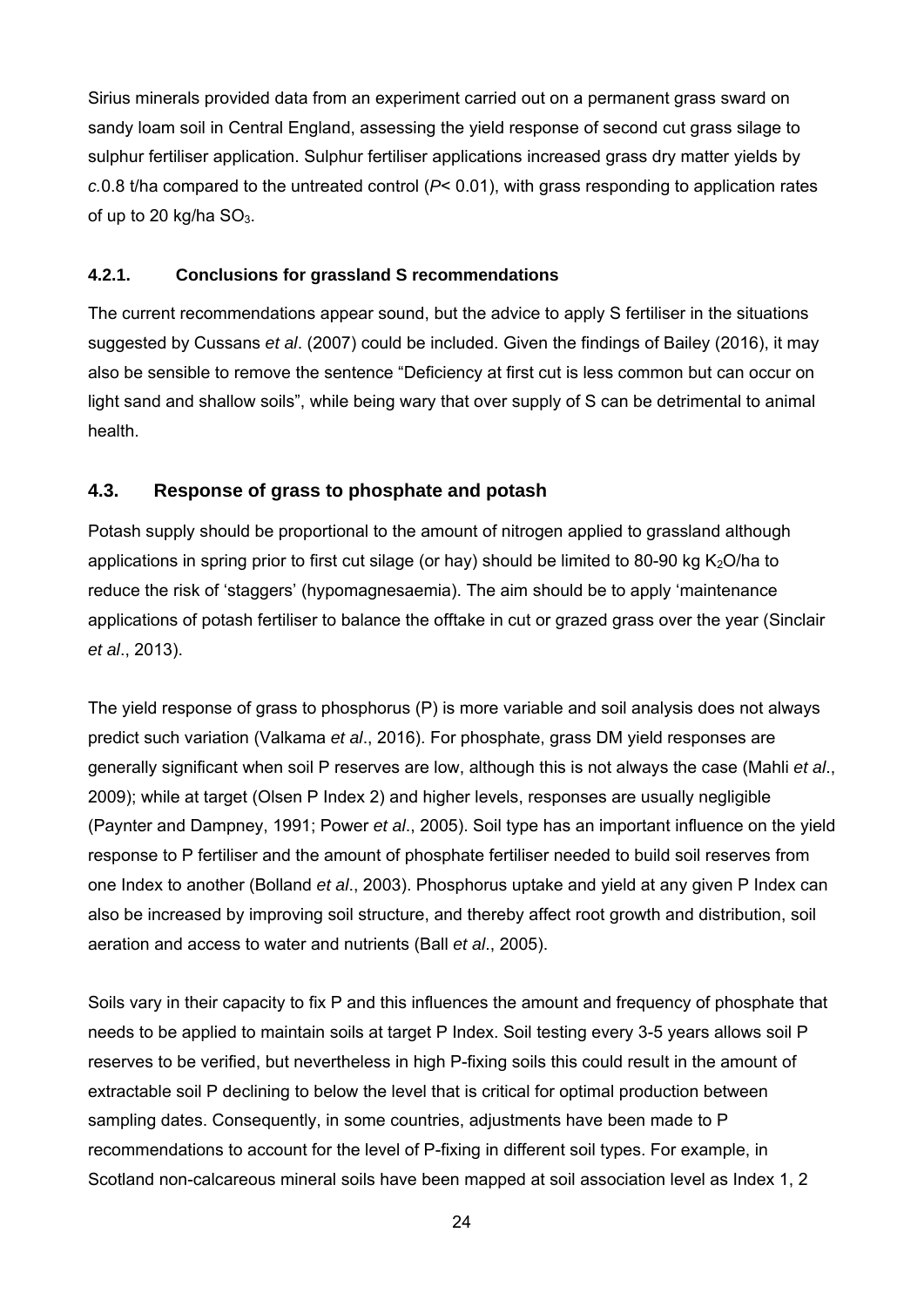and 3 to reflect inherent soil phosphorus sorption capacity (PSC; Sinclair *et al*., 2015a). For established grass/clover swards the target soil P status on PSC 1 and 2 soils has been lowered to the lower band of moderate (M-; 4.5-9.4 mg P/l using the Modified Morgan method), but remains at M+ (9.5-13.4 mg P/l) on PSC3 soils (Table 5). For grass only swards the target soil P status remains at M- for all soils.

Research carried out in N.I. (Daly *et al*., 2015) supports the use of P sorption capacity to adjust P recommendations in soils with different parent materials and chemical properties (e.g. calcareous soils, extractable aluminium and soil pH).

Table 5. Effect of phosphorus (P) sorption capacity (PSC) on adjustments (kg P<sub>2</sub>O<sub>5</sub>/ha/year) to build**up or run-down soil P status for cereal-based arable rotations and established grass/clover swards (source: Sinclair et al., 2015a - SRUC Technical Note TN668).** 

| P sorption       | Soil P status |           |           |           |         |  |  |  |
|------------------|---------------|-----------|-----------|-----------|---------|--|--|--|
| capacity         | Very low (VL) | Low $(L)$ | $Mod(M-)$ | $Mod(M+)$ | High(H) |  |  |  |
| PSC <sub>1</sub> | $+40$         | $+20$     |           | $-10$     | $-20$   |  |  |  |
| PSC <sub>2</sub> | $+60$         | $+30$     |           | $-20$     | -30     |  |  |  |
| PSC <sub>3</sub> | +80           | $+40$     | $+20$     | 0         | -40     |  |  |  |

Researchers in the Republic of Ireland (ROI) and N.I. have investigated the benefit of adjusting P fertiliser recommendations according to relatively small changes in soil P status. Bailey *et al*. (2014) summarised the evidence used to justify splitting the Olsen-P Index 2 range into a 2- Pbuilding range and a new 2+ target range for grassland in Northern Ireland. Using data from 12 farms in N.I., they found that at  $2^{nd}$  cut, Diagnosis and Recommendation Integrated System (DRIS) P Indices, which provide a reliable measure of herbage P sufficiency status (Bailey *et al*., 1997), were significantly and positively correlated with Olsen P, and declined to negative (deficient) values when Olsen P fell below 20 mg P  $I<sup>-1</sup>$  (i.e. the mid-point of the RB209 P Index 2 range). Furthermore, at Olsen P Index 2-, swards had 'Low' herbage P status when RB209 P recommendations were closely followed, but herbage P status was 'Adequate' when 15 kg P/ha more than the RB209 recommendation was applied (*P*<0.05). Bailey *et al*. (2014) suggested that the full P Index 2 range (16-25 mg P/l) should be split into equal sub-ranges, 2- and 2+, and that proportionately higher P recommendations should be assigned to the 2-sub-range.

The NI soil and grass analysis results align with research carried out in the Republic of Ireland. For example, Schulte (2007) outlines why ROI has opted for a higher target Morgan soil P test Index for grassland; the new P-building range, i.e. Morgan Index 2 for Irish grassland, is equivalent to 16- 20 mg Olsen P/l, i.e. the new Index 2- 'P-building' range for NI grassland; and the new 'Target' P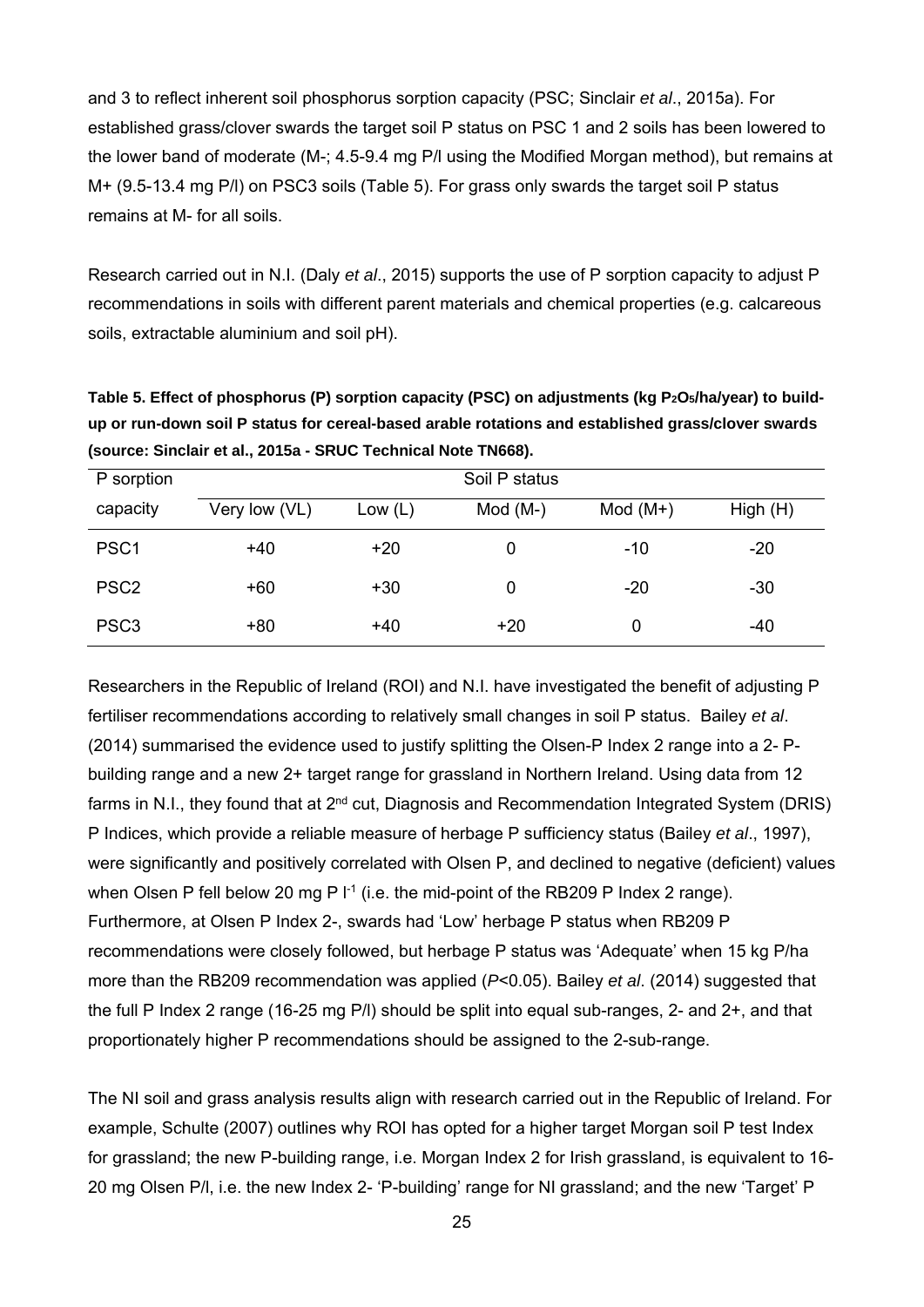range, Morgan Index 3 for Irish grassland is equivalent to the new 'Target' Index 2+ range for NI grassland (although the Morgan Index 3 range extends to the equivalent of 30 mg Olsen P/l).

The amount of phosphate and potash to apply as 'maintenance' dressings is a function of the P and K content of the grass sward. It is important therefore that the offtake estimates in recommendations reflect the P and K contents in grass and clover at each cut or grazing through the season. A number of research projects have investigated the P and K content of grassland swards and how this varies with species composition, nutrient addition and time of year.

Høgh-Jensen and Schjoerring (2010) investigated variations in above-ground accumulation of N, P and K in white clover and ryegrass grown separately or in mixture under field conditions in Denmark (18 km west of Denmark) over three cuts (2 June, 7 July, 28 August, and 29 October) in 1998 and four cuts (31 May, 8 July and 12 October) in 1999. They reported that the interaction between grass and clover grown together is complex and involves competition, facilitation and complementarity. For instance, ryegrass grown with clover accumulated significantly more N, P and K than when grown alone, conversely the growth of white clover was significantly reduced by N application particularly when P and K were also applied. The proportions of P and K in ryegrass shoots grown in monoculture were only half that in mixture with clover (Table 6). Conversely, clover grown with ryegrass had a lower shoot P concentration compared to growing alone. Crush *et al.* (2015) demonstrated that modern white-clover cultivars use soil-P more effectively compared to older cultivars. Increased P-efficiency by white-clover, was due to repeated selection of shoot traits, as there were no differences in root morphology or architecture between cultivars.

In Defra project IF01121, at twelve N response sites in England and Wales, phosphate and potash concentrations in herbage were measured at each of four cuts from plots given the RB209 recommended rate of N, phosphate and potash and adjusted to 15-20% DM (Figure 6 and 7). Mean phosphate offtakes were very similar to the offtakes values in the "Fertiliser Manual". However, potash offtakes at second, third and fourth cuts were 42-63% higher than the offtake values in the manual. This has implications for potash fertiliser recommendations (although more evidence is needed) and emphasises the importance of regular soil sampling and analysis to check soil pH and nutrient reserves.

26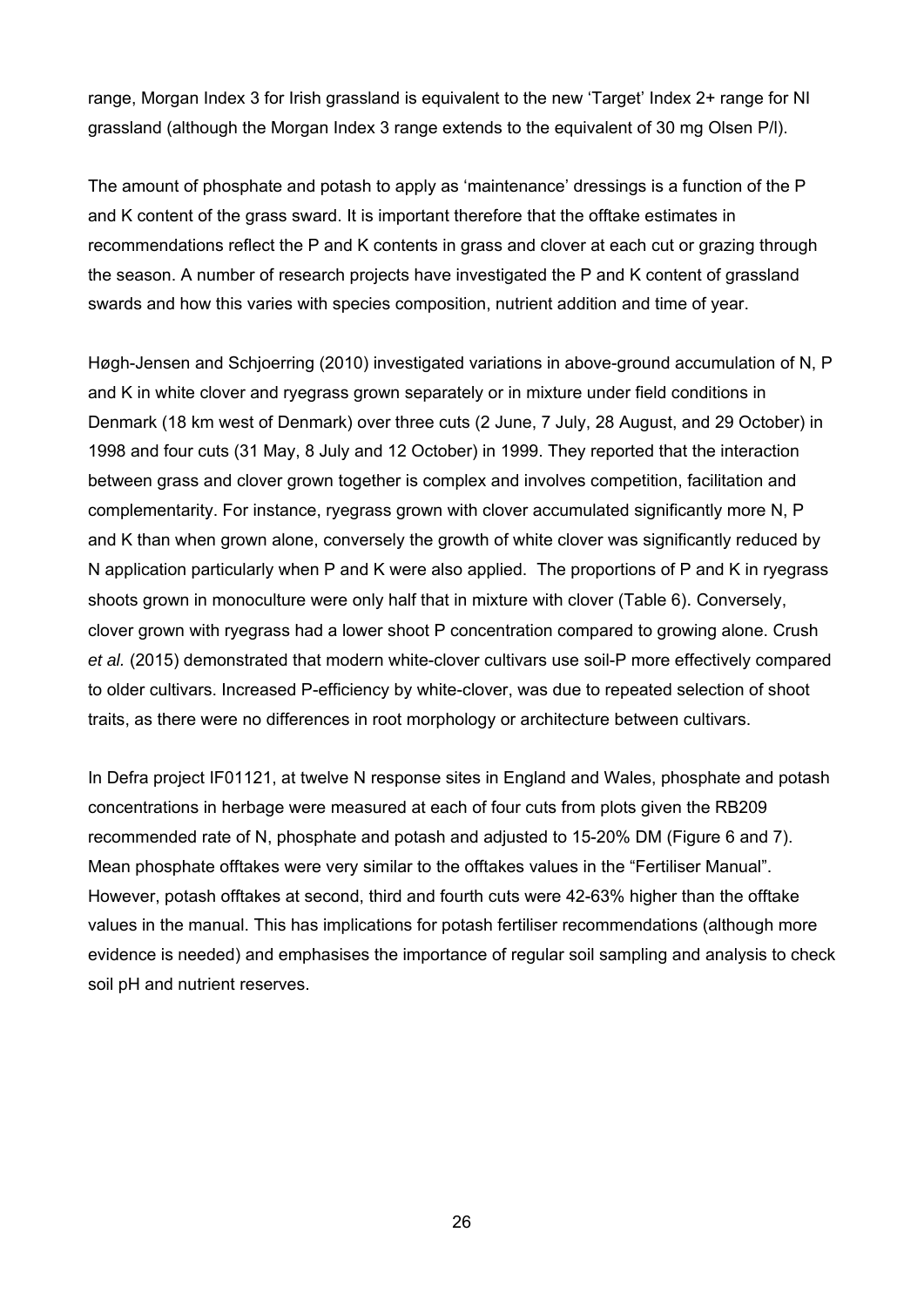Table 6. Phosphorus (P) and potassium (K) offtakes (kg ha<sup>-1</sup>) of mixtures and pure stands of white-clover and perennial ryegrass (1 year **and 2 years after establishment) following the application of nitrogen (N), P, K fertiliser at different rates, applied during the first week of April in each year. Taken from Høgh-Jensen and Schjoerring (2010).** 

|      | N, P, K rate<br>(kg/ha/yr) | Phosphorus offtake (kg/ha) |                   |                   | Potassium offtake (kg/ha) |                     |                  |                   |                  |
|------|----------------------------|----------------------------|-------------------|-------------------|---------------------------|---------------------|------------------|-------------------|------------------|
| Year |                            | Pure clover                | Clover mix        | Grass<br>mix      | Pure grass                | Pure clover         | Clover mix       | Grass<br>mix      | Pure grass       |
|      | 0, 0, 0                    | 19.6 <sup>ab</sup>         | 13.3 <sup>a</sup> | 7.7 <sup>cd</sup> | 4.3 <sup>b</sup>          | 104 <sup>d</sup>    | 69 <sup>c</sup>  | 62 <sup>de</sup>  | 23 <sup>c</sup>  |
|      | 0, 0, 120                  | 18.0 <sup>b</sup>          | 8.9 <sup>bc</sup> | 7.1 <sup>d</sup>  | $4.4^{b}$                 | $173$ abc           | 106 <sup>b</sup> | 58 <sup>e</sup>   | 29 <sup>c</sup>  |
|      | 0, 20, 0                   | 23.5a                      | 12.7 <sup>a</sup> | 9.2 <sup>cd</sup> | 3.9 <sup>b</sup>          | 148 <sup>c</sup>    | 109 <sup>b</sup> | 70 <sup>de</sup>  | 26 <sup>c</sup>  |
|      | 0, 20, 120                 | 22.0 <sup>ab</sup>         | 13.4a             | 10.9 <sup>c</sup> | 4.5 <sup>b</sup>          | 183 <sup>ab</sup>   | 136 <sup>a</sup> | 96 <sup>cd</sup>  | 30 <sup>c</sup>  |
|      | 120, 0, 0                  | 18.7 <sup>ab</sup>         | 9.7 <sup>b</sup>  | 15.0 <sup>b</sup> | 13.7 <sup>a</sup>         | 101 <sup>d</sup>    | 58 <sup>c</sup>  | 128 <sup>c</sup>  | 115 <sup>b</sup> |
|      | 120, 0, 120                | 19.0 <sup>ab</sup>         | 6.4 <sup>cd</sup> | $17.0^{b}$        | 13.6 <sup>a</sup>         | $176^{ab}$          | 67 <sup>c</sup>  | 175 <sup>b</sup>  | 141 <sup>a</sup> |
|      | 120, 20, 0                 | 24.0 <sup>ab</sup>         | $7.6b^{cd}$       | $22.5^a$          | 12.9 <sup>a</sup>         | 168 <sup>bc</sup>   | 64 <sup>c</sup>  | 181 <sup>ab</sup> | 117 <sup>b</sup> |
|      | 120, 20, 120               | $22.4^{ab}$                | 6.0 <sup>d</sup>  | 21.8 <sup>a</sup> | 14.6 <sup>a</sup>         | 199a                | 59 <sup>c</sup>  | 216 <sup>a</sup>  | 146a             |
| 2    | 0, 0, 0                    | 13.9 <sup>d</sup>          | $5.4^\circ$       | 7.8 <sup>c</sup>  | 2.5 <sup>c</sup>          | 79 <sup>f</sup>     | 31 <sup>d</sup>  | 57 <sup>e</sup>   | 14 <sup>c</sup>  |
|      | 0, 0, 120                  | 16.4 <sup>c</sup>          | 9.5 <sup>b</sup>  | 9.9 <sup>c</sup>  | 3.3 <sup>c</sup>          | $144^{bc}$          | 99 <sup>b</sup>  | 82 <sup>d</sup>   | 20 <sup>c</sup>  |
|      | 0, 20, 0                   | 19.5 <sup>b</sup>          | 12.2 <sup>a</sup> | 14.6 <sup>b</sup> | 3.7 <sup>c</sup>          | $126$ <sup>de</sup> | 66c              | 101 <sup>cd</sup> | $22^{\circ}$     |
|      | 0, 20, 120                 | 21.9 <sup>a</sup>          | 13.9 <sup>a</sup> | 13.6 <sup>b</sup> | 2.9 <sup>c</sup>          | 141 <sup>cd</sup>   | 124 <sup>a</sup> | 98 <sup>d</sup>   | 18 <sub>c</sub>  |
|      | 120, 0, 0                  | 14.9 <sup>cd</sup>         | 5.6 <sup>c</sup>  | 12.9 <sup>b</sup> | 11.3 <sup>b</sup>         | $74^f$              | 29 <sup>d</sup>  | 100 <sup>cd</sup> | 88 <sup>b</sup>  |
|      | 120, 0, 120                | 16.4 <sup>c</sup>          | 8.3 <sup>b</sup>  | 14.0 <sup>b</sup> | 13.2 <sup>ab</sup>        | 157 <sup>b</sup>    | 74 <sup>c</sup>  | 146 <sup>b</sup>  | 132 <sup>a</sup> |
|      | 120, 20, 0                 | 21.0 <sup>ab</sup>         | 8.9 <sup>b</sup>  | 18.3 <sup>a</sup> | $14.5^{\circ}$            | 123 <sup>b</sup>    | 42 <sup>d</sup>  | 120 <sup>c</sup>  | 124a             |
|      | 120, 20, 120               | 19.7 <sup>ab</sup>         | 8.9 <sup>b</sup>  | 18.8 <sup>a</sup> | 14.6 <sup>a</sup>         | 173 <sup>a</sup>    | 70 <sup>c</sup>  | 176 <sup>a</sup>  | 129 <sup>a</sup> |

Values followed by different letters are significantly different (*P* <0.05)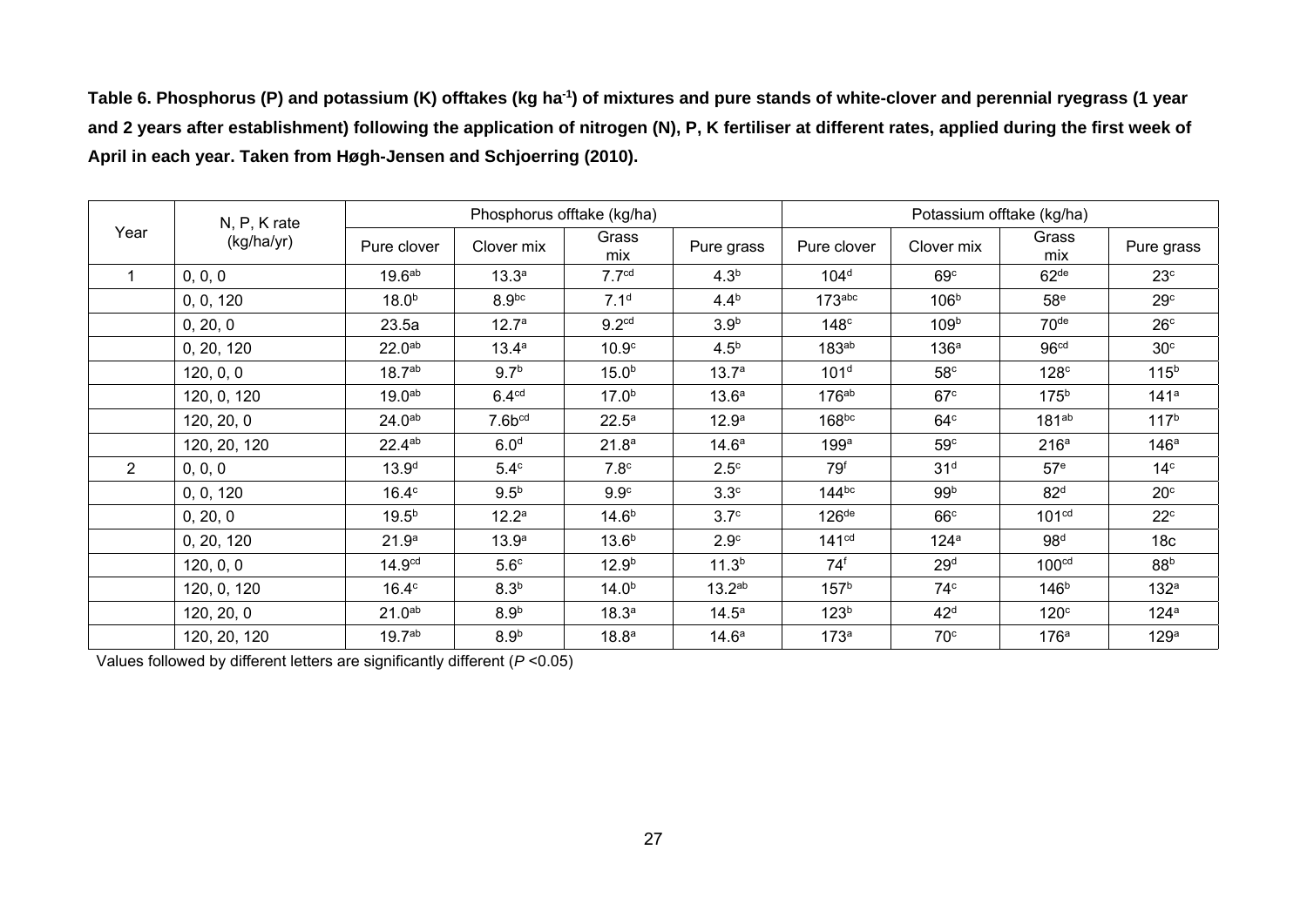

Figure 6. Mean phosphate (P<sub>2</sub>O<sub>5</sub>) offtake values at each of four cuts at the twelve IF01121 N response **sites. Error bars represent one standard deviation from the mean. The hatched line indicates the**  phosphate offtake value for fresh grass (15-20% dry matter) in the "Fertiliser Manual" of 1.4 kg P<sub>2</sub>O<sub>5</sub>/t **fresh material.** 



Figure 7. Mean potash (K<sub>2</sub>O) offtake values at each of four cuts at the twelve IF01121 N response **sites. Error bars represent one standard deviation from the mean. The hatched line indicates the**  potash offtake value for fresh grass (15-20% dry matter) in the "Fertiliser Manual" of 4.8 kg K<sub>2</sub>O/t **fresh material.** 

Higgins *et al.* (2012) (Section 4.1) reported that lime applied annually (studied over 3 years) to a permanent grassland has a cumulative effect and by the third year of application, significantly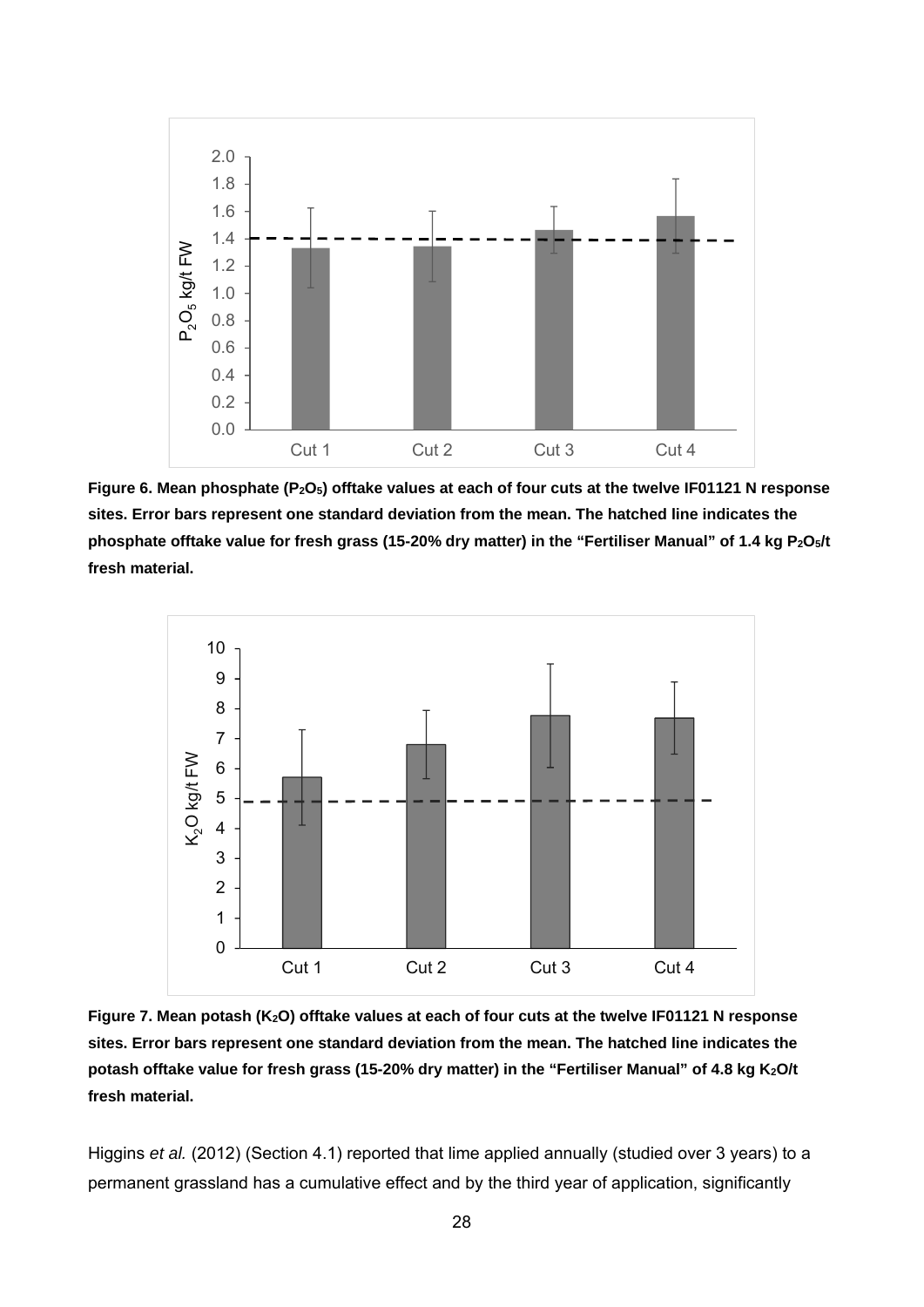increased the P-removal of the herbage (30.7 kg  $P_2O_5/ha$ ) compared to treatments receiving no lime (28.6 kg  $P_2O_5/ha$ ). The authors suggest that the lime may have increased the mineralisation of soil P or stimulated root growth.

The effects of different potash fertiliser rates on forage grass yields, K herbage content and soil fertility were assessed in demonstration plots, on a sandy loam soil in Warwickshire (Potash Development Association (PDA) leaflet 5b, 2007a). At the start of the trial soil was at  $K_2O$  Index 1 and  $K<sub>2</sub>O$  was applied to plots for 4 consecutive years at three different rates: 0, 160 and 320 kg K<sub>2</sub>O/ha. In year one, the site responded to potash with yield increases of 12-15 %, and by years 3 and 4, yields on the 320 kg  $K<sub>2</sub>O/ha$  were double that relative to the control. Overall, large quantities of potash were removed in the silage and it was found that the application of 160 kg  $K<sub>2</sub>O/h$ a did not maintain the initial soil  $K_2O$  levels despite yields and K offtakes being lower compared to the higher  $K<sub>2</sub>O$  rate. Applications of 320 kg  $K<sub>2</sub>O/ha$  helped to maximise silage yields, K offtakes and also maintained or slightly improved soil potash levels. Silage analysis demonstrated that at maximum yields, N and K are removed at similar amounts, indicated by N:K ratios of 1:1 therefore, both N and K should be replaced by similar amounts to maximise yields and nutrient efficiency.

The K<sub>2</sub>O requirements of perennial ryegrass/white clover were assessed in a 3-year field trial undertaken by Kingshay Farming Trust (PDA leaflet 26, 2007). In this study, the mean potash content of perennial ryegrass/white clover silage at 25% DM was 6.8 kg  $K<sub>2</sub>O/t$  of fresh material (averaging 6.7 kg K<sub>2</sub>O/t at first cut; 7.0 kg K<sub>2</sub>O/t at second cut; and 6.4 kg K<sub>2</sub>O/t at third cut), which was consistently higher than the RB209  $8<sup>th</sup>$  edition standard value of 6.0 kg K<sub>2</sub>O/t.

Finally, there is some evidence that changes in nutrient management practices may have increased P use efficiency in some European countries. For example, Milhailescu *et al.* (2015) compared P use efficiency (PUE) and farm-gate P balances on intensive grass-based dairy farms in Ireland before and after the implementation of good agricultural practice regulations (GAP). Comparisons indicate that post GAP introduction there was a reduction in P surpluses by 74% per hectare and 81% per kg of milk solids. The improvements in P balance were due to both a reduction in P fertiliser application rates and improvements in P management, including a shift to spring application of organic manures.

#### **4.3.1. Conclusions for grassland phosphate and potash recommendations**

Recommendations have been developed in Scotland to take account of the P-fixing capacity of different soils, based on a map of soil parent material types (as defined by soil associations) and the contrasting P response of different crops. A similar approach could be developed for England and Wales by assessing the P-fixing capacity of different soil associations.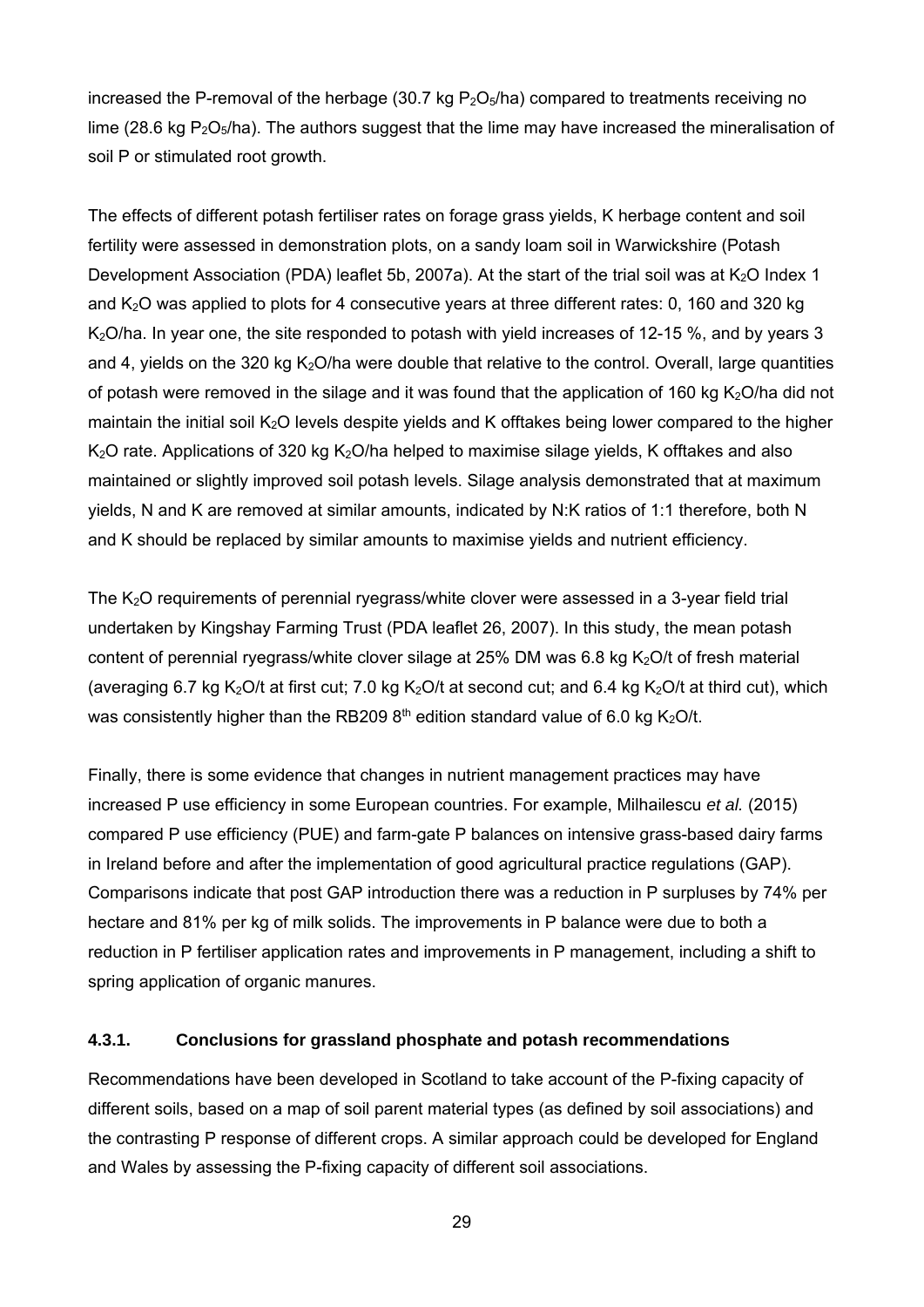Research in ROI and NI indicates that Olsen P Index 2 could be split into a lower and upper subband with grass P recommendations increased for the lower sub-band. Similar research is required in England and Wales to determine the herbage P sufficiency status at different levels of Olsen P and P fertiliser use.

Data from Defra project IF01121 and the PDA (2007) indicates that the fresh grass potash offtake values in the "Fertiliser Manual (RB209)" may underestimate the amount of potash removed within cut grass systems. However, the IF01121 and PDA data is limited in amount (14 sites). More data is needed for which the grassland management (primarily cutting date, K Index and nutrient applications) is known.

## **4.4. Response of grass to lime**

Higgins *et al*. (2012) in a field study in N.I., assessed the effect of annual applications of pelletized dolomitic lime compared to ground lime on grass (sward predominantly meadow grass and ryegrass) productivity and soil chemical properties when receiving N-fertiliser applications (at 0, 75, 150, 225 and 300 kg N/ha) as calcium ammonium nitrate. Overall, the study found that there was no difference in any of the parameters measured (including dry matter yield; Table 3) when applying pelletized lime compared to ground lime.

## **4.4.1. Conclusions for liming recommendations**

It is clear from Higgins *et al*. (2012) that the ability of different liming products to raise pH by a certain amount on any given soil is determined by application rate and neutralising value (NV). The speed of change in pH is determined by the fineness and hardness of the liming product and associated solubility. There is therefore no need to change the recommendations. However, the RB209 Technical Working Group felt that inclusion of the liming factor in the RB209 lime recommendations table would aid the clarity and precision of the recommendations. Consideration should also be given to the inclusion of advice on the use of seashell sand and its impact on soil pH.

Sinclair *et al*. (2014) provide advice on GPS sampling for soil pH and the variable rate application of lime. These recommendations will be incorporated into the "Nutrient Management Guide (RB209)".

## **4.5. Impact of grazing upon herbage production**

The DM yield response of grassland to applied nutrients varies according to grassland management in terms of the frequency of defoliation, whether the sward is cut or grazed and the level of N fertiliser use. It is acknowledged that the DM yield ranking of grass cultivars can vary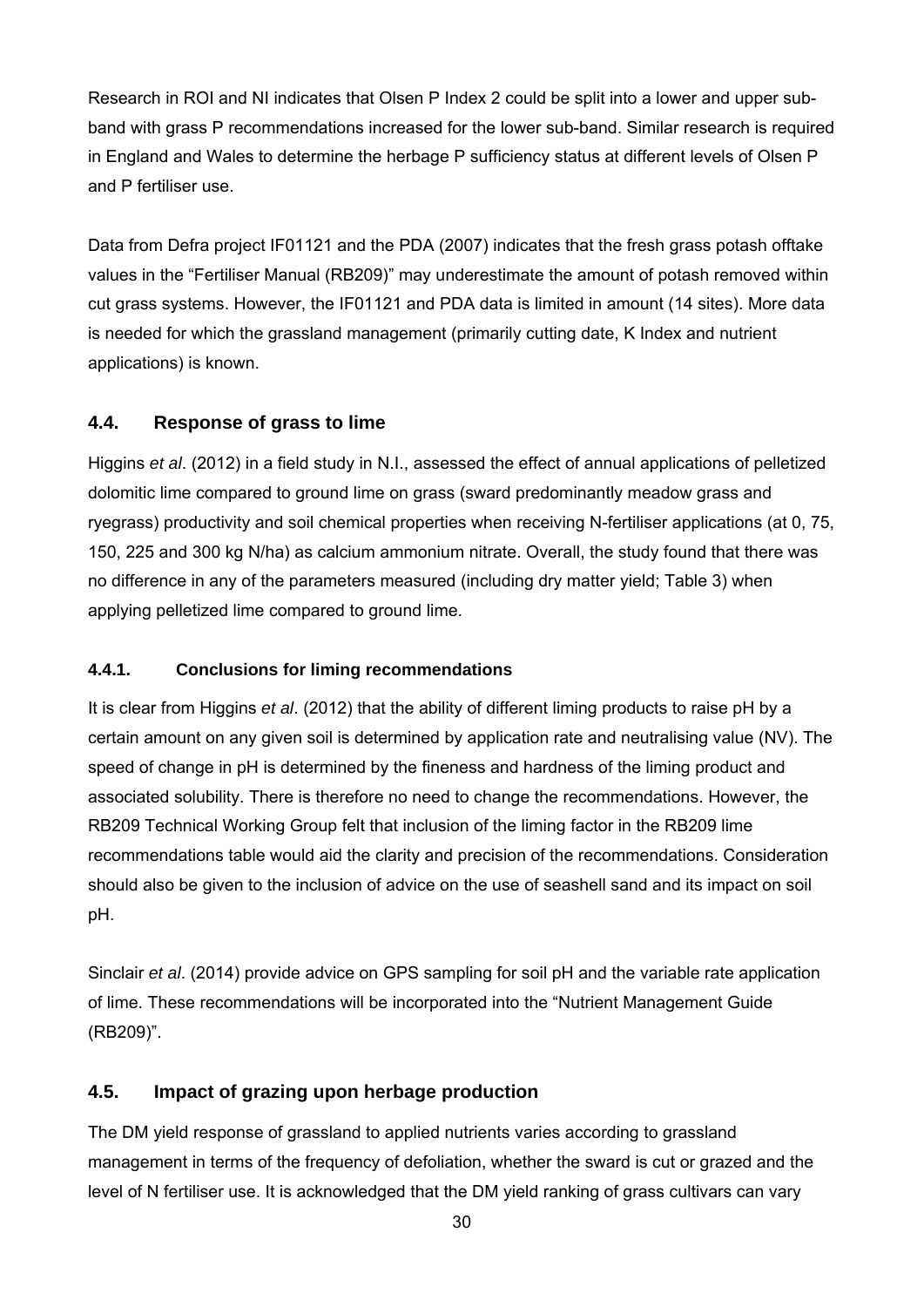according to whether they are tested under long-cycle (infrequent cutting), short-cycle (simulated grazing) or livestock grazing conditions (Jafari *et al*., 2003). Indeed, cultivars that perform better under a cutting regime may be inferior under animal grazing. This is supported by observed differences in sward structure between cut and grazed swards (Smith *et al*., 1971). Grazed swards tend to produce lower dry matter yields than less frequently defoliated cut swards (Binnie and Chestnutt, 1991; Boswell, 1977; Wilkins, 1989; Cashman *et al*., 2016). This is due to a number of factors including higher overall Green Area Index (GAI) and higher DM yield per tiller under the less frequent defoliation within a silage cutting regime (Matthew *et al*., 1996), as well as the effects of treading, plant pulling and selective grazing, particularly at higher N fertiliser rates (Evans *et al*., 1998; Richards, 1978).

It is unclear if the difference in sward heights resulting from selective grazing can affect annual DM yields when comparing cut and grazed swards managed at the same average height and defoliation frequency. DM yields of perennial ryegrass under a non-uniform defoliation regime (simulating grazing) were similar to those obtained under a uniform defoliation regime (simulating cutting), although the frequency of defoliation and the amount of fertiliser applied may influence the outcome; Smith *et al*. (1975) and Remison and Snaydon (1980) in Dale *et al*., (2013). Dry matter yield and digestibility under simulated grazing has been shown to correlate well with yields under rotational livestock grazing, particularly in established swards (Cashman *et al*., 2016).

Reduced dry matter offtakes at higher defoliation frequencies is supported by data collated from Reaseheath College, Rothamsted Research North Wyke and the AHDB 'Low N Grass' project (74316). Since the replicate yields were not available, the mean DM yields were plotted rather than fitting a specific growth curve (Figure 8 and Figure 9). All the sites had high SNS status with mean y0 (i.e. yield at 0 N kg/ha) at Reaseheath in 2010-12 (7 or 8 cuts) measured at 6 to 7 t DM/ha and mean y400 at 8.8 to 11.5 t DM/ha. The sites where 5 to 6 cuts were taken yielded similar quantities of grass DM as the moderately yielding IF01121 sites (Figure 1) with y0 (DM yield at 0 kg N/ha) at 4.5 to 6.3 t DM/ha and y400 at 11.6 to 12.8 t/ha.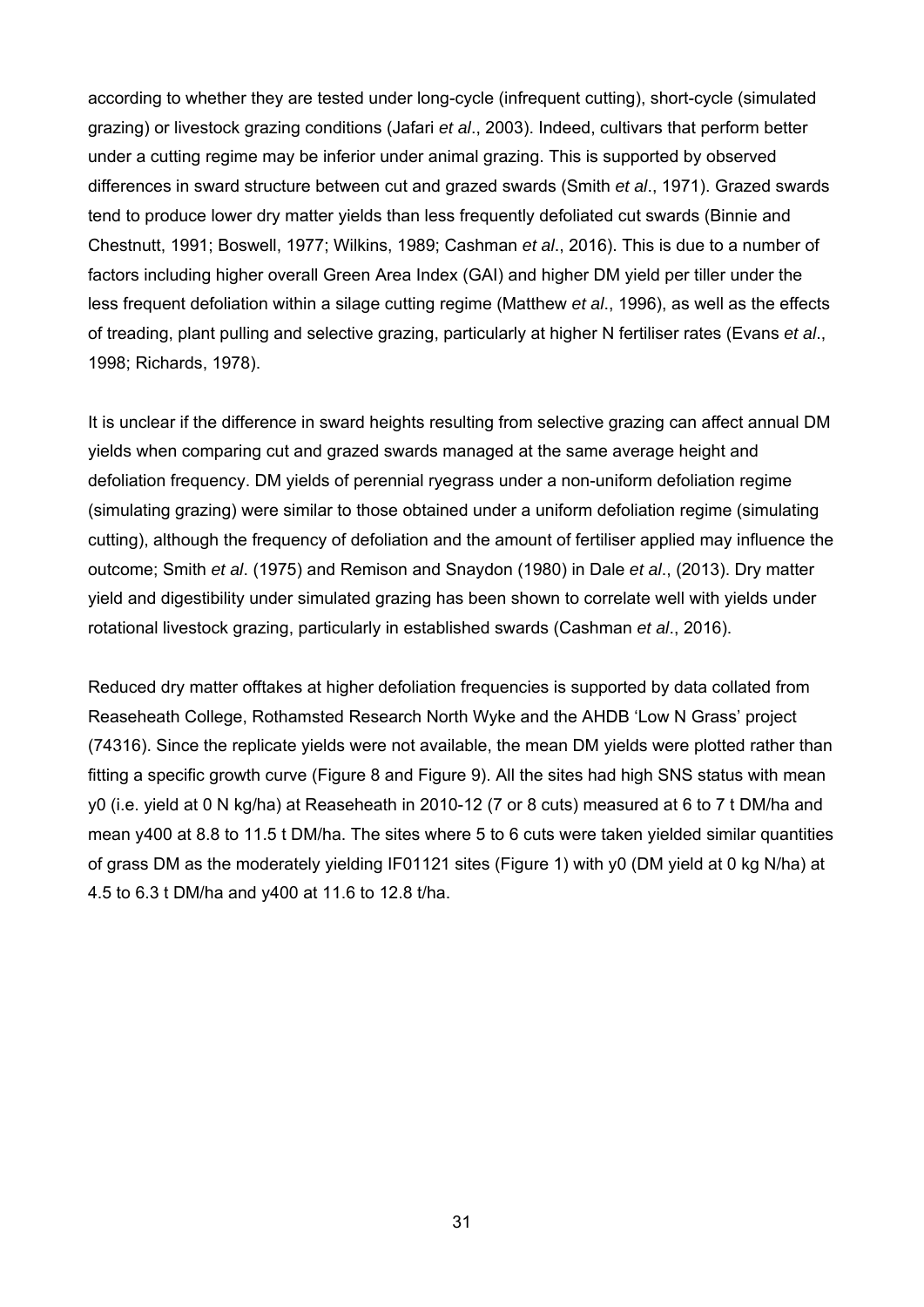

**Figure 8. Grass dry matter (DM) yield response to manufactured nitrogen (N) fertiliser from field experiments carried out in the UK where 5-6 cuts of grass were taken and 3 to 6 levels of fertiliser N were used up to at least 400 kg N/ha. The legend indicates the site reference (and the number of cuts taken).** 

At the 'Low N Grass' sites in 2013-14, where 9 cuts were taken, mean y100 was 3.8 to 4.5 t DM/ha and mean y400 was 9.5 to 10.9 t DM/ha. This contrasts with y400 values at the IF01121 sites that typically ranged from 12.5 to 16.9 t DM/ha (Figure 1). The differences in yield between the 2010-14 experiments using 8-9 cuts of grass and the IF01121 field experiments (2012-14 using 4 cuts) confirm that data from a three or four cut system should not be used to predict typical yields from multiple cut or livestock grazing systems; and vice versa (Cashman *et al*., 2016). This may partly explain the difference in DM yields between the IF01121 experiments and the N response trials from the 1970s and 80s (such as GM 20, GM 23 and GM24) used to produce indicative yields for the 8th edition of RB209. For example, the GM23 series of 22 trials (1978-79) used 6 cuts of grass (Morrison, 1980; 1987).

The DM yield N response curves used in the "Fertiliser Manual (RB209)" were derived from a selection of datasets from the GM20, GM24 (cutting data only) and GF01 (permanent pasture treatments only) trials carried out from 1970 to 1993, amounting to 148 site years. The number of datasets in Good/Very good, Average and Poor/Very poor Grass Growth Classes (GGC) were 44, 88 and 16 site years, respectively. The derived N response curves were used to predict the amount of N fertiliser to apply for both cutting and grazing land. Given what is known about the contrasting production potential of cut and grazed swards and the apparent improved N use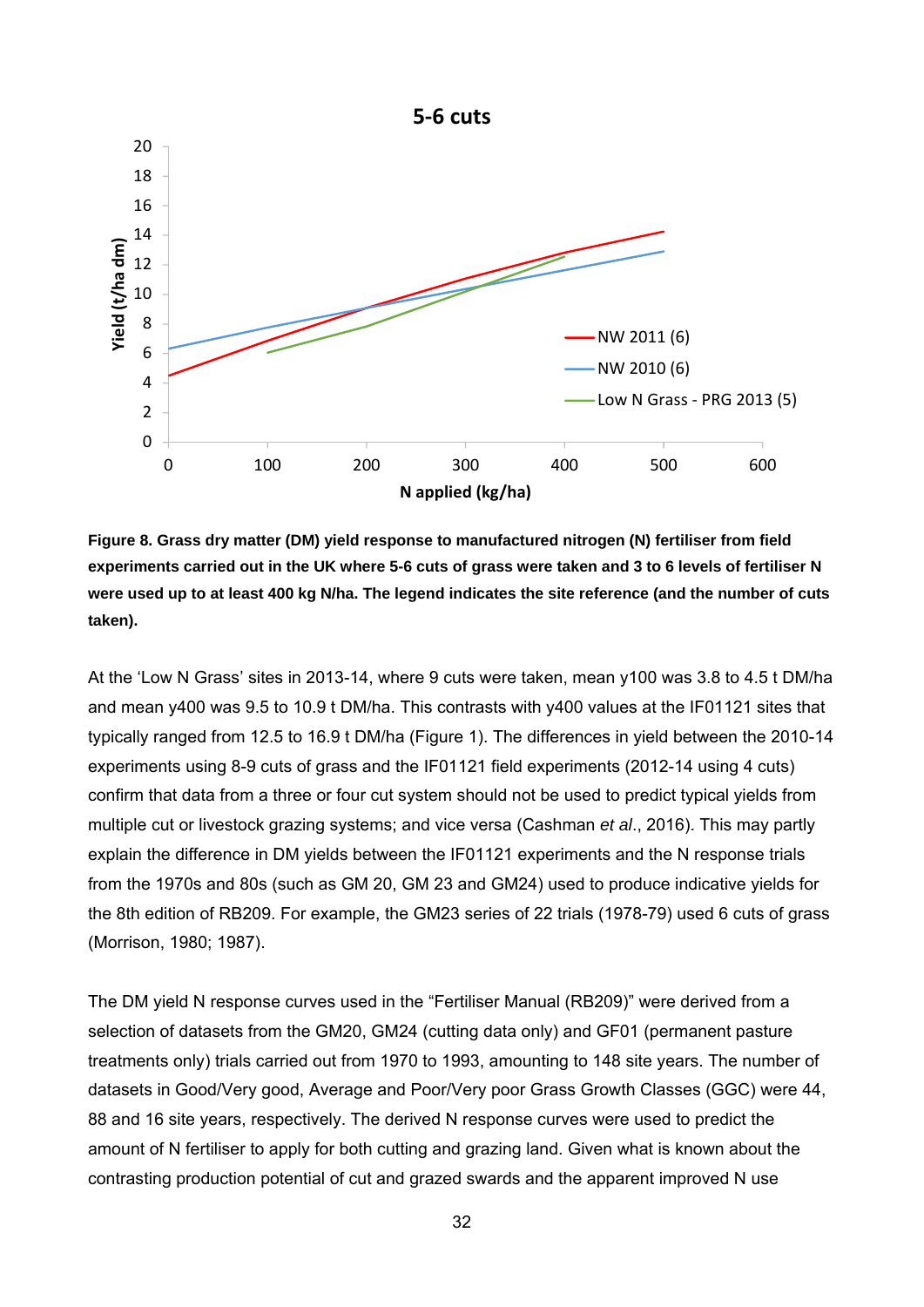efficiency and productivity of modern perennial ryegrass varieties, it is likely that the N response curves used within the 8<sup>th</sup> edition model approximately reflect the production potential of modern grazed swards, but underestimate the production potential of cut swards. This has implications for the grassland N recommendations themselves, with the effect from this consideration alone being a reduction in the N fertiliser required to meet a given level of energy requirement. However, it is also important to take account of the assumptions used to calculate the effect of other key factors within the energy model, such as livestock energy requirements themselves, grass utilisation efficiency (spoilage) and concentrate substitution effects (the suppression of grass/silage DM intake per kg of concentrate DM fed), since these factors also have important and sometimes opposing effects on the N fertiliser recommendation (Dale *et al*., 2013).



**Figure 9. Grass dry matter (DM) yield response to manufactured nitrogen (N) fertiliser from field experiments carried out in the UK where 7-9 cuts of grass were taken and 3 to 5 rates of fertiliser N were used up to 400 kg N/ha. The legend indicates the site reference (and the number of cuts taken).** 

#### **4.5.1. Grazing height**

Pre-grazing herbage mass can have a significant impact on grass dry matter intake (GDMI), pasture quality and milk production; current guidance recommends that grass covers are kept low in the spring. For instance, studies have shown that lower pre-grazing herbage mass (from 7950 to 2180 kg DM/ha) increased GDMI due to, higher leaf proportions and lower stem and dead material proportions (Hodgson and Wilkinson, 1968, in Wims *et al*., 2014). Furthermore, lowering spring herbage mass can increase overall milk production (e.g. Curren *et al.* 2010).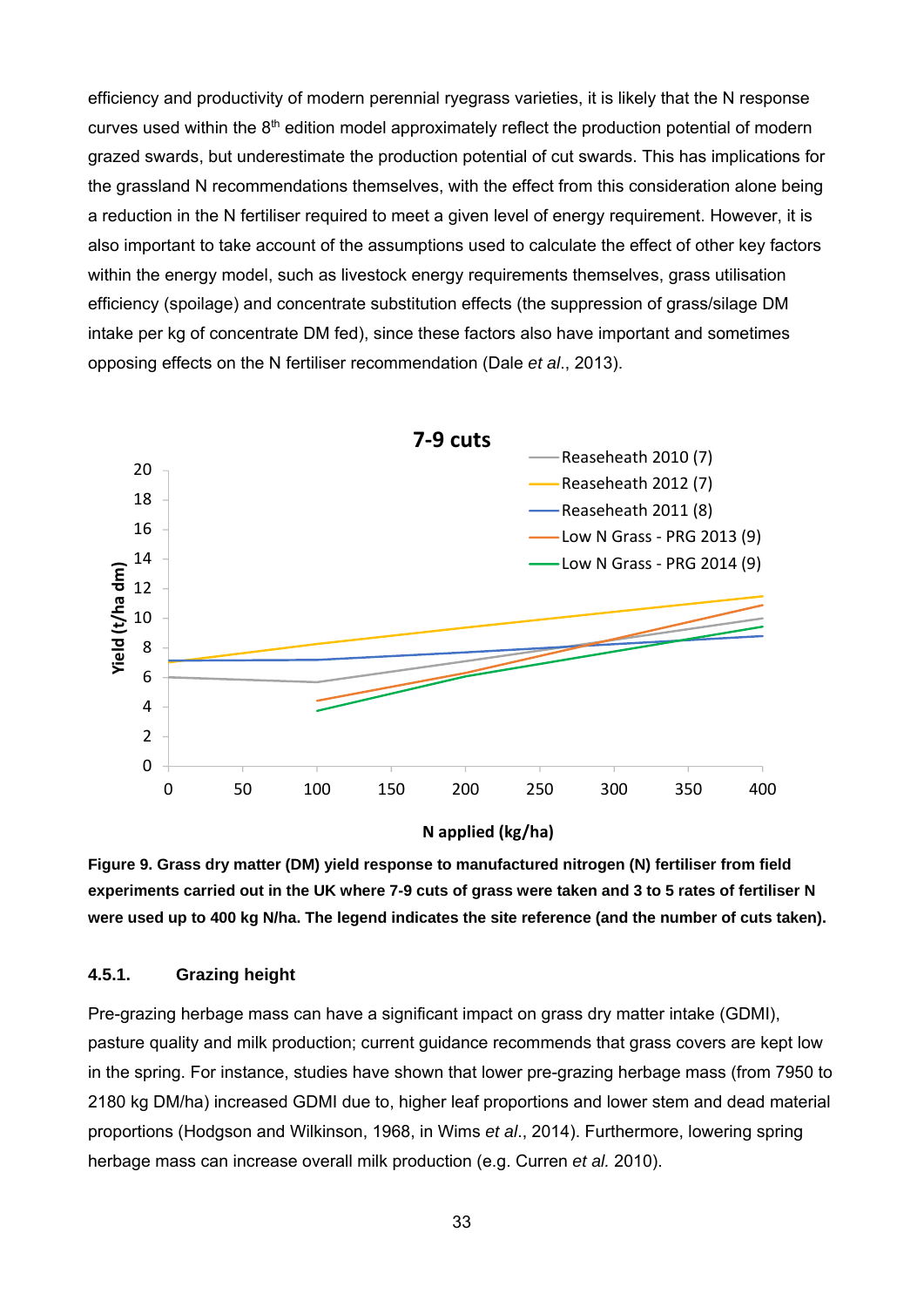Wims *et al*. (2014) in a field experiment located in Ireland, compared the effect of 3 different pregrazing herbage mass treatments (Low: 1,150; medium 1,400 and high: 2,000 kg DM/ha) on perennial ryegrass pasture and dairy cow productivity. In contrast to current guidance, it was found that grass production was significantly (*P*<0.01) reduced on the *low*-treatment (10,142 kg DM/ha) compared to the *high*-pre-grazing herbage treatment (12,112 kg DM/ha). Notably, cows required more grass silage supplementation (+73 kg DM/ha) during the grazing season, demonstrating that there can be an increased requirement for purchasing feed when maintaining very low herbage mass.

Phelan *et al.* (2013a) recommended that for grass-clover mixes and optimal herbage production, swards should be grazed to 4 cm height; while there was no evidence that post-grazing height (4, 5 or 6 cm) had an effect on the white-clover content. In contrast, a further study, on a grass-clover sward in Ireland, Phelan *et al.* (2014) found that reducing the grazing height from 6 to 2.7 cm (in the summer to winter period) increased both clover content and clover yield in the sward. Furthermore, a defoliation interval of 42 days achieved the highest total yield at 11 t DM/ha. Overall, Phelan *et al.* (2014) recommended a defoliation interval of 42 days combined with a grazing height of 2.7-3.5 cm for grass-clover swards.

#### **4.5.2. Treading by livestock**

Treading by cattle is another factor associated with grazing that can impact on herbage yields. Glasshouse experiments have indicated that white-clover on 'wet' soils can be more susceptible to damage by treading compared to perennial ryegrass (e.g. Grant *et al.* 1991). In a field experiment, Phelan *et al.* (2013b) assessed the effect of treading on clover content, herbage production and soil properties within three clover based grazing systems on a 'wet' soil in Ireland. The study found that treading reduced (*P* <0.001) annual yields of white clover and perennial ryegrass by similar amounts, with yield reductions of 0.45 and 0.59 t/ha, respectively. In contrast to earlier studies, it was concluded that there was no difference in the susceptibility of white-clover or ryegrass to damage by treading.

Frame and Laidlaw (2014) reported that soils with a high organic matter content and associated higher water retention capacity are particularly susceptible to poaching. They found that the risk of damage was also highest on re-seeded swards that have not yet developed sufficient root mass to strengthen the soil surface.

#### **4.5.3. Grazing returns**

On grazed systems it is important to account for the nutrients recycled from dung and urine, although the uneven nature of livestock excreta deposition creates problems for predicting its

34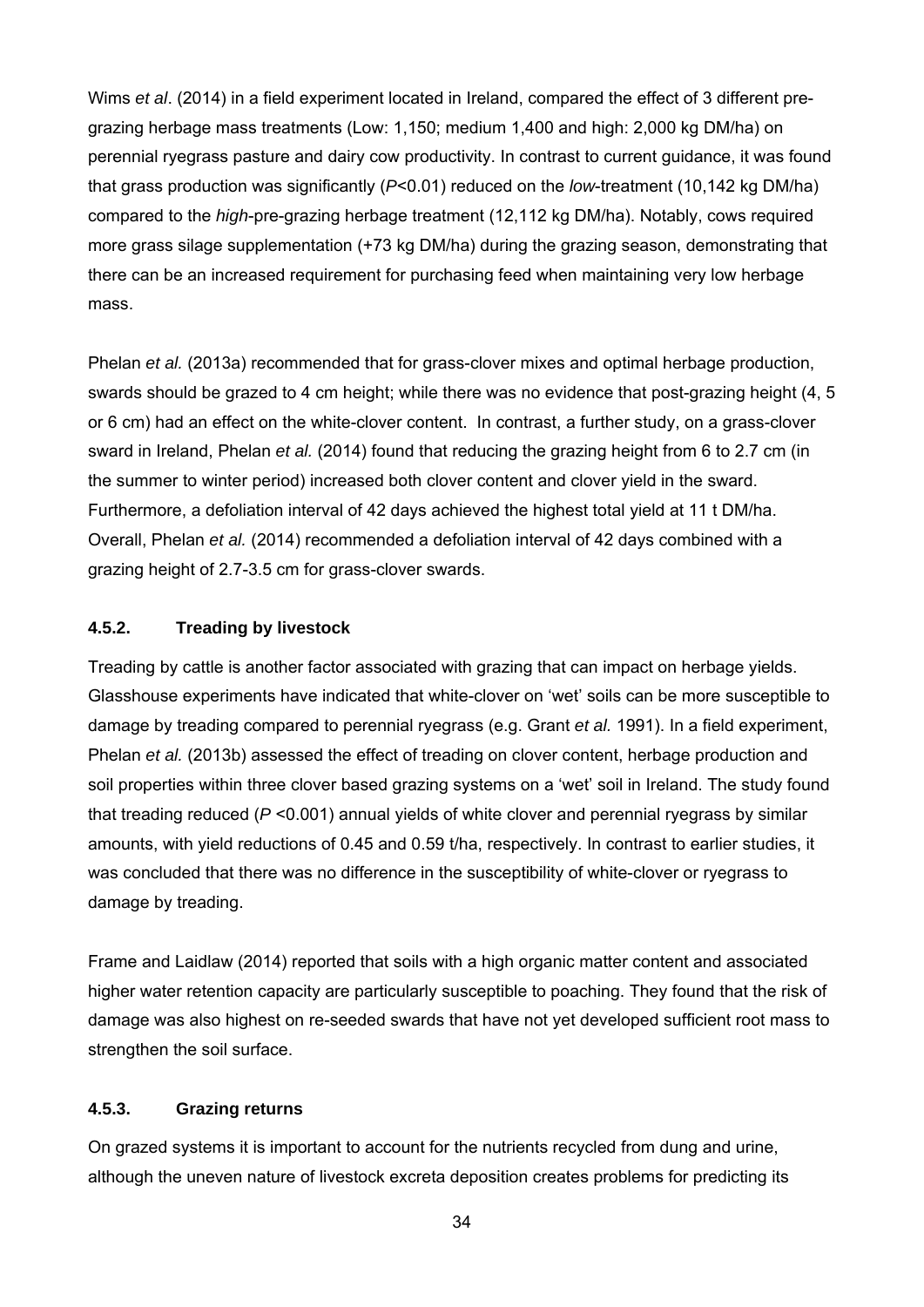influence on DM yield response at the field scale. It is estimated that >70% of the consumed N is recycled through the direct decomposition of animal excreta and that inorganic soil N under urine patches can be up to 10 times greater than under dung patches and more than 30 times greater compared to areas free from animal excreta (Afzal and Adams, 1992, in Eriksen *et al.* (2015)). However, only a proportion of a grazed field will receive nutrients from livestock excreta in any given season. Overlapping of excreta patches tend to occur in parts of the pasture where animals gather. For example, Betteridge *et al*. (2010) monitored grazing steers on a steep 11 ha hill paddock and found that cows camped on flatter areas, with only 10% of the paddock containing 61% of all urine patches excreted during the grazing period (12 days).

The proportion of pasture covered by urine and dung patches depends on estimates of the mean size of urine or dung patches. For example, the proportion of pasture covered by urine patches over an annual grazing season, at a stocking rate of 3.2 cows/ha, increases from 23%, when considering a urine patch of 0.33 m2, to 33% for a larger urine patch of 0.5 m2 (Dennis *et al*., 2011, in Dale *et al*., 2013). On a New Zealand dairy farm with a stocking rate of 3 cows/ha/yr, Haynes and Williams (1993) calculated that 23% of the pasture would be covered in excreta (urine and faeces) after one year.

Dale *et al*. (2013) estimated that, even at relatively high stocking rates of 3 cows/ha, up to 30-50% of the pasture area is affected by urine and dung patches every year (Richards and Wolton, 1976 etc.), and will benefit from enhanced herbage growth following nutrient returns from animal excreta. Excretal N recovery by herbage is low, being on average 27% for urinary N and 11% for faecal N (averages from numerous studies summarised in Dale *et al*., 2013). However, several studies indicate that a lower recovery of urinary N occurs when the sward receives inorganic fertiliser N in addition to urine and faeces applications (e.g. Deenen and Middelkoop, 1992; Di *et al*., 2002).

Measurements of N leaching losses under different management systems can provide an indication of the amount of N recycled at grazing. Eriksen *et al*. (2015) investigated the effect of management practices (i.e. combinations of cutting, grazing and spring slurry application) on nitrate leaching from a grass-clover ley site in Denmark. It was found that a combination of spring slurry application (100 or 200 kg total N/ha) and grazing resulted in the highest N leaching losses of *c*. 60 kg N/ha. However, when either grazing or spring slurry application was carried out alone nitrate leaching losses were reduced to *c*. 20 kg N/ha.

A dairy cow urinates on average 9 times per day (Aland *et al*., 2002; White *et al*., 2001) and defecates 12 times per day on average (Aland *et al*., 2002; Haynes and Williams, 1993; Orr *et al*., 2012; White *et al*., 2001). If we assume from this that 40% of excreted N is derived from urine and 60% from dung, and that 27% of excretal N is recovered from urinary N and 11% from faecal N,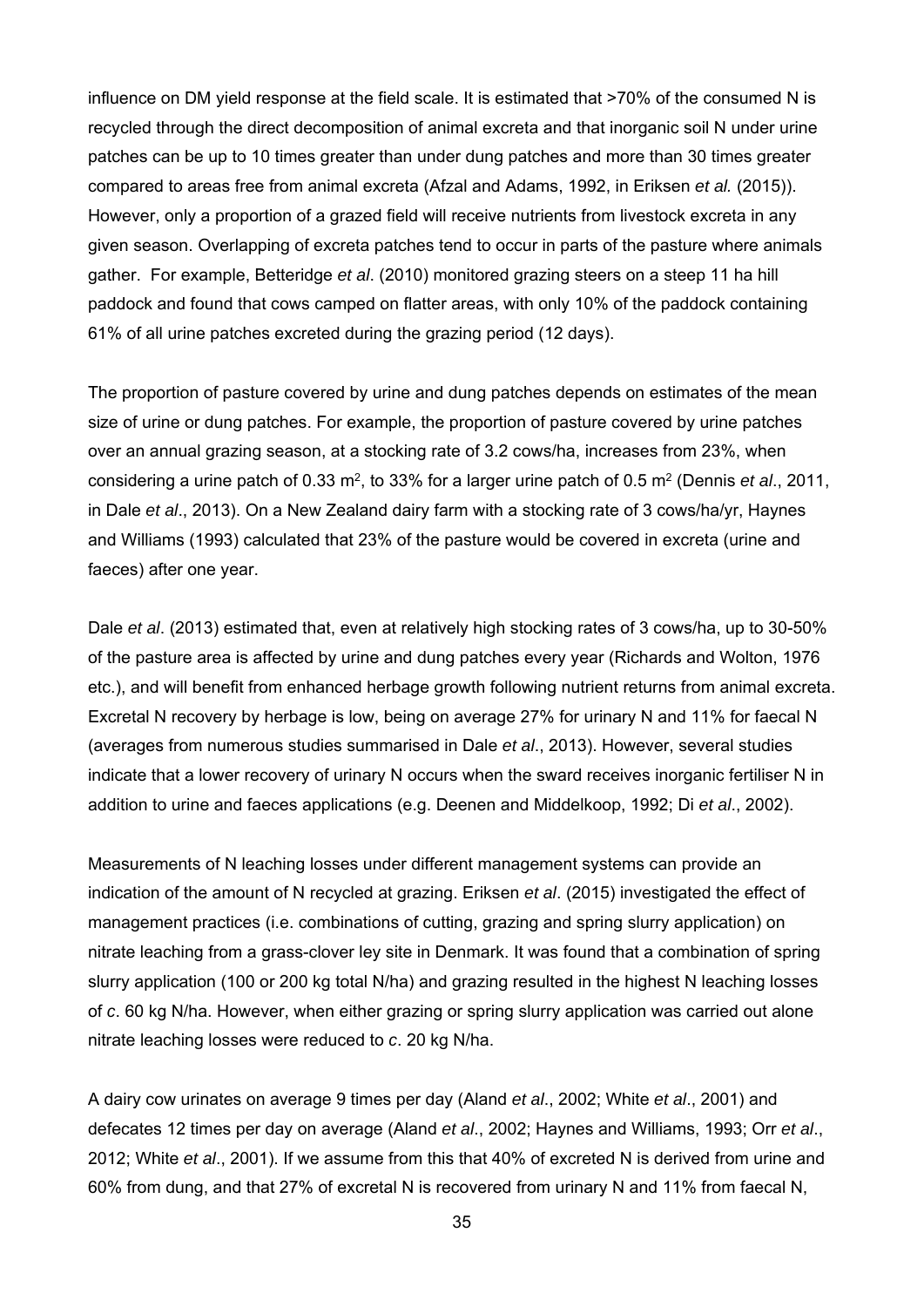the average N recovery is approximately 17%. Assuming lower N recovery when swards receive inorganic fertiliser N in addition to urine and faeces applications (Deenen and Middelkoop, 1992; Di *et al*., 2002), this can be rounded down to 15%. We therefore conclude that at low to moderate N rates (often corresponding to low or moderate stocking rates), grazing has a positive effect due to approximately 15% recovery of applied N. This positive grazing effect results in higher grass yields under livestock grazing than under simulated grazing (i.e. short-cycle cutting). This effect is likely to occur at N rates up to 300 kg N/ha (Richards, 1978; Richards and Wolton, 1976), but it is difficult to predict as it depends on local environmental conditions and seasonal effects.

In the  $8<sup>th</sup>$  edition of RB209 no account was taken of nutrient returns at grazing. By contrast, in the 7<sup>th</sup> edition the N recommendations for grazing dairy cattle on Average, Poor or Very Poor GGC land were reduced by 40 kg N/ha relative to the cutting recommendations to take account of grazing returns (Dampney, 1992). However, for grazing on Good and Very good GGC land, N rates were increased by 40 kg N/ha and 80 kg N/ha respectively, compared with rates under a cutting regime.

#### **4.5.4. Conclusions for grazing and grassland management recommendations**

- Nutrient cycling at grazing is complex. Nutrient returns from excreta is uneven, particularly for N in urine patches. Nevertheless, the research indicates that around 15% of excretal N is typically recovered by a grass sward and this figure has been used to adjust N recommendations at grazing. The uneven deposition of phosphate and potash by grazing livestock suggests that there could be clear advantages from GPS sampling for soil pH and soil nutrient reserves in grassland fields. This advice will be incorporated into the section on the "Principles of grassland nutrient management".
- DM yields tend to be lower over shorter grazing cycles compared with longer cutting cycles. Research in ROI indicates that cutting regimes can produce DM yields that are *c.*20% higher on average than under a grazing regime (Cashman *et al*., 2016). This has implications for the amount of fertiliser N (and other nutrients) to apply to cutting and grazing land to achieve target grass DM yield and quality. However, there is currently not sufficient data on grass DM yields under grazing management in England and Wales. The approach in the  $8<sup>th</sup>$  edition of RB209 that used the same N response curves for cutting and grazing has therefore been retained. Indeed, on 26<sup>th</sup> April 2016 the Livestock Technical Working Group (TWG) agreed that the GM20/23/24 data should continue to be used to underpin the recommendations with indicative DM yield ranges used to illustrate the potential of modern grass varieties. However, adjustments are made for nutrient returns at grazing (see above).
- Grazing height can influence sward recovery, DM yield and overall productivity of grazing livestock systems. However, there are a number of approaches within the industry and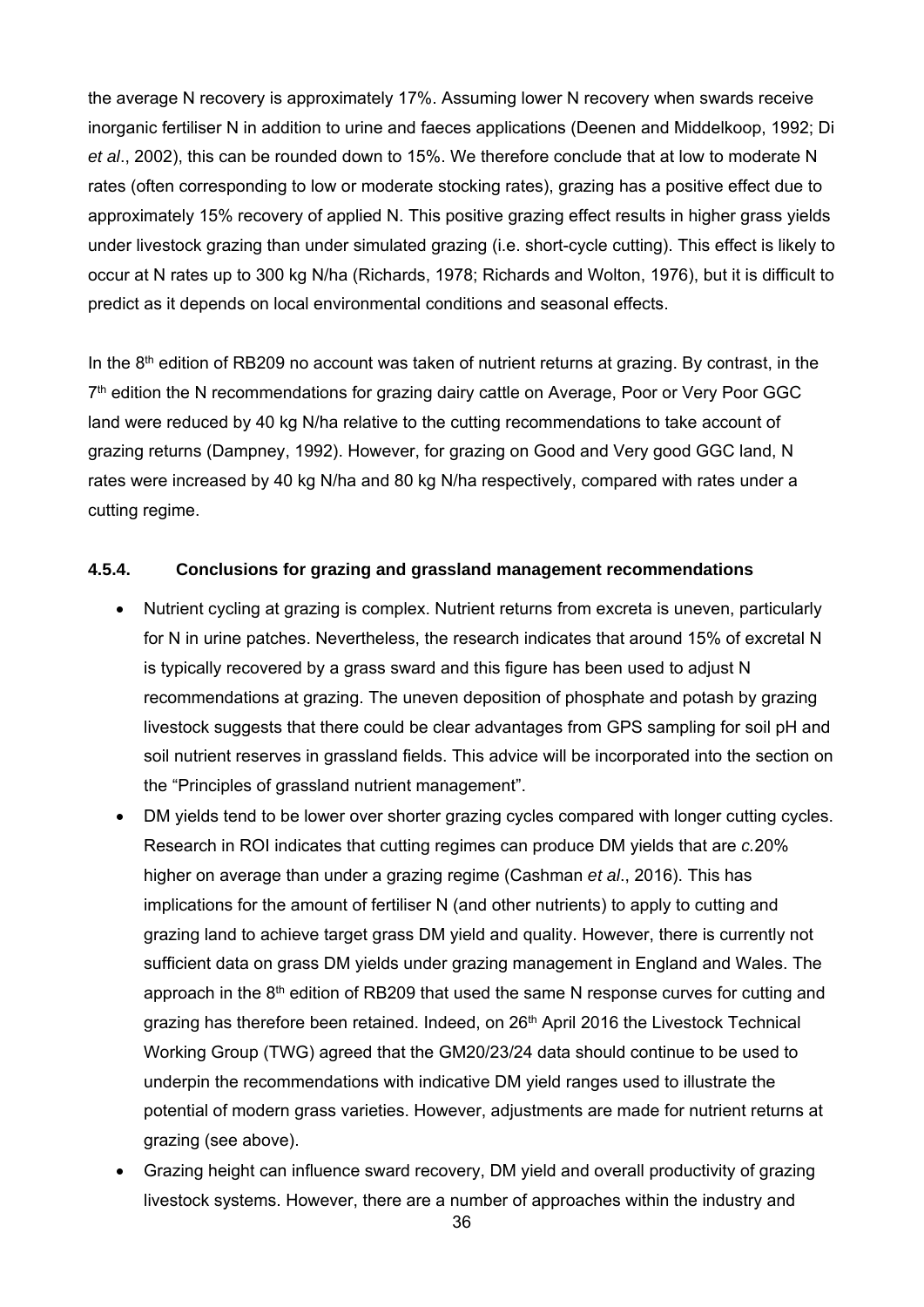advice on herbage mass at the start and end of each grazing cycle should not form part of nutrient management recommendations.

• Treading and trampling by livestock can have a negative impact on sward productivity. Nutrient management guidelines should therefore signpost users to industry advice on grassland and soil management related to the risks of causing compaction or poaching.

# **4.6. Grass and silage quality**

#### **4.6.1. Effect of nitrogen rate**

Factors which can influence silage quality include: grass species, rate of N application and stage of maturity at harvest. Bednarek *et al*. (2015) assessed the effect of mineral NPK fertiliser applications on N-fractions (i.e. total, protein, mineral, ammonium and nitrate nitrogen) within Timothy grass in a three year replicated field experiment in Poland. Nitrogen fertiliser was applied as ammonium nitrate (AN) at 3 rates: 120, 240 and 360 kg N/ha. It was found that the content of total, protein, ammonium and nitrate nitrogen was positively correlated with the rate of mineral fertiliser application, mainly N and phosphate and to a lesser extent potash application rate. However, even at the higher N fertiliser rate, the Timothy grass did not contain excessive amounts of ammonia or nitrates and was a valuable bulk feed, indicating that whole season N fertiliser rates up to 360 kg N/ha did not have a detrimental effect on grass silage quality.

King *et al.* (2013) investigated the impacts of N fertiliser rate (0 or 125 kg N/ha) and harvest date on silage quality (fermentation characteristics and aerobic stability) and dry matter yield of silage produced from 5 different grass species; perennial ryegrass (*Lolium perenne* cv. Gandalf), italian ryegrass (*Lolium multiflorum* cv. Prospect), tall fescue (*Festuca arundinacea* cv. Fuego), cocksfoot (orchardgrass, *Dactylis glomerata* cv. Pizza) and timothy (*Phleum pratense* cv. Erecta). Five harvest dates were distributed fortnightly from 12 May to 7 July. Overall, it was found that there was little effect of N fertiliser on the extent or direction of fermentation with the ryegrass and tall fescue silages, which exhibited a lactic acid dominant fermentation. However, during fermentation, timothy and cocksfoot had higher pH (>4.2), butyric acid (> 10 g/kg dry matter) and ammonia-N (>100 g/kg total N) levels, indicative of secondary clostridial activity during storage; and the italian ryegrass herbage incurred the greatest dry matter losses during ensiling, particularly following the early harvest dates, suggesting yeast fermentation of sugars.

Durant & Kerneis (2015) assessed the effect of manufactured fertiliser and organic manure applications on forage yield and feed value (crude protein content and digestibility) in a 7-year experiment located on a permanent grassland in Western France. The results demonstrated that N applied at rates of 60 and 100 kg N/ha/yr did not improve feed value (crude protein content and digestability), however, after the first year of the experiment it did improve DM yield.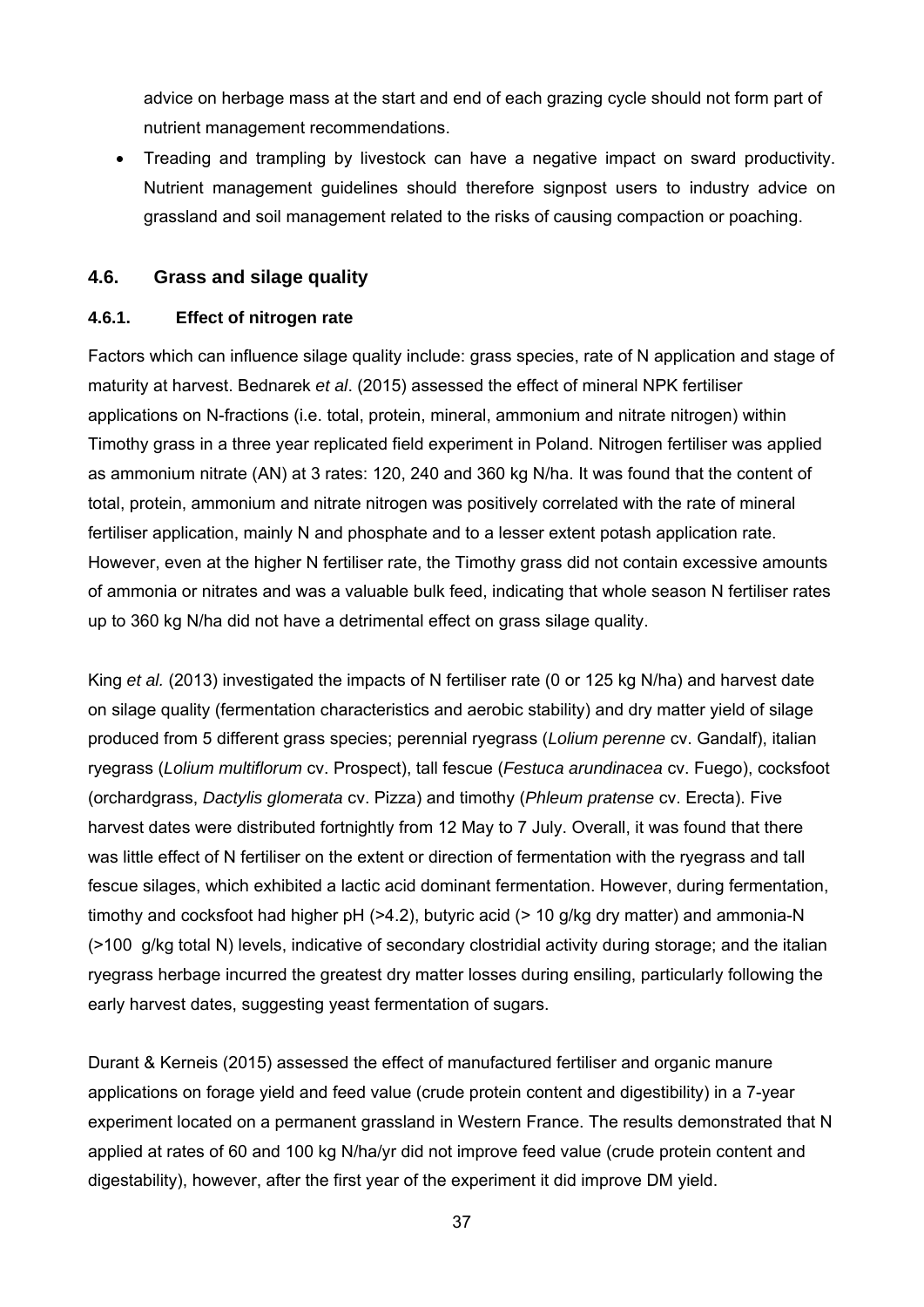As part of the Defra IF01121 validation project, herbage quality was measured on each plot at each of four cuts at twelve sites in England and Wales. There was a relationship (*P*<0.05) between fertiliser N rate at first cut and herbage quality at four out of the ten IF01121 sites. There was a significant correlation for crude protein (CP) and metabolisable energy (ME) at 3 out of 10 sites, and for neutral detergent fibre (NDF) at 2 out of 10 sites. However, at only two sites (both in Cheshire) was there a relationship between fertiliser N rate and all three key measures of herbage quality.

Crude protein (CP) is a measure of the nitrogen content of the cut grass and indicates the maturity of grass at the time of cutting, and the time interval between N fertiliser application and cutting. A CP content of 120-150 g/kg (12-15%) indicates that grass was cut at an optimal stage of growth (Corrall *et al*., 1982). At a long term grass site in Devon, CP ranged from 11.3 to 19.0% with 'target' concentrations measured at 40-80 kg N/ha (Figure 10).



**Figure 10. The relationship between fertiliser nitrogen (N) rate and crude protein for first cut silage at a long term grass site in Devon. Values with the same letter are not significantly different (P >0.05). Error bars represent the standard error of the mean.** 

High protein concentrations can indicate high ammonia levels, which can result in poor fermentation and waste in the silage clamp. High ammonia levels can be caused by high protein levels in grass at cutting or by cutting young, low sugar content grasses when wet. It is an important consideration when planning fertiliser N application rates (Thomas *et al*., 1991).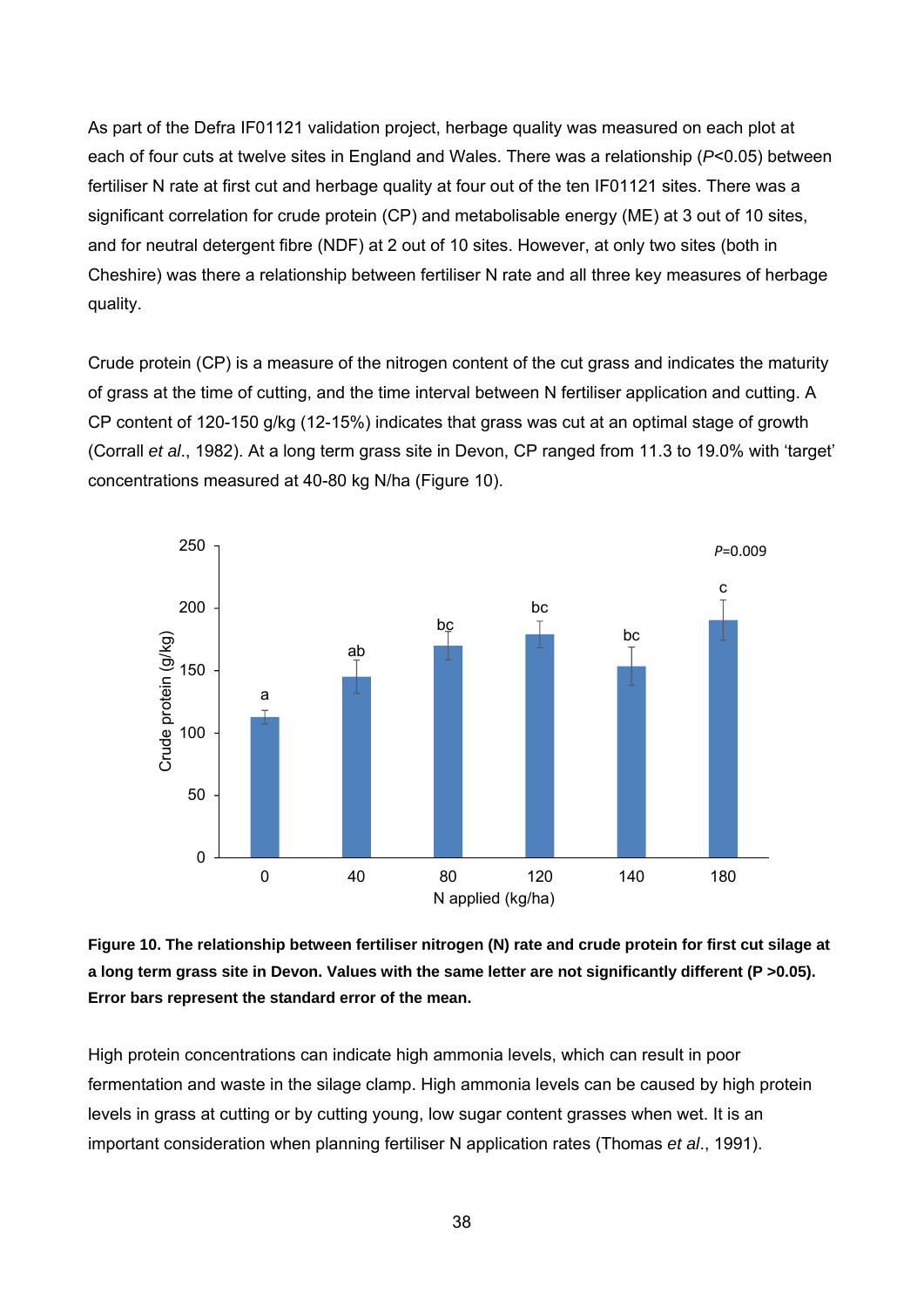Metabolisable energy (ME) is a measure of the energy value of silage expressed as the amount of energy contained in every kg of grass/silage dry matter. The younger and drier the grass, the more energy the grass/silage will supply for milk and liveweight gain (Yan *et al*., 1997). There was no relationship between ME and N fertiliser rate at seven out of ten sites. However, at three sites, ME decreased with increasing fertiliser N rate (e.g. Figure 11), with energy value reducing from 'top quality' (11.4-11.7 ME) at 0-40 kg N/ha to 'average/good' (10.1-10.8 ME) at 180 kg N/ha.



**Figure 11. The relationship between fertiliser nitrogen (N) rate and Metabolisable energy (ME) for first cut silage at a long term grass site in Cheshire. Error bars represent the standard error of the mean. The straight line indicates the ME value (11.5 MJ/kg DM) used in the energy model underpinning the 8th edition grassland recommendations.** 

ME values were generally 'good' (10.6 to 11.6 ME) at N fertiliser rates between 40 and 140 kg N/ha. There was therefore some indication that ME values can reduce below the levels assumed in the 8th edition energy model at higher rates of fertiliser N. A reduction in ME of 1 MJ/kg DM (i.e. an ME value of 10.5 MJ/kg compared with 11.5 MJ/kg used in the energy model) would have the effect of increasing the total N fertiliser requirement by *c*. 20 kg N/ha to achieve the same level of ME per hectare (i.e. an additional 20 kg N/ha would be needed to achieve the same amount of ME/ha, particularly for first cut fertiliser N rates above 100 kg N/ha at which ME can be suppressed). However, this effect was only measured at three out of ten sites and it was not possible to predict when it occurs.

Neutral detergent fibre (NDF) is a measure of the total fibre in grass/silage and also indicates the bulkiness of the feed and the likely level of intake (Corral *et al*., 1982; Minson, 1990). Young grass silage tends to have an NDF of 45–50%, and mature grass silage 60-65%. Late cut, 'stemmy'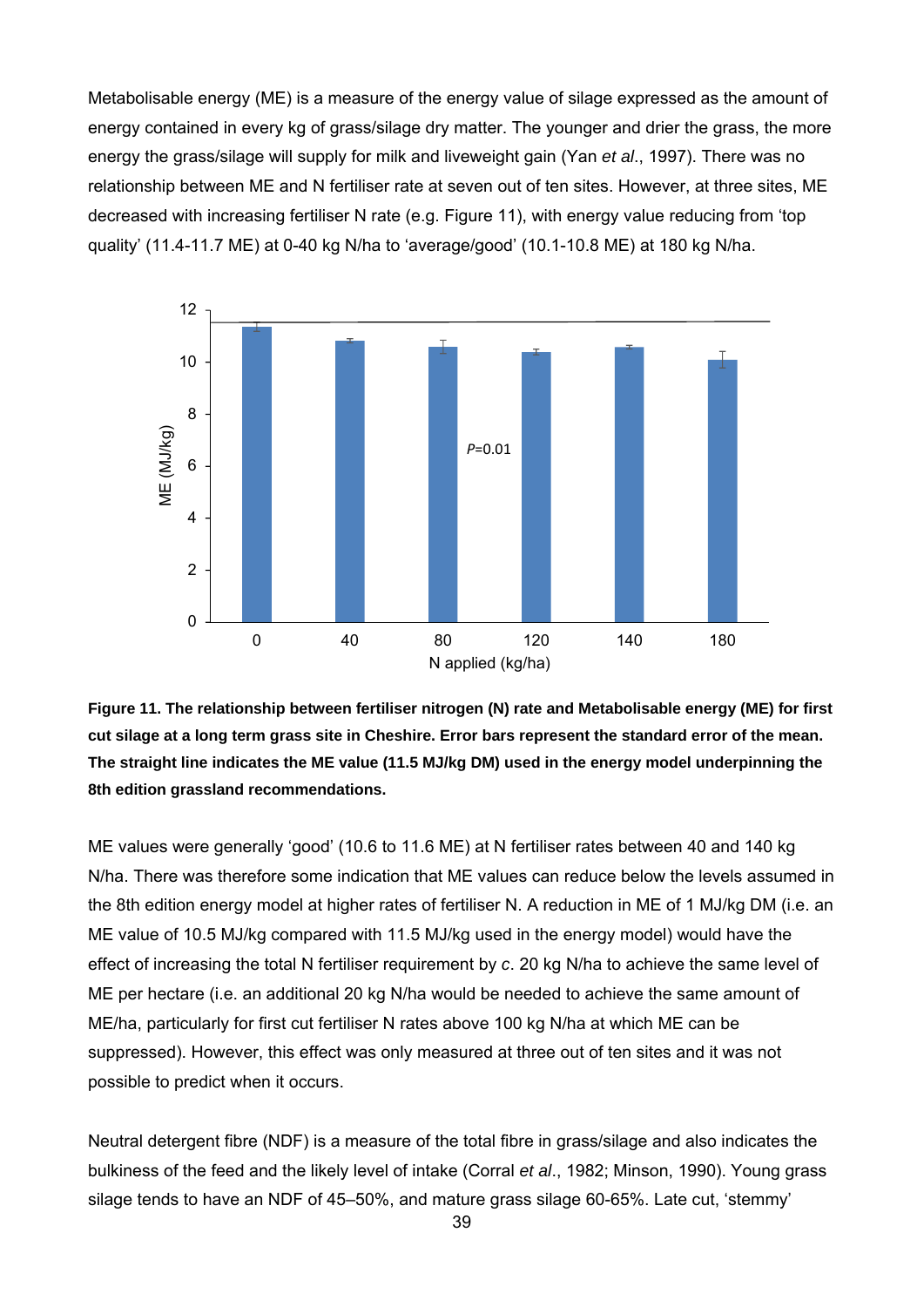silages have the highest NDF values (Corral *et al*., 1982). High NDF values tend to indicate lower digestibility, energy and protein values, but NDF can improve intake and rumen health (Minson, 1990). The ideal NDF range in grass/silage is 50-55% (500 – 550 g/kg DM; Corral *et al*., 1982). There was a positive relationship between fertiliser N rate and NDF at two out of ten sites (e.g. Figure 12). This was supported by findings from the AHDB 'Low N Grass' project (74316).





Overall, fertiliser N rate did not have an important effect on herbage quality, with no relationship between N rate and key measures of herbage quality at most sites. Assuming moderate to high output systems, at the few sites where there was a reduction in ME values with increasing N rate it could still be in the farmer's interest to use higher N rates to produce more ME overall, although lower ME in terms of MJ/kg DM could reduce milk yield per cow if not compensated for by increased concentrate use. However, higher ammonia-N levels at the highest N rates (140-180 kg N/ha) may result in poor fermentation in the clamp.

#### **4.6.2. Micronutrients**

Deficiencies of micronutrients can result in major reductions in the health, fertility and productive performance of livestock. Fifteen micronutrient elements are believed to be essential for animal life: iron, iodine, zinc, copper, manganese, cobalt, molybdenum, selenium, chromium, tin, vanadium, fluorine, silicon, nickel and arsenic (Suttle, 2010). The availability of many of these elements, such as cobalt, copper and selenium, does not restrict grass growth, but too little in the overall diet can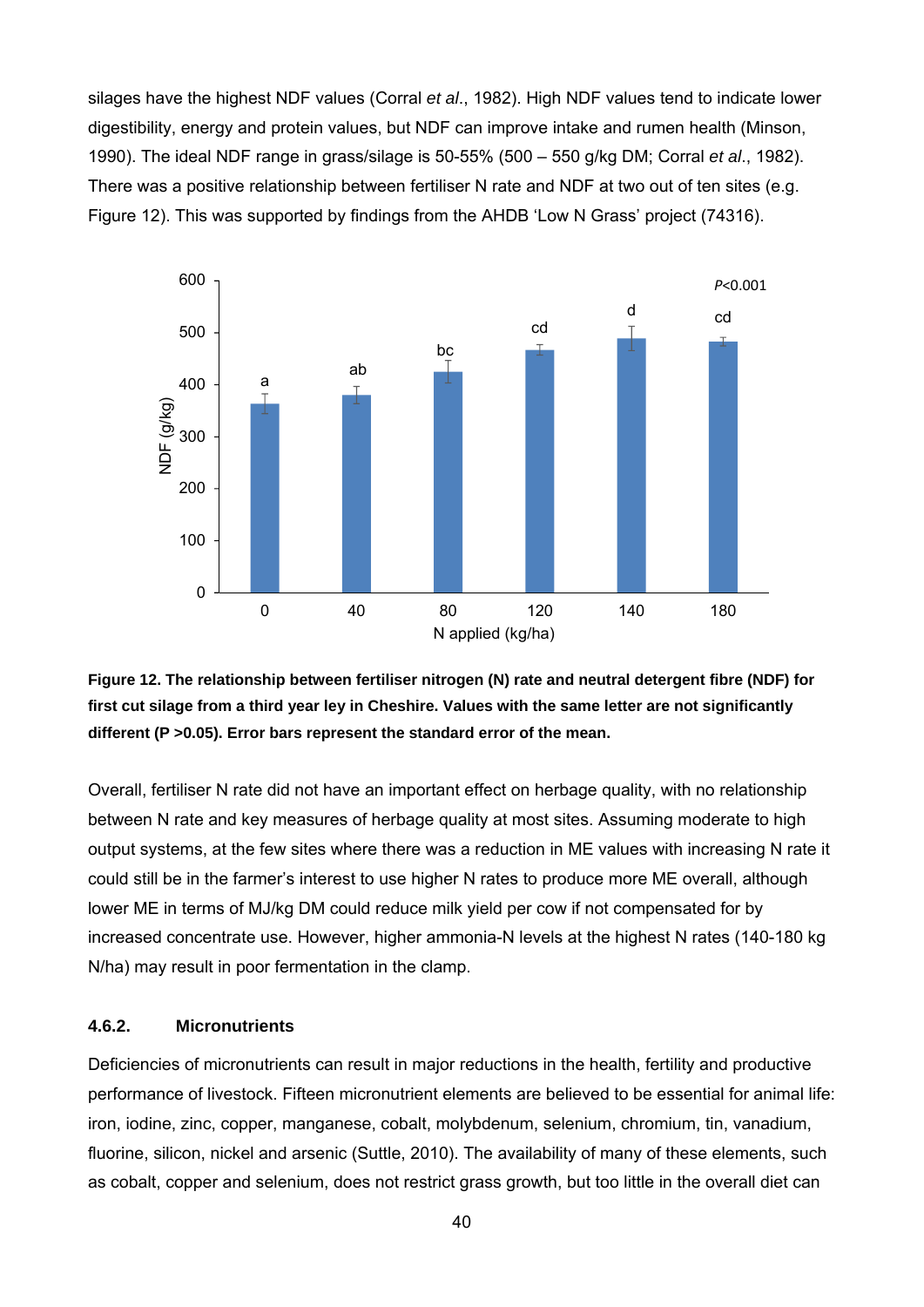lead to deficiency in some animals; and cobalt deficiency reduces Vitamin B12 production in rhizobium, thereby lowering N fixation and associated productivity (Sinclair *et al*., 2015b). The aim should be to only use micronutrient supplementation where deficiency has been diagnosed.

Selenium (Se) is an essential trace element for animal health. Borowska *et al.* (2011) investigated the effect of applying farmyard manure (FYM) manure at different rates (0, 20, 40, 60 and 80 t/ha) on Se contents in the soil and in red clover. Applying manure at 80 t/ha resulted in a 1.7 fold increase in the Se concentration in the soil (mean background Se content = 0.101 mg/kg). Furthermore, the highest selenium concentrations in red clover were measured from plots receiving 40 and 60 t FYM/ha; about 25% higher than the control.

Sinclair *et al*. (2015b) provide advice on the management of cobalt (Co) in grassland soils. Soils in Scotland have been mapped as "high", "moderate" or "low" risk for Co deficiency, according to parent material, soil drainage characteristics and soil texture. High risk soils include organic soils; drifts derived from acid schists, granulites, granitic rocks, greywackes and shales; and fluvioglacial sands and gravels. Interpretative scales for soil extractable Co concentrations (mg/kg) are also provided and soil testing is advised in areas mapped as "high" predicted risk; and on peaty soils herbage analysis is also advised. Co deficiency can be corrected for approximately 4 years through the application of hydrated cobalt sulphate to pasture in early spring. However, there are concerns over the use of Co salts as suspected carcinogens, and suppliers of trace elements for livestock in the UK prefer to provide intraruminal boluses or drenches containing cobalt to supplement grass. Selenium (Se) can also be supplied as a grassland fertiliser in deficiency situations (Scott, 2010). However, feed and forage supply needs to be carefully integrated, since for some micronutrients, such as Se, the difference between deficiency and toxicity can cover a narrow range of concentrations in the diet.

#### **4.6.3. Effect of Biostimulants**

At the Experimental Unit of the University of Natural Sciences and Humanities in Siedlce (Poland), Godlewska and Ciepiela (2015) investigated the effect of the biostimulant Kelpak® (a seaweed extract containing plant growth regulators cytokinins and auxins and amino acids) on the content of micronutrients in two grass species grown in monoculture: *Dactylis glomerata* L. (cv. Amila) and *Festulolium braunii* (K.Richt.) A. Camus (cv. Felopa) grown in a monoculture.

Kelpak SL was applied at 0 (control) and 2 dm<sup>3</sup>/ha, and nitrogen was applied at 0, 50, 100 and 150 kg/ha, with grass cut three times in each year (2010-2012). The application of Kelpak consistently and significantly increased Zn, Cu, Fe and Mn concentrations in the grass species tested, regardless of other factors, although differences were numerically small (e.g. mean Zn content at 100 kg N/ha was 25.9 mg/kg DM with Kelpak SL and 23.8 mg/kg DM without; mean Cu content at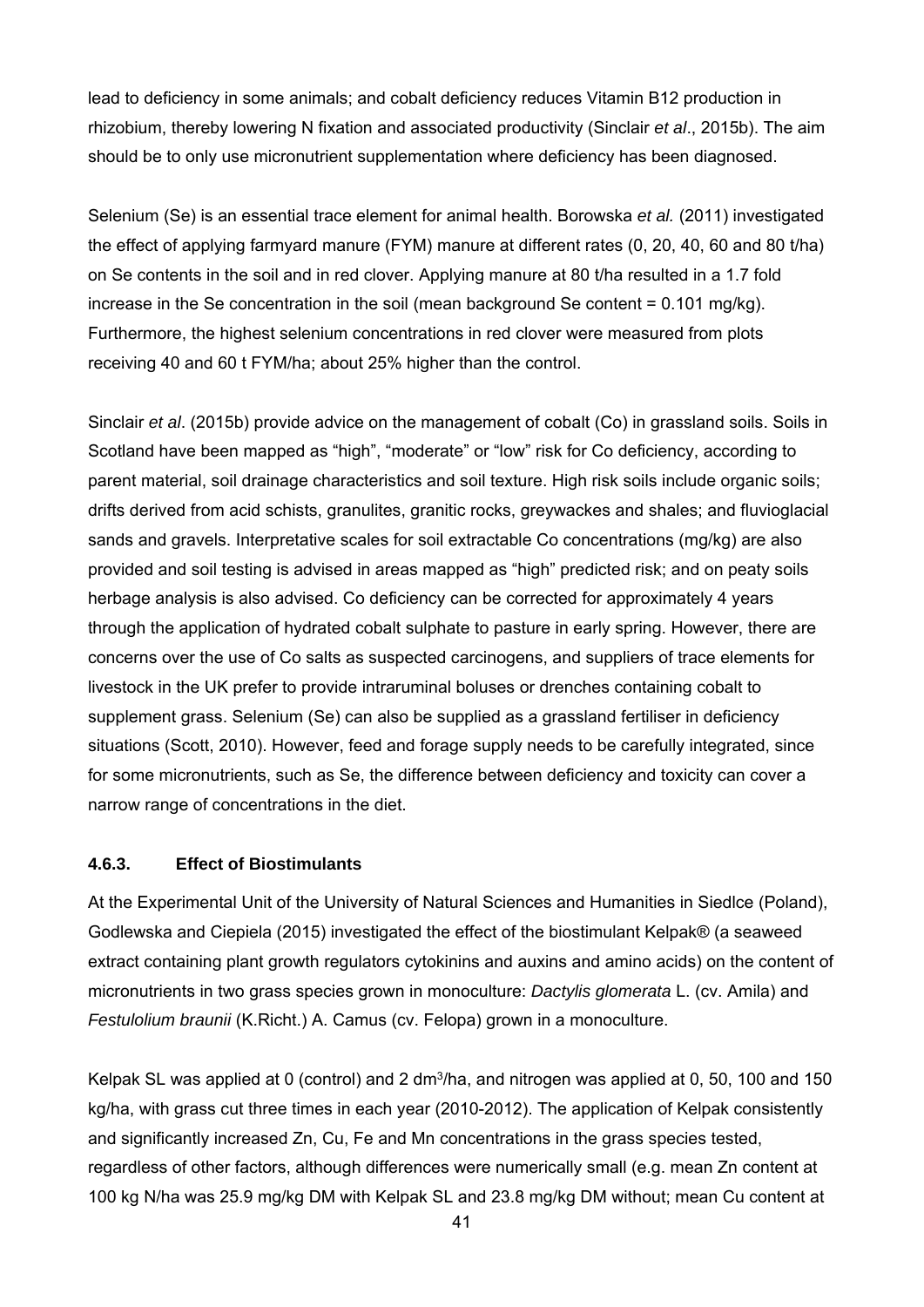100 kg N/ha was 6.7 mg/kg DM with Kelpak SL and 6.0 mg/kg DM without). The concentrations of Zn, Cu and Fe decreased with increasing N rate, while the Mn concentration increased. The application of Kelpak increased the Fe:Mn ratio in the dry matter of both grasses, which implies an increased risk of manganese deficiency (Malhi *et al*., 1998).

In two similar studies, Ciepiela *et al*. (2013) and Ciepiela and Godlewska (2015) found that Kelpak in combination with N fertiliser (applied at 0, 50, 100 and 150 kg/ha) significantly increased the yields and chlorophyll content of two perennial ryegrass cultivars and four grass-red clover mixtures. The highest DM yields, protein and chlorophyll contents were measured when Kelpak was sprayed and N fertiliser applied at a rate of 150 kg/ha. Kelpak had a small, but statistically significant (*P*<0.05) additional effect to the N fertiliser.

# **4.6.4. Conclusions for grass and silage quality recommendations**

- At some sites, application rates of fertiliser N above 120-140 kg N/ha for first cut silage reduced the quality of cut grass in terms of ammonia-N content and ME. Although the stage of maturity at harvest can have an influence, it is difficult to predict the agro-climatic or growing conditions in which this deterioration in grass/silage will occur and therefore manufactured N fertiliser rates above 120 kg N/ha should be avoided.
- The importance of micronutrients for grass/clover productivity and animal health needs to be made clear in the recommendations and options for correcting potential deficiencies provided, including the use of micronutrients in fertilisers (e.g. selenium). The possible use restriction of cobalt under the Registration, Evaluation, Authorisation and Restriction of Chemicals (REACH) regulations should be borne in mind for the 2017 AHDB "Nutrient Management Guide (RB209)".
- Studies in Poland indicate that biostimulants containing seaweed extract (from the kelp species *Ecklonia maxima*) when applied with or without N fertiliser can improve grass DM yield and quality in terms of protein and micronutrient content, although there were some concerns over the biostimulant increasing the risk of manganese deficiency due to increases in the Fe:Mg ratio. Research should be carried out to determine whether biostimulants can increase yield and quality of grass/clover swards in England and Wales, which have contrasting soils and agro-climatic conditions compared with eastern Poland.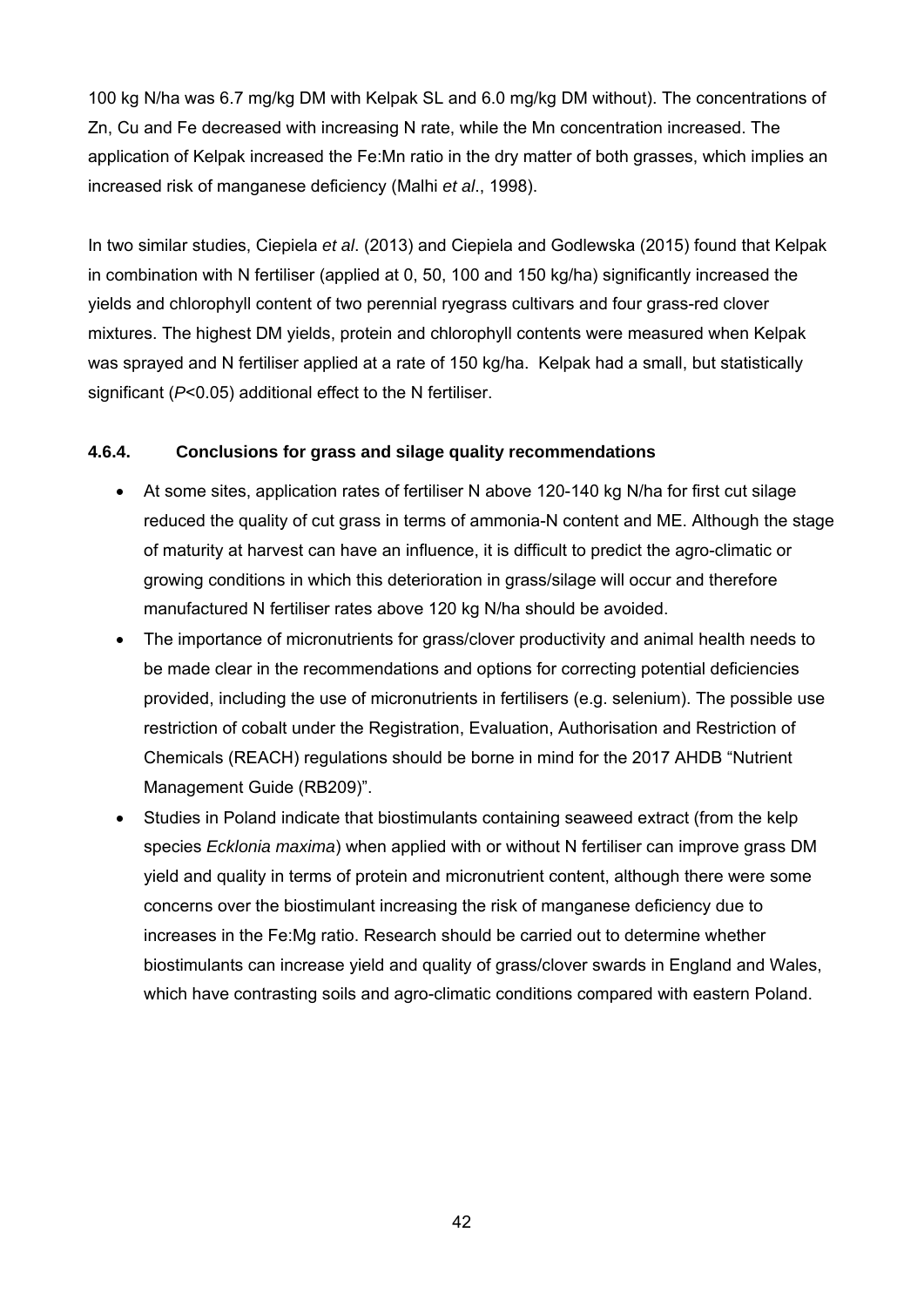# **5. Grassland N recommendation systems**

This section outlines the grassland N recommendation systems currently used within Scotland, the Republic of Ireland and England and Wales, and compares the different approaches in relation to the factors that are taken into account within each system.

# **5.1. Fertiliser N recommendations in Scotland – SRUC Technical Note 652**

The N recommendations for established grassland in Scotland (SRUC, 2013) involve the following two stages:

- i. Select the 'site class' (equivalent to Grass Growth Classes in RB209); defined on a 1 to 5 scale based on rainfall and soil type (*Table* 7), with site class 5 having about half the grass growth potential of site class 1.
- ii. Identify the 'appropriate' nitrogen rates and sequences (kg N/ha) for each grass field based on site class and grass management strategies, expressed as a set of 'defoliation' sequences (
- iii. *Table* 8).

The technical note states that "in practice, levels of N use may be less than the figures shown… (see Table 8)…to reflect the level of intensity and production that is required on that particular farm unit".

The nitrogen rates and sequences are derived from whole season "standard or maximum" recommendations, which are reduced by 10kg N/ha with each site class, such that recommendations for site class 5 are 40 kg N/ha less than for site class 1. When these differences are distributed between multiple 'defoliations' the resultant differences between site classes are relatively small

| Soil texture            |               | Average Apr-Sep rainfall (mm)* |               |               |
|-------------------------|---------------|--------------------------------|---------------|---------------|
|                         | More than 500 | 425-500                        | 350-425       | Less than 350 |
|                         |               |                                | Site class ** |               |
| Sands and shallow soils | 2             | 3                              | 4             | 5             |
| All other soils         | 1             |                                |               | 3             |

# **Table 7. Definition of site classes within the nitrogen recommendations in Scotland.**

\*Approx. 50% annual rainfall

\*\*Add 1 for farms above 300 m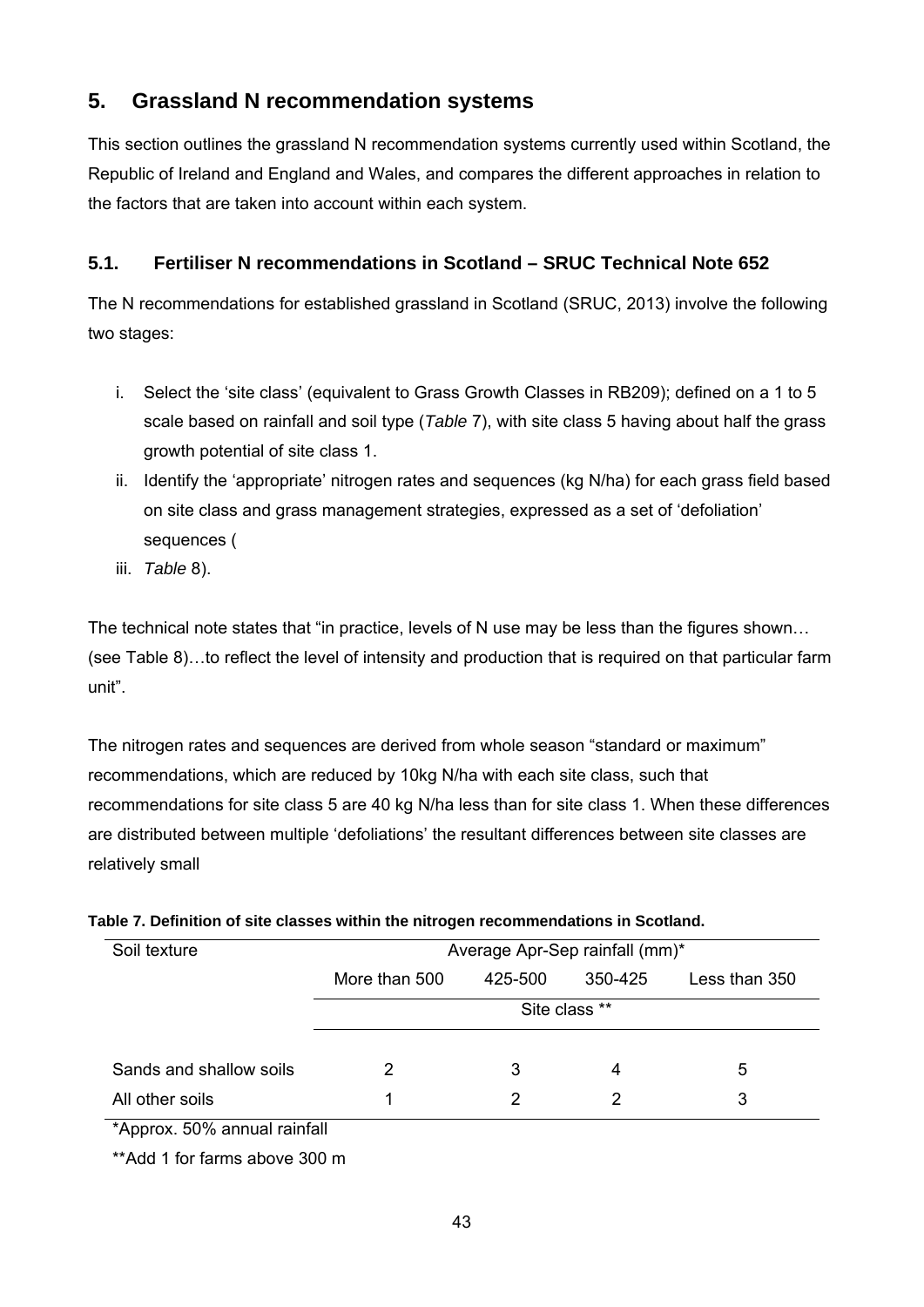| Grass management             | Defoliation |              | Nitrogen application rate (kg/ha) |              |  |  |  |  |
|------------------------------|-------------|--------------|-----------------------------------|--------------|--|--|--|--|
|                              | sequence    | Site Class 1 | Site Class 2                      | Site Class 3 |  |  |  |  |
|                              | S S         | 120-90       | 120-90                            | 120-90       |  |  |  |  |
|                              | SSG         | 120-90-60    | 120-90-60                         | 120-90-60    |  |  |  |  |
| 2 or 3 cuts silage + grazing | SSS         | 120-90-70    | 120-90-70                         | 120-90-70    |  |  |  |  |
|                              | SSSG        | 120-90-70-30 | 120-90-60-30                      | 120-90-60-20 |  |  |  |  |
|                              | S           | 120          | 120                               | 120          |  |  |  |  |
|                              | S G         | 120-70       | 120-70                            | 120-70       |  |  |  |  |
| 1 cut silage + grazing       | SGG         | 120-60-50    | 120-60-50                         | 120-60-50    |  |  |  |  |
|                              | <b>SGGG</b> | 120-60-50-40 | 120-60-50-40                      | 110-60-50-40 |  |  |  |  |
|                              | G           | 90           | 90                                | 90           |  |  |  |  |
| Grazing with low clover      | G G         | 80-60        | 80-60                             | 80-60        |  |  |  |  |
|                              | GGG         | 80-60-50     | 80-60-50                          | 80-60-50     |  |  |  |  |
|                              | GGGG        | 80-60-50-40  | 80-60-50-40                       | 80-60-50-40  |  |  |  |  |

**Table 8. A sub-section of the nitrogen (N) recommendations for established grassland showing appropriate application rates and sequences for site classes 1 to 3 (SRUC, 2013).** 

 $G =$  grazing;  $S =$  Silage

The Scotland N recommendations do not take account of Soil Nitrogen Supply.

# **5.2. Fertiliser N recommendations in the Republic of Ireland (ROI)**

The N recommendations for established grassland in Ireland (Coulter and Lalor, 2008) are split between grazed and cut grass. The N fertiliser recommendations for grazed grass are essentially based on stocking rate and involve the following four stages:

- i. Select the advised N application rate according to your stocking rate (*Table* 9). The advised rates are "for swards ≥ 3 years old with no clover and of average soil–N fertility when grazed by bovines".
- ii. For good ryegrass swards less than 3 years old, an additional 25% N may be applied where necessary, provided that the rates do not exceed those prescribed in the ROI Statutory Instrument (SI) 610 of 2010.
- iii. Make adjustments for soils of lower than or greater than average fertility: "At stocking rates below 200 kg/ha N, rates of N greater than those shown in this table can be applied on poorer soils. Lower N rates may be appropriate on soils with above average natural fertility".
- iv. Select the optimum timing of N applications and the appropriate annual start and end of N fertiliser application according to the length of the grazing season (Table 10; Collins and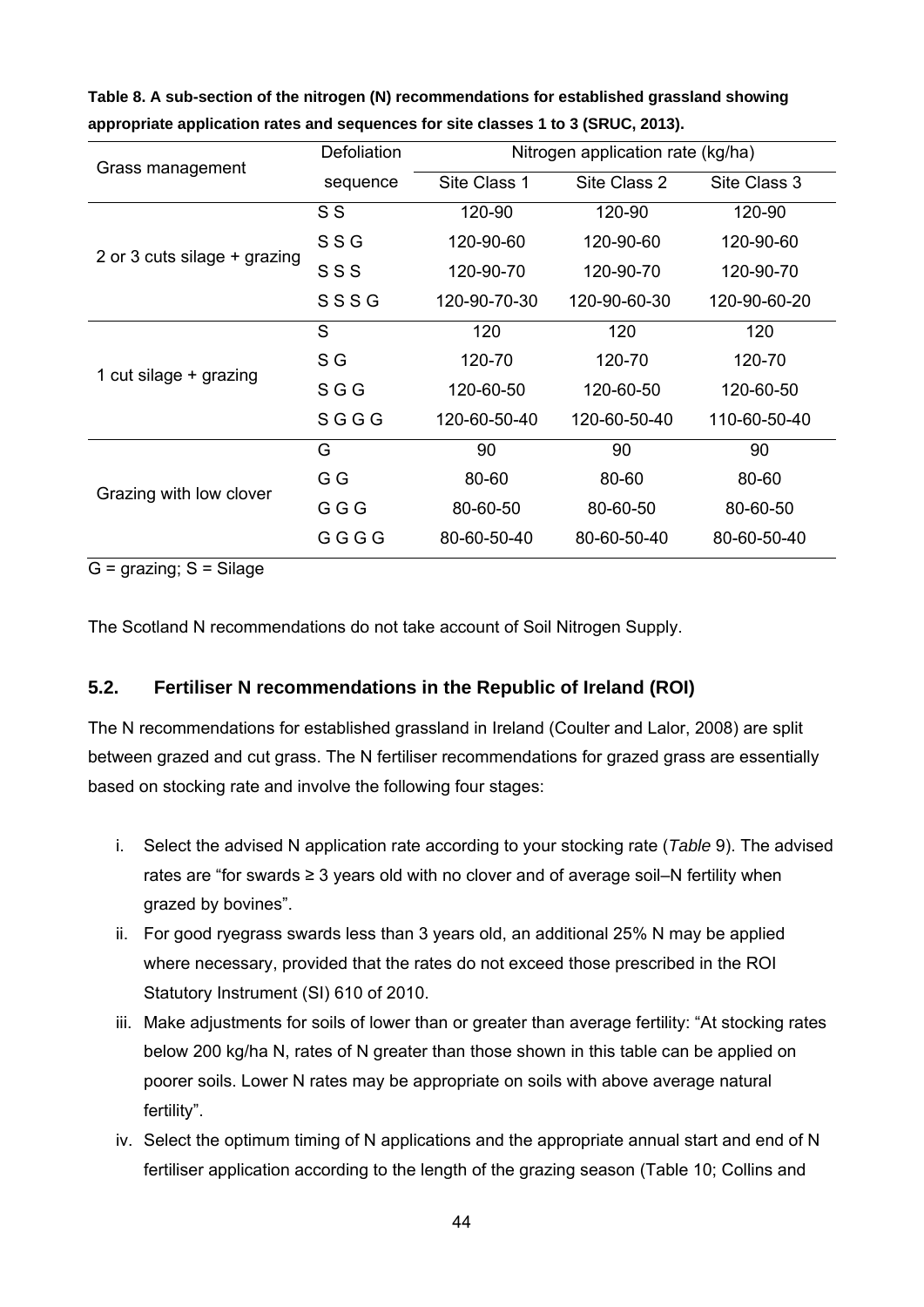Cummins, 1996). "While these dates are recommended, decisions in each individual year will need to be adjusted depending on the prevailing weather conditions".

The recommendations include the note that "management should promote clover growth as a good clover sward will reduce N requirements or make N fertiliser application unnecessary".

| Grassland stocking rate |          |
|-------------------------|----------|
|                         | N advice |
| $(LU/ha)^*$             | (kg/ha)  |
| 1.1                     | 40       |
| 1.3                     | 75       |
| 1.5                     | 111      |
| 1.6                     | 122      |
| 1.8                     | 141      |
| 1.9                     | 168      |
| 2.0                     | 201      |
| 2.1                     | 216      |
| 2.2                     | 237      |
| 2.4                     | 275      |
| 2.5                     | 306      |
| >2.5                    | 279      |
|                         |          |

**Table 9. Available nitrogen (N) rates for swards that are greater than 3 years old, with no clover and of average soil-N fertility when grazed by bovines (Coulter and Lalor, 2008).** 

\*Based on annual nutrient excretion rates for livestock, as specified in SI 610 of 2010, e.g. a dairy cow producing 85 kg N/year.

The N recommendations for cut grass are influenced by two main factors, the number of cuts taken each year and the grazing history. They involve the following four stages:

- i. N application rates are advised for first and subsequent cuts of silage and for hay (*Table* 11).
- ii. An adjustment is made for N that is applied at early grazing; "assume that 20% of this remains available for first cut silage"
- iii. An adjustment is made for swards less than 4 years old; "an extra 25 kg/ha may be used where necessary for establishment of a good ryegrass sward if pasture is less than 4 years old"
- iv. An adjustments is made for SNS from grazing in the previous year; "where silage fields were grazed rather than cut in the previous year, apply 100 kg/ha for first cut, and 85 kg/ha for second and subsequent cuts".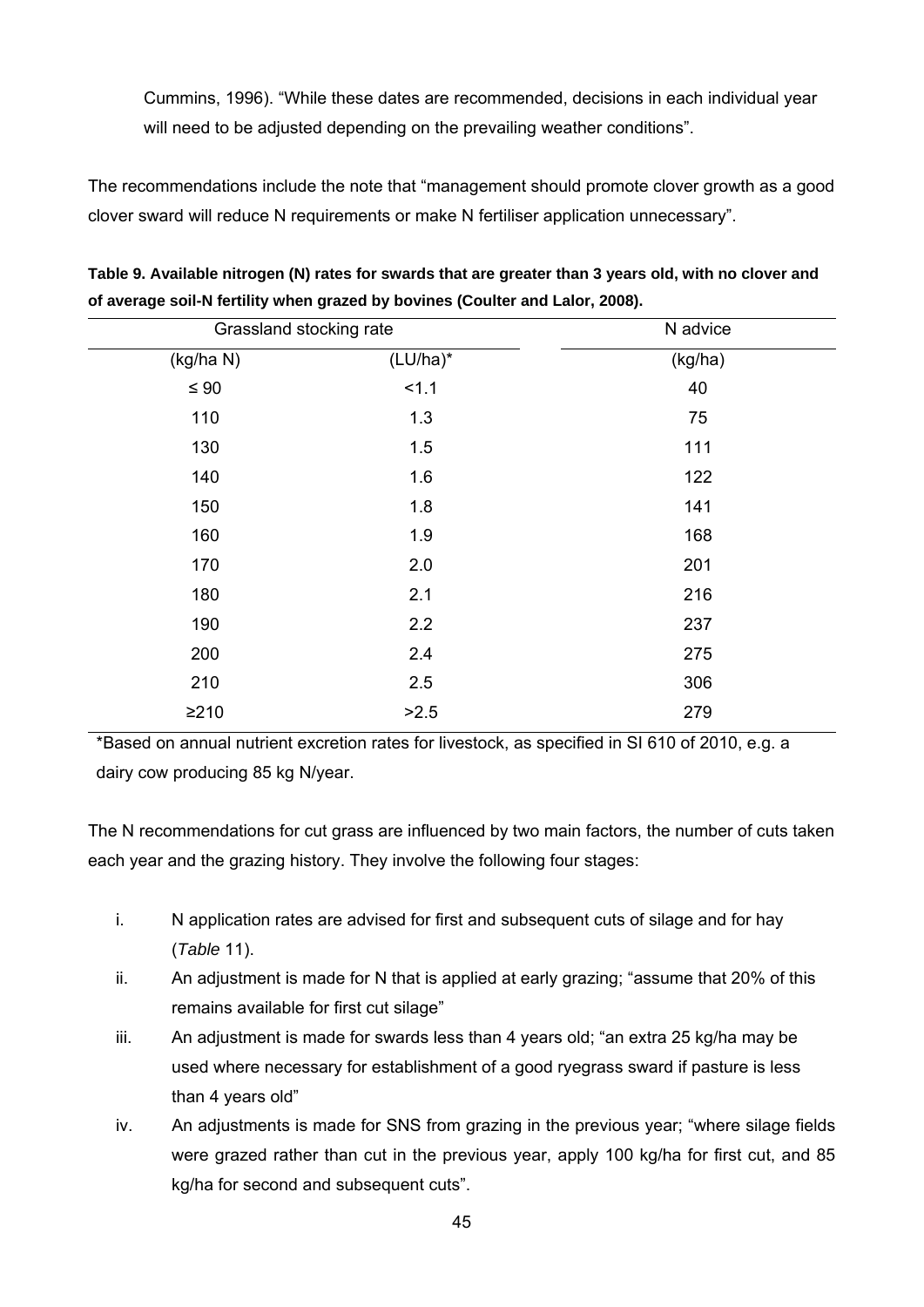**Table 10. Suggested timing of available nitrogen (N) applications for swards grazed by bovines at various stocking rates (Coulter and Lalor, 2008).** 

| Stocking rate | N rates (kg/ha) for approximate application dates |     |     |     |     |     |     | Total N rate |         |
|---------------|---------------------------------------------------|-----|-----|-----|-----|-----|-----|--------------|---------|
| (kg N/ha)     | Jan/                                              | Mar | Apr | May | Jun | Jul | Aug | Sep          | (kg/ha) |
|               | Feb                                               |     |     |     |     |     |     |              |         |
| $\leq 90$     |                                                   |     | 25  |     |     |     |     |              | 40      |
| 110           |                                                   | 15  | 30  | 15  |     | 15  |     |              | 75      |
| 130           |                                                   | 28  | 35  | 25  |     | 25  |     |              | 111     |
| 140           |                                                   | 28  | 35  | 25  |     | 25  | 17  |              | 122     |
| 150           |                                                   | 29  | 44  | 26  |     | 26  | 17  |              | 141     |
| 160           |                                                   | 29  | 44  | 35  |     | 35  | 26  |              | 168     |
| 170           |                                                   | 34  | 53  | 42  |     | 42  | 31  |              | 201     |
| 180           | 32                                                | 32  | 48  | 38  |     | 38  | 28  |              | 216     |
| 190           | 31                                                | 41  | 54  | 37  |     | 37  | 37  |              | 237     |
| 200           | 30                                                | 53  | 53  | 37  | 37  |     | 37  | 27           | 275     |
| 210           | 31                                                | 54  | 54  | 56  | 37  |     | 37  | 37           | 306     |
| ≥210          | 32                                                | 55  | 55  | 38  | 38  |     | 38  | 28           | 279     |

At stocking rates above 210 kg/ha N, N advice is constrained by SI 610 of 2010.

|                                            |  |  |  |  |  |  |  |  | Table 11. 'Available nitrogen (N)' rates for cut swards within the ROI grassland fertiliser |  |
|--------------------------------------------|--|--|--|--|--|--|--|--|---------------------------------------------------------------------------------------------|--|
| recommendations (Coulter and Lalor, 2008). |  |  |  |  |  |  |  |  |                                                                                             |  |

| Crop                             | N application rate (kg/ha) |
|----------------------------------|----------------------------|
| Silage: first cut                | 125                        |
| Silage: second or subsequent cut | 100                        |
| Hay                              | 65-80                      |

For both cut and grazed grass recommendations, the contribution of crop available N from organic manures is deducted from the advised total N rates to determine the amount of manufactured fertiliser N to apply. A final check is then conducted to ensure that total N recommendations (organic and manufactured N fertiliser) are compliant with maximum levels permitted within SI 610 of 2010.

# **5.3. Fertiliser N recommendations in England and Wales – the "Fertiliser Manual (RB209)"**

The "Fertiliser Manual (RB209)" adopted a markedly different approach to grassland N fertiliser recommendations compared with previous editions. Previous editions had used the economic optimum to set N application rates based on the price of N fertiliser relative to the value of grass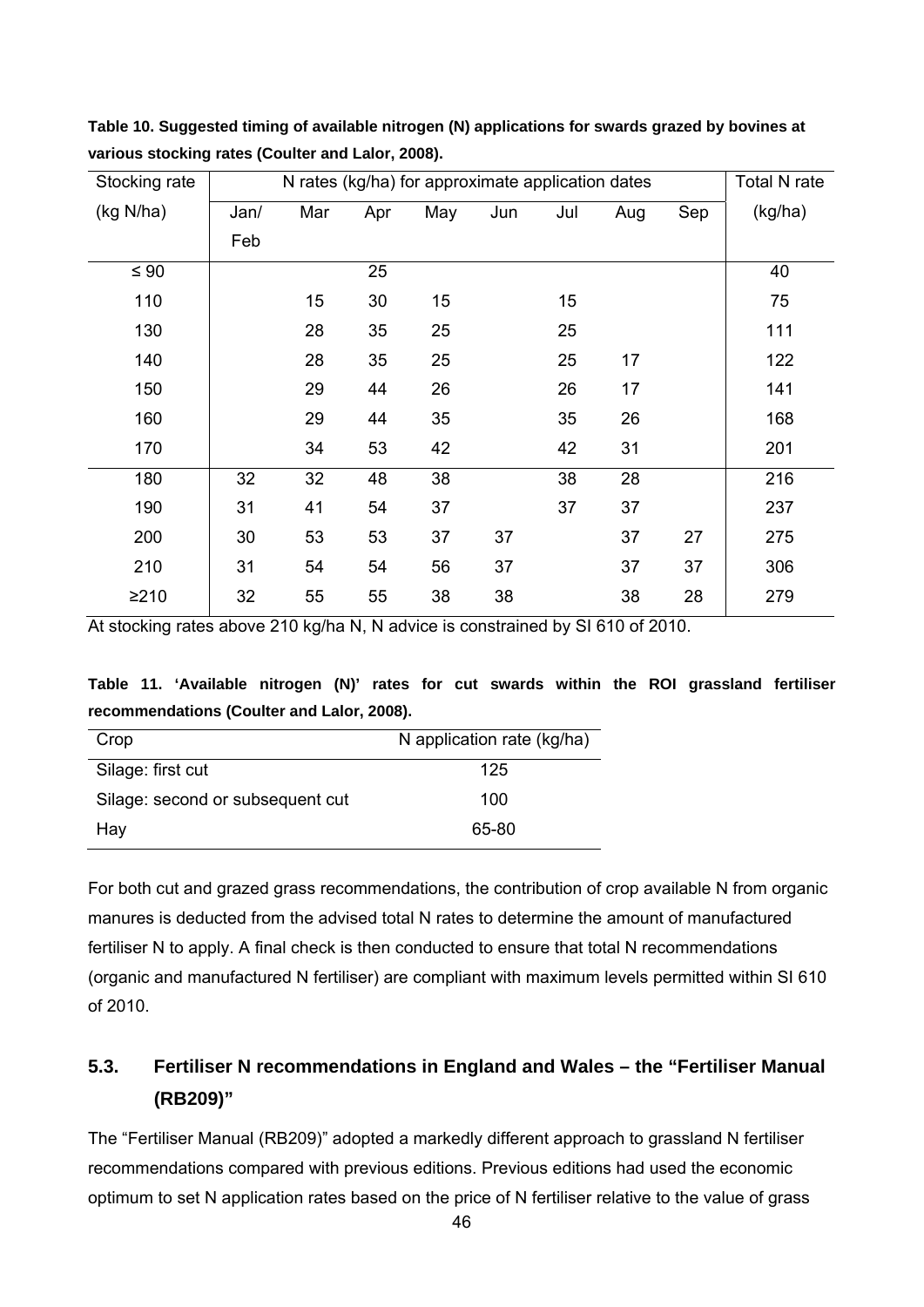dry matter with the break-even ratio (the amount of grass DM needed to pay for a kg of fertiliser N applied) arbitrarily set at 7.5 or 10, depending on the livestock and grassland management system; within the  $7<sup>th</sup>$  edition N<sub>7.5</sub> (the economic optimum N rate at a break-even ratio of 7.5) was adopted for dairy grazing systems and cut grass, while  $N_{10}$  was adopted for beef and sheep grazing systems. The new 'systems' approach adopted in the 8<sup>th</sup> edition ("Fertiliser Manual (RB209)") was based on the need to supply sufficient home-grown forage to meet the needs of a wide range of livestock production systems at different levels of management intensity, defined in terms of stocking rate, concentrate use and, for dairy systems, level of milk production. However, the economic optimum concept was retained with  $N_{\text{oot}}$  set at  $N_{10}$  under cutting and grazing for all livestock types and N<sub>10</sub> values determined for Very good/Good, Average and Poor/Very poor GGC, based on a selection of N response trials carried out in the period 1970 to 1993.

The N recommendations for established dairy grassland in England and Wales (Defra, 2010) involved the following steps:

- i. Determine the GGC based on soil type (categorised by water holding capacity) and Average Annual Summer Rainfall; to provide an indication of summer water supply.
- ii. Use the GGC to select the relevant whole season total N requirement table.
- iii. Select the target milk yield per cow per year.
- iv. Calculate and select the dry matter tonnage of concentrated fed per cow per year.
- v. Calculate and select the stocking rate in terms of livestock units (LU)/ha; the number of livestock as LU (lactating cows plus followers on average on farm for the year) divided by the total area of grass and forage crops, including forage maize.
- vi. If the livestock system does not match any of the milk yield concentrate use stocking rate categories within the Table, interpolate between stocking rate and concentrate values by assuming a proportional difference in N requirement between values.
- vii. Determine the SNS for the field; taking into account clover content and previous cropping, grassland management (cut or grazed), N fertiliser use and organic manure applications.
- viii. Adjust the whole season total N requirement according to the SNS (increase total fertiliser N inputs by 30 kg N/ha in low SNS situations and decrease by 30 kg N/ha in high SNS situations) and the clover content of the sward (estimated to supply 180-300 kg N/ha, depending on clover content; 20-60%).
- ix. Split the total N requirement for cut and grazed swards into 3-6 applications over the growing season according to the recommended splits provided (e.g. for grass silage; 40% for first cut (could be split further, Feb-Mar 15%, April 25%), 35% for second cut (could be split further, May 20%, June 15%); 25% for subsequent cuts (could be split further, July 15%, August 10%).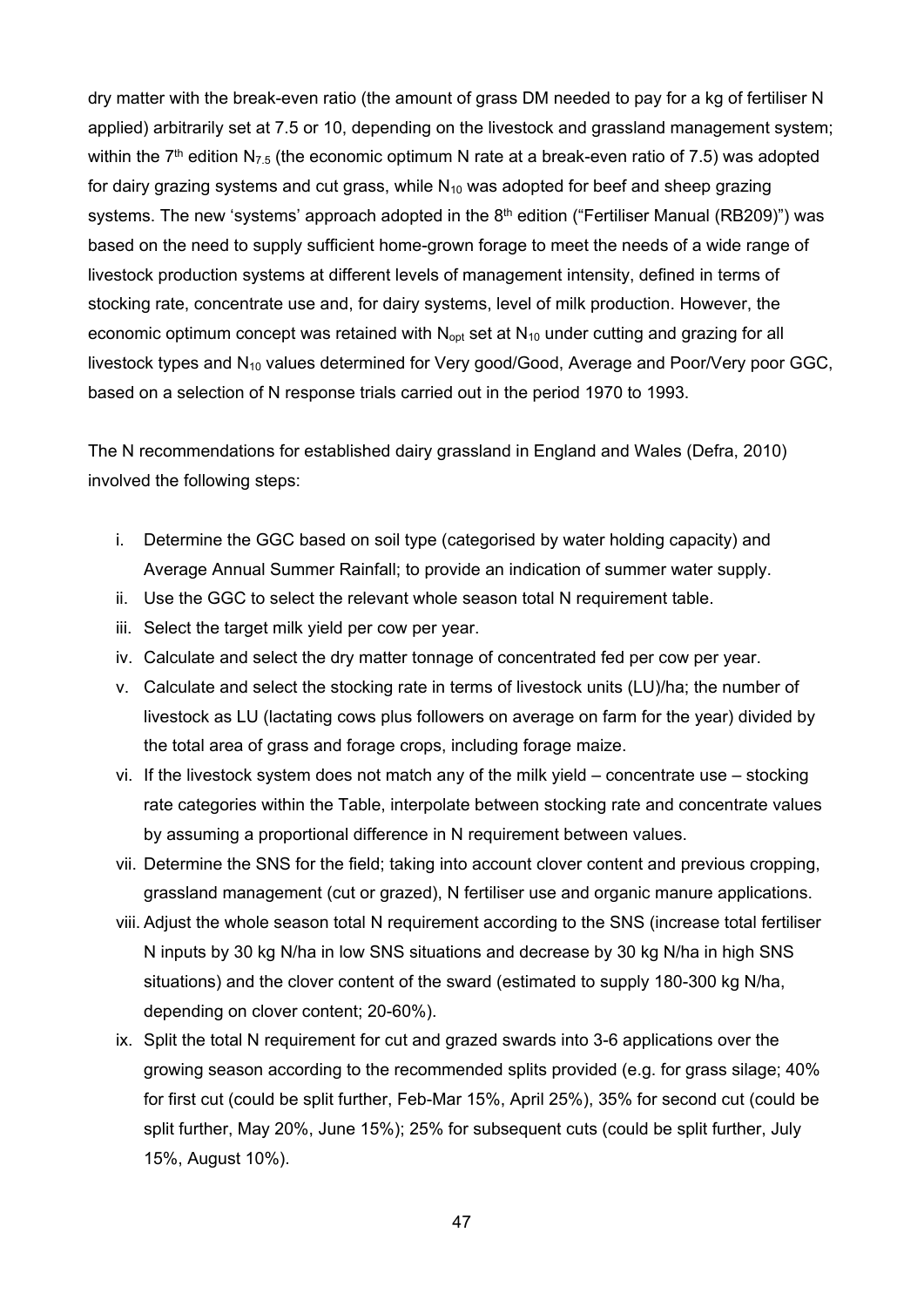x. An adjustment made for cutting after early spring grazing; reduce the 1<sup>st</sup> cut recommendation by 25 kg N/ha.

The N recommendations for established grassland under beef production in England and Wales (Defra, 2010) involved the following steps:

- i. Determine the GGC based on soil type (categorised by water holding capacity) and Average Annual Summer Rainfall.
- ii. Use the GGC to select the relevant whole season total N requirement table.
- iii. Select the intensity of the system based on the housing period and amount of concentrate fed through the winter housing season (e.g. the intensively and moderately grazed beef systems are based on a typical housing period of 170 days, with concentrate use of 0.2 to 0.4 t/animal/yr).
- iv. Calculate and select the dry matter tonnage of concentrated fed per cow per year.
- v. Calculate and select the stocking rate in terms of livestock units (LU)/ha; the number of livestock as LU (beef cattle plus young stock on average on farm for the year) divided by the total area of grass and forage crops, including forage maize.
- vi. If the livestock system does not match any of the intensity concentrate use stocking rate categories within the Table, interpolate between stocking rate values by assuming a proportional difference in N requirement between two values.
- vii. Determine the SNS for the field; taking into account clover content and previous cropping, grassland management (cut or grazed), N fertiliser use and organic manure applications.
- viii. Adjust the whole season total nitrogen requirement according to the SNS and the clover content of the sward.
- ix. Split the total N requirement into 3-6 applications over the growing season according to the recommended splits provided.
- x. An adjustment made for cutting after early spring grazing; reduce the 1<sup>st</sup> cut recommendation by 25 kg N/ha.

The N recommendations for established grassland under sheep production in England and Wales (Defra, 2010) involved the following steps:

- i. Determine the GGC based on soil type (categorised by water holding capacity) and Average Annual Summer Rainfall.
- ii. Use the GGC to select the relevant whole season total N requirement table.
- iii. Select the intensity of the system based on whether ewes are fed concentrates and conserved forage during lambing (ewes fed 1.0 kg concentrate/ewe/d are in an intensively grazed system and those fed 0.5 kg/ewe/d are moderately grazed).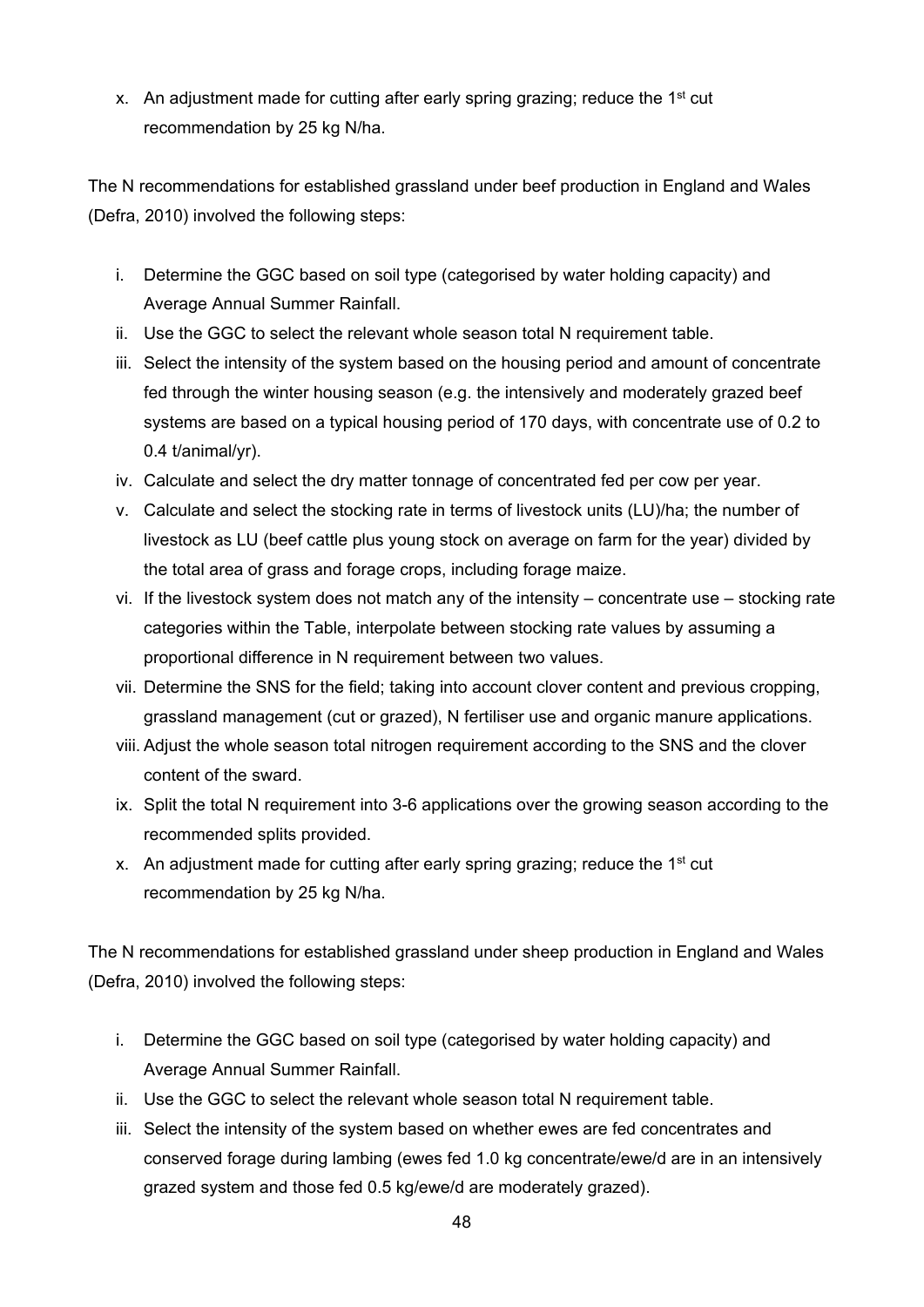- iv. Calculate and select the stocking rate in terms of livestock units (LU)/ha; the number of livestock as LU (ewes and lambs on average on farm for the year) divided by the total area of grass and forage crops.
- v. If the livestock system does not match any of the intensity stocking rate categories within the Table, interpolate between stocking rate values by assuming a proportional difference in N requirement between two values.
- vi. Determine the SNS for the field.
- vii. Adjust the whole season total nitrogen requirement according to the SNS and the clover content of the sward.
- viii. Split the total N requirement into 3-6 applications over the growing season according to the recommended splits provided.
- ix. An adjustment made for cutting after early spring grazing; reduce the  $1<sup>st</sup>$  cut recommendation by 25 kg N/ha.

# **5.4. Comparison of N recommendation systems**

Dale *et al*. (2013) provided a useful summary of comparisons between the grassland N recommendation systems in ROI, Scotland and England and Wales ( Table 12). They noted that, while there are clear differences in complexity between the systems, there are also similarities in terms of the components used:

- All three systems contain separate recommendations for grazed and cut swards, and recommendations are adjusted to reflect different levels of production 'intensity'. However, only the SRUC Technical Note uses grassland management (defoliation sequences) as a measure of production intensity and only the manual (RB209) takes account of milk yield (in dairy systems) and concentrate inputs (in dairy and beef systems).
- Both the "Fertiliser Manual (RB209)" and SRUC TN652 use Grass Growth Classes to adjust N recommendations, with the manual using three GGC's and TN652 adjusting N rates on a five point scale. However, the manual and TN652 make opposite adjustments in N rate to take account of GGC; the manual increases N rates for the poor growth class to take account of lower N use efficiency in drier/cooler areas (e.g. to provide 7 t DM/ha in intensively cut grass systems, N rates are increased by 140 kg N/ha for a Poor/Very poor GGC site compared to a Good/Very good GGC site), while TN652 reduces N rates by 10 kg N/ha per site class resulting in N recommendations for site class 5 that are 40 kg N/ha lower than site class 1. The ROI recommendations provide recommendations for soils with an "average soil-N fertility", stating that lower N rates may be used on high soil-N fertility sites, and higher rates on low soil-N fertility sites where stocking rate is below 200 kg N/ha (2.4 LU/ha); they therefore use a similar logic to the manual. It could be argued that Grass Growth Classes are only justified where there are clear differences in N response between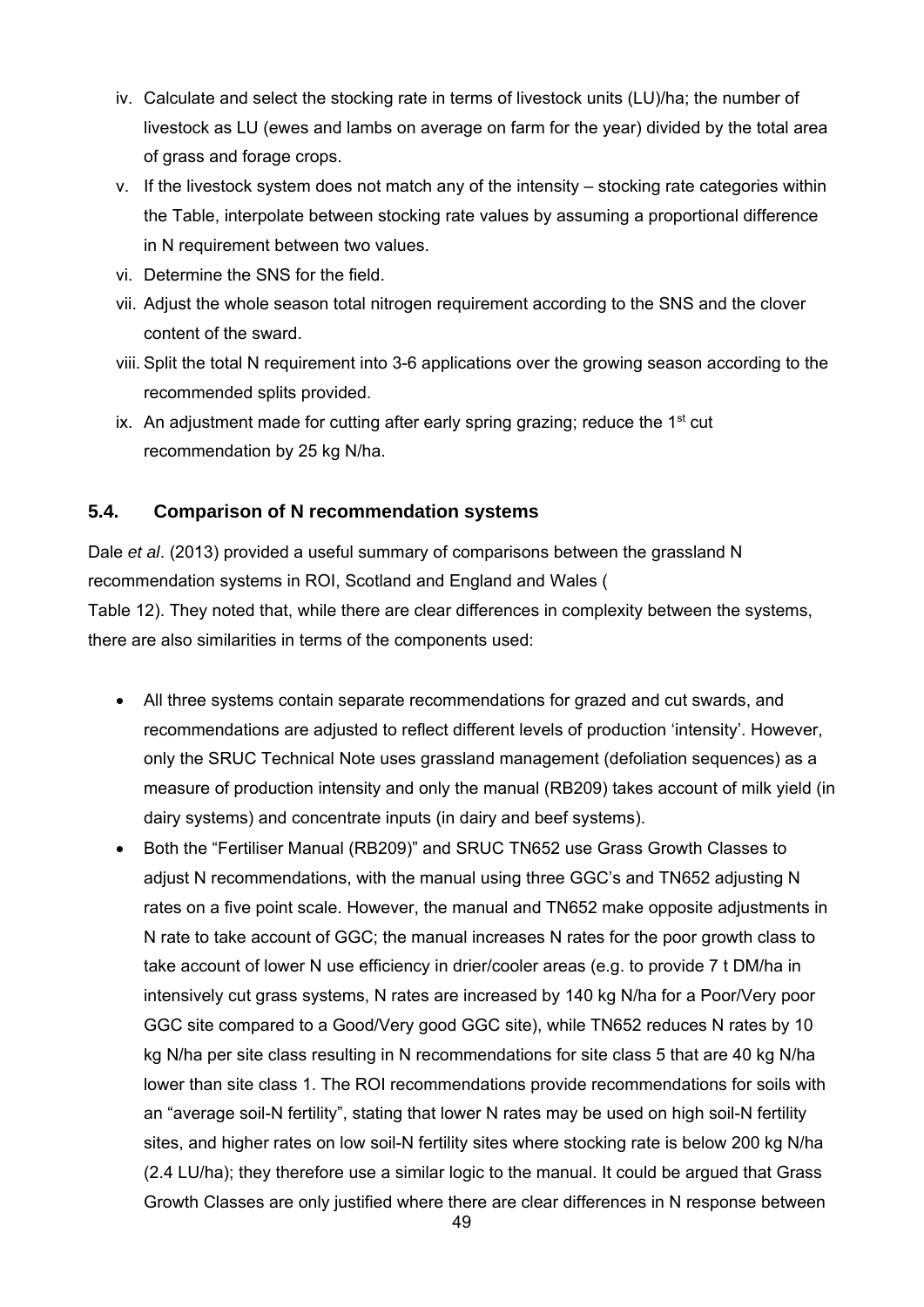classes and there are also regions of contrasting water supply (based on soil type and summer rainfall) within a territory. Average annual rainfall (1981-2010) in ROI ranges from 1,000-1,400 mm in the west (with rainfall exceeding 2,000 mm in some mountainous areas) to 750-1,000 mm in the east (Irish Meteorological Office). In Scotland the range within productive grassland areas (i.e. lower altitudes) is from 2,000-3,000 mm in the west to 700- 1,000 mm in the east; and in England and Wales from 1,000-2,000 mm in the west to 600- 800 mm in the east (Met Office). The need for Grass Growth Classes to represent regions with contrasting grass growth potential may therefore be greatest in England and Wales.

- TN652 does not take account of SNS, while the manual specifies three Soil Nitrogen Supply categories based on current clover content and cropping, grassland management (cut or grazed), N fertiliser use and organic manure applications in previous years. The ROI recommendations highlight that where cut swards were grazed in the previous year, the N recommendations for cutting should be reduced by 25 kg N/ha for first cut and 15 kg N/ha for second and subsequent cuts.
- Only the manual takes into account substitution rate, forage utilisation (spoilage) and grass and silage energy content. The manual also includes a wide range of systems, with stocking rates ranging from 1.5 to 4.0 LU/ha, compared with <1.1 to >2.5 LU/ha for the grazing recommendations in the ROI. However, the manual (RB209) provides recommendations for high levels of purchased feeds (e.g. 4.4 t concentrate/cow/year at a stocking rates of 3.0-4.0 LU/ha), which exposes dairy producers to market volatility in terms of feed and milk prices (e.g. Mihailescu *et al*., 2015b).

#### **Validation of N response curves covered in section 4.1**

There are a number of other factors that influence grass growth and its response to fertiliser N that need to be considered as part of an integrated approach to soil and nutrient management. These include the influence of defoliation processes, treading and compaction, as well as the effects of faecal and urine returns. However, while some of these factors, such as nutrient cycling could be incorporated into the energy or nutrient model that underpin the recommendations, most of them are not key input factors to be included in a N recommendation system for grassland advisers and farmers.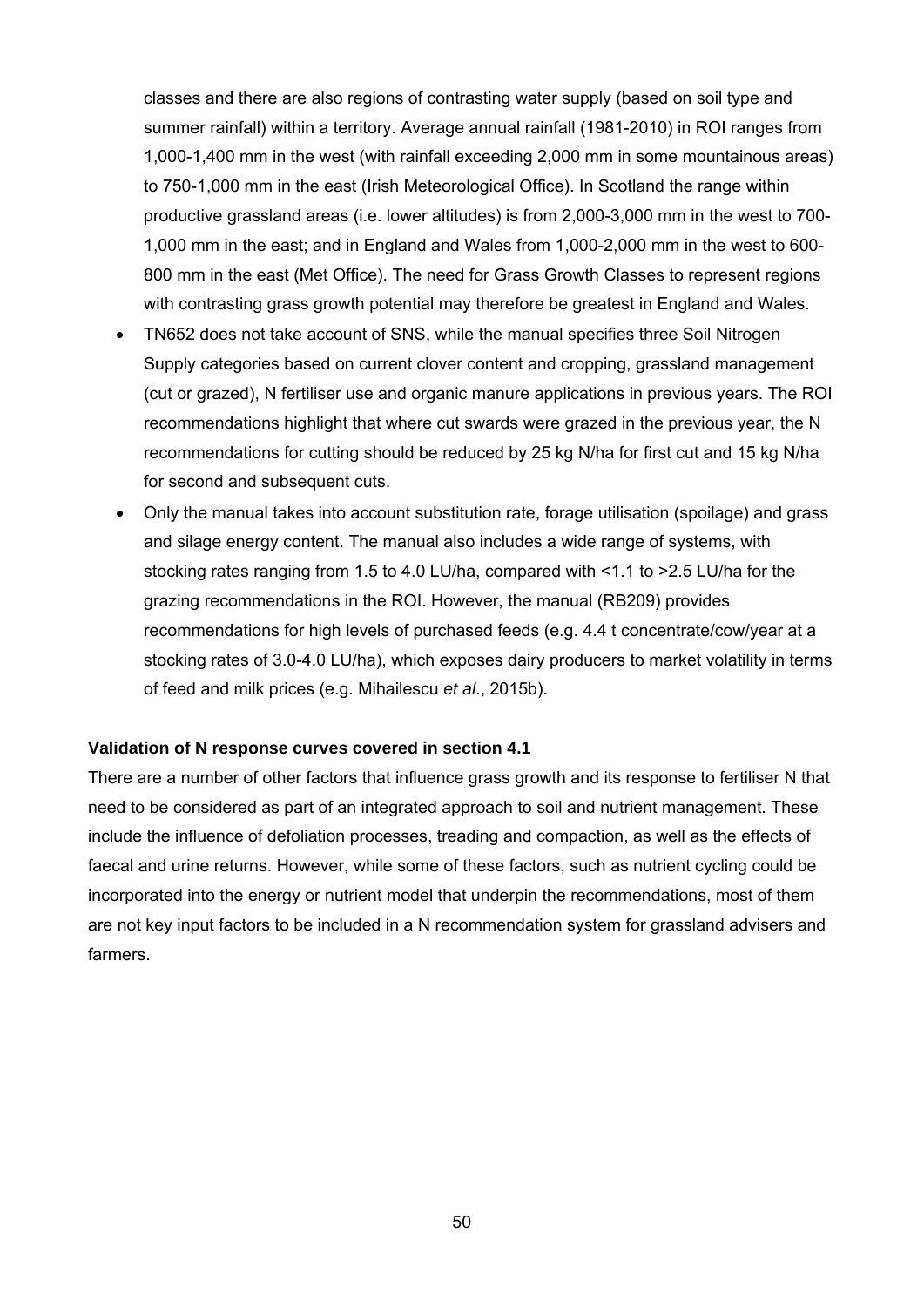| Table 12. A comparison of the components included in the nitrogen (N) fertiliser recommendations |
|--------------------------------------------------------------------------------------------------|
| currently adopted in Scotland the Republic of Ireland and within England and Wales (Dale et al., |
| 2013).                                                                                           |

|                                                                                                                                | Scotland                  | Republic of Ireland | <b>England and Wales</b><br>(RB209 8 <sup>th</sup> Edition) |
|--------------------------------------------------------------------------------------------------------------------------------|---------------------------|---------------------|-------------------------------------------------------------|
| <b>Grass Growth/Site class</b>                                                                                                 | ✓                         | ×                   | ✓                                                           |
| Soil Nitrogen Supply                                                                                                           | $\pmb{\times}$            | $\checkmark$        | ✓                                                           |
| Intensity of production system -                                                                                               |                           |                     |                                                             |
| Grass management                                                                                                               | ✓                         | ×                   | $\pmb{\times}$                                              |
| Stocking rate                                                                                                                  | $\pmb{\times}$            | ✓                   | ✓                                                           |
| Milk yield                                                                                                                     | $\boldsymbol{\mathsf{x}}$ | ×                   |                                                             |
| Concentrate input                                                                                                              | $\pmb{\times}$            | ×                   |                                                             |
| Separate recommendations for<br>cut and grazed swards                                                                          | ✓                         | ✓                   | ✓                                                           |
| Expected grass requirements<br>calculated and expected herbage<br>yields indicated                                             | ×                         | ×                   | ✓                                                           |
| Substitution rate, forage<br>utilisation, grass and silage<br>energy content included in<br>calculation of forage requirements | $\pmb{\times}$            | ×                   | ✓                                                           |

1 for cut swards only, although "lower N rates" are advised for grazed swards with "above average natural fertility".

# **Use of the 'energy model' – influence of principal factors on N recommendations**

There have been a number of criticisms of the N recommendations in the "Fertiliser Manual (RB209)" both in terms of the complexity and number of adjustments required to generate a N recommendation for each cut or grazing, and in the energy model or 'back calculation' method that underpins the recommendations (Dale *et al*, 2013; Defra project IF01121). Within the energy model, the fundamental DM yield response of grass to N fertiliser is based on field trials carried out from 1970 and 1993 and the same response curves are used for cut and grazed grass (see Section 4.1). The amount of N fertiliser needed to meet livestock energy requirements, therefore, does not take account of the improved production performance of modern perennial ryegrass varieties or the contrasting potential for DM offtake of infrequently cut and frequently grazed swards. The following assumptions used within the "Fertiliser Manual (RB209)" are highlighted by Dale *et al*. (2013); each factor has implications for N fertiliser requirements, although some factors in combination would cancel each other out: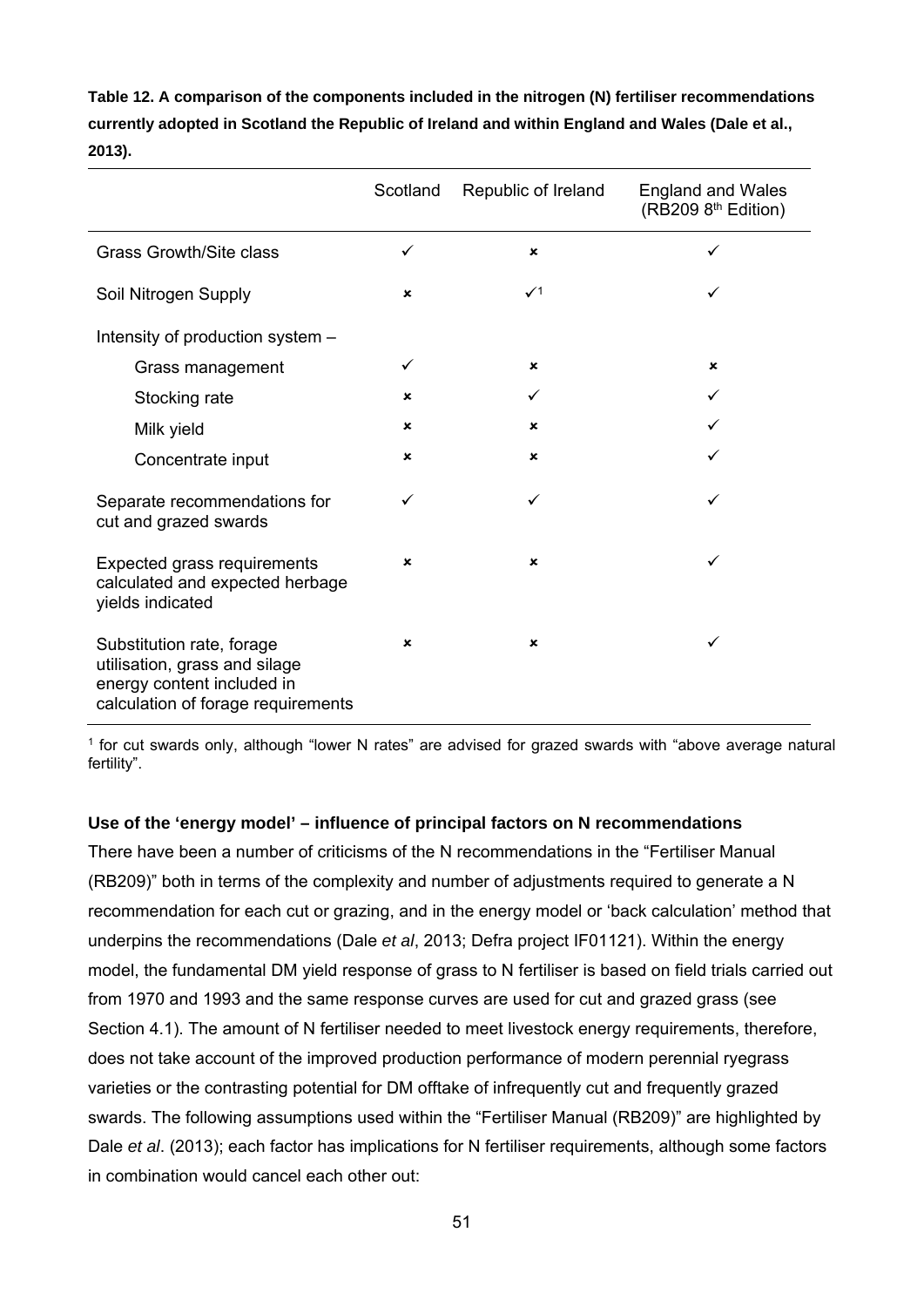- Improved production performance of modern perennial ryegrass varieties would reduce N fertiliser recommendations
- Lower DM yield potential of grazed swards compared with cut swards would increase N fertiliser recommendations for grazed swards
- Underestimation of ME required for maintenance would increase N fertiliser recommendations
- Overestimation of the average liveweight of dairy cows would reduce N fertiliser recommendations
- Underestimation of the energy required to produce a litre of milk would increase N fertiliser recommendations
- No account of energy associated with live weight change during lactation, growth, or pregnancy - would increase N fertiliser recommendations
- Underestimation of the ME content of grass silage would increase N fertiliser recommendations
- Overestimation of the utilisation of forage at grazing (80%, cf. 50-70%; e.g. Mayne *et al*., 2002; Ganche *et al*., 2012) - would increase N fertiliser recommendations

While each of the above factors in isolation can have a significant effect on the N fertiliser levels recommended, when combined they have the effect of cancelling each other out and the overall balance would depend on the specific values selected for each factor. So, while the energy model could be criticised as being overly simplistic it could also be argued that a more complex approach that includes a greater number of fine adjustments could make revision of the model more demanding with a relatively small improvement in the accuracy of the recommendations provided.

Dale *et al*. (2013) also used CAFRE Benchmarking data (from 2009-2012) and data from 12 dairy farms (monitored in the Vision II and DAIRYMAN projects) to compare the RB209 8<sup>th</sup> edition N recommendations with actual milk yield – concentrate input – stocking rate scenarios and current N usage on silage fields in N.I. They found that the "Fertiliser Manual (RB209)":

- Overestimates cut grass N requirements (by 95 kg N/ha on average) for lower intensity milk production systems; and both cut and grazed N recommendations in scenarios where stocking rates are high and concentrate feed levels are low
- Underestimates cut grass N requirements (by 80 kg N/ha on average) for higher intensity production systems; and both cut and grazed N recommendations when stocking rates are <2.0 cows/ha and concentrate levels are at the upper end of the range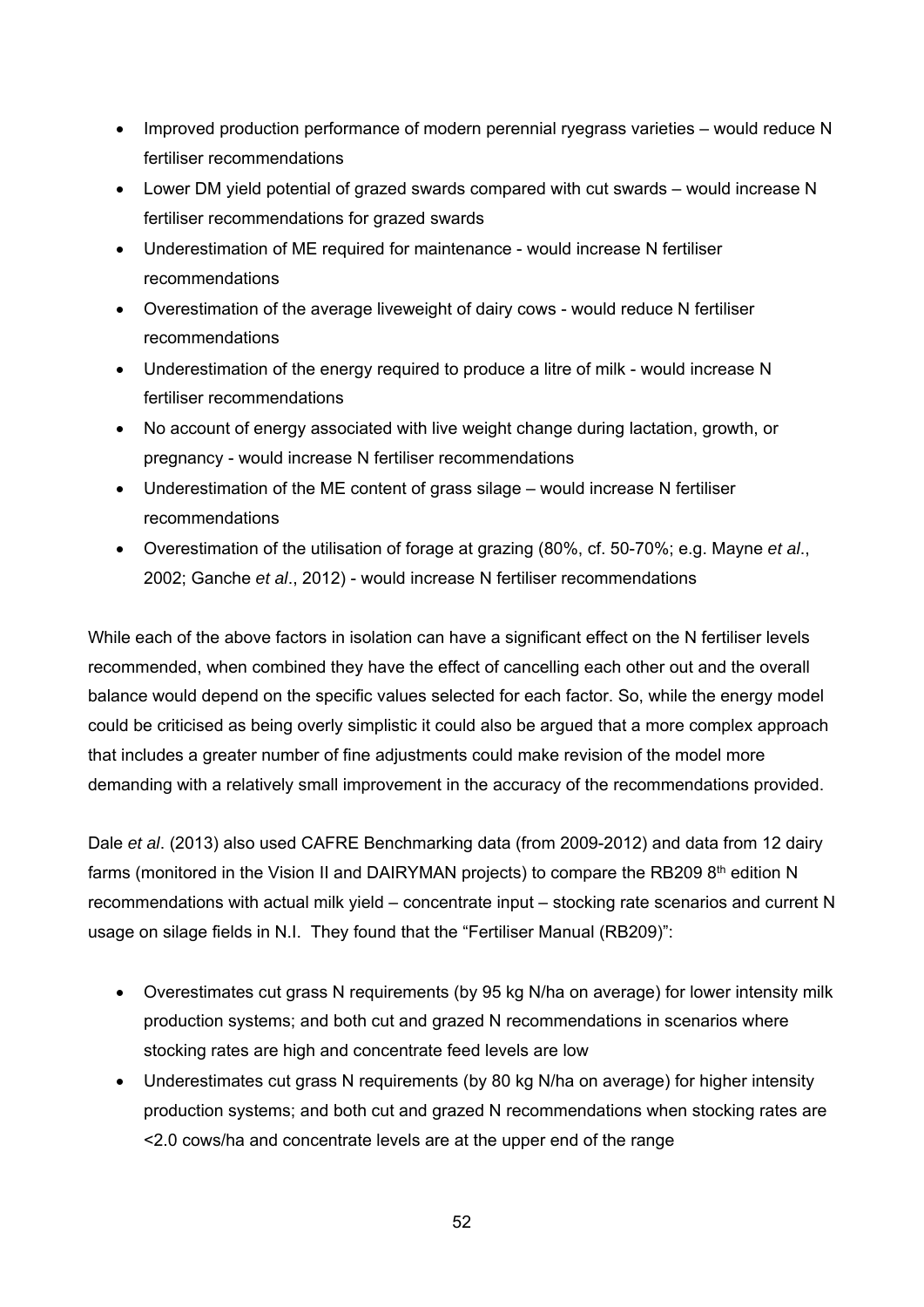These findings have important implications for the validity of the  $8<sup>th</sup>$  edition recommendation system under certain scenarios. However, to revise the systems approach, incorporating a more 'accurate' energy model would require a significant amount of research including sensitivity analysis to assess the consequences in terms of the resulting N recommendations. It may be more pragmatic to adopt a simplified recommendation system that avoids the potential pitfalls of a detailed systems approach.

# *Overview of different recommendation systems and discussion of 'systems' approach to nutrient management.*

A 'systems' approach encourages farmers and advisers to consider the amount of purchased feed and manufactured fertiliser that is used to achieve a desired level of liveweight gain or milk yield. Clearly, the amount of concentrate and manufactured fertiliser purchased has implications for the nutrient use efficiency and net profitability of the system, as well as the resilience to market pressures such as relative changes in the price of meat, milk, feed and fertiliser. For example, Mihailescu *et al*. (2015b) carried out a 3-year study in Ireland, assessing the impact of N and P use efficiency on 19 intensive grass-based dairy farms. The study found that mean net profit increased with mean milk receipts and decreased with mean expenditure on manufactured fertilisers, implying that increasing milk receipts while optimising the use of manufactured fertiliser can be an effective strategy to increase net profit. The study also concluded that higher input systems were more vulnerable in periods of low milk prices and emphasised the importance of optimising inputs to improve economic sustainability. Eight farms exceeding the limit of 2 livestock units (LU)/ha, imposed through the Nitrates Directive, had 1.6 times higher net profit compared with the remainder. Nevertheless, the results indicated that Irish dairy farms, as low-input production systems, have the potential to improve both economic production (as indicated by net profit per hectare) and environmental sustainability (as indicated by N and P balances per hectare, N and P use efficiencies and litres of milk produced per kilogram of imported N). The importance of the balance between grass forage production and concentrate use is also supported by Ryan *et al*. (2011) who evaluated nitrogen efficiency as a key indicator of economically sustainable production on grass-based and high-concentrate dairy production systems in Ireland. They reported that as N concentrate increased, N surplus per hectare increased and N use efficiency per hectare decreased.

Mihailescu *et al*. (2014) reported improvements in nutrient management within grassland systems in the Republic of Ireland. Case studies of intensive grass-based dairy farms, before and after the implementation of good agricultural practice (GAP) regulations in 2006, indicated that N surplus both per ha and per kg of milk solids had decreased by 40% and 32%, respectively (Mihailescu *et al*. 2014). The reductions in N-surplus were achieved through a reduction in manufactured N fertiliser inputs and increased spring application of organic manures. Following the implementation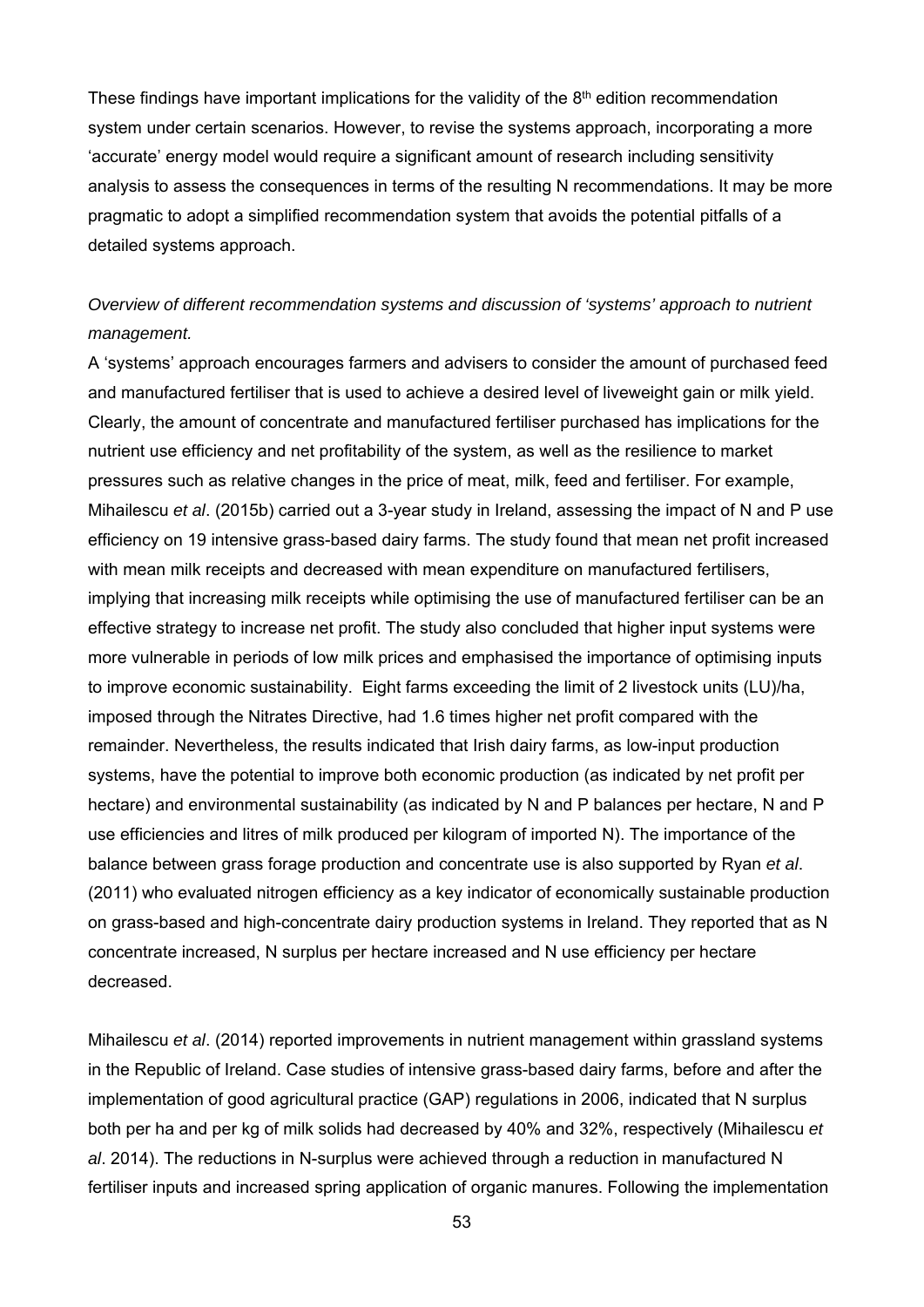of GAP regulation, mean N-surplus was 175 kg N/ha, which was lower than the mean for dairy farms in northern and continental Europe of 224 kg N/ha. The mean NUE of 0.23 was similar to the European mean, reflecting the low input/ low output systems typically adopted in ROI, involving seasonal milk production, low use of concentrates, imported feed and forages, high use of grazed grass and lower milk yields per hectare (Mihailescu *et al*. 2014).

Thus, these studies highlight the importance for N fertiliser recommendations to provide clear guidance on the amount of DM yield that can be produced at different levels of N input. Ideally, recommendations should direct users towards profitable systems that are resilient within a variety of market conditions.

# **5.5. Options for presenting nitrogen recommendations for grassland**

Current and previous recommendation systems in the UK and ROI provide a number of approaches to presenting N recommendations for grassland. The options for presenting grassland N recommendations in England and Wales include:

- Retain the systems approach, including the current energy model that underpins the current recommendations, and incorporate a table that provides indicative DM yields according to N fertiliser rate for each GGC to introduce the concept of growing enough grass to meet the energy needs of any given system (Appendix II). The recommendations could also include a flow chart to take users through the process of generating a N recommendation; and worked examples and case studies to illustrate how the process works for low, medium and high output systems. This approach provides recommendations for a wide range of intensities and systems, and includes factors such as forage utilisation and forage energy content to calculate grass forage and therefore N requirement. The systems approach provides flexibility in matching recommendations to the production system on each farm. However, the resultant recommendations are much more complicated than other systems. Given that many producers are not able to fit their system into the wide range of milk yield, concentrate use and stocking rate combinations provided in the 8<sup>th</sup> edition (Defra project IF01121), a narrower range of viable systems could be presented to illustrate a narrower range of possible combinations with fewer rows per Table. This would avoid the implication that the range of systems presented are exhaustive.
- A Table that presents indicative DM yield to represent the range of productivity in swards with differing proportions of modern perennial ryegrass varieties under a cutting regime at various levels of N fertiliser use and for three Grass Growth Classes.
- N recommendations under a grazing system by stocking rate or indicative DM yield, assuming low concentrate use; similar to the grazing recommendations used in ROI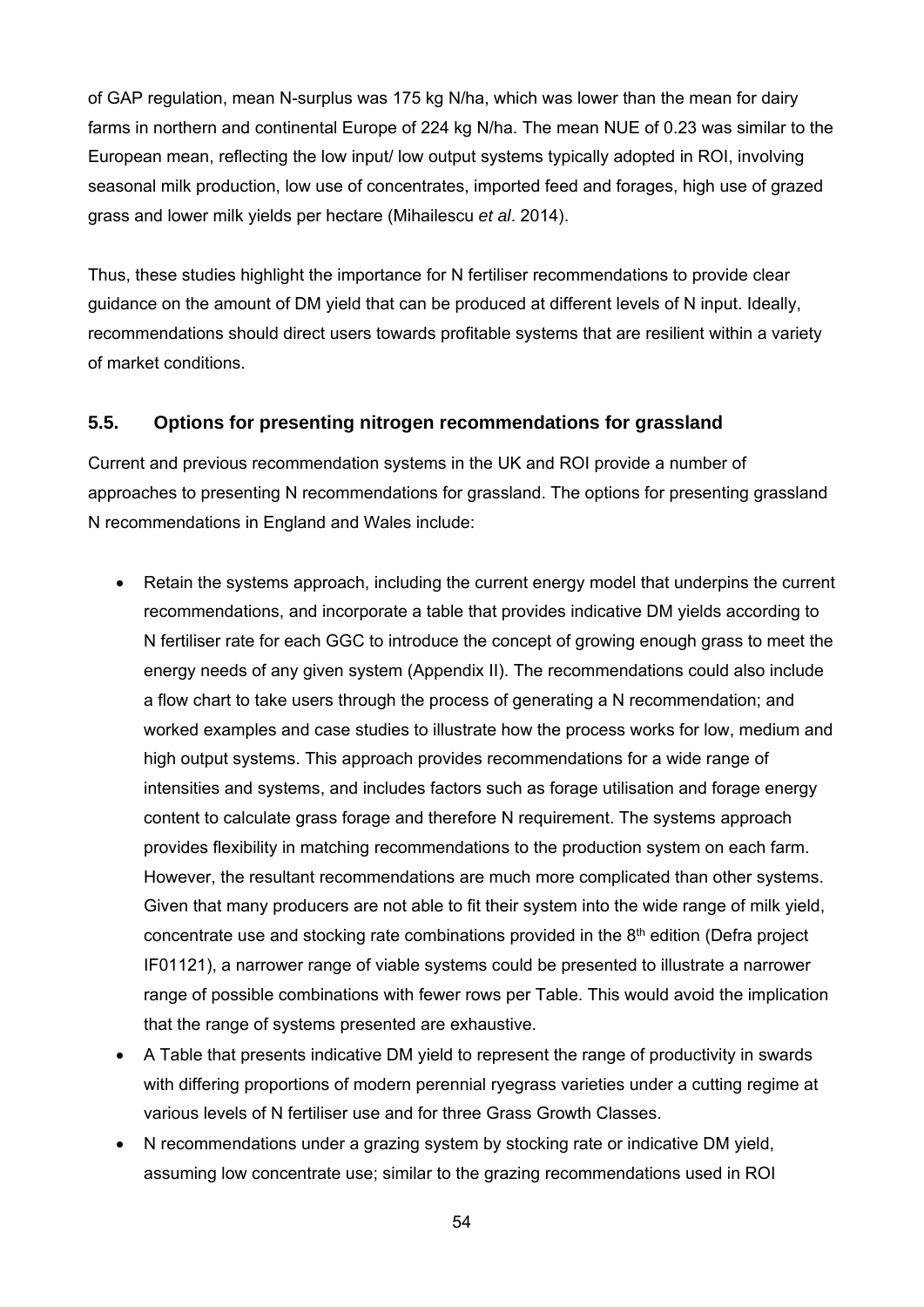(Coulter and Lalor, 2008). N rates can be adjusted from mid-season onwards according to grass growth, summer rainfall and livestock requirements. Such an approach is simple and easy to interpret, and is appropriate for production systems based on spring calving and grazed grass.

- N recommendations for a number of selected defoliation or management sequences (i.e. similar to the approach for Scotland) for specific levels of production, based on indicative target DM yields. This approach allows users to select a level of N use to achieve the DM yields required for their system, is easy to interpret, clearly sets out how much N to apply for each cut or grazing cycle, and offers sufficient detail to allow recommendations to be tailored to different intensities of production.
- Specific grass silage crop recommendations presented by cut for a given GGC and SNS with adjustments made according to rainfall from mid-season onwards. Different recommendations could be provided for different levels of production (Appendix II).

Recommendation tables should be complemented by text that outlines the principles of nutrient management for grassland and clearly specifies the key factors and general issues to consider. A number of options for presenting grassland N recommendations are provided in Appendix II.

# **6. Response of forage crops to applied nutrients**

# **6.1. Response to nitrogen**

# *Maize*

The "Fertiliser Manual (RB209)" recommends 150 kg N/ha of fertiliser N at a SNS of zero, i.e. around 170-210 kg N/ha in terms of N supply. An inadequate supply of N results in less starch for storage in the grain, and reduced yield and protein (PDA, 2008). However, if the nitrogen supply is too high, leaf growth is excessive, increasing the proportion of leaf and stem to grain, reducing the starch content of silage, delaying maturity and potentially resulting in lodged crops (PDA, 2008; Coulter and Lalor, 2008). Applying too much N can therefore be more damaging than applying too little (Coulter and Lalor, 2008).

At 100 sites over five years (2010-2014), Jewkes *et al*. (2013) measured soil mineral N (SMN) and mineralisable N in the spring prior to manure applications; and dry matter yield and N offtake (stems and cobs) at harvest to determine the range of SNS, N offtake, DM yield and overall N balance (SMN and mineralisable N plus added N fertiliser, minus total plant N) values in forage maize crops. The relationship between N balance and total plant N was linear, with the amount of N in the crop at harvest increasing with increasing negative N balance. At a zero N balance, the crop offtake was 189 kg N/ha (+/- 40 kg/ha), which corresponded to a DM yield of 15.7 t DM/ha (+/-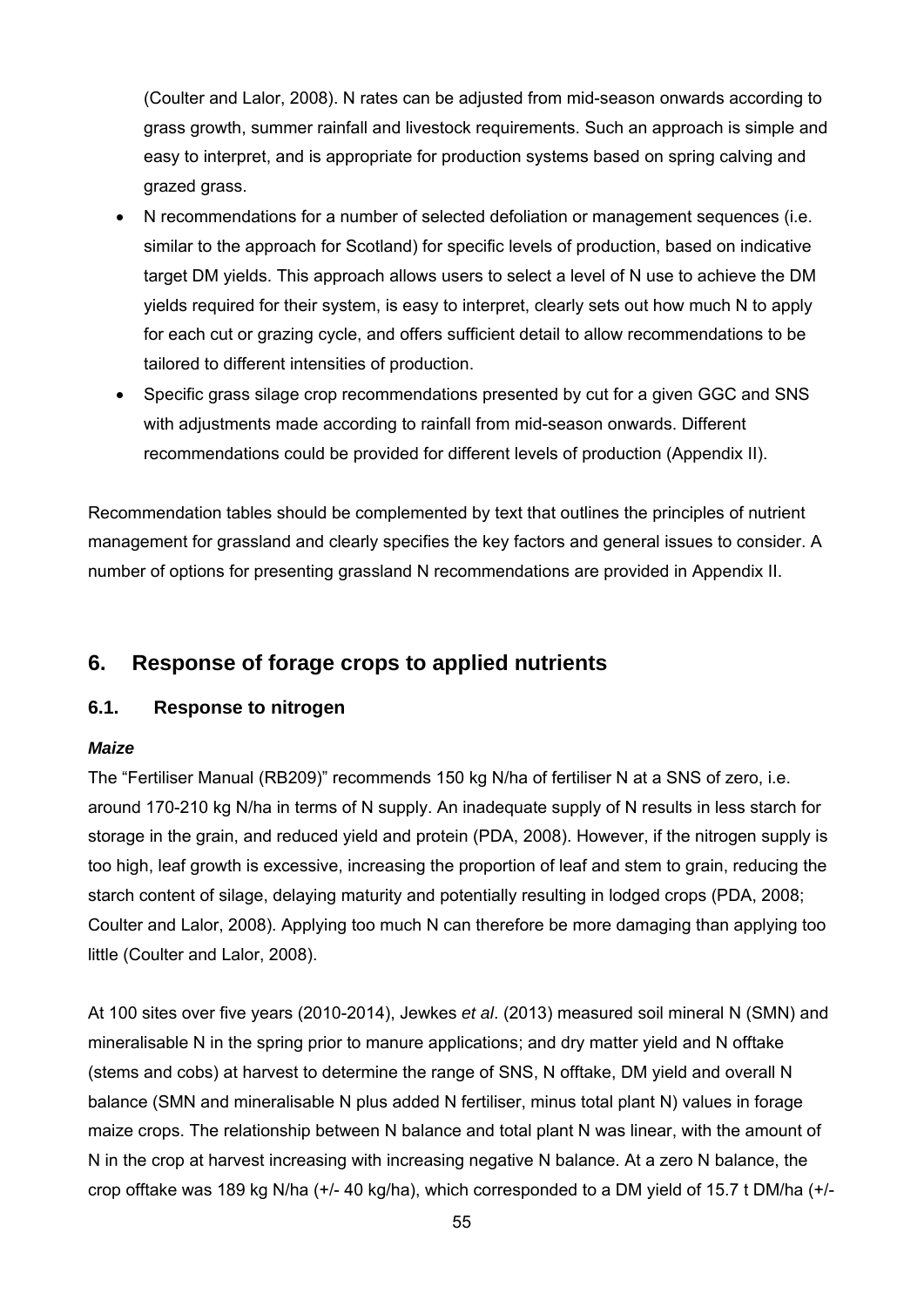1.8 t DM/ha). This was below the level at which cob production (in which starch/energy production is concentrated) is compromised by stover/leaf growth. Plotting a simplified N balance (i.e. SMN plus mineralisable N minus plant N) against DM yield indicated a mean N requirement of 95 kg N/ha (as manufactured N fertiliser and/or manure crop available N) for a DM yield of 16 t/ha at zero balance.

Corcoran *et al*. (2016) investigated the effects of degradable plastic mulch (green and yellow with degradation scores of 3 and 5 respectively), N fertiliser rate (0, 50, 100 and 150 kg N/ha) and N application timing (100% at sowing or 50% at sowing and 50% at growth stage V6-V8) on forage maize yield and composition. The green plastic mulch treatment resulted in greater whole-crop yield (*P*<0.05) (13.5 cf. 12.7 t DM/ha), and crop nitrogen uptake (*P*<0.05) compared to the yellow mulch, although the yellow mulch had a higher starch content (*P*<0.05; 372 cf. 327 g/kg DM). The split application of N 50% at sowing and 50% at V6-V8 increased starch concentration (P<0.001), but decreased nitrogen use efficiency and whole-crop yield (*P*<0.05). The split application of N conferred no overall benefit compared to 100% application of N at sowing. The highest grain yields were achieved at 100 kg N/ha under yellow mulch (7.0 t DM/ha) and at 150 kg N/ha under green mulch (7.7 t DM/ha). The highest whole-crop yields were achieved at 150 kg N/ha for both yellow (13.4 t DM/ha) and green (15.1 t DM/ha) plastic mulch.

Kayser *et al.* (2011) reported findings from a 4-year experiment on the response of forage maize to N application at N-rates (0, 80, 160 and 240 kg N/ha/yr), applied either as manufactured fertiliser, cattle slurry or pig slurry. Over the 4-years, yields and N-offtakes at 0N were high (mean of *c.*13.5 t/ha and *c.*150 kg N/ha, respectively), indicating high SNS. Responses to N-input were small with apparent N recoveries of 14-22% for manures and mineral fertilisers. The study concluded, that care should be taken when growing maize on soils with high potential N mineralisation.

Lynch *et al.* (2013) assessed the effect of N application rate (*c.*30 and *c.*170 kg N/ha, supplied as 30 kg N/ha as crop available N from cattle slurry and the remainder as calcium ammonium nitrate), harvest date and cultivar on maize yield and the quality of whole-crop, cob and stover silages. Overall, the study found no effect of N application rate on DM yield, nutritive value or ensiling characteristics of maize whole-crop or cob silage. However, the higher N-rate (*c.*170 kg N/ha) significantly increased stover DM yield (*P*<0.05) compared to the lower N-rate (*c.*30 kg N/ha). Whole-crop and stover harvested later had a lower digestible content and underwent a more restricted fermentation compared to silages produced from maize harvested earlier.

As part of Defra project WQ0140 (*Competitive maize cultivation project with reduced environmental impact*) the response of maize to N application rate (0, 40, 80, 120, 160 and 200 kg N/ha) was measured at two sites one in Nottinghamshire the other in Norfolk in 2014, on sandy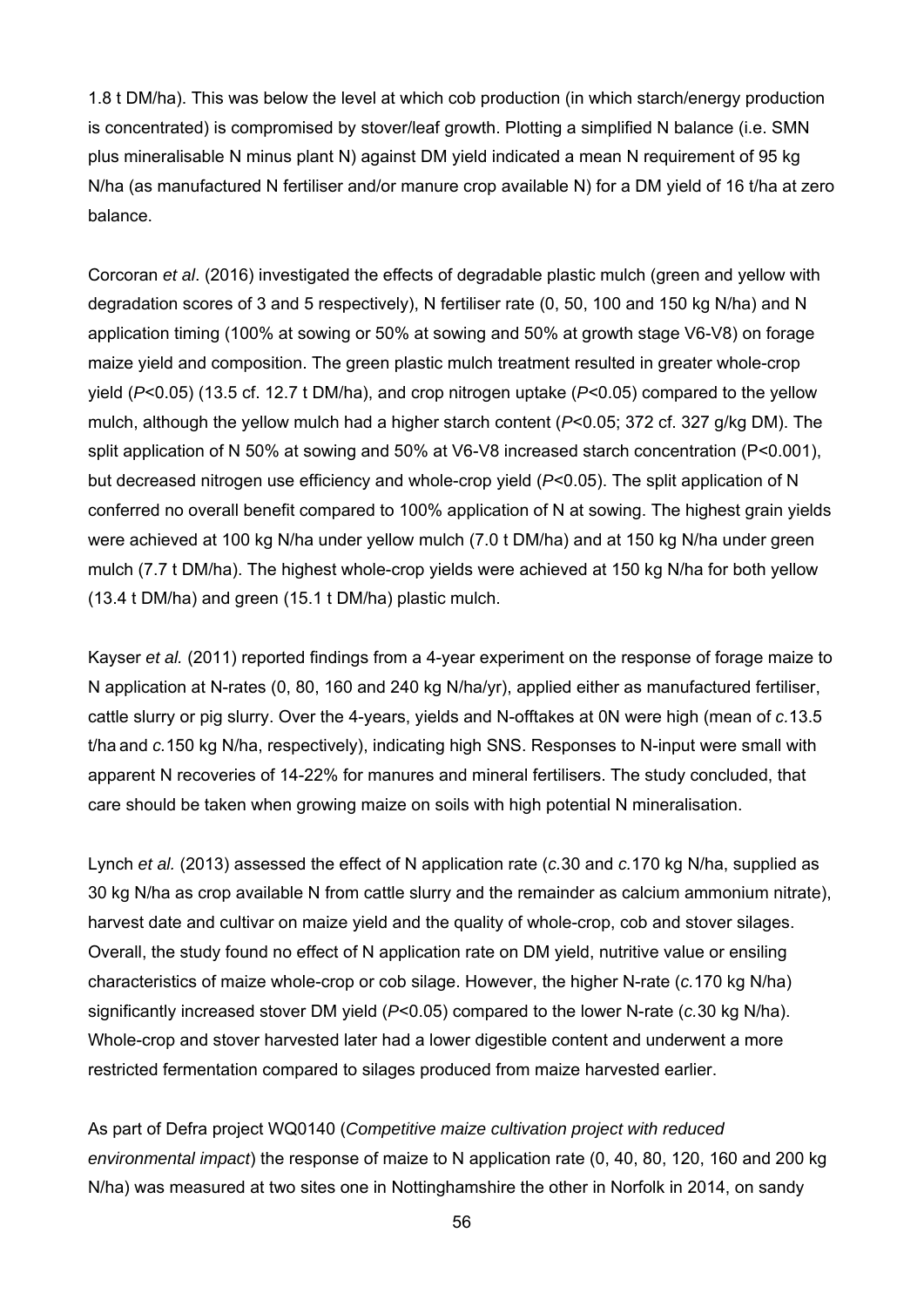loam textured soils. At Nottinghamshire, yield response to N application rate was low, giving an Nopt of *c.*20 kg N/ha and DM yield of 17.5 t/ha, at a BER of 6.5. While at the Norfolk site, maize yields increased linearly with N application rate and N-opt was not reached; the highest N rate (200 kg N/ha) resulted in a mean DM yield of 18.8 t/ha. The high yields achieved at both experimental sites were typical of the year, due to the ideal maize growing conditions in 2014.

The above results indicate that no change is needed to the N recommendations for forage maize in the 8th edition of RB209.

#### *Forage rape*

Keogh *et al.* (2012) assessed the impact of N application on forage rape yield in a field study at three sites at Moorepark in Ireland. Overall, it was found that forage rape yield increased up to the maximum N rate applied (120 kg N/ha) when sown in early August, giving a mean yield (across the 3 experiments) of 4.9 t/ha. The study concluded that the optimal sowing time for forage rape in Ireland was early August. The results for forage rape indicate that there may be a case for a small increase in N recommendations in zero SNS Index situations, but there is insufficient data from England and Wales to justify this.

#### *Stubble turnips*

Keogh *et al.* (2012) also assessed the impact of N application on stubble turnip yields at two sites of contrasting fertility (SNS). Stubble turnips sown in early to mid-August, showed less of a response beyond 40 kg N/ha giving a mean yield (of the two sowing dates) of 4.1 t/ha at the fertile site. However at the less fertile site, yield increased up to the maximum N-rate applied (120 kg N/ha), giving a mean yield (at the two earlier sowing dates) of 4.7 t/ha. The results for stubble turnips indicate that there may be a case for a small increase in N recommendations in zero SNS Index situations, but there is insufficient data from England and Wales to justify this.

# *Forage triticale*

Knapowski *et al.* (2012) assessed the effect of N application rate (80 or 120 kg N/ha) and foliar application of zinc (Zn) (applied at 0, 0.1 and 0.3 kg Zn/ha) on grain Zn and copper (Cu) content of triticale. Overall, it was found that an N application of 120 kg N/ha resulted in a significant increase in the Zn content and a decrease in the Cu concentration in grain compared to applications of 80 kg N/ha. Furthermore, applying foliar Zn at all rates resulted in significant increases in Zn content and a decrease in the copper concentration in triticale grain. Wojtkowiak *et al.* (2014) found that higher (120 kg N/ha) N applications to triticale, as urea in 2 splits, (at tilling and a foliar application at stem extension) resulted in higher concentrations of P, calcium (Ca) and magnesium (Mg). The accumulation of glutenins typically increased in response to higher (120 kg N/ha) doses of N.

57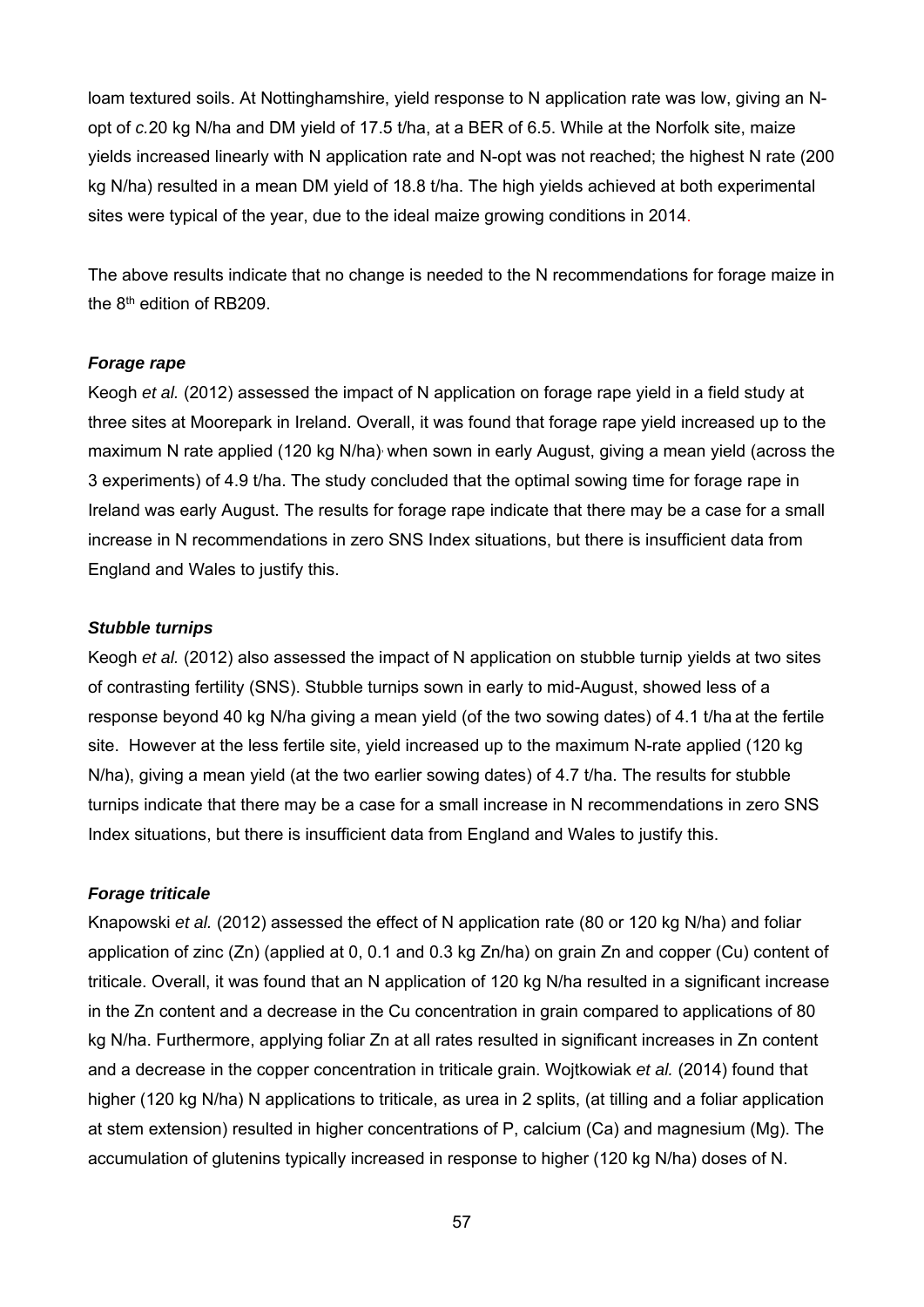Innovate UK project 101093, which was reported as part of AHDB Cereals & Oilseeds project 3699, investigated the N response of modern triticale crops. Clarke *et al*. (2016) found no significant difference in the N requirements of winter wheat and triticale (see WP4 report). However, it was recognised that triticale has a greater lodging risk than wheat, so less N may be required in situations of high lodging risk. Nevertheless, the results indicate that RB209 (8<sup>th</sup> edition) N recommendations for triticale (which are about 100 kg/ha lower for triticale than for wheat) were insufficient to meet crop demand. It is therefore proposed that winter triticale grown for grain should use the same N recommendation table as winter wheat. However, forage triticale is harvested earlier than grain triticale. Based on harvest at early milky development (GS71; mid/end June) and the fact that total N uptake by GS61 was not significantly different between the triticale and wheat varieties (Clarke *et al*., 2016), it is proposed that the new triticale N recommendations (i.e. winter wheat recommendations) should be reduce by 50 kg N/ha (assuming 30 kg N/ha less uptake and 60% fertiliser efficiency). On medium soils at SNS Index 1, this would equate to a N recommendation of 170 kg N/ha.

#### *Whole-crop wheat*

No new data was available to review the N requirements of whole-crop wheat. However, it was agreed at the Livestock TWG on  $26<sup>th</sup>$  April 2016 that N recommendations for whole-crop wheat should be the same as wheat grown for grain with no adjustments made to account for harvest date, as whole-crop wheat is generally cut later than forage triticale. For example, fermented whole-crop is cut at soft dough stage (GS85), while high dry matter whole-crop is cut closer to fully ripe (GS87-89).

#### *Kale*

Understanding how nitrate and nitrite accumulate in forage crops is critical, in order to prevent feeding livestock forage containing high nitrate levels which can negatively impact on animal health, i.e. through nitrite poisoning. The timing of harvest can have a significant effect on the Ncontent of kale; Korus and Lisiewska (2009) reported that later cuts of kale contained between 17% more total-N and 8% more protein-N than earlier cuts, with mean total-N and protein-N (over 2 experimental years) of 0.58 and 0.52 g /100g, respectively. Furthermore, nitrate and nitrite concentration were reduced by 83% (294 mg /kg) and 46% (0.22 mg/kg) in later cuts. While no yield data was available from this study, the findings can be used to provide advice on the time interval between N fertiliser applications and harvesting or grazing of kale for forage.

#### *Swede and kale grazed in situ*

No new data was available on nutrient requirements for crops grazed *in situ*, so it was proposed that the N recommendations for grazed crops should be the same as the recommendations for harvested crops. However, using grazing return principles, the SNS following swede and kale

58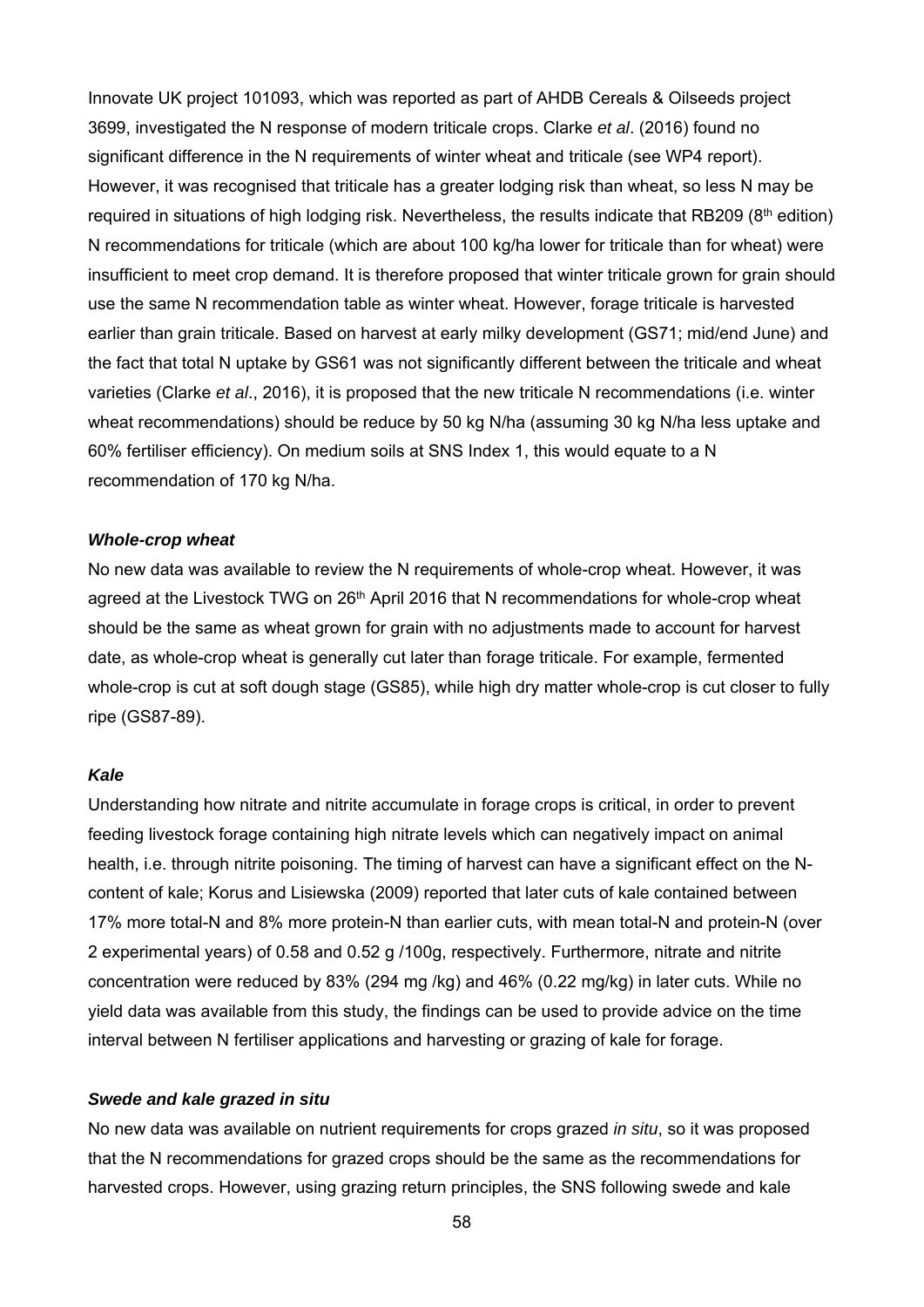grazed *in situ* should be increased by one level relative to harvested crops, as is the case in The Green Book (Coulter and Lalor, 2008). This was supported by the Livestock TWG on 26<sup>th</sup> April 2016.

# **6.2. Response to sulphur**

### *Maize*

Trials data indicate that some forage maize crops respond to sulphur applications. In a replicated field plot trial conducted at Henfaes Research Centre, near Bangor, a sulphur application of 18 kg SO<sub>3</sub>/ha yielded 1.9 t DM/ha more than where sulphur was not applied (13.8 t/ha cf. 11.9 t/ha; *P*<0.05). However, the higher rates of S application (36 and 54 kg SO<sub>3</sub>/ha) had no effect. Nitrogen was applied at 109 kg N/ha, and phosphate and potash according to RB209 recommendations.

At a Maize Growers association (MGA) site in Oxfordshire (sandy silt loam; pH 6.2, P Index 4, K Index 2; previous crop: tomatoes) a trial was carried out to investigate the yield and quality response of forage maize to sulphur at three levels of N (17.5, 35 and 50 kg N/ha) and three corresponding levels of S (50, 100 and 150 kg  $SO<sub>3</sub>/ha$ ); using ammonium nitrate to provide the N treatments and ammonium sulphate to provide the N + S treatments. The addition of S increased DM yields at each rate of N (17.5 kg N/ha, with/without 50 kg SO<sub>3</sub>/ha; 35 kg N/ha with/without 100 kg  $SO<sub>3</sub>/ha$ ; and 53 kg N/ha with/without 150 kg  $SO<sub>3</sub>/ha$ ). DM yield increases of 33% were measured at 18 kg N/ha from 50 kg SO<sub>3</sub>/ha; 15% at 35 kg N/ha from 100 kg SO<sub>3</sub>/ha; and 15% at 53 kg N/ha from 150 kg SO3/ha (*P* <0.05). The highest N and S rates also increased starch and protein content (*P* <0.05). However, at a similar trial in Cheshire there was no DM yield response to applied N or S fertiliser.

Wortmann *et al*. (2009) estimated the forage maize physiological requirement for S was 60 kg SO<sub>3</sub>/ha for a crop of 15 t/ha. This is the amount that needs to be supplied from all sources; air, soil and applied fertiliser. The authors reported no DM yield response to applied S fertiliser and attributed this to adequate SOM concentrations and associated mineralisation of S at the sites investigated. Webb *et al*. (2015) reported that sulphur deposition in England and Wales, net of leaching was 8.5-12 kg  $SO_3/ha$  in 2009-11 and was estimated to be 4.0-7.5 kg  $SO_3/ha$  by 2020.

The "Fertiliser Manual (RB209)" and The Green Book (Coulter and Lalor, 2008) do not recommend any sulphur on forage maize as a low protein crop grown primarily for starch production. Indeed, many forage maize crops receive livestock manures or other organic materials (e.g. digestate) that contain both sulphur and nitrogen and it could be considered that the modest requirement of forage maize for S could be met by this source. Nevertheless, a number of trials have measured a forage maize DM yield response to the application of S fertiliser. Therefore, on land that does not receive regular applications of organic manure, and with declining rates of S deposition, it would be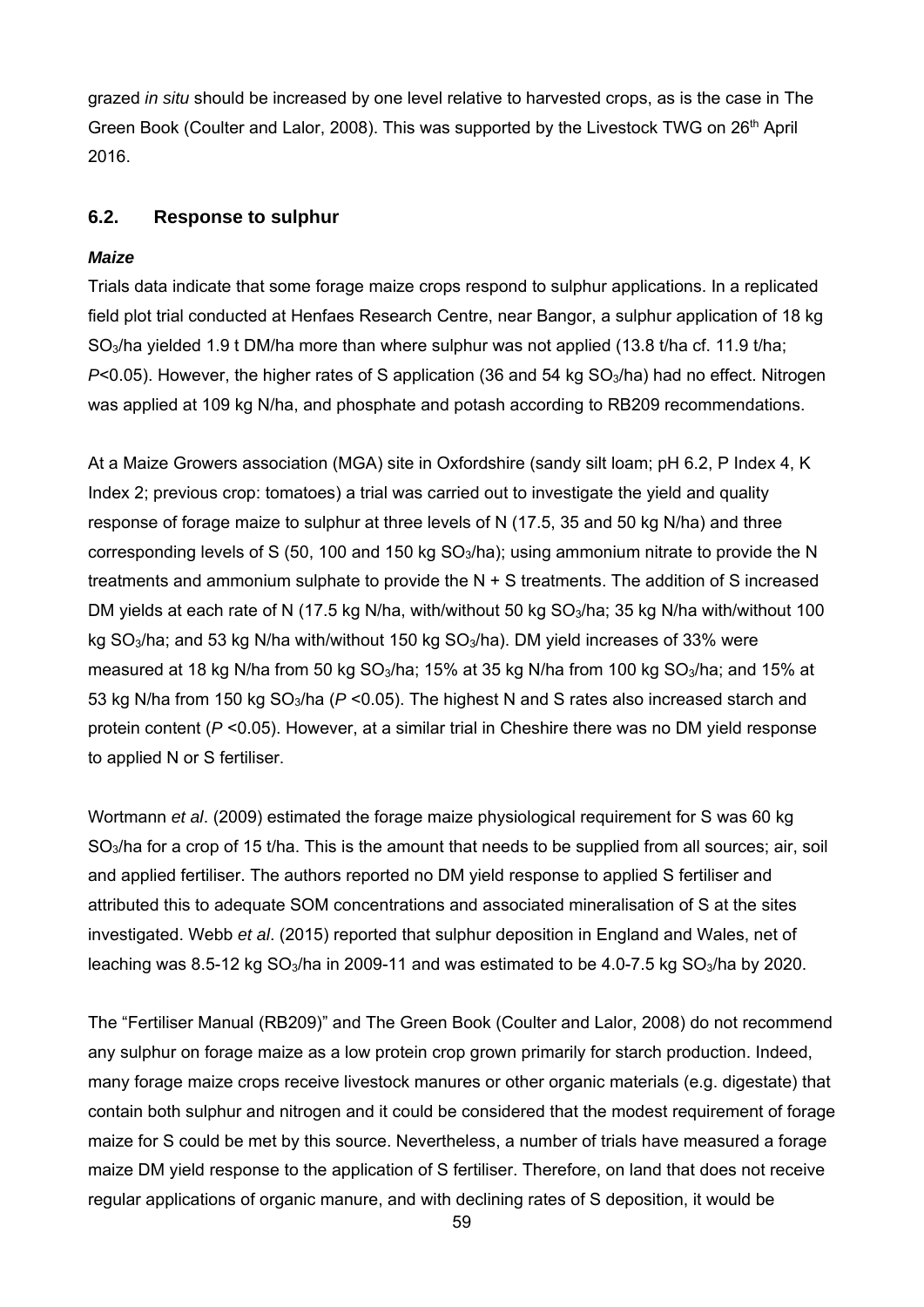prudent to follow the guidelines proposed by Cussans *et al*. (2007) for wheat, and apply 20-50 kg SO3/ha to forage maize crops (applied in seedbed or at least before two leaf stage) grown on sandy soils; loamy and coarse silty soils in areas with > 175 mm overwinter rainfall; and on clay, fine silty or peat soils in areas with >375 mm overwinter rainfall.

#### *Forage rye and triticale*

No new data was available on the response of forage rye and triticale to sulphur applications. In the absence of any research to quantify the S response from oats, rye and triticale, it is recommended that the 25-50 kg/ha  $SO<sub>3</sub>$  recommendation for winter wheat is applied to all winter and spring sown cereals crops. However, not all cereal crops will respond to S. The risk matrix developed by Cussans *et al*. (2007) and published in AHDB Cereals & Oilseeds Information Sheet 28 should therefore be included in a revised RB209.

#### *Forage rape*

No new data was available on the response of forage rape to sulphur applications. However, the recommendations for oilseed rape (OSR) can be used as a comparison. Recent work on winter OSR supports the current RB209 recommended rate of 50-75 kg/ha  $SO<sub>3</sub>$  (see WP4 report). Given the unavailability of data on forage rape it is recommend that the  $50-75$  kg/ha  $SO<sub>3</sub>$ recommendation for winter OSR is applied to forage rape.

# *Other forage crops*

In view of the unavailability of data on the response of other forage crops to sulphur it is recommended that the risk matrix developed by Cussans *et al*. (2007) is adopted with a recommended application of 25-50 kg/ha  $SO<sub>3</sub>$  in higher S deficiency risk situations and where organic manures are not applied prior to the growing season; or organic manures have not been regularly applied in previous years.

# **6.3. Response to phosphate and potash**

The  $K_2O$  and  $P_2O_5$  requirements of different forage crops (whole-crop wheat, Italian ryegrass, perennial ryegrass/white clover, fodder beet, kale and maize) were assessed in a 3-year field trial (PDA leaflet 26, 2007) with nutrients supplied by applying a combination of manure and manufactured fertiliser. Overall, the results demonstrated that more  $K<sub>2</sub>O$  was removed than N, while K<sub>2</sub>O removal was 3-6 times greater than  $P_2O_5$  removal (Table 13). Overall,  $P_2O_5$  offtakes were slightly lower and K<sub>2</sub>O offtakes higher than standard values (Table 13). For fodder beet, there was a large difference between measured  $K_2O$  offtake (4.0 kg/t FW) and standard figures (1.7 kg/t FW for sugar beet; roots only), indicating that further evidence is required to refine standard values for  $K<sub>2</sub>O$  removal by fodder beet.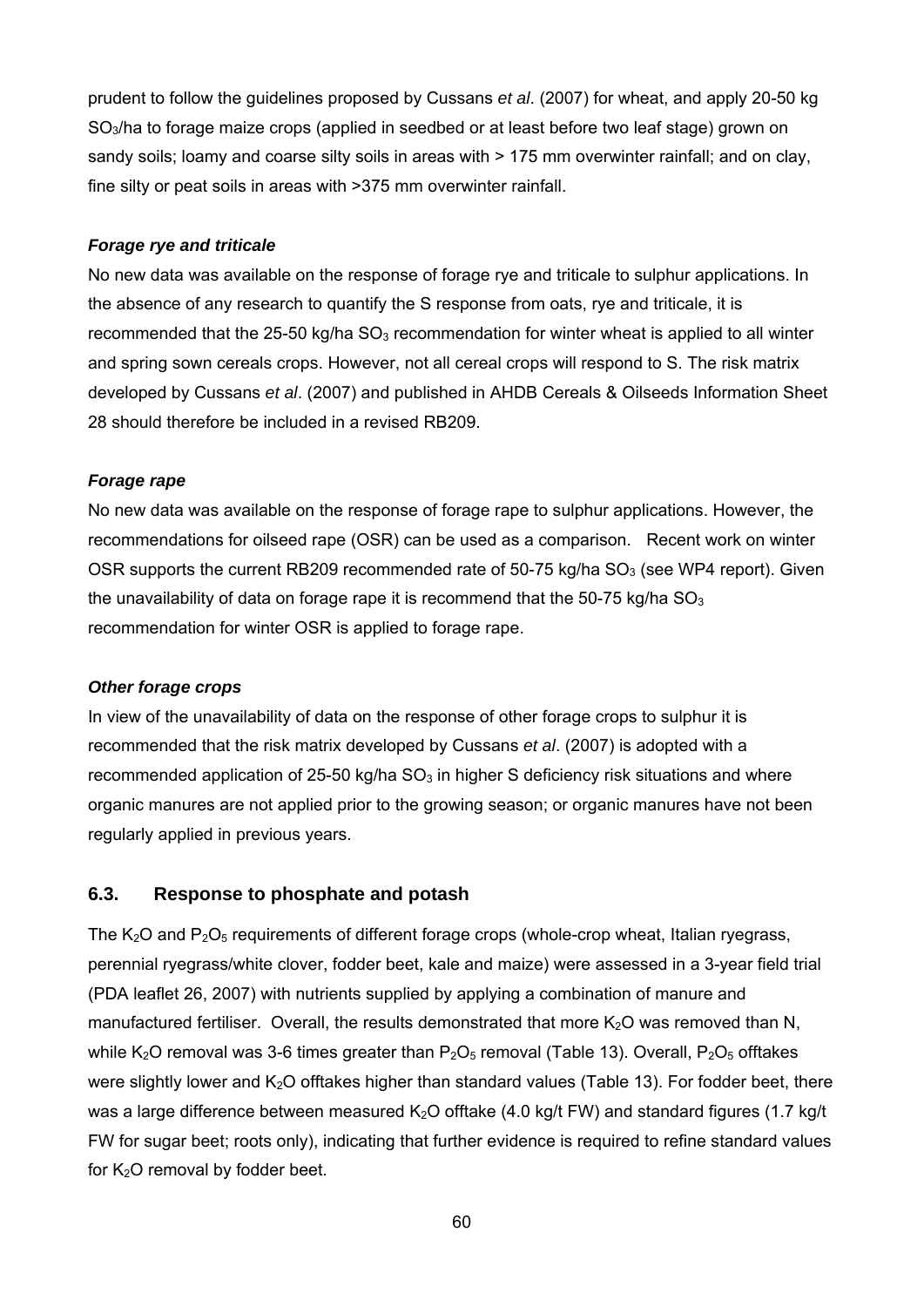|                                 | <b>Measured values</b> |        | Standard values |        |  |
|---------------------------------|------------------------|--------|-----------------|--------|--|
|                                 | Phosphate              | Potash | Phosphate       | Potash |  |
| Whole-crop wheat                | 1.8                    | 5.4    | n/d             | n/d    |  |
| Italian ryegrass                | 1.4                    | 6.3    | 1.7             | 6.0    |  |
| Perennial ryegrass/white clover | 1.3                    | 6.8    | 1.7             | 6.0    |  |
| Fodder beet                     | 0.7                    | 4.0    | 0.8             | 1.7    |  |
| Kale                            | 0.9                    | 5.0    | 1.2             | 5.0    |  |
| Maize (silage)                  | 1.7                    | 6.5    | 1.4             | 4.4    |  |

**Table 13. Amount of phosphate and potash removed by forage crops (taken from PDA leaflet 26, 2007b).** 

Overall, due to the limited availability of new data to review the phosphate and potash requirements of forage crops, it is proposed that no changes be made to the recommendations apart from introducing fodder beet (roots only) offtake values.

# *Swede and kale grazed in situ*

Using grazing return principles, it was proposed that the  $P_2O_5$  and  $K_2O$  requirement on grazed crops should be reduced by 30-60 kg/ha relative to harvested crops, due to less nutrient offtake. This was supported by the Livestock TWG on 26th April 2016.

# **6.4. Conclusions for forage crop fertiliser recommendations**

# *Nitrogen*

- No change is needed to the N recommendations for forage maize in the  $8<sup>th</sup>$  edition of RB209.
- There may be a case for a small increase in N recommendations for forage rape and stubble turnips in zero SNS Index situations, but there was insufficient data from England and Wales to justify this.
- It is proposed that the N recommendations for forage triticale should be 50 kg N/ha lower than the new winter wheat recommendations to account for the earlier harvest date for forage triticale, and assuming 30 kg N/ha less uptake and 60% fertiliser efficiency.
- The N recommendations for whole-crop wheat should be the same as for wheat grown for grain.
- The SNS following swede and kale grazed *in situ* should be increased by one level relative to harvested crops.

# *Sulphur*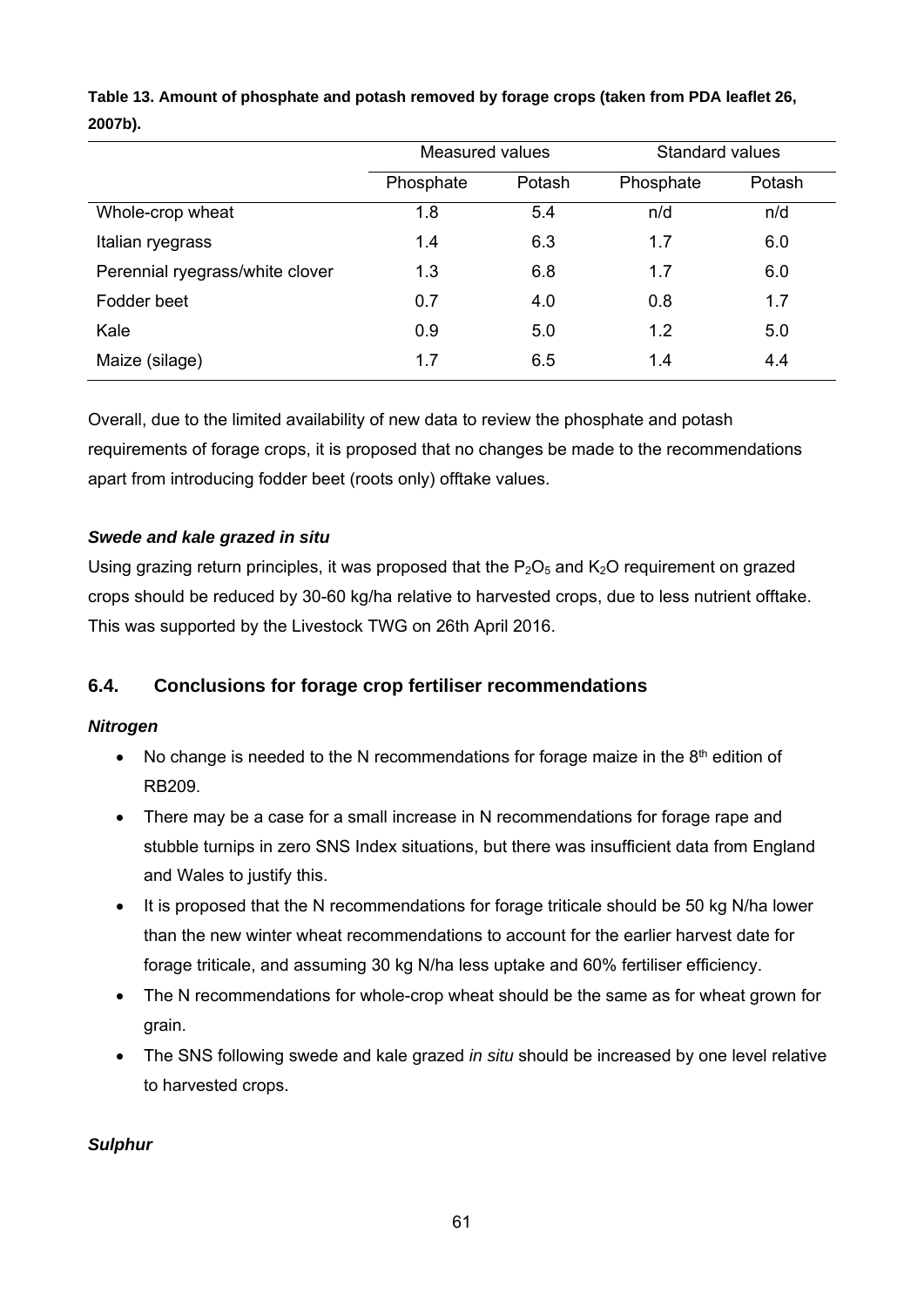- For non-Brassica forage crops it is recommended that on land not receiving regular applications of organic manure or where sulphur-containing organic materials have not been applied prior to the growing season, it would be prudent to follow the guidelines proposed by Cussans *et al*. (2007) for wheat and apply 20-50 kg SO3/ha in higher risk situations according to the soil type/overwinter rainfall guidelines.
- For forage rape and kale grown on mineral soils, where organic manures have not been applied regularly in previous years, it is recommended that  $50-75$  kg/ha  $SO<sub>3</sub>$  be applied as a sulphate containing fertiliser in late February to early March.

#### *Other nutrients*

- Given the lack of available data on the response of forage crops to other nutrients, it is proposed that no changes be made to the recommendations.
- The one exception is that on swede and kale grazed *in situ*, phosphate and potash recommendations should be reduced by 30-60 kg/ha relative to harvested crops, to reflect lower nutrient offtake (i.e. grazing returns).

# **7. Gaps in knowledge and future research required**

Knowledge gaps are greatest for the fertiliser requirements of grazed grass due to limited information on recycling of nutrients, spoilage and wastage at grazing with modern grass varieties; the contribution of modern clover varieties to grass dry matter yields and SNS and how this varies with weather conditions from year to year; contrasting grass DM yield response to N fertiliser of older and more modern grass varieties and at lower and higher altitude sites; and the response of forage crops to nutrients in a range of conditions (Table 14). A number of research papers and projects support the knowledge gaps identified in Table 14. For example:

# *Grazed systems*

There is limited evidence on the impact of grazing on nutrient recycling. Eriksen *et al.* (2015) demonstrated that nitrate leaching losses can be high from grass-clover swards that are both grazed and receiving N-inputs from manufactured fertiliser. Further work is required to link stocking rate, grazing behaviour to nutrient recycling and herbage yields and quality.

#### *Grass-clover swards*

Peyraud *et al.* (2009) and Phelan *et al*. (2014) outlined a number of limitations surrounding the use of legumes which require further research. It is difficult to predict DM production in grass-clover swards and maintaining optimum clover contents in swards is challenging. In addition, legumes can be difficult to conserve as silage or hay, and can increase the risk of bloat in livestock.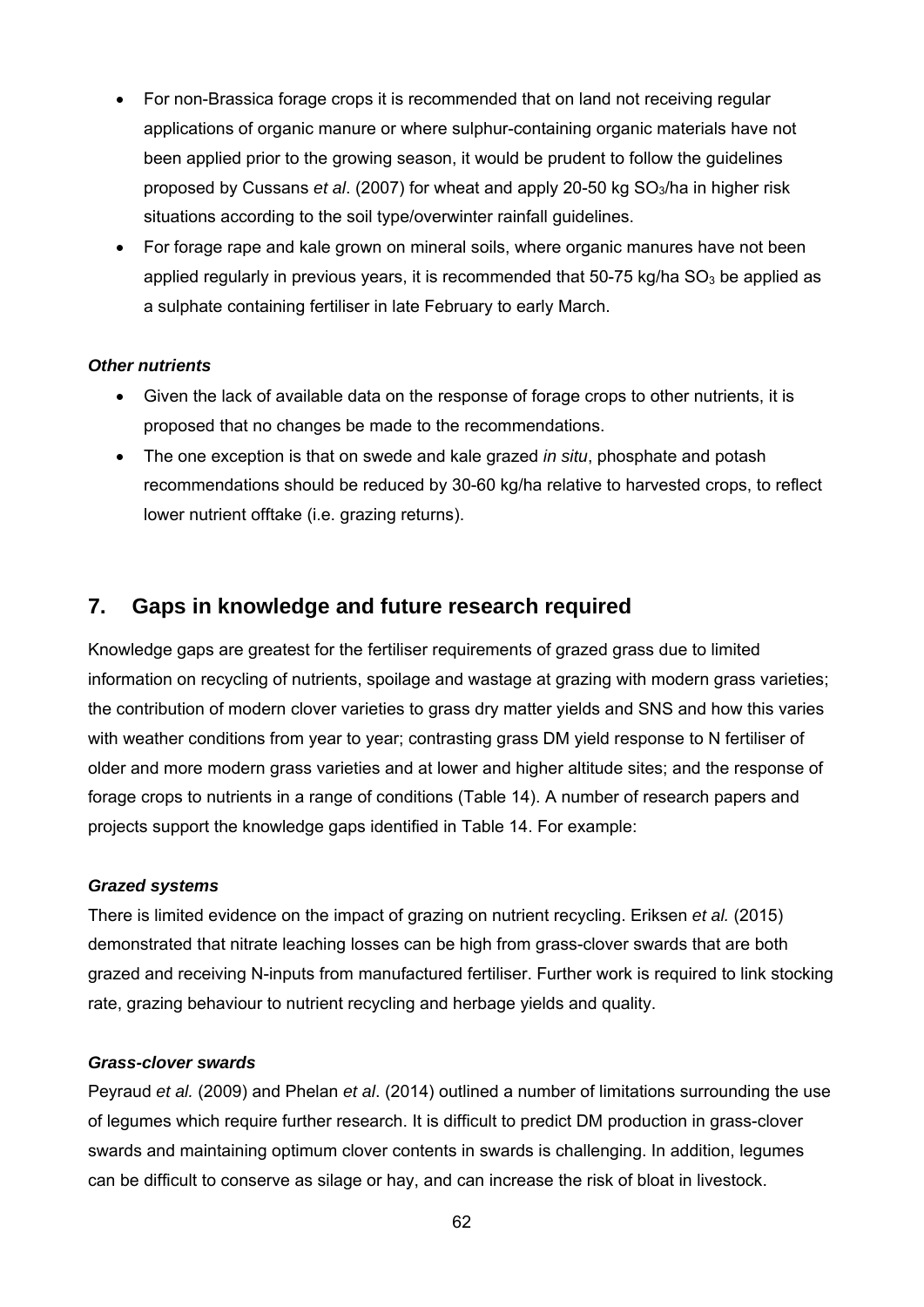Phelan *et al.* (2015) outlined that further research into forage legumes, should take a "back to basics" approach and focus on the effects of management practices including sowing dates, regrowth/rest periods and post-grazing heights.

#### *Impacts on SNS with a rotation*

The importance of accounting for high mineralisation potential in crop rotations has been highlighted in studies which have shown low N-fertiliser responses and high  $NO<sub>3</sub>-N$  leaching losses from maize following grass (e.g. Eriksen *et al*., 2015 and Kayser *et al*., 2011). Further research is required to understand the yield response of maize at varying SNS Indices and climatic conditions in order to maximise nutrient-use efficiencies. Nevertheless, over-sowing maize with ryegrass can be effective at reducing surplus soil mineral nitrogen content before the onset of over-winter drainage, thereby reducing NO3-N leaching losses (e.g. Eriksen *et al*., 2015 and Defra project WQ0140). Further research into over-sown maize is required, in order to provide clear guidance on establishment methods, cover crop species and destruction techniques that do not have a negative impact on maize yields and quality.

#### *Forage crops*

Korus and Lisiewska (2009) highlighted that further research is required to improve our understanding of the accumulation of nitrate and nitrite in kale. Nitrate is as a source of nitrite, which is formed in the rumen after ingestion. Nitrite poisoning is uncommon in store lambs, but when the problem occurs, lamb losses can be high.

# *Nutrient-use efficiency*

Mihailescu *et al.* (2014 & 2015a) reported that N and P use efficiency has increased on Irish grassbased dairy farms since the introduction of GAP regulations. Improvements have mainly arisen due to a reduction in N and P fertiliser inputs and a shift towards spring application of organic manures, thus indicating an increased awareness of the fertiliser value of organic manures and the importance of accounting for nutrient inputs from manure when planning fertiliser applications. The dominance of N-fertiliser inputs on Irish low input/ low output dairy farms means that improvement to the NUE of fertiliser N and organic manures will be of central importance for reducing Nsurpluses and increasing NUE and productivity. Mihailescu *et al.* (2014) suggest improvements to N-balances and NUE can be achieved through optimising management practices such as: nutrient management planning, grazing management and grass utilisation and use of grass-clover swards. Whilst, for P further improvements in PUE can be achieved by optimising P fertiliser application and feed imports and improved on-farm P recycling.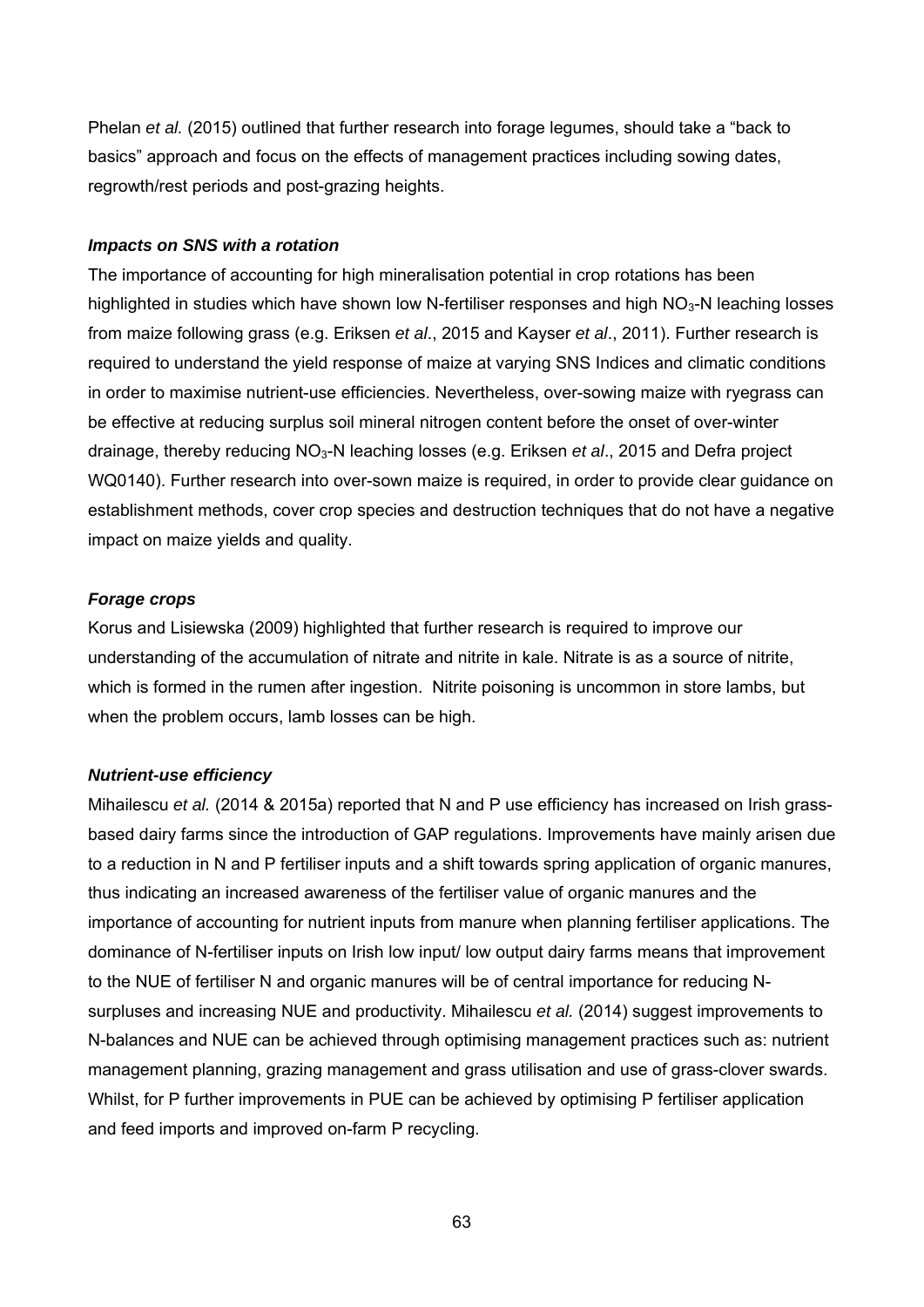| Table 14. Summary of knowledge gaps relating to grass and forage crops, and suggestions for work |
|--------------------------------------------------------------------------------------------------|
| to address these gaps.                                                                           |

| Area                                                                 | Knowledge gaps                                                                                                               | Relevant<br>work<br>underway | Future work                                                                                                 | Level of<br>priority |
|----------------------------------------------------------------------|------------------------------------------------------------------------------------------------------------------------------|------------------------------|-------------------------------------------------------------------------------------------------------------|----------------------|
| Grazed grass N                                                       | Limited information on<br>recycling of nutrients, spoilage<br>and wastage at grazing                                         |                              | Grazing<br>experiments on<br>response to N                                                                  | High                 |
| Cut grass N                                                          | Information on N response<br>across a range of conditions.                                                                   |                              | N response of old<br>and new grass<br>swards tested in a<br>range of GGC<br>and agro-climatic<br>conditions | High                 |
| Soil compaction                                                      | Limited information on the<br>effect of soil structural<br>degradation on grass and<br>grass/clover response to<br>nutrients |                              | N response<br>experiments in<br>field situations on<br>soils in moderate<br>and poor<br>condition           | High                 |
| Cut grass S                                                          | Information on S response,<br>particularly at first cut.                                                                     |                              | S response of old<br>and new grass<br>swards tested in a<br>range of GGC<br>and agro-climatic<br>conditions | High                 |
| Cut grass K                                                          | Information on potash offtake<br>values in cut grass                                                                         |                              | Collation of data<br>from various<br>sources including<br>future N response<br>experiments                  | High                 |
| Grass P                                                              | Information on grass response<br>at P Index 2 and case for<br>splitting into two sub-bands                                   |                              | Analysis of grass<br>herbage in<br>relation to soil<br>Olsen P and P<br>fertiliser<br>applications          | Medium               |
| Clover DM yield<br>and N fixing                                      | Contribution of modern clover<br>varieties to grass dry matter<br>yields and SNS                                             |                              | Response of<br>modern grass and<br>clover varieties to<br>differential rates<br>of N                        | High                 |
| Clover DM yield<br>and older/younger<br>perennial<br>ryegrass swards | Production potential of grass-<br>clover swards                                                                              |                              | Comparison<br>between clover<br>swards with older<br>and modern grass<br>varieties                          | High                 |
| Clover<br>persistence in<br>grass-clover<br>swards                   | Techniques to increase the<br>persistence of clover in grass-<br>clover swards                                               |                              | <b>Trials</b><br>investigating<br>contrasting<br>management<br>regimes                                      | Medium               |
| Forage crop<br>nutrients                                             | Response of forage crops to<br>nutrients; and P and K offtake<br>values of modern varieties                                  |                              | N and S response<br>experiments<br>including<br>measurement of<br>nutrient offtakes                         | High                 |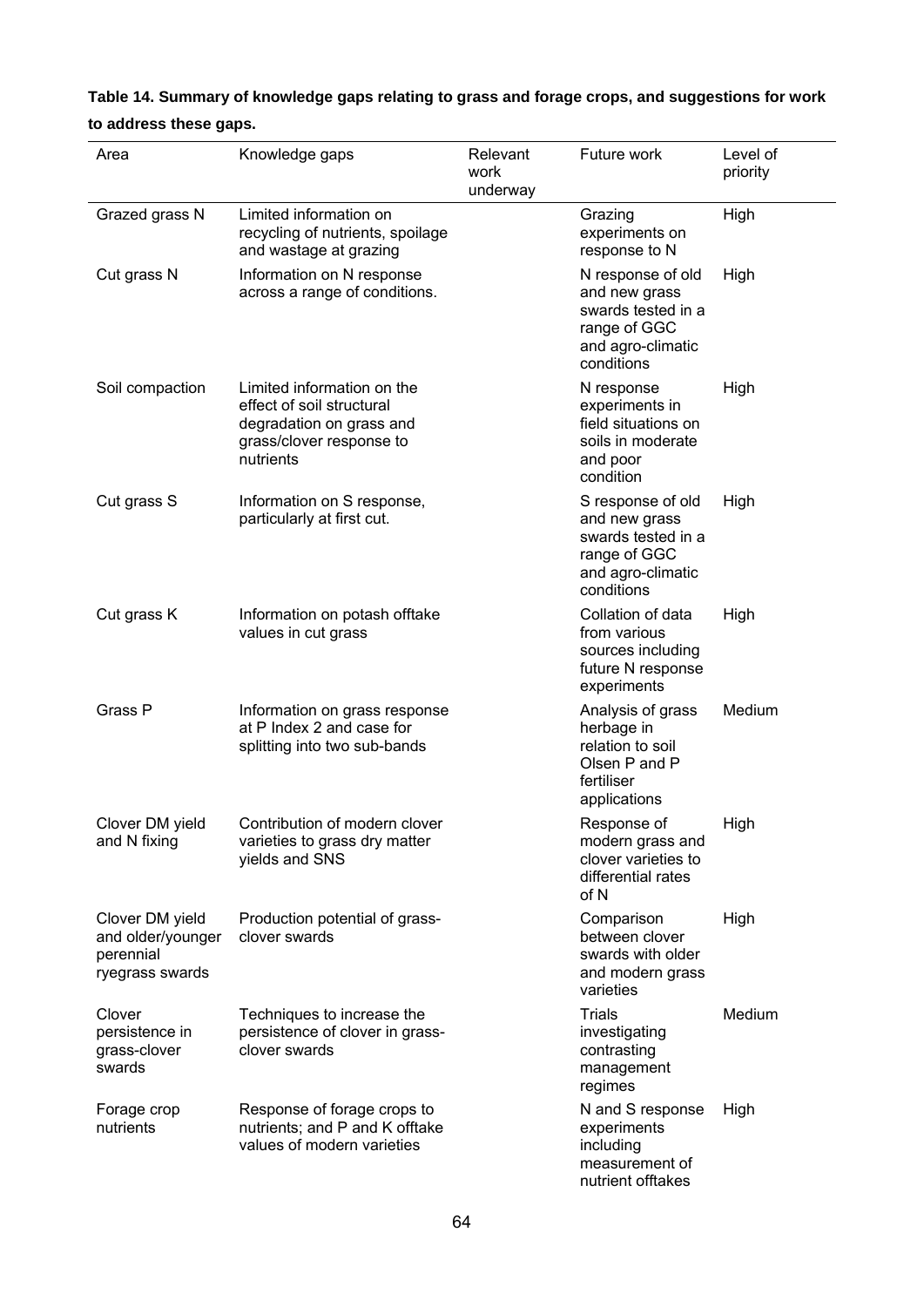| Area                                                                    | Knowledge gaps                                                                                  | Relevant<br>work<br>underway | Future work                                                                      | Level of<br>priority |
|-------------------------------------------------------------------------|-------------------------------------------------------------------------------------------------|------------------------------|----------------------------------------------------------------------------------|----------------------|
| Accumulation of<br>nutrients in forage<br>rape and kale                 | Level of beneficial and toxic<br>substances in forage crops                                     |                              | N and S response<br>experiments to<br>integrate herbage<br>analysis              | Medium               |
| Yield response of<br>maize in varying<br>SNS and climatic<br>conditions | Effect of site history on forage<br>maize N and S requirements<br>and nutrient-use efficiencies |                              | N and S response<br>experiments at a<br>variety of sites                         | High                 |
| P-fixing capacity                                                       | The range of P-fixing capacity<br>within grassland soils in<br><b>England and Wales</b>         |                              | Literature search<br>to determine key<br>P-fixing properties<br>and soil mapping | High                 |
| <b>Biostimulants</b>                                                    | Effect on grass yield and<br>quality in UK conditions                                           |                              | Yield and quality<br>response<br>experiments                                     | Medium               |

# **8. Conclusions**

#### *Nitrogen response of grass and clover*

A limited number of N response experiments indicate that modern grass swards (1 to 10 years old) are capable of producing higher grass DM yields than older grass swards. This has implications for N grassland recommendations in terms of the amount of N to apply to produce a given level of grass DM. Indicative DM yields provided in the N recommendations should reflect the N response of older and younger grass varieties and the varying composition of grass swards. However, more data is needed on the response of modern grass and grass-clover swards to nitrogen.

#### *Sulphur recommendations for grass*

The current grass sulphur recommendations appear sound, but it is recommended that the advice to apply S fertiliser in the situations suggested by Cussans *et al*. (2007) is included. Given the findings of Bailey (2016), it may also be sensible to remove the sentence "Deficiency at first cut is less common but can occur on light sand and shallow soils", while being wary that over supply of S can be detrimental to animal health.

#### *Phosphate and potash recommendations for grass*

Work is needed in England and Wales to assess the P-fixing capacity of different soils to produce a map of soil parent material types (as defined by soil associations) and the contrasting P response of different crops. Research in ROI and NI indicates that Olsen P Index 2 could be split into a lower and upper sub-band with grass P recommendations increased for the lower sub-band. Similar research is required in England and Wales to determine the herbage P sufficiency status at different levels of Olsen P and P fertiliser use. More data is needed on potash offtake in grass for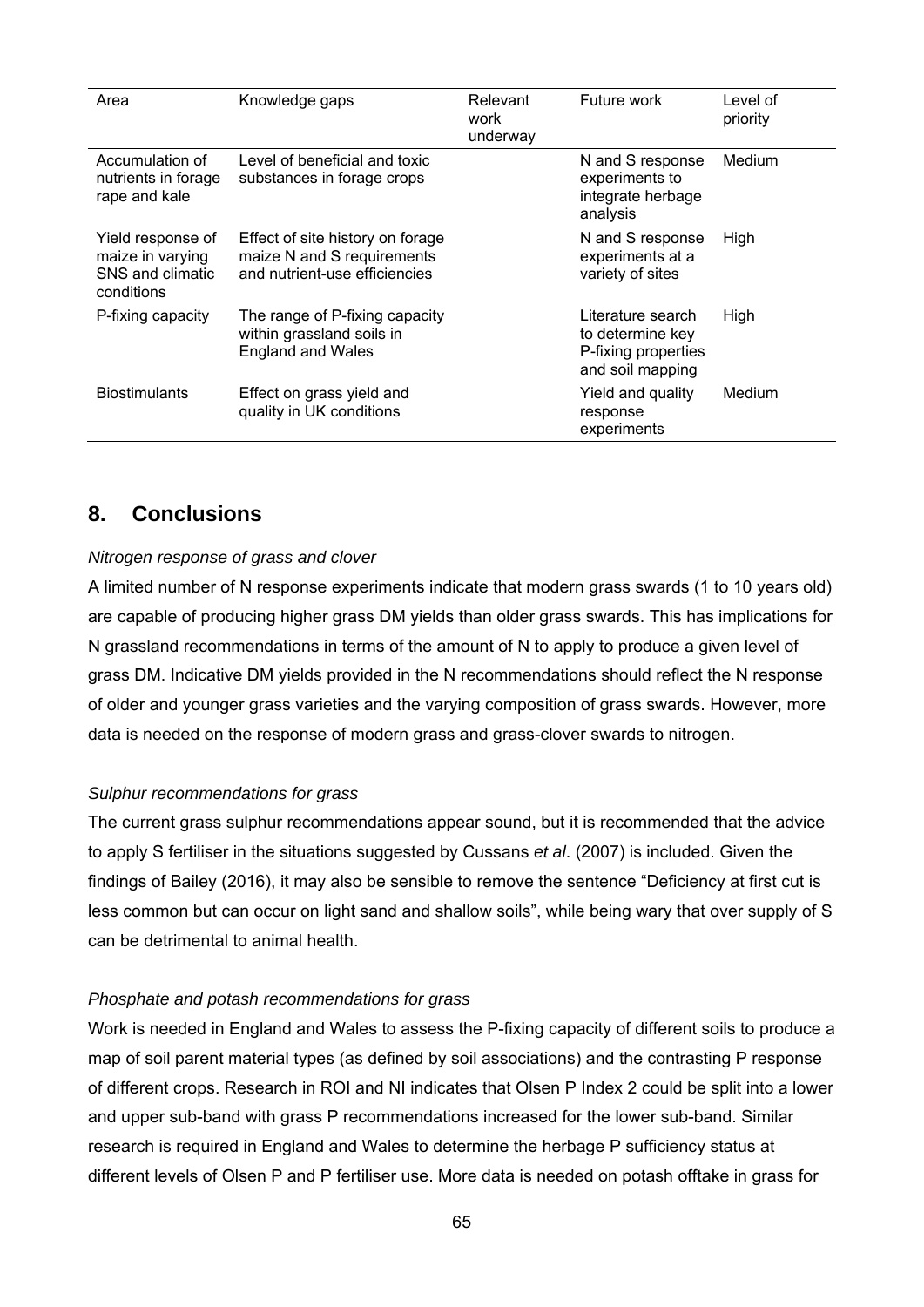which the grassland management (primarily cutting date, K Index and nutrient applications) is known.

### *Lime and soil sampling and analysis recommendations*

There is no need to change the fundamental principles currently provided. However, the lime factor will be incorporated into lime recommendation tables; and advice on GPS sampling for soil pH and nutrient reserves, and the variable rate application of lime will be incorporated into the "Nutrient Management Guide (RB209)". Consideration should also be given to the inclusion of advice on the use of seashell sand and its impact on soil pH.

# *Grazing and grassland management recommendations*

There is currently not sufficient data on grass DM yields under grazing management in England and Wales. The current approach that uses the same N response curves for cutting and grazing should therefore be retained, but account will be taken of nutrient returns at grazing.

Grazing height can influence sward recovery, DM yield and overall productivity of grazing livestock systems. However, there are a number of approaches within the industry and advice on herbage mass at the start and end of each grazing cycle should not form part of nutrient management recommendations.

Nutrient management guidelines should include advice on grassland and soil management related to the risks of causing compaction or poaching. Readers will be signposted to industry advice on soil structure in the "Principles of nutrient management" section.

#### *Grass and silage quality recommendations*

For first cut silage, manufactured N fertiliser application rates above 120 kg N/ha should be avoided, where possible.

The importance of micronutrients for grass/clover productivity and animal health needs to be made clear in the recommendations and options for correcting potential deficiencies provided, including the use of micronutrients in fertilisers (e.g. selenium).

Research should be carried out to determine whether biostimulants can increase yield and quality of grass/clover swards in England and Wales.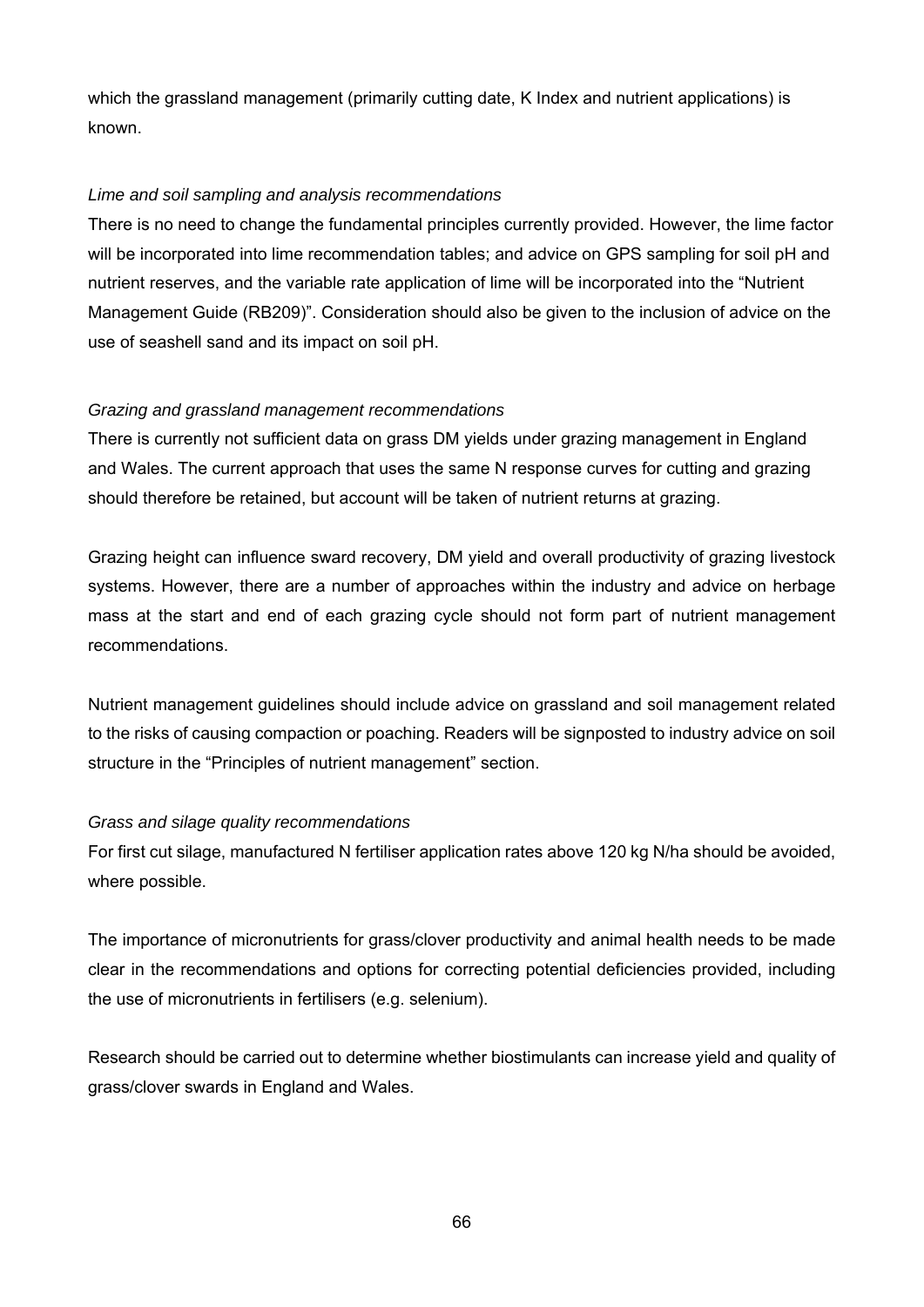### *Forage crop N fertiliser recommendations*

No change is needed to the N recommendations for forage maize in the 8th edition of RB209. There may be a case for a small increase in N recommendations for forage rape and stubble turnips in zero SNS Index situations, but there was insufficient data from England and Wales to justify this.

It is proposed that the N recommendations for forage triticale should be 50 kg N/ha lower than the new winter wheat recommendations to account for the earlier harvest date for forage triticale, and assuming 30 kg N/ha less uptake and 60% fertiliser efficiency. Whole-crop wheat recommendations will be the same as wheat grown for grain.

#### *Forage crop S recommendations*

For non-Brassica forage crops it is recommended that on land not receiving regular applications of organic manure or where sulphur-containing organic materials have not been applied prior to the growing season, it would be prudent to follow the guidelines proposed by Cussans *et al*. (2007) for wheat and apply 20-50 kg SO<sub>3</sub>/ha in higher risk situations according to the soil type/overwinter rainfall guidelines.

For forage rape and kale grown on mineral soils, where organic manures have not been applied regularly in previous years, it is recommended that  $50-75$  kg/ha  $SO<sub>3</sub>$  be applied as a sulphate containing fertiliser in late February to early March.

#### *Forage crop recommendations for other nutrients*

Given the lack of available data on the response of forage crops to other nutrients, it is proposed that no changes be made to the recommendations; apart from introducing fodder beet (roots only) offtake values, and reducing phosphate and potash recommendations for forage crops grazed *in situ* to account for grazing returns.

# *Options for presenting nitrogen recommendations for grassland*

A number of options for presenting grassland N recommendations are presented in Appendix II. Three options for presenting the N recommendations were considered at the Livestock TWG Meeting on 26th April 2016 and further guidance will be gathered by AHDB staff at other events before a final decision is made on the presentation to be used in the "Nutrient Management Guide (RB209)" in late summer 2016.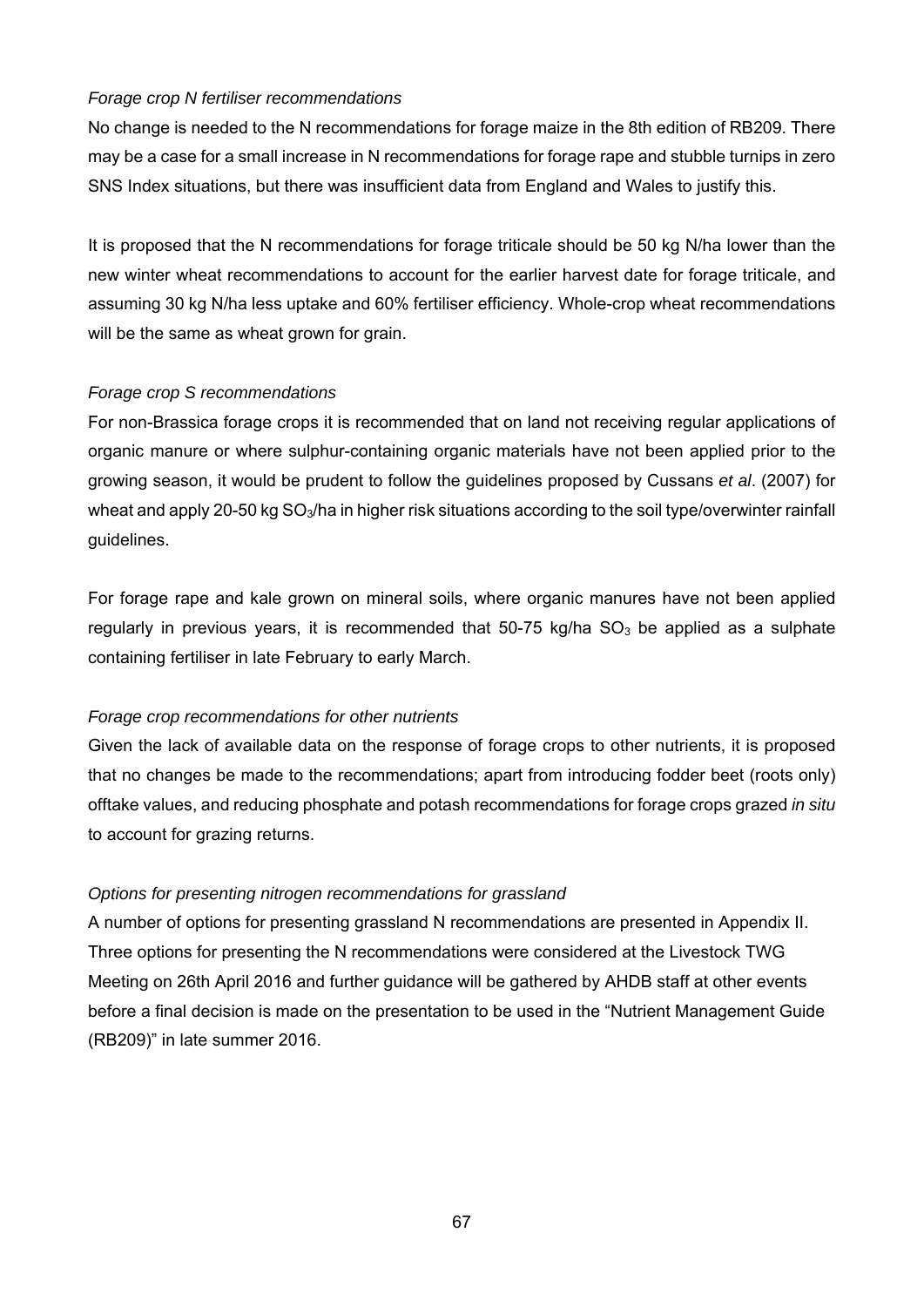# **9. References**

- Afzal, M. & Adams, W.A. (1992). Heterogeneity of soil mineral nitrogen in pasture grazed by cattle. Soil Science Society of America Journal, 56, 1160-1166.
- Agricultural and Food Research Council (AFRC) (1993). Energy and protein requirements of ruminants. An advisory manual prepared by the AFRC Technical Committee on Responses to Nutrients. CAB International, Wallingford UK.
- Aland, A., Lidfors, L. and Ekesbo, I. (2002). Diurnal distribution of dairy cow defecation and urination. *Applied Animal Behaviour Science*, **78**, 43-54.
- Anon. 2014. The British Survey of Fertiliser Practice Fertiliser Use On Farm Crops For Crop Year 2013. https://www.gov.uk/government/collections/fertiliser-usage.
- Bailey, J.S. (2016). Managing Sulphur to Optimise Grass Production. Fertiliser Association of Ireland. Proceedings of Spring Scientific Meeting 2016, 2nd February 2016. Horse and Jockey, Thurles, Co. Tipperary; pp. 13-16.
- Bailey, J.S., Cushnahan A. and Beattie, J.A.M. (1997). Plant and Soil, 197: 137-147
- Bailey, J.S., Mellon, J. and K. Hamill, K. (2014). Managing phosphorus to optimise grass production. Proceedings of Agricultural Research Forum, 2014, p.3 ISBN: 978-1-84170-605- 4.
- Ball, B.C., Bingham, I., Rees, R.M., Watson, C.A. and Litterick, A. (2005). The role of crop rotations in determining soil structure and crop growth conditions. Canadian Journal of Soil Science, 85, 557-577.
- Baumont, R., Michaud, A. & Delaby, L. (2012). Forage services provided by permanent grassland: grass production and feeding value for ruminants. *Fourrages*, 219-228.
- Bednarek, W., Dresler, S. & Tkaczyk, P. (2015). Nitrogen fractions in timothy grass (phleum pratense l.) Fertilized with different doses of mineral fertilizers. *Journal of Elementology*, **20**, 49-58.
- Betteridge, K., Hoogendoorn, C., Costall, D., Carter, M. and Griffiths, W. (2010). Sensors for detecting and logging spatial distribution of urine patches of grazing female sheep and cattle. *Computers and Electronics in Agriculture* **73**, 66-73.
- Binnie, R.C. and Chestnutt, D.M.B. (1991). Effect of regrowth interval on the productivity of swards defoliated by cutting and grazing. *Grass and Forage Science*, **46**, 343-350.
- Bolland, M.D.A., Allen, D.G. and Barrow, N.J. (2003). Sorption of phosphorus by soils. How it is measured in Western Australia. Bulletin 4591. Western Australia: Department of Agriculture and Food.
- Borowska, K. & Koper, J. (2011). Dynamics of Changes of Selenium Content in Soil and Red Clover (Trifolium pratense L.) Affected by Long-Term Organic Fertilization on the Background of Selected Soil Oxidoreductases. Polish Journal of Environmental Studies, 20, 1403-1410.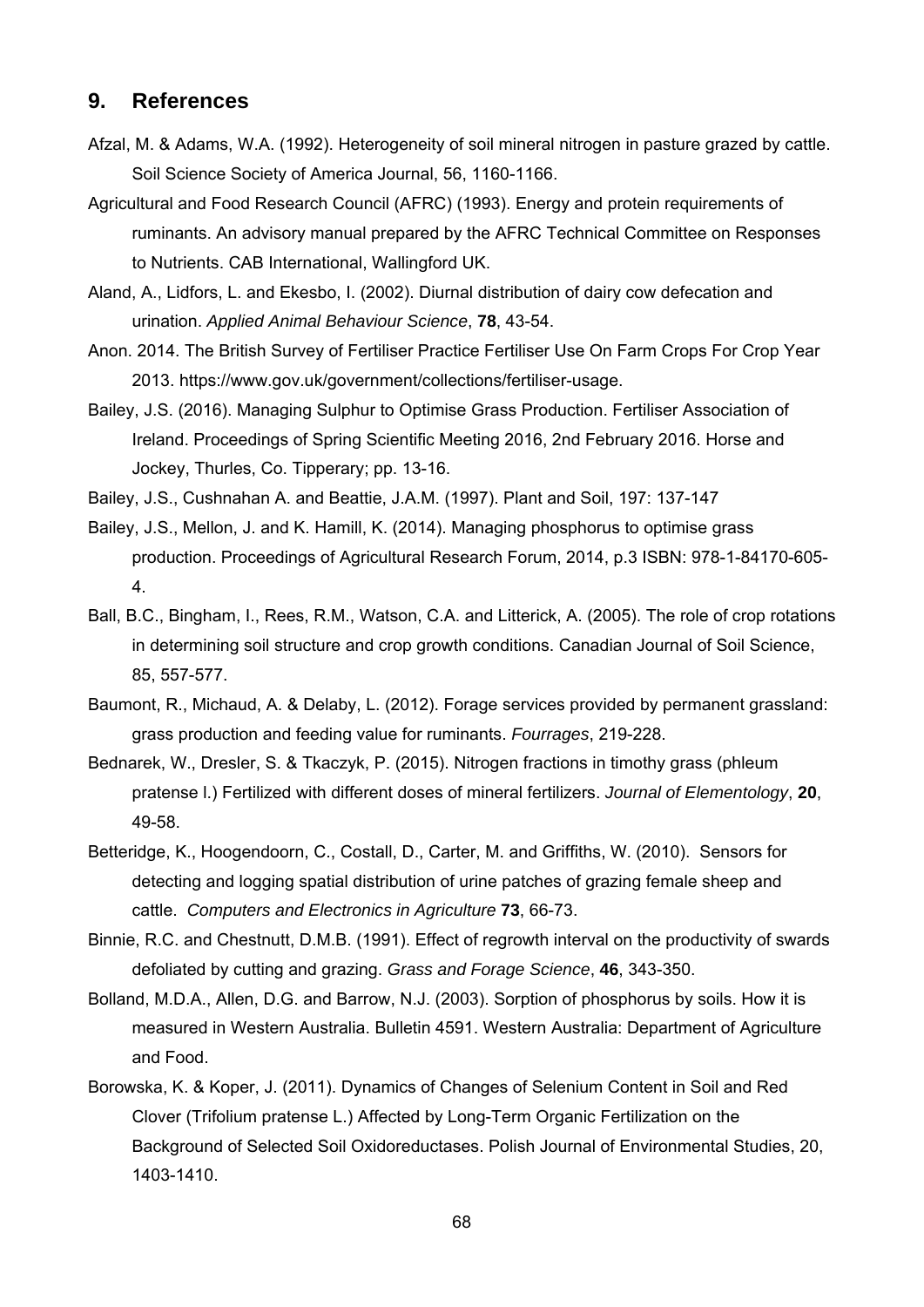- Boswell, C.C. (1977). Effects of cutting regime on pasture production. *New Zealand Journal of Experimental Agriculture*, **5**, 403-408.
- Brown, L., Scholefield, D., Jewkes, E.C., Preedy, N., Wadge, K., Butler, M. (2000). The effect of sulphur application on the efficiency of nitrogen use in two contrasting grassland soils. J. Agric. Sci. 135, 131–138.
- Cashman, P.A., McEvoy, M., Gilliland, T.J. and O'Donovan, M. (2016). A comparison between cutting and animal grazing for dry-matter yield, quality and tiller density of perennial ryegrass cultivars. *Grass and Forage Science*, **71**, 112-122.
- Chadwick, D and Scholefield, D. (2010). Support paper for revision of the RB209 grassland section - unpublished. North Wyke Research, Devon.
- Chaves, B., De Vliegher, A., van Waes, L., Carlier, L. and Marynissen, B. (2009). Change in agronomic performance of Lolium perenne and Lolium multiflorum varieties in the past 40 years based on data from Belgium VCU trials. Plant Breeding, 128, 680-690.
- Ciepiela, G. A., Godlewska, A. & Jankowska, J. (2013). The effect of biostimulant on yields of mixed grass/red clover stands and chlorophyll content in crop plant leaves under different nitrogen fertilisation regimes. Fresenius Environmental Bulletin, 22, 3700-3708.
- Ciepiela, G.A. and Godlewska, A. (2015). The effect of the biostimulant Kelpak SL on Lolium perenne L. yield, protein and chlorophyll contents at different nitrogen levels. *Agrochimica* **59**(2), 124-136.
- Ciepiela, G.A., Godlewska, A. and Jankowska, J. (2013). The effect of biostimulant on yields of mixed grassland/red clover stands and chlorophyll content in crop plant leaves under different nitrogen fertilisation regimes. *Fresenius Environmental Bulletin* **22**(12A), 3700-3708.
- Clarke, S., Roques, S., Weightman, R. & Kindred, D. (2016). Modern triticale crops for increased yields, reduced inputs, increased profitability and reduced greenhouse gas emissions from UK cereal production. AHDB Cereals & Oilseeds Project Report No. 556.
- Collins, J. F. and Cummins, T. (1996). Agroclimatic Atlas of Ireland, Agnet, Dublin, ISBN 0 951155148.
- Corcoran, E.M., O'Kiely, P.O., Gilland, T.J., Burke, J.I. and Lynch, M.B. (2016, submitted). Nitrogen fertiliser rate and timing, and mulch type: effects on forage maize yield and composition. Submitted to the European Grassland Federation Conference, 2016.
- Corrall, J., Morrison, J and Young, J. W. O. (1982). Grass production. In: C. Thomas and J. W. O. Young (eds.) Milk from Grass, Grassland Research Institute and ICI Agricultural Division, pp. 1-19.
- Cougnon, M., Baert, J., Van Waes, C., Poinsard, L. & Reheul, D. (2014). Production of mixed crops of tall fescue and Italian ryegrass with and without red clover in Belgium. Fourrages, 185-190.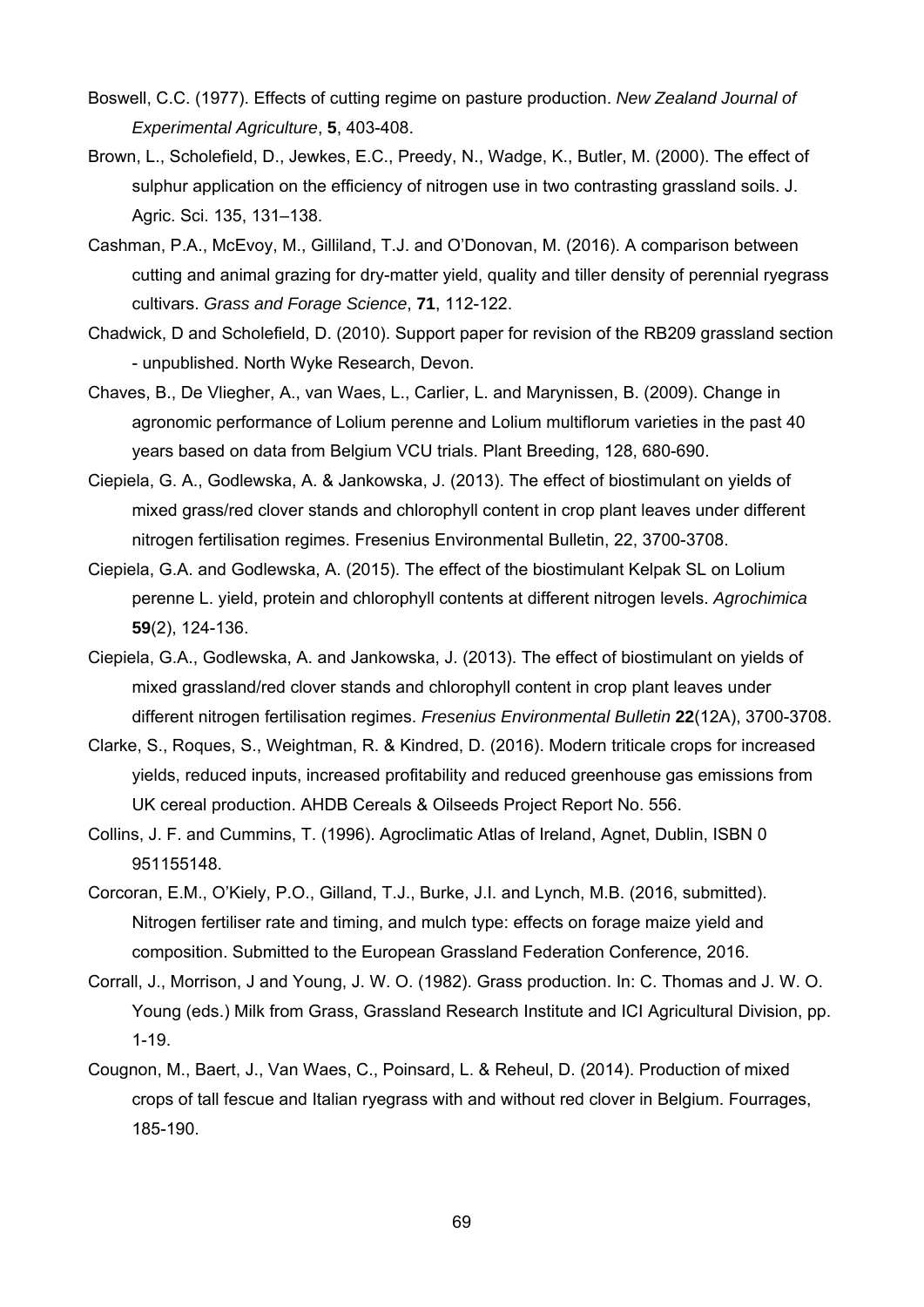- Crush, J. R., Ouyang, L. & Nichols, S. N. (2015). Root morphology and architecture, and internal phosphate use efficiency, in related white clover cultivars of different ages. New Zealand Journal of Agricultural Research, 58, 302-310.
- Curran J., Delaby L., Kennedy E., Murphy J.P., Boland T.M. and O'Donovan M. (2010). Sward characteristics, grass dry matter intake and milk production performance are affected by pregrazing herbage mass and pasture allowance. Livestock Science 127, 144-154.
- Cussans, J.W., Zhao, F.J., McGrath, S.P. & Stobart, R. 2007. Decision support for sulphur applications to cereals. AHDB Cereals & Oilseeds Project Report No. 419, August 2007, 32pp.
- Dale, A. J., Laidlaw, A. S., Bailey, J. S. & Mayne, C. S. (2015). Effect of dairy slurry application rate and forage type on production, soil nutrient status and nitrogen-use efficiency. Grass and Forage Science, 70, 44-58.
- Dale, A., Aubry, A., Ferris, C., Laidlaw, S., Bailey, J., Higgins, S. and Watson, C. (2013). Critique of RB209 8th Edition Grassland nitrogen recommendations for dairy systems. AFBI Report. 171pp.
- Daly, K.; Styles, D.; Lalor, S.; *et al*. (2015). Phosphorus sorption, supply potential and availability in soils with contrasting parent material and soil chemical properties. European journal of soil science, 66(4), pp.792-801.
- Dampney, P.M.R. (1992). The response of whole year grass silage production to nitrogen. Unpublished report on the analysis of data used to prepare RB209 6th and 7th editions. 28 pp.
- Deenen, P. and Middelkoop, N. (1992). Effects of cattle dung and urine on nitrogen uptake and yield of perennial ryegrass. *Netherlands Journal of Agricultural Science*, **40**, 469-482.
- Di, H.J., Cameron, K.C., Silva, R.G., Russell, J.M. and Barnett, J.W. (2002). A lysimeter study of the fate of  $N^{15}$  labelled nitrogen in cow urine with or without farm dairy effluent in a grazed dairy pasture soil under flood irrigation. *New Zealand Journal of Agricultural Research*, **45**, 235-244.
- Dennis, S.J., Moir, J.L., Cameron, K.C., Di, H.J., Hennessy, D. and Richards, K.G. (2011). Urine patch distribution under dairy grazing at three stocking rates in Ireland. Irish Journal of Agricultural and Food Research 50, 149-160.
- Durant, D. & Kerneis, E. (2015). Effects of fertilisation on forage yield, feed value, and plant diversity in a permanent grassland located in the marshes of Western France. Fourrages, 157-165.
- Eriksen, J. 2009. Soil sulphur cycling in temperate agricultural systems. *Advances in Agronomy*, **102**, 55-89.
- Eriksen, J., Askegaard, M., Rasmussen, J. & Soegaard, K. (2015). Nitrate leaching and residual effect in dairy crop rotations with grass-clover leys as influenced by sward age, grazing, cutting and fertilizer regimes. *Agriculture Ecosystems & Environment*, **212**, 75-84.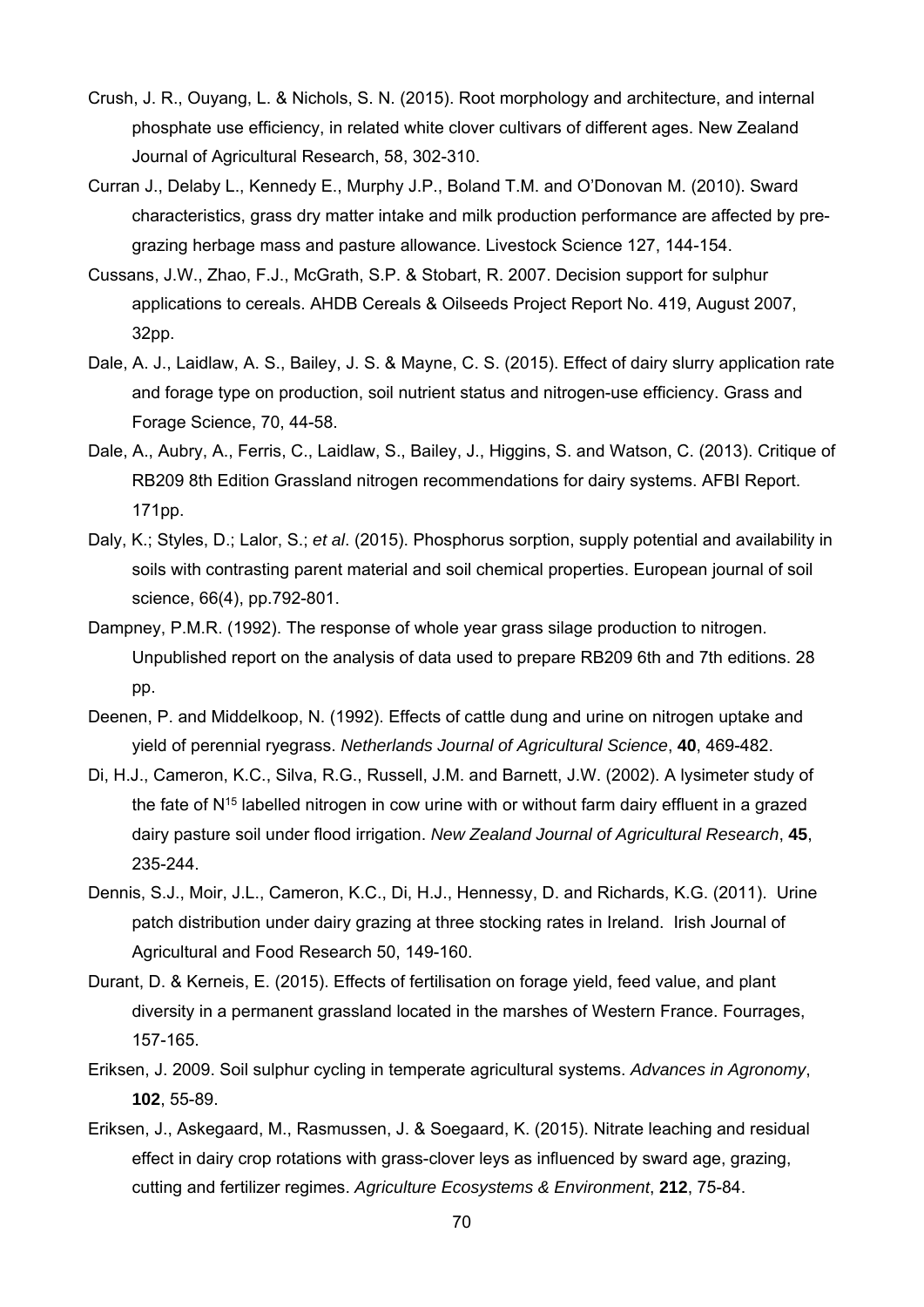- Evans, D.R., Williams, T.A., Jones, S. and Evans, S.A. (1998). The effect of cutting and intensive grazing managements on sward components of contrasting ryegrass and white clover types when grown in mixtures. *The Journal of Agricultural Science*, **130**, 317-322.
- Frame, J. and Laidlaw, A.S. (2014). "Improved grassland management," The Crowood Press Ltd, Malborough, UK.
- Fried M. and Middelboe V. (1977). Measurement of amount of nitrogen fixed by a legume crop. *Plant Soil* **47**, 713–715
- Ganche, E., O'Donovan, M., Delaby, L., Boland, T. and Kennedy, E. (2012). Effects of grazing severity on early lactation dairy cow performance. In: Grassland – A European Resource. Proceedings of the 24th General meeting of the European Grassland Federation, Lublin, Poland, 3-7 June 2012. Pp 204-206.
- Gierus, M., Kleen, J., Loges, R. & Taube, F. (2012). Forage legume species determine the nutritional quality of binary mixtures with perennial ryegrass in the first production year. *Animal Feed Science and Technology*, **172**, 150-161.
- Godlewska A., Ciepiela G.A. 2016. The effect of the biostimulant Kelpak SL on the content of some microelements in two grass species. *J. Elem*., **21**(2): 373-381. DOI: 10.5601/jelem.2015.20.2.858.
- Grant S.A., Torvell L., Sim E.M. and Small J. (1991). The effect of stolon burial and defoliation early in the growing season on white clover performance. *Grass and Forage Science*, **46** 173-182.
- Haynes, R.J. and Williams, P.H. (1993). Nutrient cycling and soil fertility in the grazed pasture ecosystem. *Advances in Agronomy* **49**, pp. 119-199.
- Higgins, S., Morrison, S. & Watson, C. J. (2012). Effect of annual applications of pelletized dolomitic lime on soil chemical properties and grass productivity. *Soil Use and Management*, **28**, 62-69.
- Hodgson J. and Wilkinson J.M. (1968). The influence of the quantity of herbage offered and its digestibility on the amount eaten by grazing cattle. Journal of the British Grassland Society 23, 75–80.
- Høgh-Jensen H., Schjoerring J.K. (1994). Measurement of biological dinitrogen fixation in grassland: comparison of the enriched 15N dilution and the 15N natural abundance method at different nitrogen application rates and defoliation frequencies. *Plant Soil* **166**,153–163.
- Hogh-Jensen, H. & Schjoerring, J. K. (2010). Interactions between nitrogen, phosphorus and potassium determine growth and N-2-fixation in white clover and ryegrass leys. *Nutrient Cycling in Agroecosystems*, **87**, 327-338.
- Humphreys, J., Casey, I. A. & Laidlaw, A. S. (2009). Comparison of milk production from cloverbased and fertilizer-N-based grassland on a clay-loam soil under moist temperate climatic conditions. *Irish Journal of Agricultural and Food Research*, **48**, 189-207.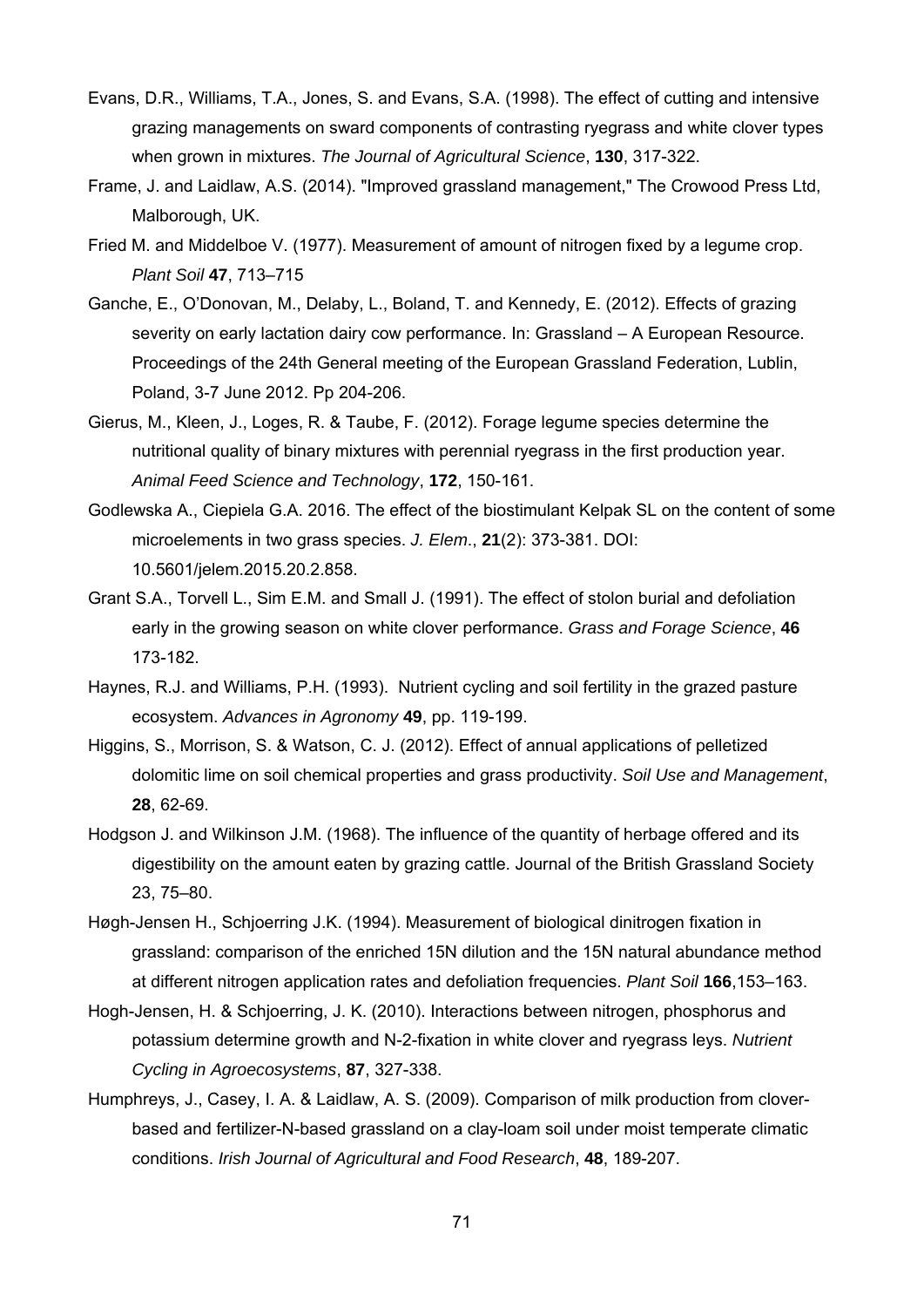- Humphreys, J., Mihailescu, E. & Casey, I. A. (2012). An economic comparison of systems of dairy production based on N-fertilized grass and grass-white clover grassland in a moist maritime environment*. Grass and Forage Science*, **67**, 519-525.
- Jafari, A., Connolly, V. and Walsh, E.J. (2003). Genetic analysis of yield and quality in full-sib families of perennial ryegrass (*Lolium perenne* L.) under two cutting managements. *Irish Journal of Agricultural and Food Research*, **42**, 275-292.
- Jewkes, E., Blake-Kalff, M. and Blake, L. (2013). Evaluation of the GrowHow N-Min service for use in maize cropping. Poster presentation at the International Fertiliser Society Annual Conference, December, 2013.
- Kayser, M., Benke, M. & Isselstein, J. (2011). Little fertilizer response but high N loss risk of maize on a productive organic-sandy soil. *Agronomy for Sustainable Development*, **31**, 709-718.
- Keogh, B., McGrath, T. & Grant, J. (2012). The effect of sowing date and nitrogen on the drymatter yield and nitrogen content of forage rape (*Brassica napus* L.) and stubble turnips (*Brassica rapa* L.) in Ireland. *Grass and Forage Science*, **67**, 2-12.
- King, C., McEniry, J., Richardson, M. & O'Kiely, P. (2012). Yield and chemical composition of five common grassland species in response to nitrogen fertiliser application and phenological growth stage. *Acta Agriculturae Scandinavica* Section B-Soil and Plant Science, **62**, 644-658.
- King, C., McEniry, J., Richardson, M. & O'Kiely, P. (2013). Silage fermentation characteristics of grass species grown under two nitrogen fertilizer inputs and harvested at advancing maturity in the spring growth. *Grassland Science*, **59**, 30-43.
- Knapowski, T., Ralcewicz, M., Spychaj-Fabisiak, E. & Murawska, B. (2012). Effect of the rate of nitrogen and zinc on the zinc and copper accumulation in grain of spring triticale cultivar kargo. *Journal of Elementology*, **17**, 421-429.
- Korus, A. & Lisiewska, Z. (2009). Effect of Cultivar and Harvest Date of Kale (Brassica Oleracea L. Var. Acephala) on Content of Nitrogen Compounds. *Polish Journal of Environmental Studies*, **18**, 235-241.
- Lynch, J. P., O'Kiely, P. & Doyle, E. M. (2013). Yield, nutritive value and ensilage characteristics of whole-crop maize, and of the separated cob and stover components - nitrogen, harvest date and cultivar effects. *Journal of Agricultural Science*, **151**, 347-367.
- Malhi S.S., Nyborg M., Harapiak J.T. (1998). Effect of long-term N fertilizer-induced acidification and liming on micronutrients in soil and in bromegrass hay. *Soil and Tillage Research*, **48**(1- 2): 91-101.
- Malhi, S.S., Coulman, B. and Schoenau, J.J. (2009). Maximising timothy forage yield and quality by balanced nitrogen, phosphorus and sulfur fertilization. *Agronomy Journal*, **101**, 1182- 1189.
- Mathot, M., Thelier-Huche, L. & Lambert, R. (2009). Sulphur and nitrogen content as sulphur deficiency indicator for grasses. *European Journal of Agronomy*, **30**, 172-176.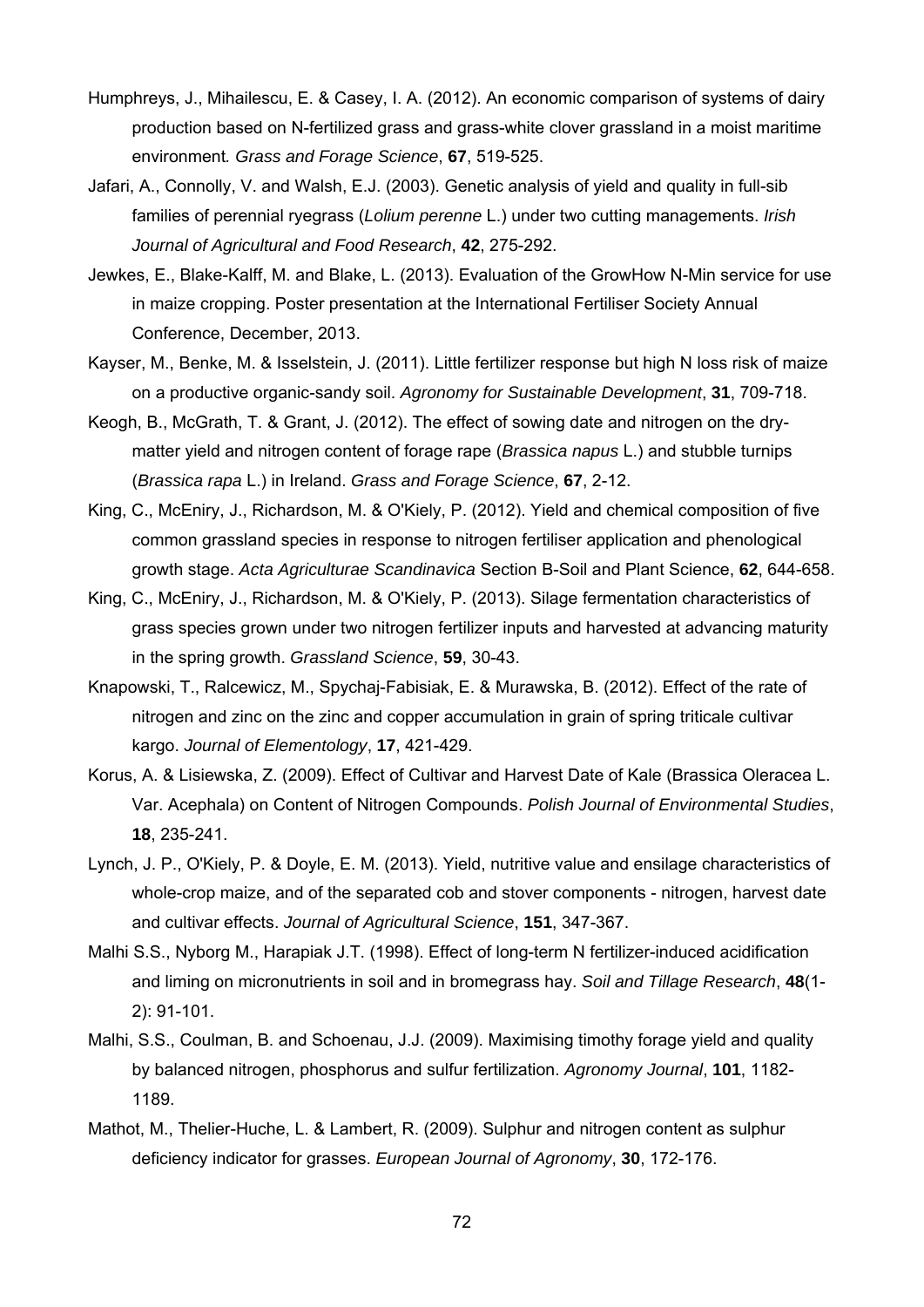- Matthew, C., Hernandez-Garay, A. and Hodgson, J. (1996). Making sense of the link between tiller density and pasture production. *Proceedings of the New Zealand Grassland Association*, **57**, 83-87.
- Mayne, C.S., Patterson, D. and Rankin, W.S.A. (2002). On farm monitoring of grass growth, grass quality and herbage intake of dairy cows in Northern Ireland. End of Project Technical Report presented to Agrisearch, July 2002
- Michaud, A., Plantureux, S., Pottier, E. & Baumont, R. (2015). Links between functional composition, biomass production and forage quality in permanent grasslands over a broad gradient of conditions. *Journal of Agricultural Science*, **153**, 891-906.
- Mihailescu, E., Murphy, P. N. C., Ryan, W., Casey, I. A. & Humphreys, J. (2014). Nitrogen balance and use efficiency on twenty-one intensive grass-based dairy farms in the South of Ireland. *Journal of Agricultural Science*, **152**, 843-859.
- Mihailescu, E., Murphy, P. N. C., Ryan, W., Casey, I. A. & Humphreys, J. (2015a). Phosphorus balance and use efficiency on 21 intensive grass-based dairy farms in the South of Ireland. *Journal of Agricultural Science*, **153**, 520-537.
- Mihailescu, E., Ryan, W., Murphy, P. N. C., Casey, I. A. & Humphreys, J. (2015b). Economic impacts of nitrogen and phosphorus use efficiency on nineteen intensive grass-based dairy farms in the South of Ireland. *Agricultural Systems*, **132**, 121-132.
- Minson, D.J. (1990). Forage in Ruminant Nutrition. Academic Press, London.
- Morrison, J. (1987). Grassland production: fertilizer-N, water and white clover. In: Nitrogen and water use by grassland. AFRC Colloquium held at North Wyke Research Station, March 1987. (Ed. R. J. Wilkins). Pp 6-24.Richards, F. J. (1959). A flexible growth function for empirical use. *Journal of Experimental Botany* **10**, 290-300.
- Morrison, J., Jackson, M. V. and Sparrow, P. E. (1980). The response of perennial ryegrass to fertilizer nitrogen in relation to climate and soil. Report of the joint ADAS/GRI Grassland Manuring Trial- GM20. GRI Technical Report No 27, 1980.
- O'Dovnovan M. and Delaby L. (2008). Sward characteristics, grass dry matter intake and milk production performance is affected by timing of spring grazing and subsequent stocking rte. *Livestock Science* **115**, 158-168.
- Orr, R.J., Griffith, B.A., Champion, R.A. and Cook, J.E. (2012). Defaecation and urination behaviour in beef cattle grazing semi-natural grassland. *Applied Animal Behaviour Science*, **139**, 18-25.
- Paynter, R.M. and Dampney, P.M.R. (1991). The effect of rate and timing of phosphate fertiliser on the yield and phosphate offtake of grass grown for silage at moderate to high levels of soil phosphorus. *Grass and Forage Science,* **46**, 131-137.
- PDA (2007a). Results from grass demonstration plots. Potash Development Association leaflet 5b.
- PDA (2007b). Nutrient requirements of forage crops. Potash Development Association leaflet 26.
- PDA (2008). Forage maize fertiliser requirements. Potash Development Association leaflet 17.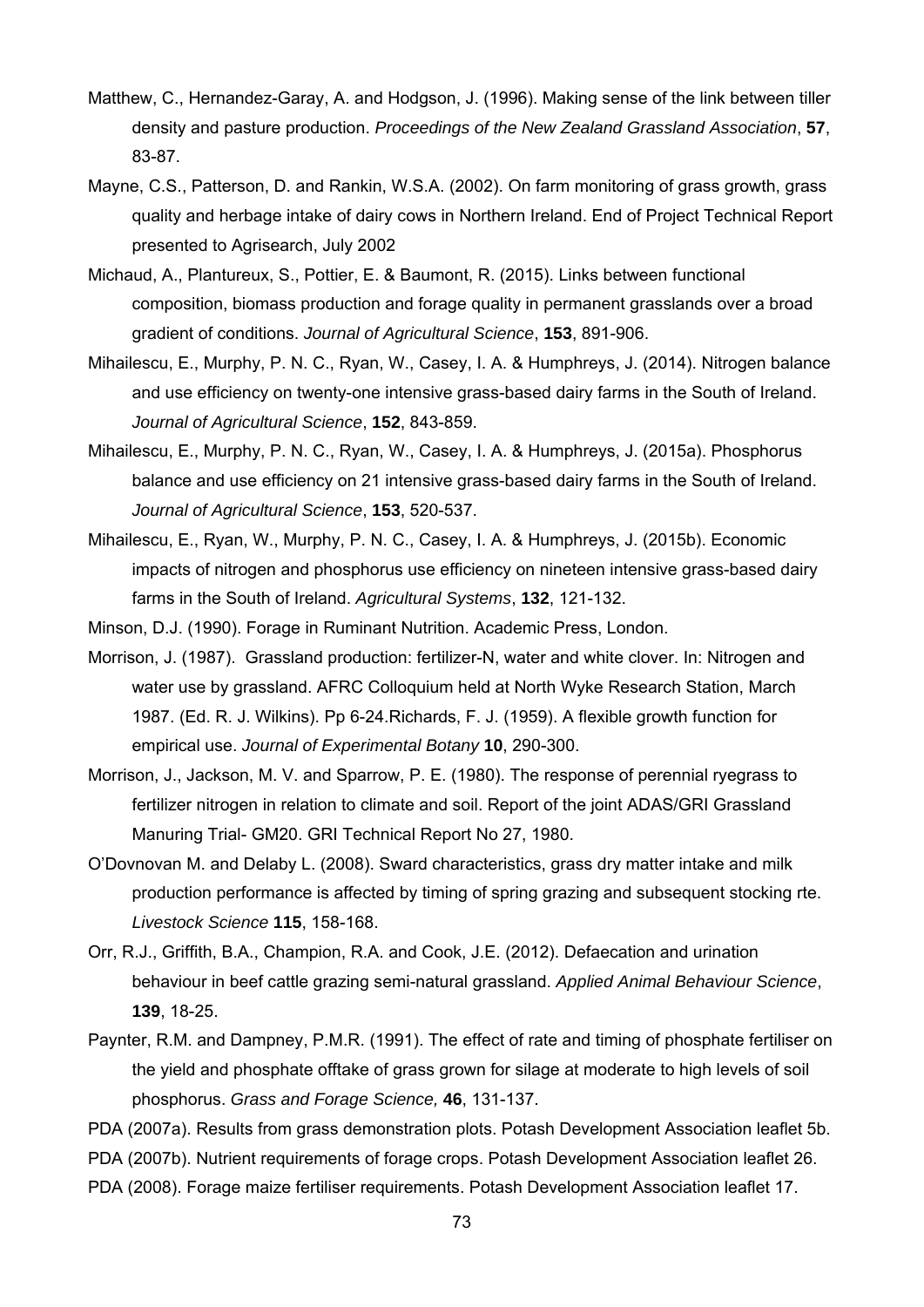- Peyraud, J. L., Le Gall, A. & Luescher, A. (2009). Potential food production from forage legumebased-systems in Europe: an overview. *Irish Journal of Agricultural and Food Research*, **48**, 115-135.
- Phelan, P., Casey, I. A. & Humphreys, J. (2013a). The effect of target postgrazing height on sward clover content, herbage yield, and dairy production from grass-white clover pasture. *Journal of Dairy Science*, **96**, 1598-1611.
- Phelan, P., Casey, I. A. & Humphreys, J. (2014). The effects of simulated summer-to-winter grazing management on herbage production in a grass-clover sward. *Grass and Forage Science*, **69**, 251-265.
- Phelan, P., Keogh, B., Casey, I. A., Necpalova, M. & Humphreys, J. (2013b). The effects of treading by dairy cows on soil properties and herbage production for three white cloverbased grazing systems on a clay loam soil. *Grass and Forage Science*, **68**, 548-563.
- Power, V., Tunney, H. and Jeffrey, D.W. (2005). The phosphorus requirements for silage production on high fertility soils. *Irish Journal of Agricultural and Food Research*, **44**, 281- 296.
- Remison, S. U., and Snaydon, R. W. (1980). Effects of defoliation and fertilizers on root competition between *Dactylis glomerata* and *Lolium perenne*. *Grass and Forage Science*, **35**, 81-93.
- Richards, I.R. (1978). Influence of soil and sward characteristics on the response to nitrogen. In "Proceedings, International meeting on animal production from temperate grassland, Dublin, June 1977" (B. Gilsenan, ed.), pp. 45-49, Dublin.
- Richards, I.R. and Wolton, K.M. (1976). Spatial distribution of excreta under intensive cattle grazing. *Journal of the British Grassland Society* **31**, 89-92.
- Richards, I.R., Wolton, K.M. and Ivins, J.D. (1976). Note on effect of sheep grazing on yield of grass swards. *Journal of Agricultural Science* **87**, 337-340.
- Ryan, W., Hennessy, D., Murphy, J. J., Boland, T. M. & Shalloo, L. (2011). A model of nitrogen efficiency in contrasting grass-based dairy systems. Journal of Dairy Science, 94, 1032- 1044.
- S.I. No. 610 of 2010. Statutory Instruments. European Communities (Good Agricultural Practice for protection of waters) Regulations 2010. pp 41-42.
- Sampoux, J.P., Baudouin, P., Bayle, B., Béguir, B., Bourdon, P., Chosson, J-F., Deneufbourg, F., Galbrun, C., Ghisquière, M., Noël, D., Pietraszek, W., Tharel, B. and Viguié, A. (2011). *Field Crops Research*, **123**, 117-129.
- Schulte, R.P.O., 2007. Modelling phosphorus from grassland: agronomically and environmentally sustainable advice. End-of-project-report 5188. Teagasc, Johnstown Castle.
- Schulte, R.P.O., Melland, A.R., Fenton, O., Herlihy, M., Richards, K. and Jordan, P. (2010). Modelling Soil Phosphorus Decline: Expectations of Water Framework Directive Policies. Environmental Science & Policy 13, 472–484. (PDF Download Available). Available from: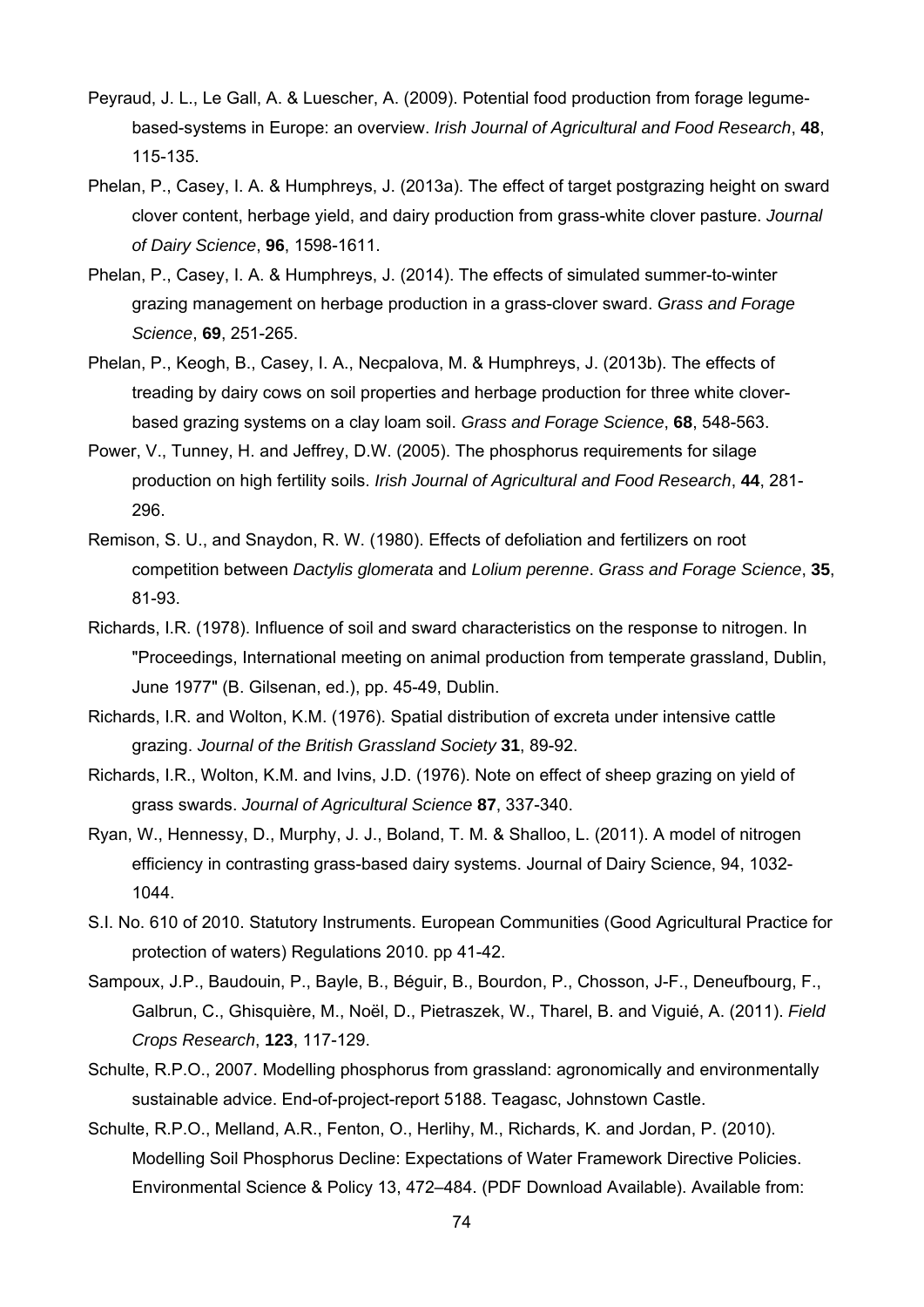https://www.researchgate.net/publication/223042325\_Modelling\_Soil\_Phosphorus\_Decline Expectations of Water Frame Work Directive Policies [accessed Mar 24, 2016].

- Scott, N.M., Watson, M.E., Caldwell, K.S. and Inkson, R.H.E. (1983). Response of grassland to the application of sulphur at two sites in North-east Scotland. J. Sci. Fd. Agric. 34: 357-361.
- Scott, P.R. (2010). Nutrient planning in dairy farming on temperate grassland the need for an integrated approach. Proceedings of the International Fertiliser Society, 684, 32 pp.
- Sinclair, A., Crooks, W. and Coull, M. (2014). Soils information, texture and liming recommendations. SRUC Technical Note TN656. April 2013, 6pp.
- Sinclair, A., Crooks, W., Edwards, T. and Coull, M. (2015a). Management of cobalt in grassland. SRUC Technical Note TN664. September 2015, 6pp.
- Sinclair, A., Edwards, T. and Coull, M. (2015b). Managing soil phosphorus. SRUC Technical Note TN662. April 2015, 8pp.
- Sinclair, A., Shipway, P. and Crooks, W. (2013). Fertiliser recommendations for grassland. SRUC Technical Note TN652. April 2013, 8pp.
- Smith, A., Arnott, R.A. and Peacock, J.M. (1971). A comparison of the growth of a cut sward with that of grazed swards, using a technique to eliminate fouling and treading. *Journal of the British Grassland Society*, **26**, 157.
- Smith, A., Arnott, R.A. and Macauley, J.R. (1975). Sward productivity under alternate or repeated cutting of adjacent small areas. *Journal of the British Grassland Society*, **30**, 201-208.
- Stevens, R.J. and Watson, C.J. (1986). The response of grass for silage to sulphur application at 20 sites in Northern Ireland. Journal of Agricultural Science (Cambridge), 107: 565-571.
- Suter, M., Connolly, J., Finn, J. A., Loges, R., Kirwan, L., SEBASTIA, M.-T. & Luescher, A. (2015). Nitrogen yield advantage from grass-legume mixtures is robust over a wide range of legume proportions and environmental conditions. Global Change Biology, 21, 2424-2438.
- Suttle, N. F. (2010). Mineral nutrition of livestock. 4th ed. CABI Publishing. ISBN 978-1-84593-472- 9.
- Tallec, T., Diquélou, S., Lemauviel, S., Cliquet, J.B., Lesuffleur, F. & Ourry, A. 2008. Nitrogen:sulphur ratio alters competition between Trifolium repens and Lolium perenne under cutting: Production and competitive abilities. European Journal of Agronomy 29, 94–101.
- Thomas, C., Reeve, A. and Fisher, G.E.J. (1991). Milk from Grass, 2nd edn. Scottish Agricultural Colleges, Perth.
- Valkama, E., Virkajärvi, P., Uusitalo, R., Ylivainio, K. and Turtola, E. (2016). Meta-analysis of grass ley response to phosphorus fertilization in Finland. *Grass and Forage Science* **71**(1), 36-53.
- Webb, J., Fraser, A., Wiltshire, J., Jephcote, C., Rose, R. and Vincent, K. (2015). Review of crop requirements for sulphur and the adequacy of current sulphur fertilizer recommendations. Final report for Defra project SCF0308. 51pp.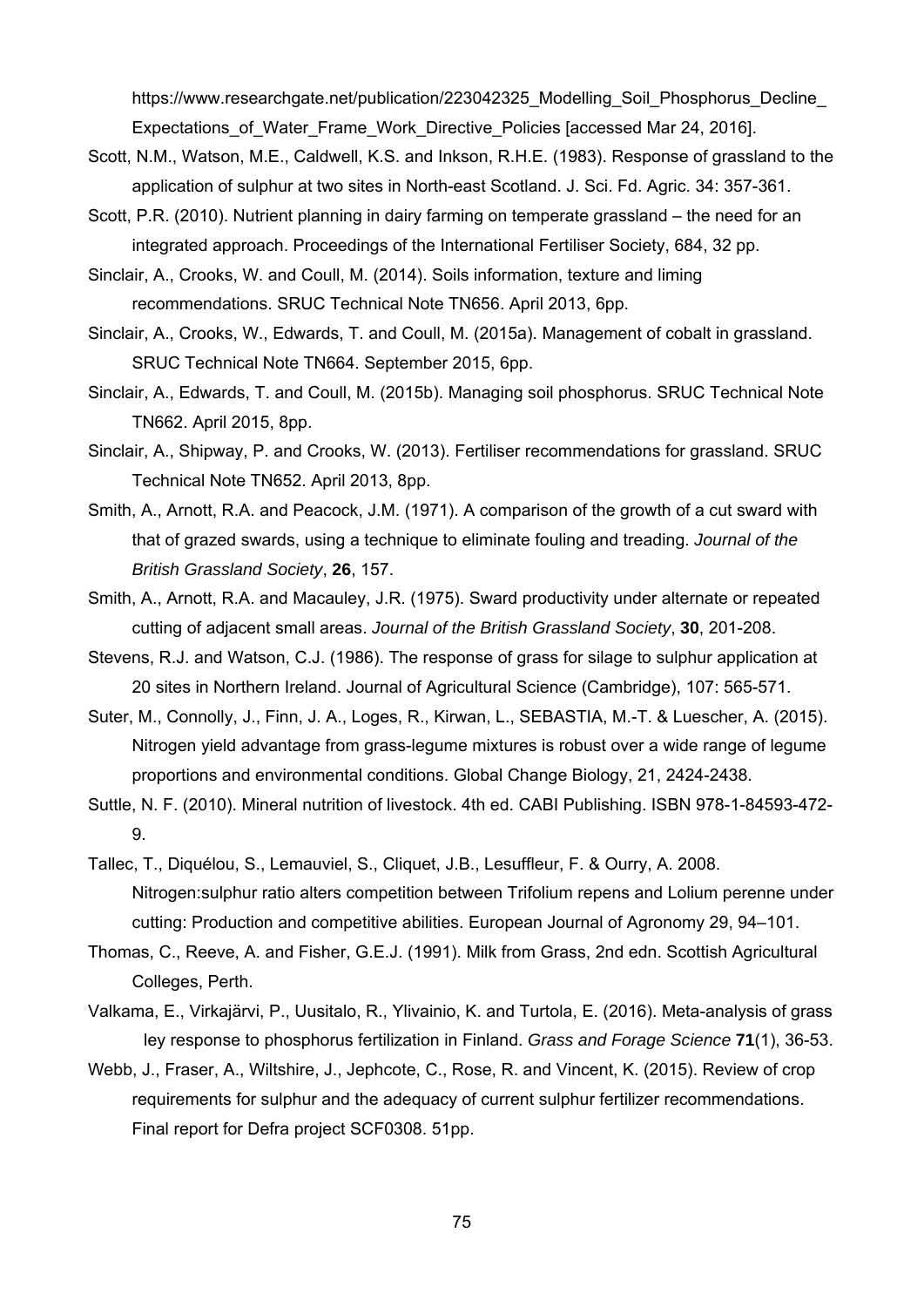- White, S.L., Sheffield, R.E., Washburn, S.P., King, L.D. and Green, J.T. (2001). Spatial and time distribution of dairy cattle excreta in an intensive pasture system. *Journal of Environmental Quality*, **30**, 2180-2187.
- Wilkins, P.W. (1989). Genotype/harvesting frequency and genotype/nitrogen level interactions for annual dry matter yield in *Lolium perenne* in relation to breeding. *Euphytica*, **41**, 207-214.
- Wilkins, P.W. and Lovatt, J.A. (2010). Gains in dry matter yield and herbage quality from breeding perennial ryegrass. In: Grasses for the Future. M. O'Donovan and D. Hennessy (eds.) Proceedings of an International Conference, Cork, 14-15 October, 2010. Teagasc. 43-50.
- Wims, C. M., Delaby, L., Boland, T. M. & O'Donovan, M. (2014). Effect of pre-grazing herbage mass on dairy cow performance, grass dry matter production and output from perennial ryegrass (Lolium perenne L.) pastures. *Animal*, **8**, 141-151.
- Wojtkowiak, K., Stepien, A., Warechowska, M., Konopka, I. & Klasa, A. (2014). Effect of fertilisation technique on some Indices of nutritional value of spring triticale grain. *Journal of Elementology*, **19**, 229-242.
- Wortmann, C.S., Dobermann, A.R., Ferguson, R.B., Hergert, G.W., Shapiro, C., Tarkalson, D.D & Walters, D.T. 2009. High-Yielding Corn Response to Applied Phosphorus, Potassium, and Sulfur in Nebraska. Agronomy & Horticulture -- Faculty Publications. Paper 327.
- Yan, T., Gordon, F.J., Agnew, R.E., Porter, M.G. and Patterson, D.C. (1997). The metabolisable energy requirement for maintenance and the efficiency of utilisation of metabolisable energy for lactation by dairy cows offered grass silage-based diets. *Livestock Production Science* **51**, 141-150.

### **Other reports**

- AHDB Cereals & Oilseeds project 3699 'Modern triticale crops for increased yields, reduced inputs, increased profitability and reduced greenhouse gas emissions from UK cereal production'.
- AHDB project 74316 'Assessment of varietal characteristics important to low and zero inorganic nitrogen input herbage production'.
- Dale, A., Aubry, A., Ferris, C., Laidlaw, S., Bailey, J., Higgins, S. and Watson, C. (2013). Critique of RB209 8th Edition Grassland nitrogen recommendations for dairy systems. AFBI Report. 171pp.
- Defra project IF01121 'Validation of Fertiliser Manual (RB209) recommendations for grassland'
- Defra project KT018 'Nutrient management decision support systems process improvement'.
- Defra project LS3650 'Utilise genetic variation within and between improved grass populations to improve the sustainability of UK grassland'.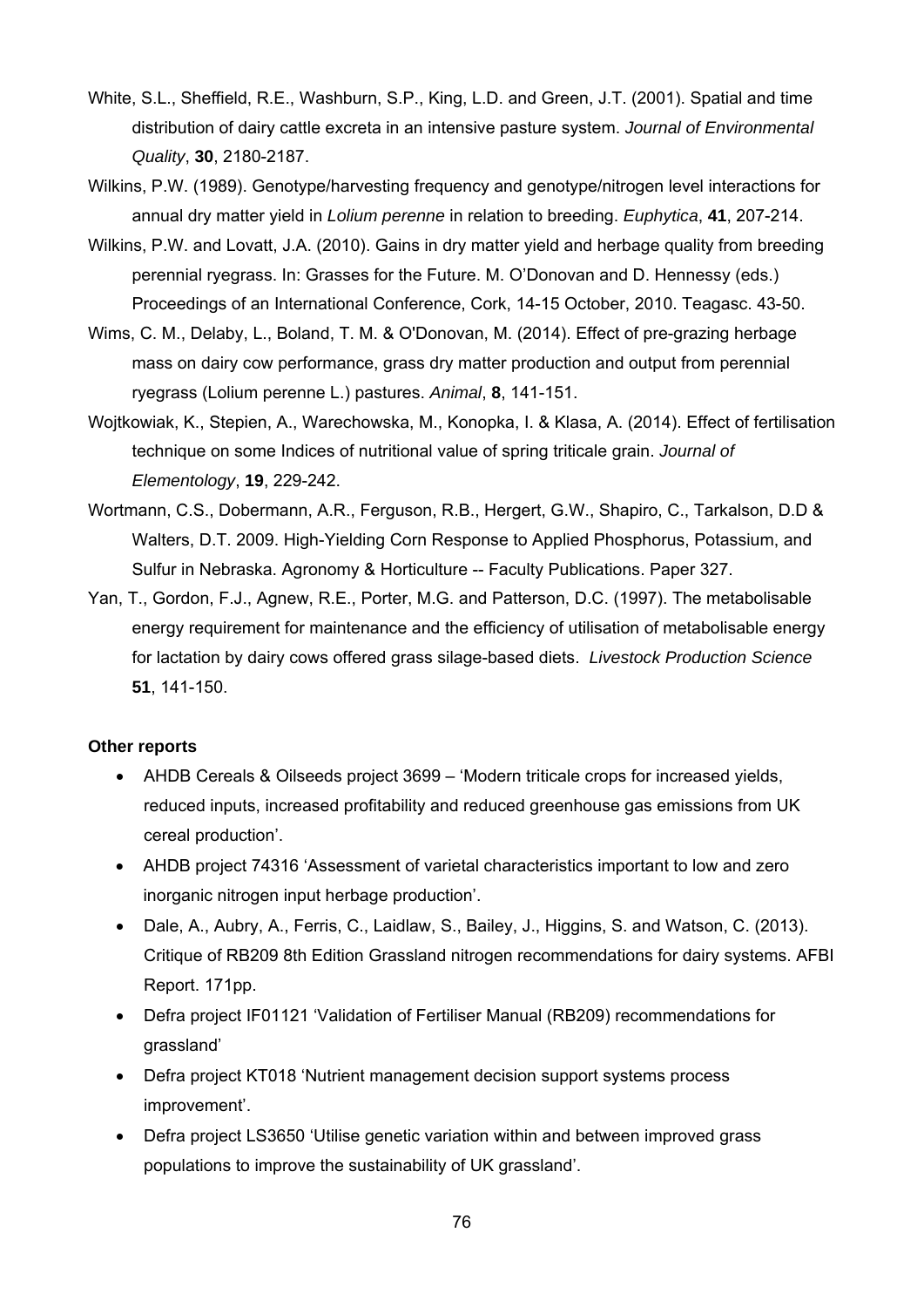Wilkins, P.W. and Lovatt, J.A. (2010). Gains in dry matter yield and herbage quality from breeding perennial ryegrass. In: Grasses for the Future. M. O'Donovan and D. Hennessy (eds.) Proceedings of an International Conference, Cork, 14- 15 October. Teagasc. 43-50.

## **Acknowledgments**

- AFBI
- BSPB
- British Grassland Society
- BSPB (British Society of Plants Breeders)
- CF Fertilisers UK Ltd
- DLF
- Ecopt Consultancy
- FACTS
- Institute of Biological, Environmental and Rural Sciences (IBERS), Aberystwyth University
- K+S UK & Eire Ltd
- Maize Growers Association (MGA)
- NIAB
- Potash Development Association (PDA)
- Rothamsted Research
- Scotland's Rural College (SRUC)
- Sirius minerals (data on sulphur supply to grass)
- Yara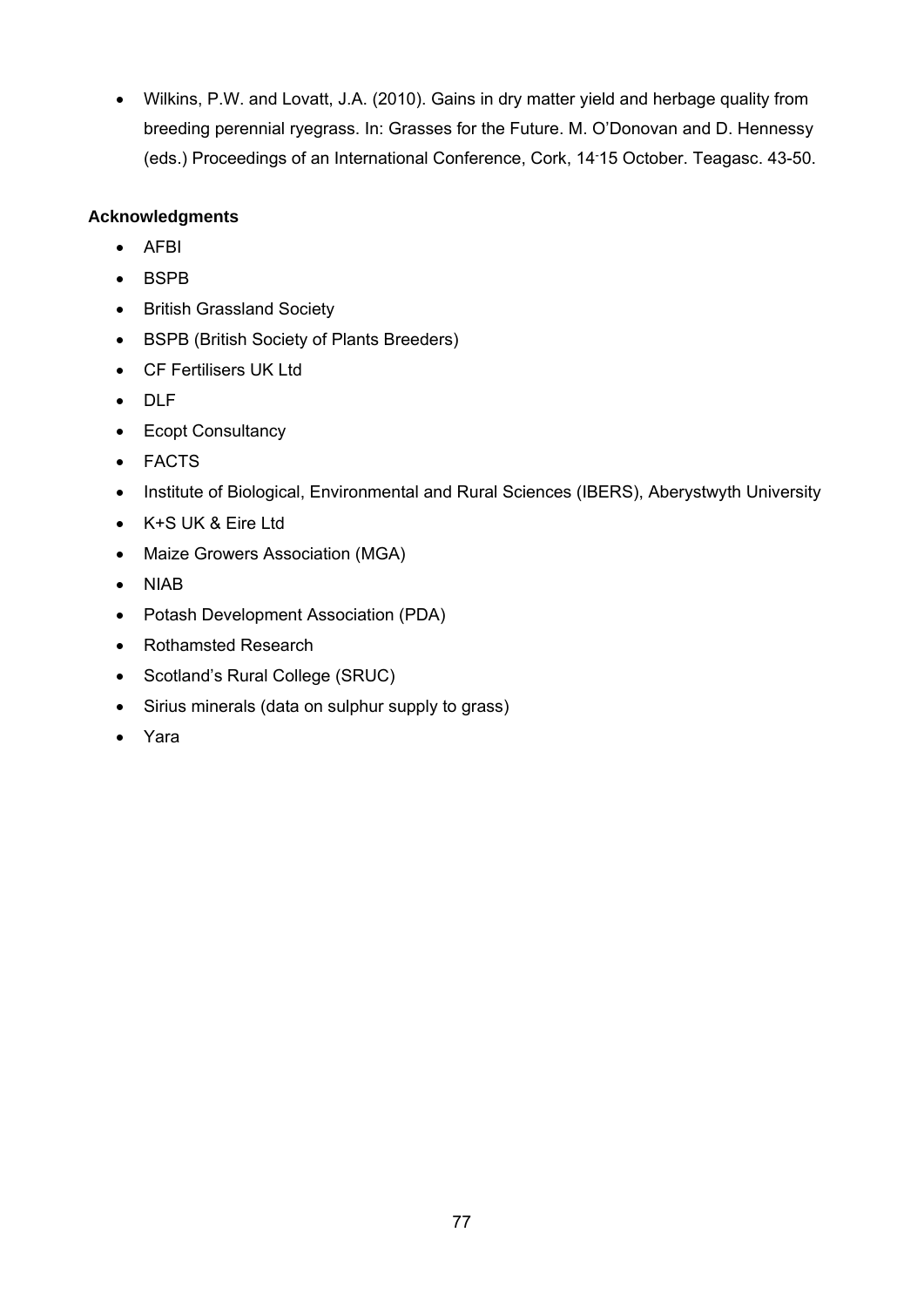# **Appendix I – Search terms and number of results**

*Titles searched, from 2009 onwards, inverted commas used around search terms. Number of papers returned refers to pre-screening of titles or abstracts.* 

- Grass and Fertiliser refined by Netherlands or Wales or Germany or England or France or Denmark or Poland or Ireland = **14 papers**
- Grass and Fertili\* refined by Ireland or Scotland or England or Netherlands or Denmark or Germany or wales or France = **18 papers**
- Grass and dry matter yield = **14 papers**
- Grass and nitrogen refined by Northern Ireland or Wales or Scotland or Ireland or England = **19 papers**
- Grass and Potassium = **14 papers**
- Grass and phosphorus refined by France or Ireland or Scotland or Germany or Netherlands or Northern Ireland = **14 papers**
- Grass and sulphur refined by France or England or Belgium = **3 papers**
- Grass and sulfur refined by France or England or Belgium = **3 papers**
- Grass and potash = **No results**
- Grass and sward age = **1 paper**
- Grass and spoilage = **No results**
- Grass and nutrient management = **No results**
- Grass and phosphate = 14 papers refined by Northern Ireland or Scotland or Wales or England or Ireland
- Grass and yield response = **No results**
- Grass and nutrient management = **No results**
- Grass and production refined by Ireland or Wales or Northern Ireland or England = **41 papers**
- Grass and productivity refined by England or Scotland or Northern Ireland or Ireland or Wales = **12 papers**
- Grass and yield response = **9 papers**
- Grass and livestock refined by Ireland or France or Germany or Belgium = **7 papers**
- Maize and fertiliser refined by England or Germany or Scotland or Northern Ireland or France or Denmark or Netherlands or Belgium = **27 papers**
- Maize and dry matter yield refined by Germany or France or Denmark = **5 papers**
- Maize and nitrogen refined by Ireland or Wales or Northern Ireland or Scotland or England = **23 papers**
- Maize and potassium refined by Scotland or Northern Ireland or Germany = **5 papers**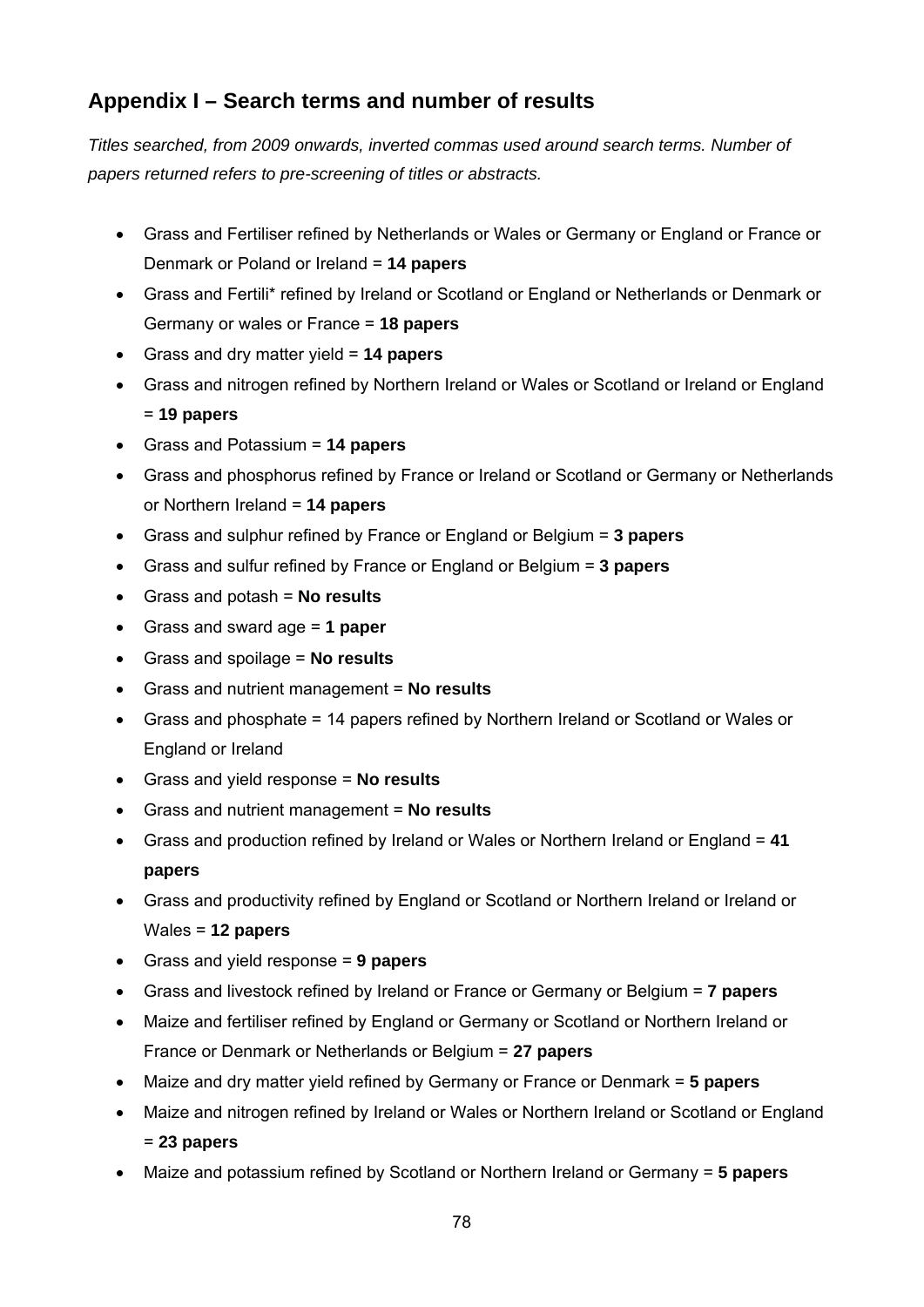- Maize and phosphorus refined by Belgium or France or Scotland or Northern Ireland or Ireland or Germany or Netherlands or England or Denmark = **26 papers**
- Maize and sulphur = **11 papers**
- Maize and fertili\* refined by Northern Ireland or England or Scotland = **13 papers**
- Maize and potash = **No results**
- Maize and nutrient management = **No results**
- Maize and phosphate = **8 papers**
- Maize and nutrient management = **No results**
- Maize and production Ireland or Scotland or England = **15 papers**
- Maize and yield response = **No results**
- Maize and productivity Germany or Poland or Northern Ireland or England or France or Denmark or Belgium = **17 papers**
- Maize and livestock refined by Netherlands = **4 papers**
- Forage and fertiliser refined by Germany or Switzerland or Denmark = **4 papers**
- Forage and dry matter yield = **23 papers**
- Forage and nitrogen refined by Northern Ireland or England or Scotland or Ireland or Wales = **9 papers**
- Forage and potassium refined by Switzerland = **1 paper**
- Forage and phosphorus refined by Netherlands or Switzerland or Germany or Denmark = **4 papers**
- Forage and sulphur = **No results**
- Forage and sulfur = **No results**
- Forage and fertili\* = **9 papers**
- Forage and potash = **No results**
- Forage and nutrient management = **No results**
- Forage and phosphate = **No results**
- Forage and nutrient management = **No results**
- Forage and production refined by England or France or Northern Ireland or Ireland or Belgium or Germany or Denmark or Scotland or Wales = **52 papers**
- Forage and yield response = **No results**
- Forage and livestock refined by Scotland or Germany or Netherlands or England = **8 papers**
- Triticale and fertiliser refined by Poland = **1 paper**
- Triticale and fertili\* refined by Poland = **6 papers**
- Triticale and dry matter yields = **No results**
- Triticale and nitrogen = Poland or Denmark = **6 papers**
- Triticale and potassium = **No results**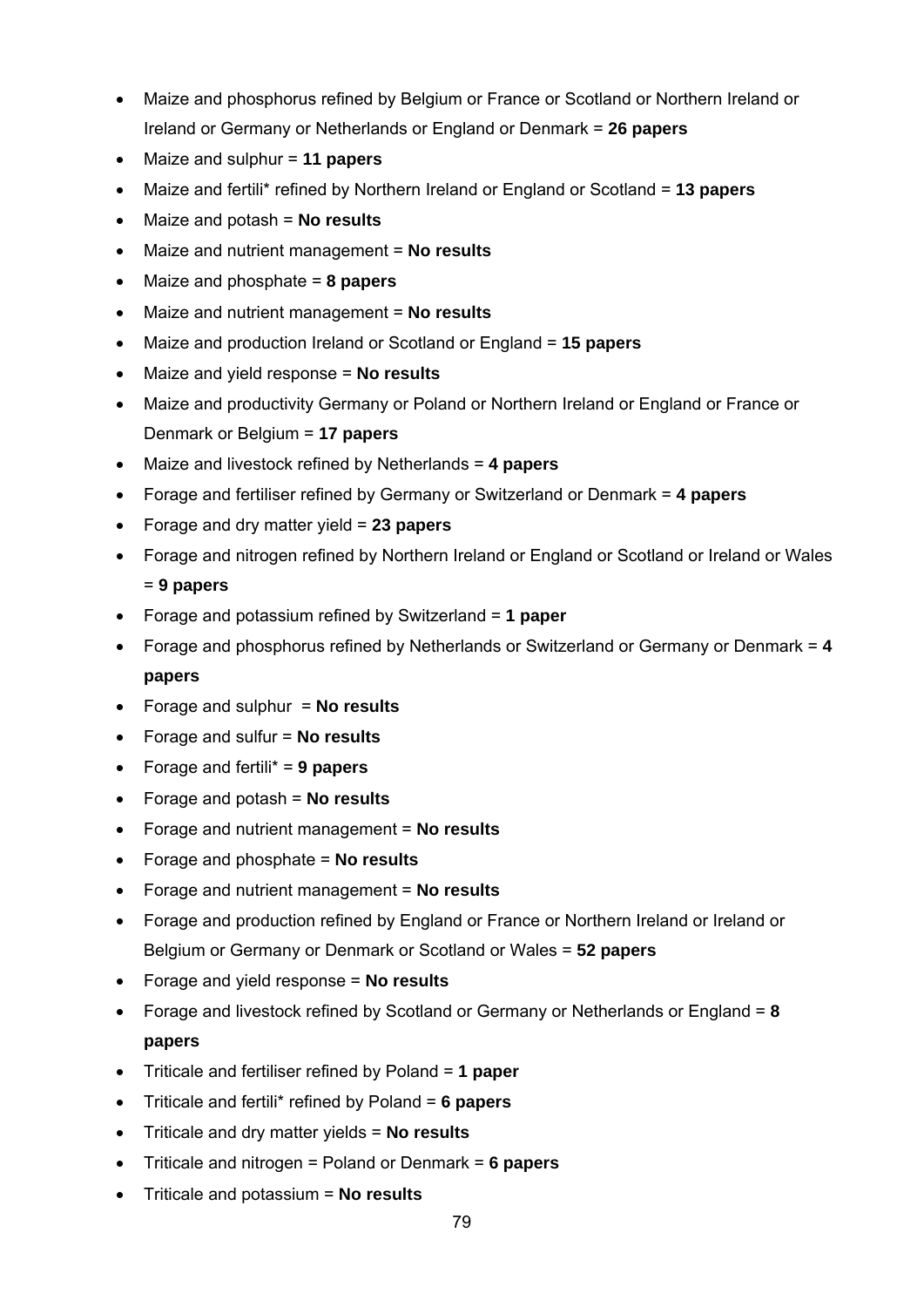- Triticale and phosphorus refined by Denmark = **1 paper**
- Triticale and sulphur = **No results**
- Triticale and sulfur = **No results**
- Triticale and potash = **No results**
- Triticale and nutrient management = **No results**
- Triticale and phosphate = **No results**
- Triticale and nutrient management = **No results**
- Triticale and production = **No results**
- Triticale and productivity = **No results**
- Triticale and yield response = **No results**
- Triticale and livestock = **No results**
- Swede and fertiliser = **No results**
- Swede and fertili\* = **No results**
- Swede and dry matter yield = **No results**
- Swede and nitrogen = **No results**
- Swede and potassium = **No results**
- Swede and phosphorus = **No results**
- Swede and sulphur = **No results**
- Swede and sulfur = **No results**
- Swede and potash = **No results**
- Swede and nutrient management = **No results**
- Swede and phosphate = **No results**
- Swede and nutrient management = **No results**
- Swede and production = **No results**
- Swede and productivity = **No results**
- Swede and yield response = **No results**
- Swede and livestock = **No results**
- Kale and fertiliser = **1 paper**
- Kale and fertiliser = **1 paper**
- Kale and dry matter yield = **No results**
- Kale and potassium = **No results**
- Kale and phosphorus = **No results**
- Kale and sulphur = **No results**
- Kale and potash = **No results**
- Kale and nutrient management = **No results**
- Kale and phosphate = **No results**
- Kale and nutrient management = **No results**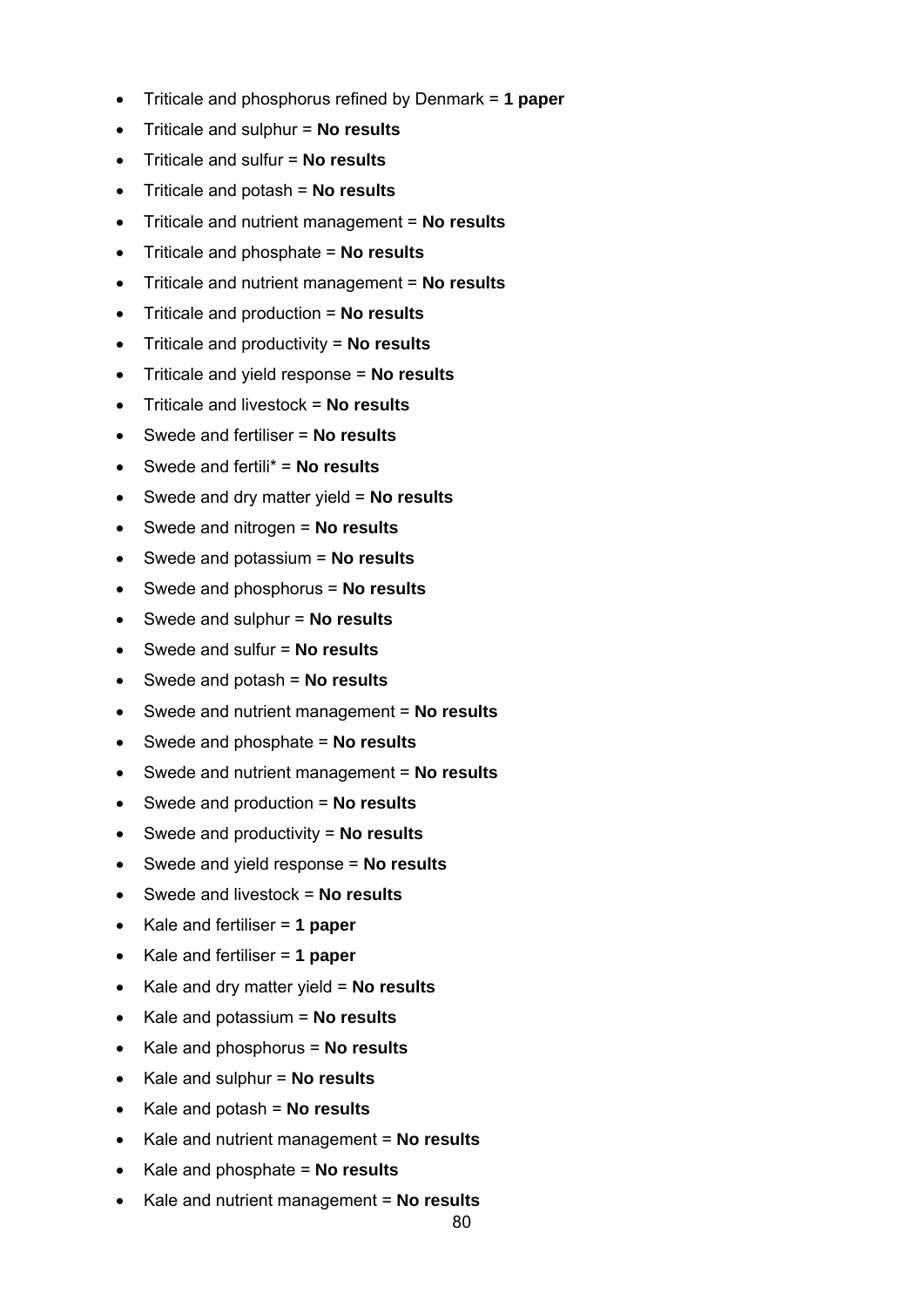- Kale and productivity = **No results**
- Kale and production = **No results**
- Kale and yield response = **No results**
- Kale and livestock = **No results**
- Clover and fertiliser refined by Scotland or Denmark or Ireland or Northern Ireland Scotland or Denmark = **3 papers**
- Clover and fertili\* refined by Scotland or Poland or Northern Ireland or Ireland or France or Denmark or Wales or Belgium = **16 papers**
- Clover and dry matter refined by Wales = **1 paper**
- Clover and nitrogen refined by Wales or Denmark or France or Poland or England or Scotland or Netherlands or Ireland or Germany = **21 papers**
- Clover and potassium refined by Netherlands or Denmark = **2 papers**
- Clover and phosphorus = **1 paper**
- Clover and sulphur refined by France = **3 papers**
- Clover and potash = **No results**
- Clover and sward age = **1 paper**.
- Clover and spoilage = **No results**
- Clover and nutrient management = **No results**
- Clover and phosphate = **5 papers**
- Clover and nutrient management = **No results**
- Clover and production refined by Ireland or North Ireland or England or Belgium or Denmark or Wales = **14 Papers**
- Clover and productivity refined by Denmark or France or England = **3 papers**
- Clover and yield response = **No results**
- Clover and sward age = **1 paper**
- Clover and livestock = **3 papers**
- Grassland fertiliser recommendations and farmer attitudes = **No results**
- Nutrient management and grassland farmer = **No results**
- Grassland fertiliser and production = **No results**
- Grassland fertiliser and yield response = **1 paper**
- Grassland fertiliser and farmer attitudes = **No results**
- Grassland fertiliser and farmer = **No results**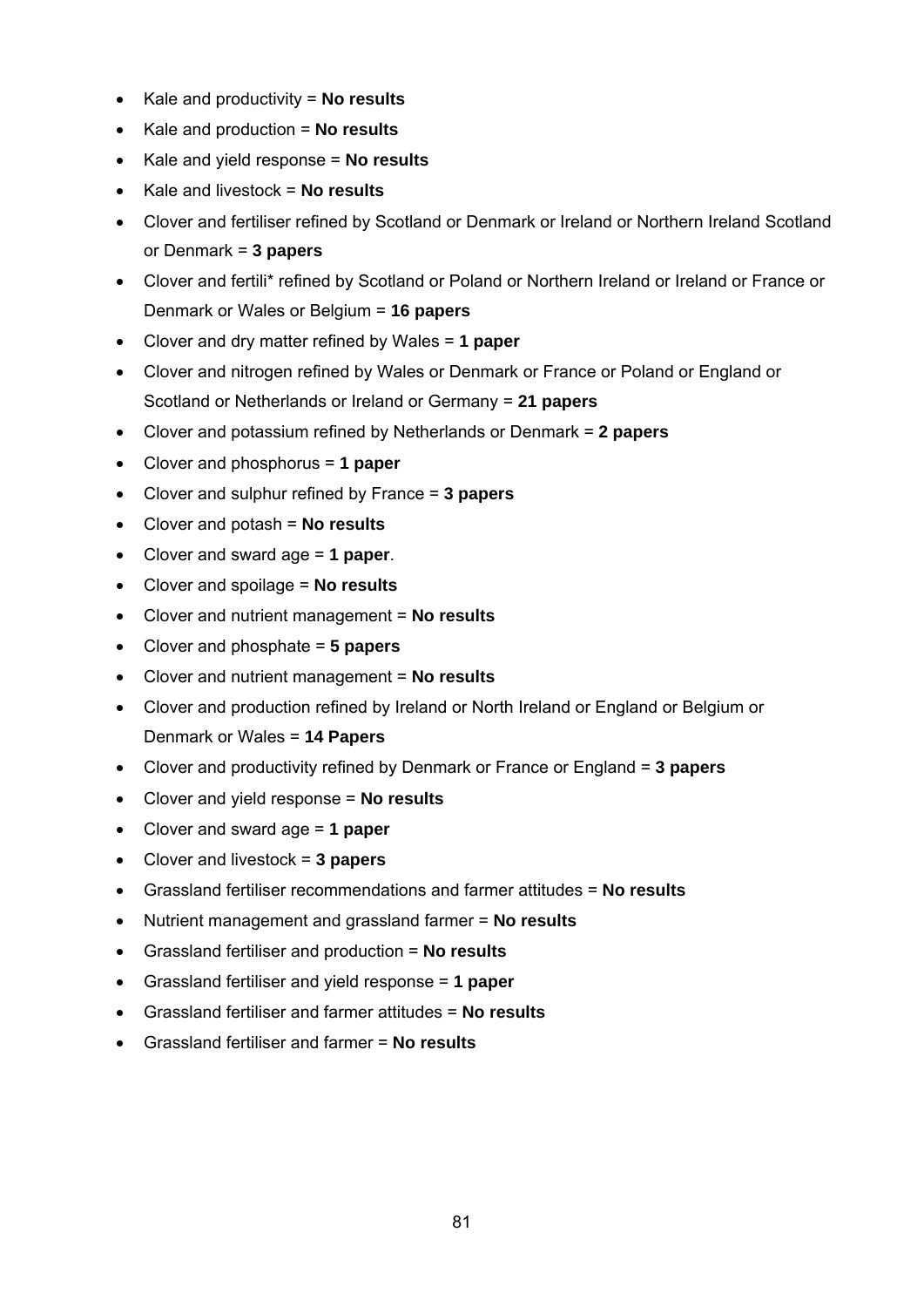# **Appendix II – Options for grassland N recommendations**

### *N response Table*

A first recommendation table could provide an indication of the dry matter yield produced at different levels of N fertiliser use for the three Grass Growth Classes at Moderate SNS (Table A1). The ranges reflect the contrasting amount of grass DM produced by older swards with a low proportion of modern perennial ryegrass (PRG) cultivars (low productivity) and younger swards with a high proportion of modern PRG varieties (higher productivity). Indicative DM yield ranges are based on the three N response curves used in the 8<sup>th</sup> edition of RB209 (Chadwick and Scholefield, 2010) and allowing for a DM yield increase of up to 30% due to modern perennial ryegrass cultivars (Wilkins and Lovatt, 2010). The DM yields assume that swards are cut 4 to 5 times (May-September) and minimal clover content of less than 10-15% cover in mid-season. No account is taken of in-field losses or spoilage in the clamp. The table provides an indication of the amount of N fertiliser needed (as crop available N from organic manure or manufactured N fertiliser) to achieve a given level of grass DM yield. It also indicates that the grass DM yield on Poor/Very poor GGC sites is likely to be lower than on Good/Very good or Average GGC sites at any given level of N use; and that at higher N rates the N use efficiency is significantly reduced on Poor/Very poor GGC sites.

|              | Grass DM yield response <sup>1</sup> by Grass Growth Class |           |                |  |  |  |  |
|--------------|------------------------------------------------------------|-----------|----------------|--|--|--|--|
| N rate kg/ha | Good/Very Good                                             | Average   | Poor/Very poor |  |  |  |  |
| $\pmb{0}$    | $4 - 5$                                                    | $3 - 4$   | $2 - 3$        |  |  |  |  |
| 50           | $5 - 7$                                                    | $4-6$     | $3-5$          |  |  |  |  |
| 100          | $6 - 8$                                                    | $5 - 7$   | $4 - 6$        |  |  |  |  |
| 150          | $7-9$                                                      | $6 - 8$   | $5-7$          |  |  |  |  |
| 200          | $8 - 10$                                                   | $7-9$     | $6-8$          |  |  |  |  |
| 250          | $9 - 13$                                                   | $8 - 12$  | $7 - 10$       |  |  |  |  |
| 300          | $10 - 15$                                                  | $9 - 14$  | $7 - 11$       |  |  |  |  |
| 350          | $11 - 16$                                                  | $10 - 15$ | $8 - 12$       |  |  |  |  |

**Table A1. Typical ranges for grass dry matter (DM) yield response at different levels of nitrogen (N) fertiliser use.** 

<sup>1</sup> typical whole season DM yield ranges from cut grass swards with minimal clover content over 4-5 cuts. To account for field losses and spoilage in the clamp, these values can be reduced by 20%.

At the Livestock TWG Meeting on 26<sup>th</sup> April 2016, Table A1 was thought to be useful in providing an indication of dry matter yields that can be achieved at different levels of N fertiliser use. However, it was suggested that the table could be presented in a different colour format from the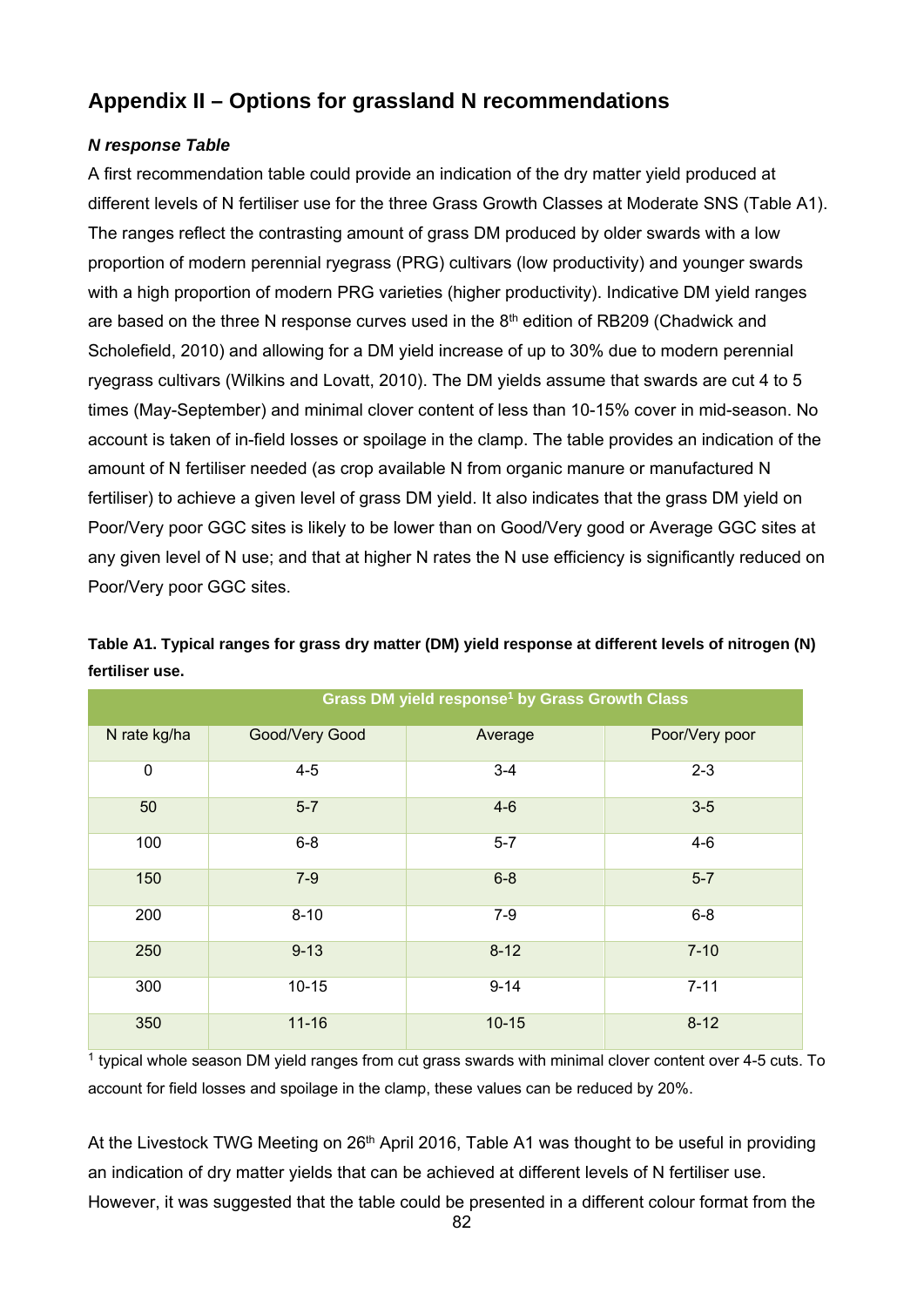actual N recommendations, to make it clear that it is a representation of how N response works and not a recommendation. It was also felt that there was no need to specify that the data is derived from experiments using 4-5 cuts (see footnote to Table A1).

The N response Table could also be presented as a graph, which more clearly illustrates the flattening of the N response at higher rates of N, particularly for Poor/Very Poor GGC sites (Figure A1).





At the Livestock TWG Meeting on 26<sup>th</sup> April 2016, Figure A1 was appreciated as a schematic or illustration of the way the world works in terms of N response. The graph can be used to illustrate the principles of N response on grassland. Figure A1 could be used to illustrate the principles of yield response to nitrogen, and the impact of grass growth class (GGC). However, some considerations needs to be given to the Poor/Very poor GGC especially at high nitrogen rates. Some land has very limited N response potential due to physical limitations, such as wetness, low temperature (higher altitude/latitude sites) and north-facing aspect (Figure A1). It was also stated that it may not be necessary to include both Table A1 and Figure A1 in the recommendations.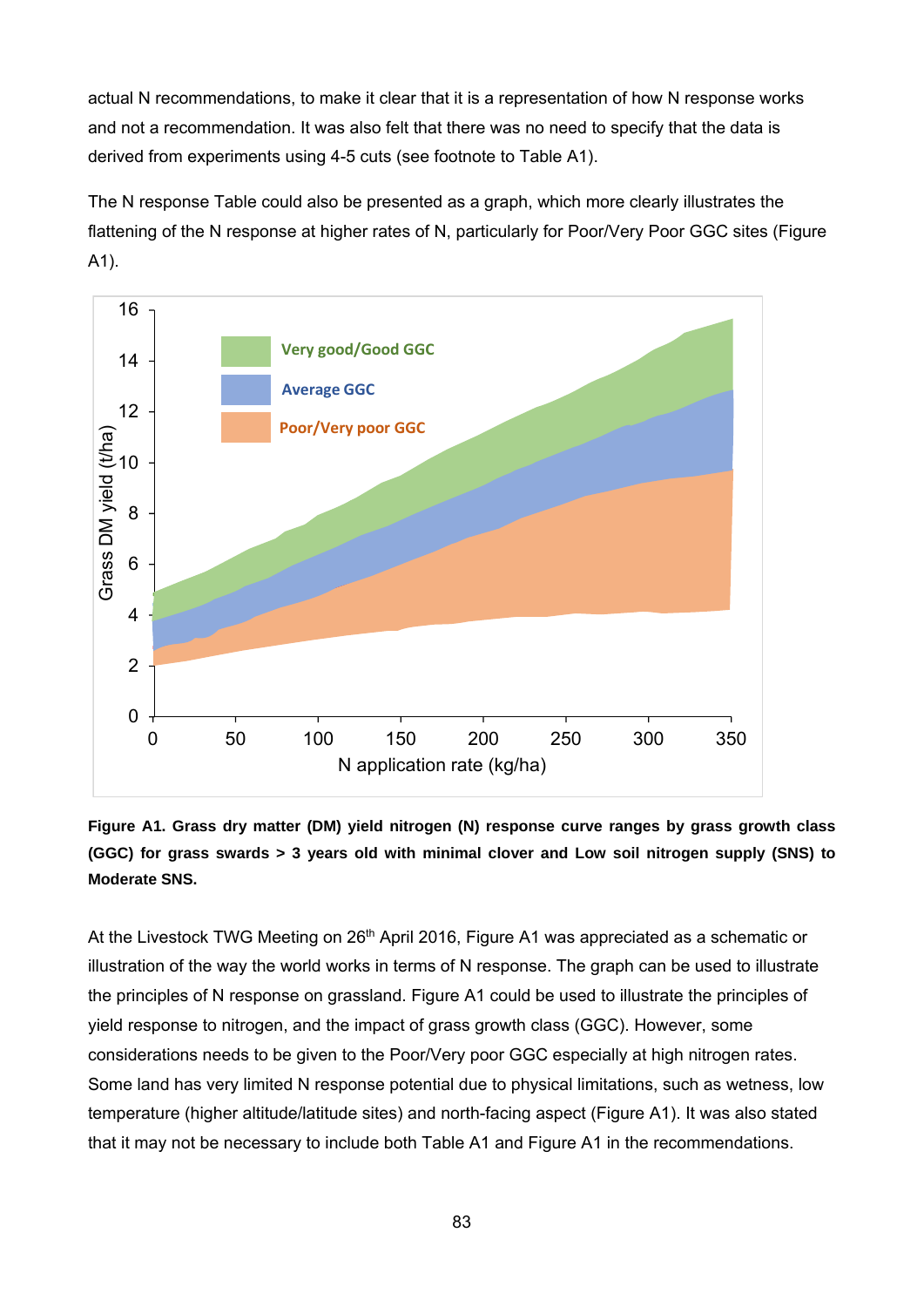#### *Grazing N recommendations*

An alternative to the current systems approach is to provide recommendations for a narrower range of circumstances. For example, N recommendations could be provided that assume a low level of concentrate use and vary the N rate according to stocking rate or indicative DM yield (Table A2). Such an approach could be used for all livestock types and adjustments can be made according to the amount of rainfall through the season. The grazing recommendations are indicative only and provide a base from which to develop a nutrient plan. At the Livestock TWG Meeting on 26<sup>th</sup> April 2016, it was stressed that they need to work as a planning tool. It was also proposed that the N recommendations should be linked to indicative DM yield ranges as the indictor of intensity, rather than stocking rate (Table A2). The importance of providing supporting guidance for upland grazing systems and of taking account of the nutrients in applied organic manures was also highlighted. N should be applied as crop available N from manure applications (see organic materials section) and/or as manufactured fertiliser, with N rates adjusted through the season according to summer rainfall and livestock requirements.

Indicative DM yield ranges are based on the N response curve used in the 8th edition of RB209 (Chadwick and Scholefield, 2010) for Very Good/Good Grass Growth Class land and allowing for a DM yield increase of up to 30% due to modern perennial ryegrass cultivars (Wilkins and Lovatt, 2010). The N rates are selected to avoid high N concentrations in herbage over a 21-30 day grazing rotation. Grazing rotation length will vary through the season, but in some higher output systems the average is around 25 days. The recommendations take account of highest growth rates in late spring and early summer (April to June); the potential for limited rainfall (and soil water supply) in mid-summer; and high grass growth potential in the autumn (around one third of grass DM yield can be produced in August to October).

| N application rate $(kg/ha)^1$ per grazing rotation and approximate |                 |            |     |            |     |     |     |                |
|---------------------------------------------------------------------|-----------------|------------|-----|------------|-----|-----|-----|----------------|
| application date                                                    |                 |            |     |            |     |     |     |                |
| <b>Indicative</b>                                                   | Jan/            | <b>Mar</b> | Apr | <b>May</b> | Jun | Jul | Aug | <b>Total N</b> |
| DM yield <sup>1</sup>                                               | Feb             |            |     |            |     |     |     | applied        |
| (t/ha)                                                              |                 |            |     |            |     |     |     | (kg N/ha)      |
| $4 - 5$                                                             |                 | 30         |     |            |     |     |     | 30             |
| $5 - 7$                                                             |                 | 30         |     | 20         |     |     |     | 50             |
| $6 - 8$                                                             |                 | 30         |     | 30         |     | 20  |     | 80             |
| $7-9$                                                               |                 | 40         |     | 30         | 30  | 30  |     | 130            |
| $9 - 12$                                                            |                 | 30         | 30  | 30         | 30  | 30  | 30  | 180            |
| $10 - 13$                                                           | 30 <sup>2</sup> | 40         | 40  | 30         | 30  | 30  | 30  | 230            |
| $11 - 14 +$                                                         | 30 <sup>2</sup> | 40         | 50  | 50         | 40  | 30  | 30  | 270            |

#### **Table A2. Nitrogen (N) recommendations for grazing land by stocking rate.**

 $1$ <sup>1</sup> The recommendations take account of N recycled at grazing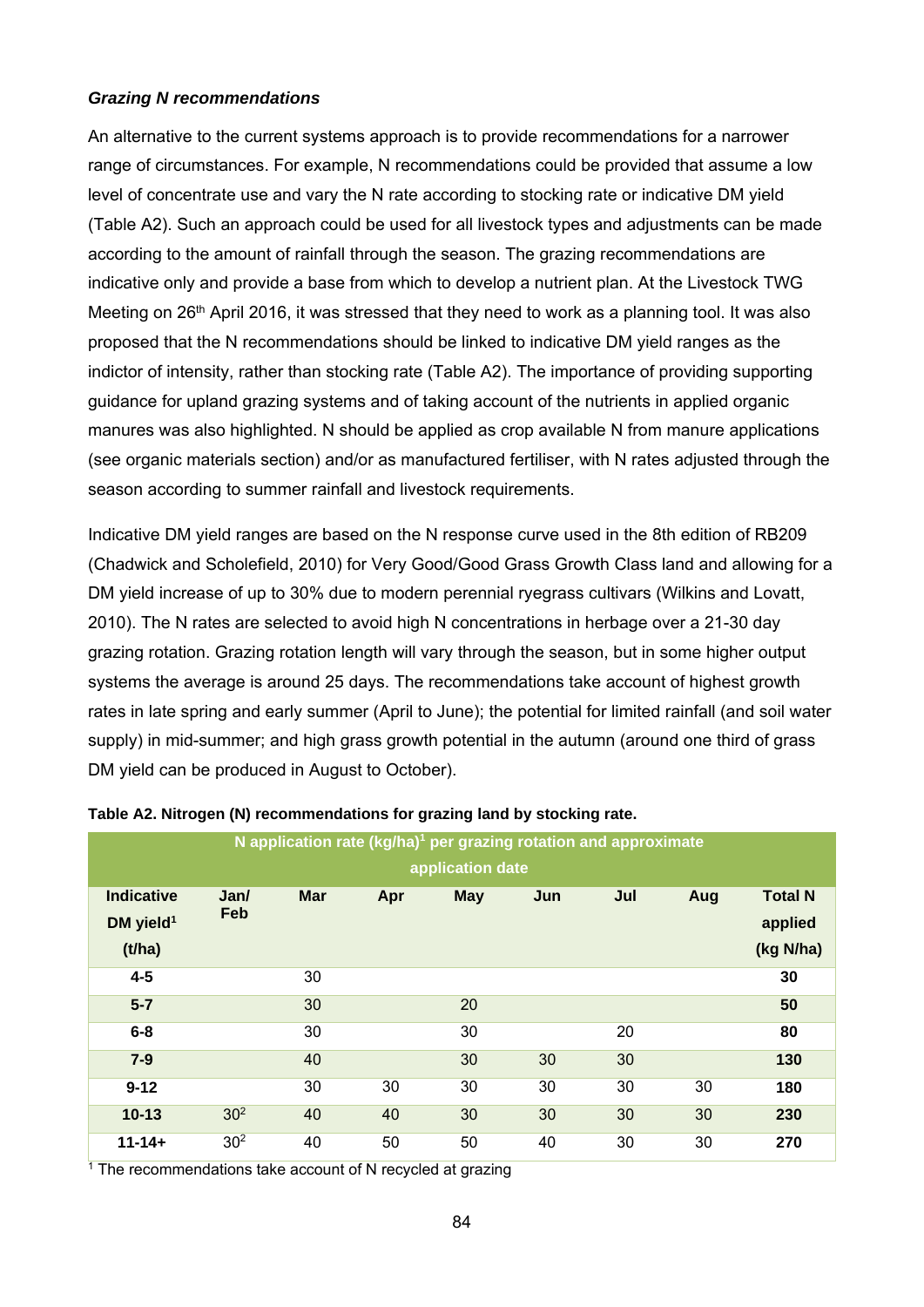<sup>2</sup> Only applicable to areas with a long grass growing season; the first N application could be applied as early as mid to late January, with the second application in early March. No N should be applied after mid-August.

Rates shown apply to:

- Very Good/Good Grass Growth Class and Moderate SNS land. Rates should be adjusted through the season according to grass growth, summer rainfall and livestock requirements.
- Grazed swards with low clover only (i.e. less than 10-15% cover in mid-season; for grass/clover swards see 'Grazing of Grass/Clover Swards – Nitrogen').

### *Don't forget to deduct nutrients applied as organic manures (see organic materials section)*

### *N recommendations by 'management sequence' and GGC*

Recommendations could be provided that indicate the amount of N to apply at each defoliation and the amount of grass DM yield that should be expected from low clover swards according to GGC (Table A3). Indicative DM yield ranges are based on the three N response curves used in the 8th edition of RB209 (Chadwick and Scholefield, 2010) for Very Good/Good, Average and Poor/Very poor Grass Growth Class land and allowing for a DM yield increase of up to 30% due to modern perennial ryegrass cultivars (Wilkins and Lovatt, 2010). The recommendations take account of the fact that Poor/Very poor GGC sites, on average, need more N to produce a given amount of grass DM than Average or Good/Very good GGC sites. 'G' means a grazing rotation to which N should be applied, i.e. N is applied prior to the grazing rotation. A single 'G' therefore means that N should only be applied to the first grazing rotation. 'S' means a grass silage cut for which a N fertiliser application should be made, e.g. for a second cut of silage, N is applied immediately after first cut. A two 'S' sequence (S S) means that N fertiliser should be applied in early spring ahead of first cut and immediately after first cut for a second cut of silage. 'H' means a N application associated with a cut of hay or haylage.

The N recommendations included the following considerations:

- Grazing recommendations take account of 15% of N recycled at grazing (rounded up or down to the nearest 10 kg N/ha).
- Grazing the maximum amount of N per application was set at 80 kg N/ha. This is in line with previous N recommendations for grazing.
- The maximum whole season N rate was set at 330 kg N/ha to reduce risk of exceeding maximum/optimum N rate and to improve N use efficiency, as indicated by Defra IF01121 N response curves.
- To reduce the risk of N fertiliser being applied at rates that exceed the maximum yield achievable at sites/seasons with limited growth potential:
	- o First cut recommended rates were set at a maximum of 120 kg N/ha.
	- o Second cut recommended rates were set at a maximum of 90 kg N/ha.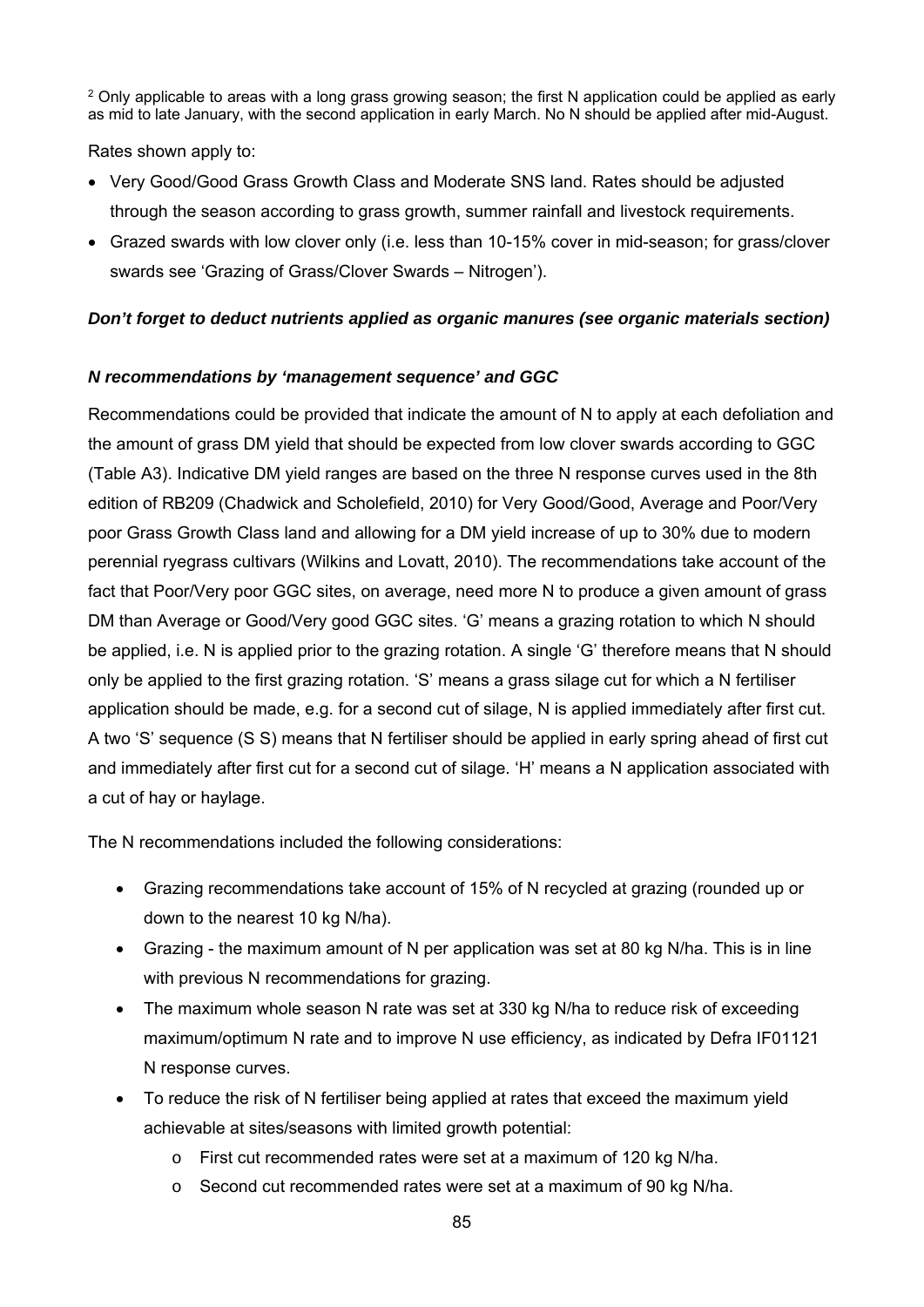- o Third cut recommended rates were set at a maximum of 75 kg N/ha.
- o Fourth cut recommended rates were set at a maximum of 50 kg N/ha.
- For grazing and cutting combinations, the N rate for the final grazing was reduced by 15% to take account of N cycling at the first grazing unless no N was applied to the final grazing in which case the N rate for the first grazing was reduced.
- For hay production, overall N rates were reduced by 5% relative to silage cut yields to take account of later cutting and bulking out of the hay crop.

Good/Very good GGC sites with 2-10 year old swards are likely to achieve target DM intake values at the higher end of the range. First year grass leys can achieve yields that are 10-20% above the upper end of the range. Poor/ very poor GGC sites are likely to achieve DM intake levels towards the lower end of the range in most years.

At the Livestock TWG Meeting on 26th April 2016, it was stated that the presentation was understandable and user friendly; and a convenient starting point for discussion of grazing and cutting intensities. It was agreed that DM yield rather than DM intake should be used (Table A3); hay recommendations should be integrated into the table; and grass/clover recommendations should be retained as a separate section. Guidance on optimal timings of N applications in cutting and grazing situations should also be included.

The recommendations were also trialled at agricultural events such as Scotgrass on 18<sup>th</sup> May 2016 and Beef expo on 20<sup>th</sup> May 2016 with a number of respondents stating that total N rates should be included in the management sequence table; and that the hay recommendations should include an option for a grazing-hay-grazing sequence (Table A3).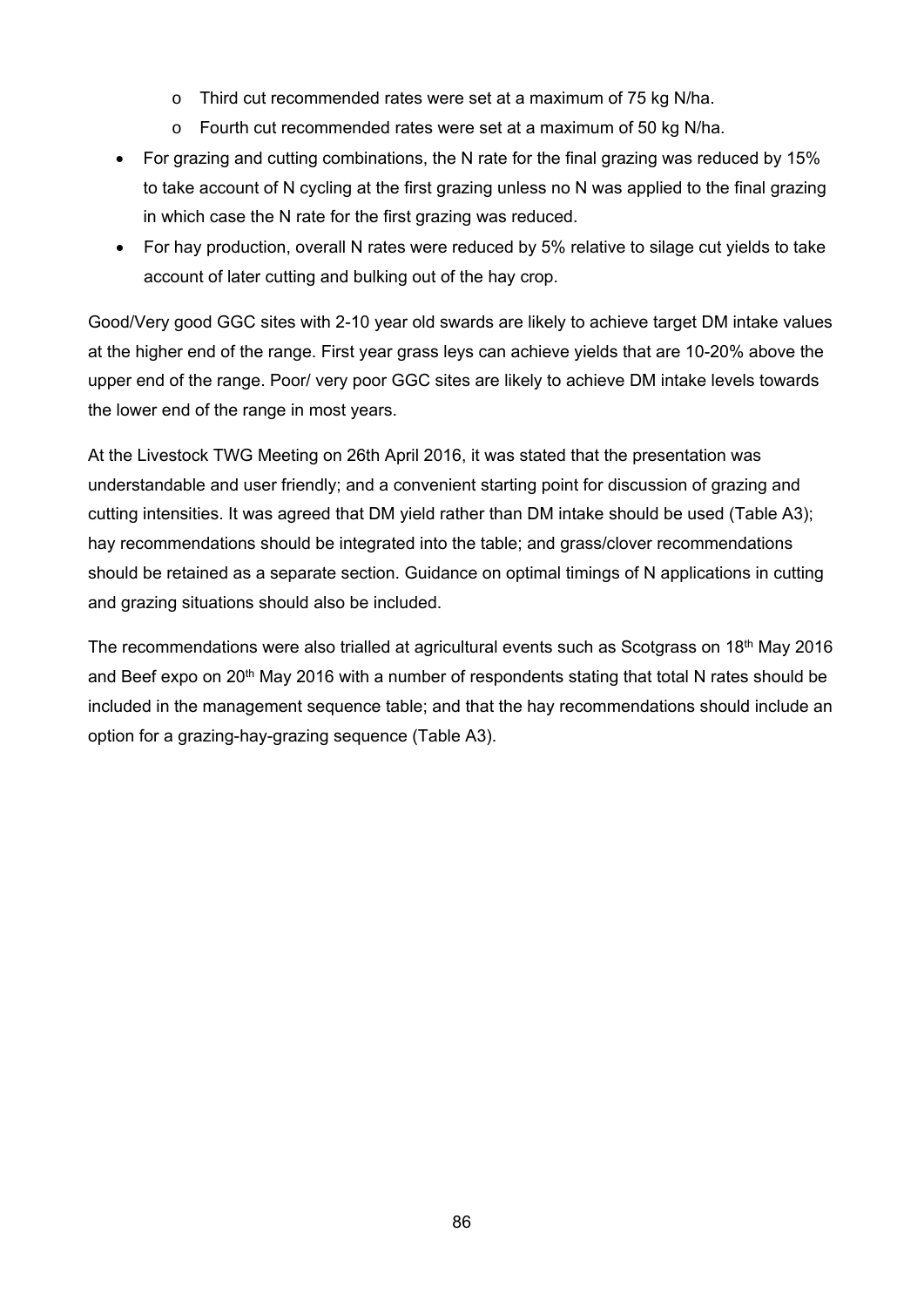|                               |                               | N rates (kg N/ha) by Grass Growth Class |                        |                   |                        |                   |                  |
|-------------------------------|-------------------------------|-----------------------------------------|------------------------|-------------------|------------------------|-------------------|------------------|
|                               | <b>Indicative</b>             | Good/Very good                          |                        | <b>Average</b>    |                        | Poor/ Very poor   |                  |
| <b>Management</b><br>sequence | <b>DM</b> yield<br>$(t/ha)^1$ | N rates (kg N/ha)                       | <b>Total (kg N/ha)</b> | N rates (kg N/ha) | <b>Total (kg N/ha)</b> | N rates (kg N/ha) | Total (kg N/ha)  |
| G                             | $3 - 4$                       | $\mathbf 0$                             | $\mathbf 0$            | 30                | 30                     | 50                | 50               |
| <b>GGG</b>                    | $6 - 8$                       | 30-30-20                                | 80                     | 50-30-30          | 130                    | 70-70-30          | 170              |
| <b>GGGGGG</b>                 | $9 - 12 +$                    | 30-30-30-30-30-30                       | 180                    | 40-40-40-40-30-30 | 220                    | N/A <sup>3</sup>  | N/A <sup>3</sup> |
| SG                            | $5 - 7$                       | $50-0$                                  | 50                     | $70-0$            | 70                     | 100-50            | 150              |
| SG                            | $6-8$                         | 60-30                                   | 90                     | 70-40             | 110                    | N/A <sup>2</sup>  | N/A <sup>2</sup> |
| <b>SSG</b>                    | $7 - 9$                       | 70-30-30                                | 130                    | 80-40-40          | 160                    | 100-75-75         | 250              |
| <b>SSG</b>                    | $8 - 11$                      | 80-50-40                                | 170                    | 80-70-50          | 200                    | N/A <sup>3</sup>  | N/A <sup>3</sup> |
| <b>SSSG</b>                   | $10 - 13$                     | 90-60-60-40                             | 250                    | 110-75-75-50      | 310                    | N/A <sup>3</sup>  | N/A <sup>3</sup> |
| <b>SSSSG</b>                  | $11 - 14 +$                   | 100-75-75-30-30                         | 310                    | 100-75-75-50-30   | 330                    | N/A <sup>3</sup>  | N/A <sup>3</sup> |
| <b>GSG</b>                    | $5 - 7$                       | $40 - 0 - 0$                            | 40                     | $30 - 40 - 0$     | 70                     | 40-70-30          | 140              |
| <b>GSG</b>                    | $7-9$                         | 30-70-30                                | 130                    | 40-80-30          | 150                    | 80-110-50         | 240              |
| <b>GSSG</b>                   | $9 - 12$                      | 40-90-40-30                             | 200                    | 50-100-60-30      | 240                    | N/A <sup>3</sup>  | N/A <sup>3</sup> |
| <b>GSSSG</b>                  | $11 - 14 +$                   | 50-100-60-60-30                         | 300                    | 50-100-70-70-30   | 320                    | N/A <sup>3</sup>  | N/A <sup>3</sup> |
| H                             | $4 - 5$                       | 30                                      | 30                     | 50                | 50                     | 80                | 80               |
| HG                            | $6 - 8$                       | 60-30                                   | 90                     | 80-30             | 110                    | 100-80            | 180              |
| <b>GHG</b>                    | $7-9$                         | 30-60-30                                | 120                    | 40-80-40          | 160                    | 50-100-80         | 230              |

**Table A3. Grassland nitrogen (N) recommendations by 'management sequence', indicative dry matter yields (t DM/ha) and GGC. All rates apply to Moderate SNS sites with minimal clover content (i.e. less than 10-15% cover in mid-season).** 

 $1$  For grass swards in their second year or older

 $2$  Rates required over two or more 'defoliations' may impair grass quality

<sup>3</sup> DM yield yields unlikely to be achieved

*Don't forget to deduct nutrients applied as organic manures (see organic materials section)*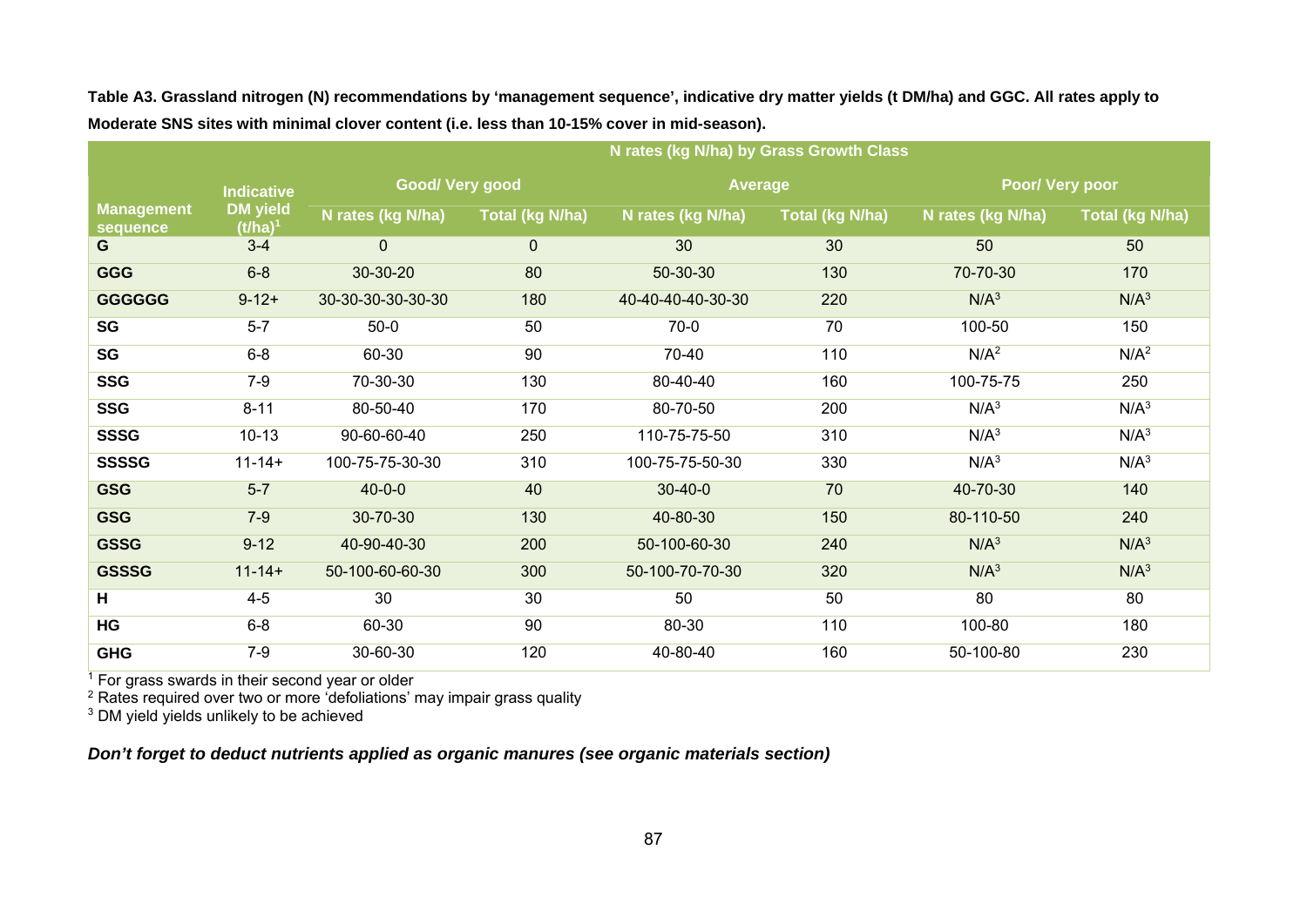#### *Grass silage recommendations*

Nitrogen recommendations should relate to modern grassland systems; provide some indication of the level of production; and be clear. A significant proportion of farmers and advisers consulted as part of telephone surveys, email surveys and focus groups in Defra project IF01121 called for a simplification of the N recommendations. Many farmers and advisers requested explicit guidance on how much nitrogen to apply prior to each cut of silage to achieve a given level of production. Table A4 provides N recommendations and associated indicative in-field DM yields for grass silage production on swards with low clover content over 1 to 4 cuts. Indicative DM yield ranges are based on the N response curve used in the 8<sup>th</sup> edition of RB209 (Chadwick and Scholefield, 2010) for Very Good/Good Grass Growth Class land and allowing for a DM yield increase of up to 30% due to modern perennial ryegrass cultivars (Wilkins and Lovatt, 2010).

The recommendations are applicable to any livestock system in a Very good/Good GGC and Moderate SNS situation. Adjustments can be made according to summer rainfall and livestock requirements. The user has to assess how the recommendations relate to their particular production system and their overall requirement for grass DM. However, advice on energy requirements can be provided as part of forage and feed planning recommendations. Nitrogen rates per silage cut are also provided in Table A3 as part of a 'management sequence' approach, but there may be advantages to providing silage crop recommendations for clarity and ease of use, as is the case for hay N recommendations in the "Fertiliser Manual (RB209)".

| <b>Indicative DM</b><br>yield <sup>1</sup> (t/ha) |           | <b>Total N</b>           |                              |                 |                                   |
|---------------------------------------------------|-----------|--------------------------|------------------------------|-----------------|-----------------------------------|
|                                                   | $1st$ cut | $2nd$ cut                | $3rd$ cut                    | $4th$ cut       | applied <sup>2</sup><br>(kg N/ha) |
| $5 - 7$                                           | 70        | $\overline{\phantom{a}}$ | $\qquad \qquad \blacksquare$ | -               | 70                                |
| $7 - 9$                                           | 80        | 50                       | $\overline{\phantom{a}}$     | -               | 130                               |
| $10 - 13$                                         | 100       | 75                       | 75 <sup>3</sup>              | -               | 250                               |
| $11 - 14 +$                                       | 120       | 90                       | 70 <sup>3</sup>              | 30 <sup>3</sup> | 310                               |

 $1$  DM yield as harvested in the field for all cuts combined. Does not include spoilage in the clamp.

 $2$  As manufactured fertiliser and crop available N from organic materials.

3 If previous growth has been severely restricted by drought, reduce or omit this application.

 N rates are for Very good/Good GGC sites (i.e. sites that receive adequate rainfall throughout the summer to support grass growth - see GGC Table) with Moderate SNS. For High SNS sites, apply 10 kg N/ha less for first cut, and 20 kg N/ha less for second cut. For Low SNS sites, apply 10 kg N/ha more for first cut, and 20 kg N/ha more for second cut.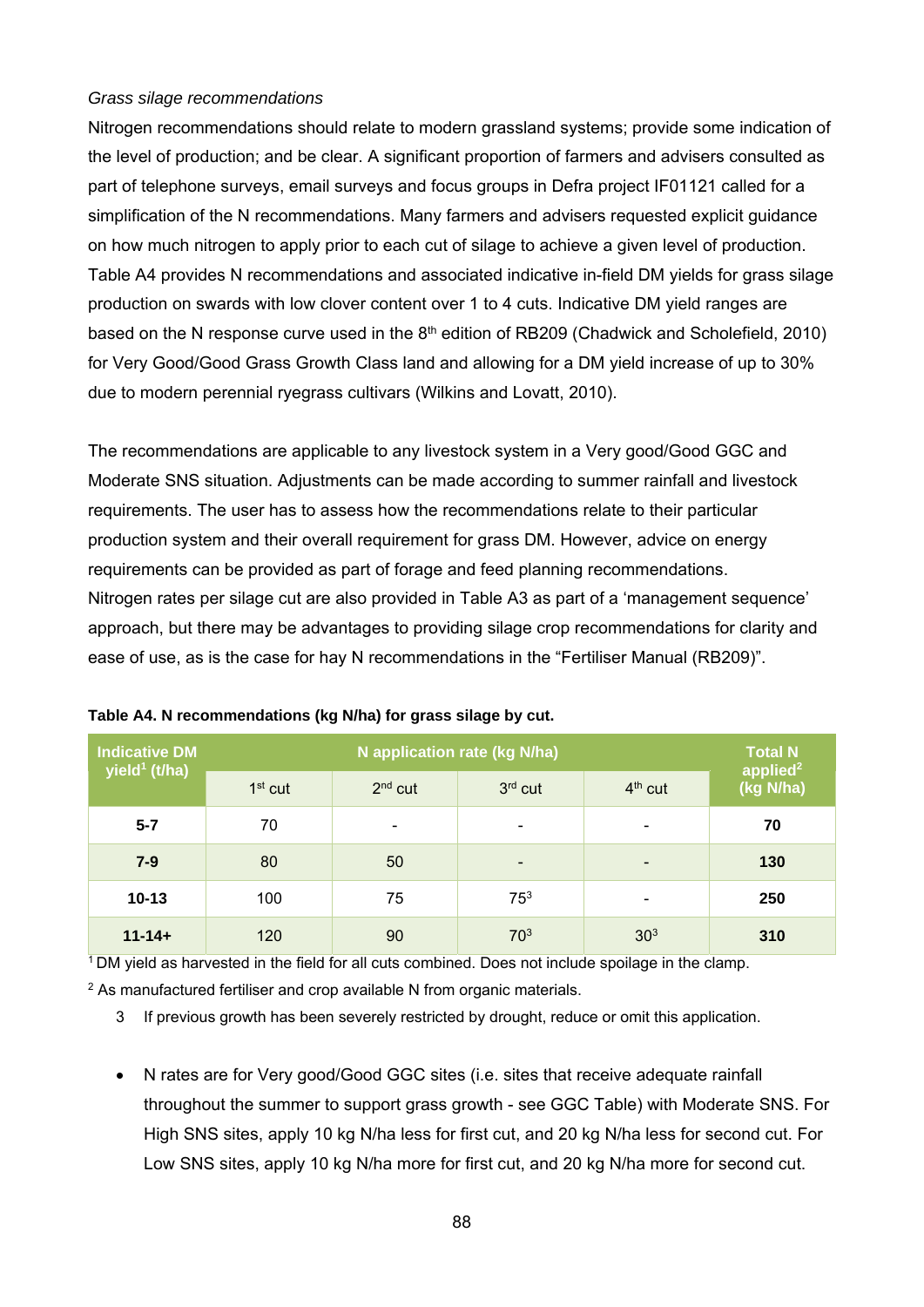- For 1<sup>st</sup> cut rates over 90 kg N/ha, apply 40 kg N/ha in mid-February to early March with the remainder in late March to early April and at least 6 weeks before cutting.
- Applications for second and subsequent cuts should be made as soon as possible after the previous cut.

#### *Don't forget to deduct nutrients applied as organic manures (see organic materials section)*

At the Livestock TWG Meeting on 26<sup>th</sup> April 2016, it was stated that grass silage production is a fixed cost activity so it is important to maximise the return on the investment. However, it was also noted that some livestock farmers (e.g. beef producers) take a later single cut of silage for bulk feed using moderate N rates and the recommendations should reflect this. The Livestock TWG thought the recommendations were clear and usable.

### *Systems approach*

The "Fertiliser Manual (RB209)" provided grassland N recommendations for a wide range of livestock systems. A large number of users were able to match their farm to the recommendation tables. However, providing a large number of stocking rate – concentrate – milk yield combinations gave the impression that all situations were covered, when in fact they were not. There was also an undue level of precision associated with the current recommendations, which were accepting of production systems that are not profitable under current market conditions (e.g. the use of high levels of purchased feeds).

It was therefore proposed by the project team that a reduced number of cells could be provided within the recommendation tables to cover a range of situations (Table A5). A simplified and revised systems approach could still have provided a useful level of flexibility for multiple approaches to feeding livestock within dairy, beef and sheep production systems. A flow chart taking users through the process of generating a recommendation could also have aided clarity and comprehension. Indicative yield ranges were also included to reflect the difference in productivity between older and younger swards (Table A5).

The recommendations in Table A5 used the same energy model that underpinned the "Fertiliser Manual (RB209)" grassland N recommendations due to the uncertainties in changing numerous factors within the model, including DM yield response to applied N and livestock energy requirements. The project team proposed that if a detailed systems approach (as used in the  $8<sup>th</sup>$ edition) was to be retained, recommendation tables would be provided for dairy, beef and sheep systems across all three GGC's.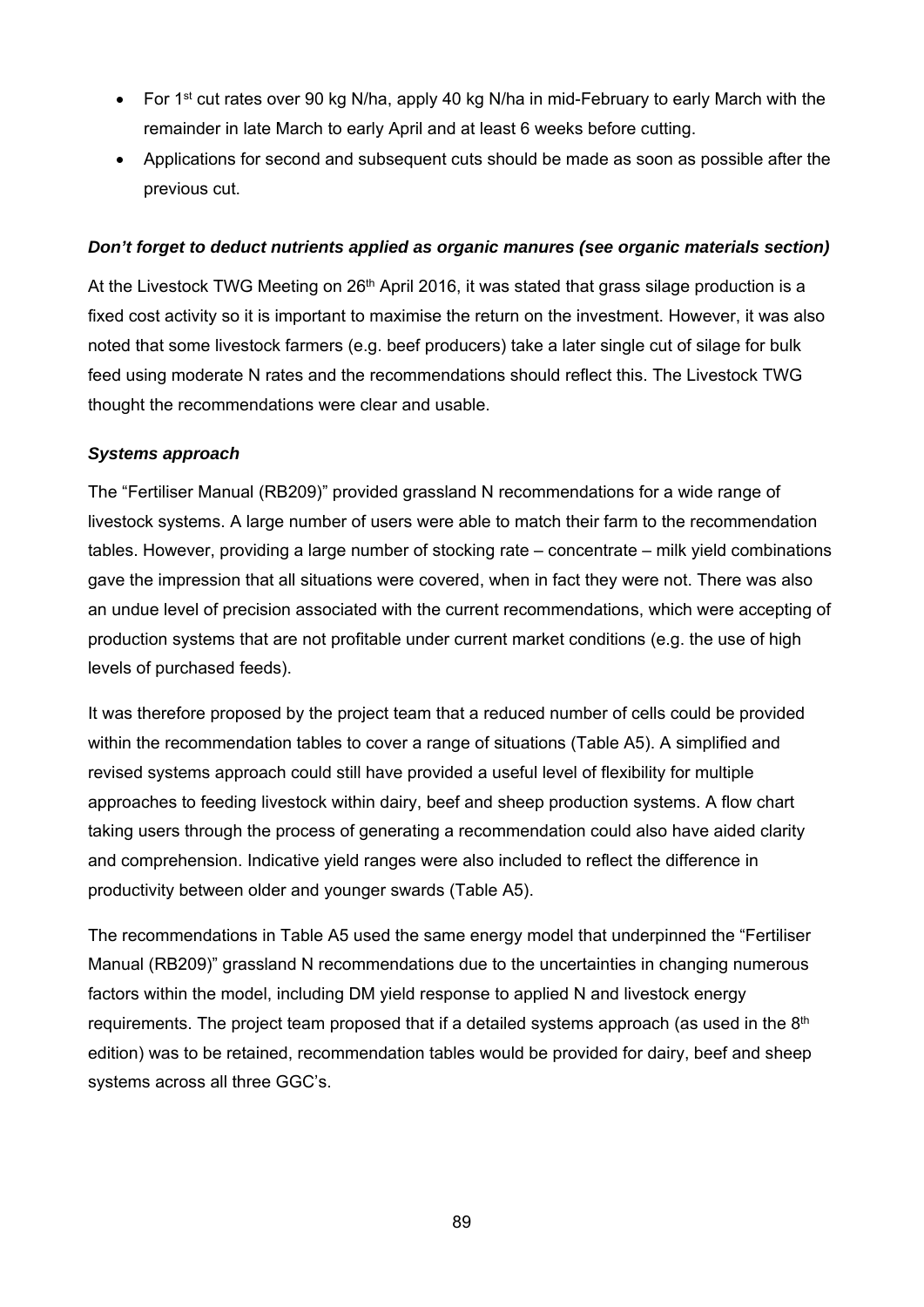| Dairy Grass Growth Class Very Good / Good |                 |                         |                                        |           |       |  |  |
|-------------------------------------------|-----------------|-------------------------|----------------------------------------|-----------|-------|--|--|
|                                           |                 |                         | <b>Total N requirement</b>             |           |       |  |  |
| Milk yield                                | Concentrate use | <b>Stocking</b><br>Rate | Cut                                    | Grazed    |       |  |  |
| I/cow/yr                                  | t/cow/yr        | LU/ha                   | Indicative yield<br>kg/ha<br>(t DM/ha) |           | kg/ha |  |  |
| 8,000 to                                  | 4.4             | 3.5                     | 310                                    | $10-13$   | 210   |  |  |
| 10,000                                    |                 | 3.0                     | 260                                    | $9 - 12$  | 150   |  |  |
| 8,000 to                                  | 3.7             | 2.6                     | 310                                    | $10-13$   | 210   |  |  |
| 10,000                                    |                 | 2.2                     | 240                                    | $9 - 12$  | 150   |  |  |
| 6,000 to                                  | 1.5             | 2.2                     | 360                                    | $11 - 14$ | 340   |  |  |
| 8,000                                     |                 | 1.6                     | 210                                    | $8 - 11$  | 170   |  |  |
| 6,000 to<br>8,000                         | 0.9             | 1.9                     | 330                                    | $10-13$   | 320   |  |  |
|                                           |                 | 1.5                     | 230                                    | $9 - 12$  | 190   |  |  |
| 4,000 to<br>6,000                         | 0.9             | 2.4                     | 350                                    | $11 - 14$ | 330   |  |  |
|                                           |                 | 1.8                     | 210                                    | $9 - 13$  | 180   |  |  |
| 4,000 to<br>6,000                         | 0.5             | 2.1                     | 320                                    | $11 - 14$ | 290   |  |  |
|                                           |                 | 1.7                     | 220                                    | $9 - 13$  | 190   |  |  |
| < 5,000                                   | 0.5             | 2.2                     | 310                                    | $11 - 14$ | 240   |  |  |
| extended<br>grazing                       |                 | 2.0                     | 270                                    | $10-13$   | 200   |  |  |

#### **Table A5. Whole season total N requirement for Good / Very good GGC dairy grassland.**

At the Livestock TWG Meeting on 26<sup>th</sup> April 2016, it was agreed that the 8<sup>th</sup> edition systems approach provided a useful basis for the development of future recommendations, and that it should be built on to provide recommendations in a different format using the same yield response model. It was also noted that the principles underpinning the 8<sup>th</sup> edition recommendations were well formulated and formed the basis of a useful approach that takes account of a wide variety of contrasting production systems.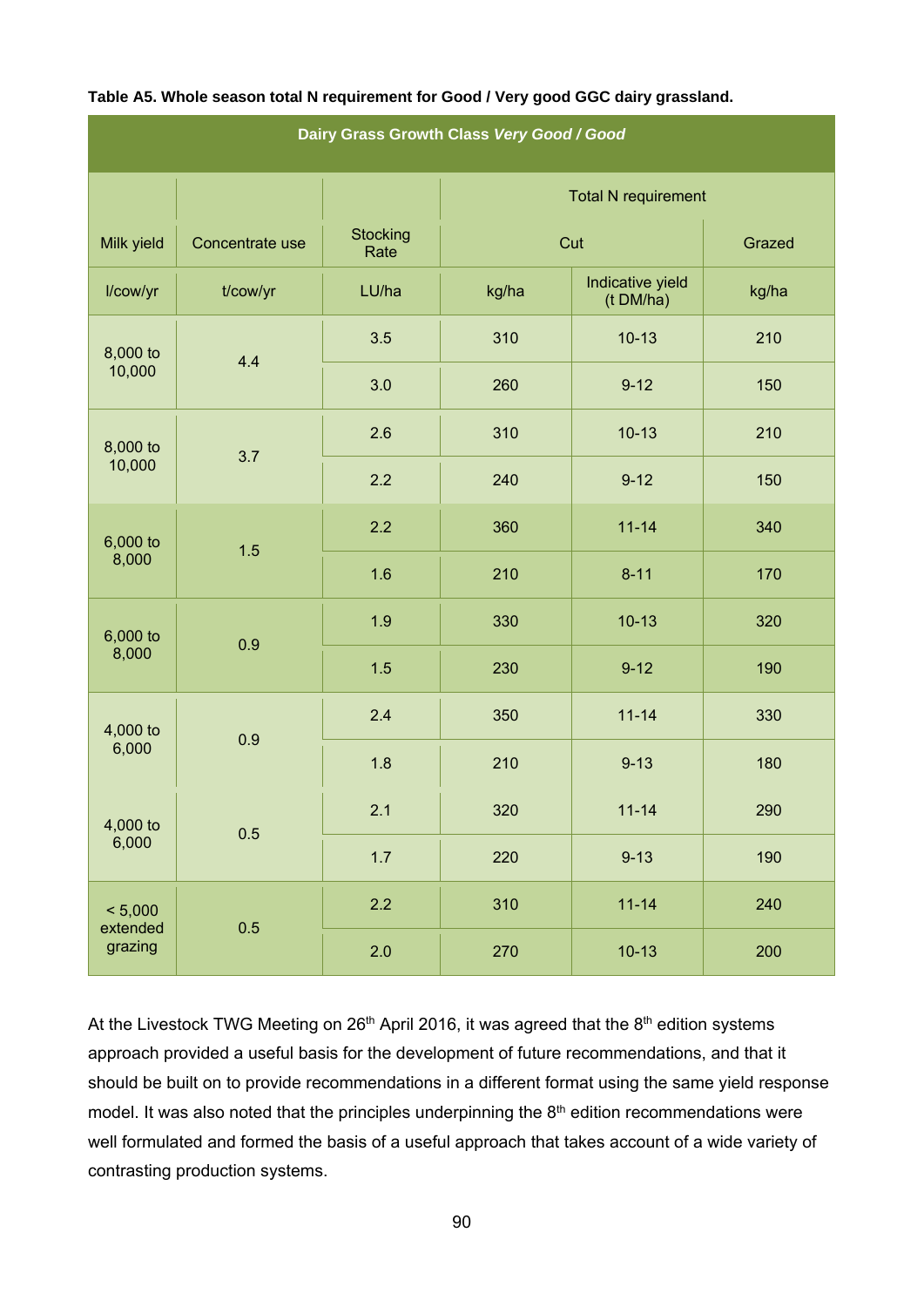#### **'Road testing' of grassland N recommendations**

Three options for presenting the N recommendations were considered at the Livestock TWG Meeting on 26<sup>th</sup> April 2016

- A 'two tables' option one for silage and one for grazing (Tables A2 and A4)
- A 'management sequence' option (Table A3)
- Both options (Tables A2, A3 and A4)

A consensus was not reached and it was decided that all three options (along with the N response schematic) should be 'road tested' at agricultural events such as Scotgrass on 18<sup>th</sup> May 2016 and Beef expo on 20<sup>th</sup> May 2016. The overall feedback from farmers and advisers consulted at these events was positive with suggestions incorporated into Tables A2, A3 and A4. Stakeholders appreciated the N response schematic and indicated a need for guidance on how to measure/monitor grass DM yields. The general consensus was that using both options (i.e. all three tables) was not necessary with approximately 60% favouring the 'management sequence' option and 40% favouring the 'two tables' option. Further guidance will be gathered by AHDB staff at other events before a final decision is made in late summer 2016.